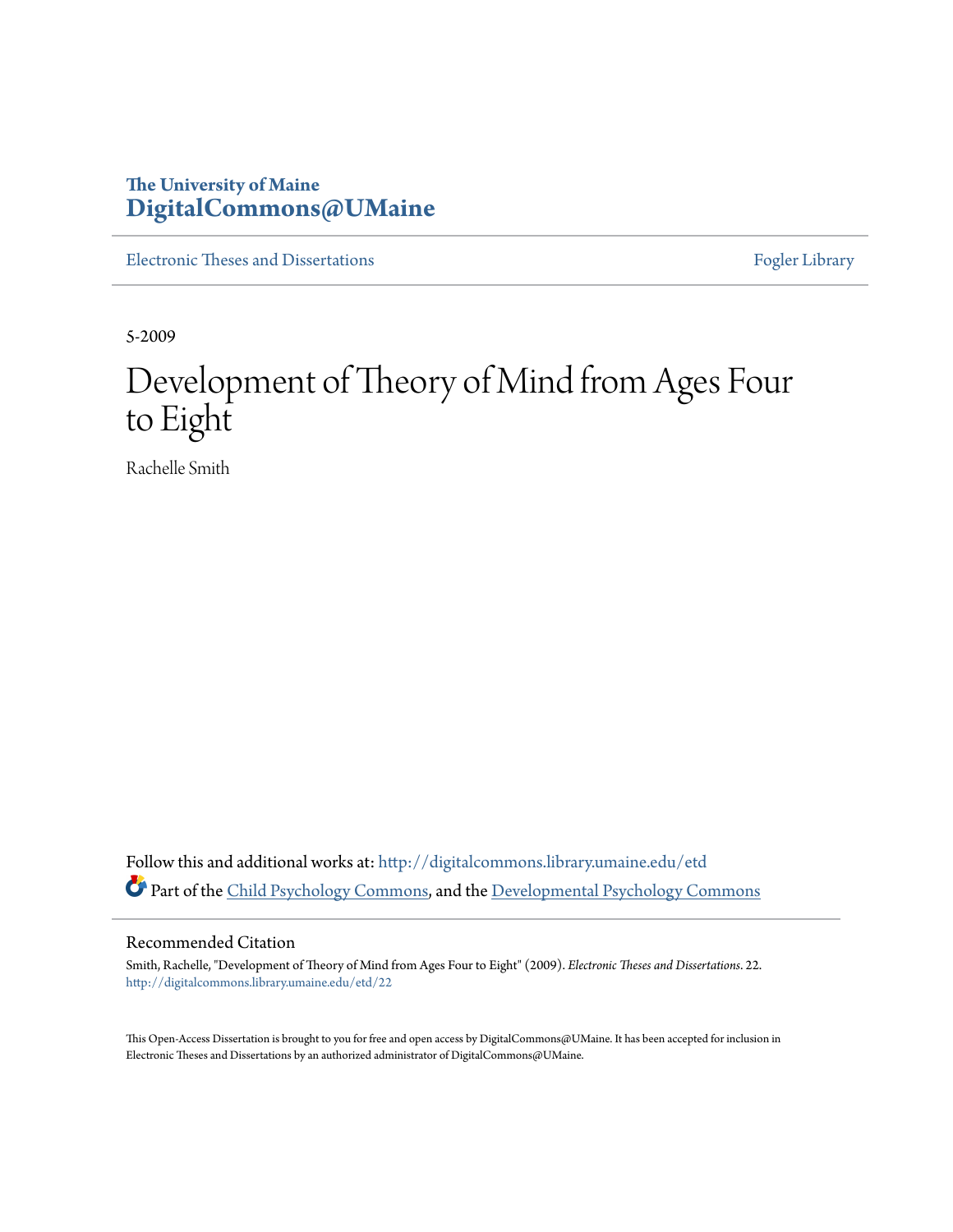### **DEVELOPMENT OF THEORY OF MIND FROM AGES FOUR TO EIGHT**

By

Rachelle Smith

B.A. University of Maine, 1999

A THESIS

Submitted in Partial Fulfillment of the

Requirements for the Degree of

Doctor of Philosophy

(in Psychology)

The Graduate School The University of Maine

May 2009

Advisory Committee:

Peter J. LaFreniere, Ph.D., Professor of Psychology, Advisor Cynthia Erdley, Ph.D., Associate Professor of Psychology William Farthing, Ph.D. Professor of Psychology Laurence Smith, Ph.D., Associate Professor of Psychology Kevin MacDonald, Ph.D., Professor of Psychology, CA State U., Long Beach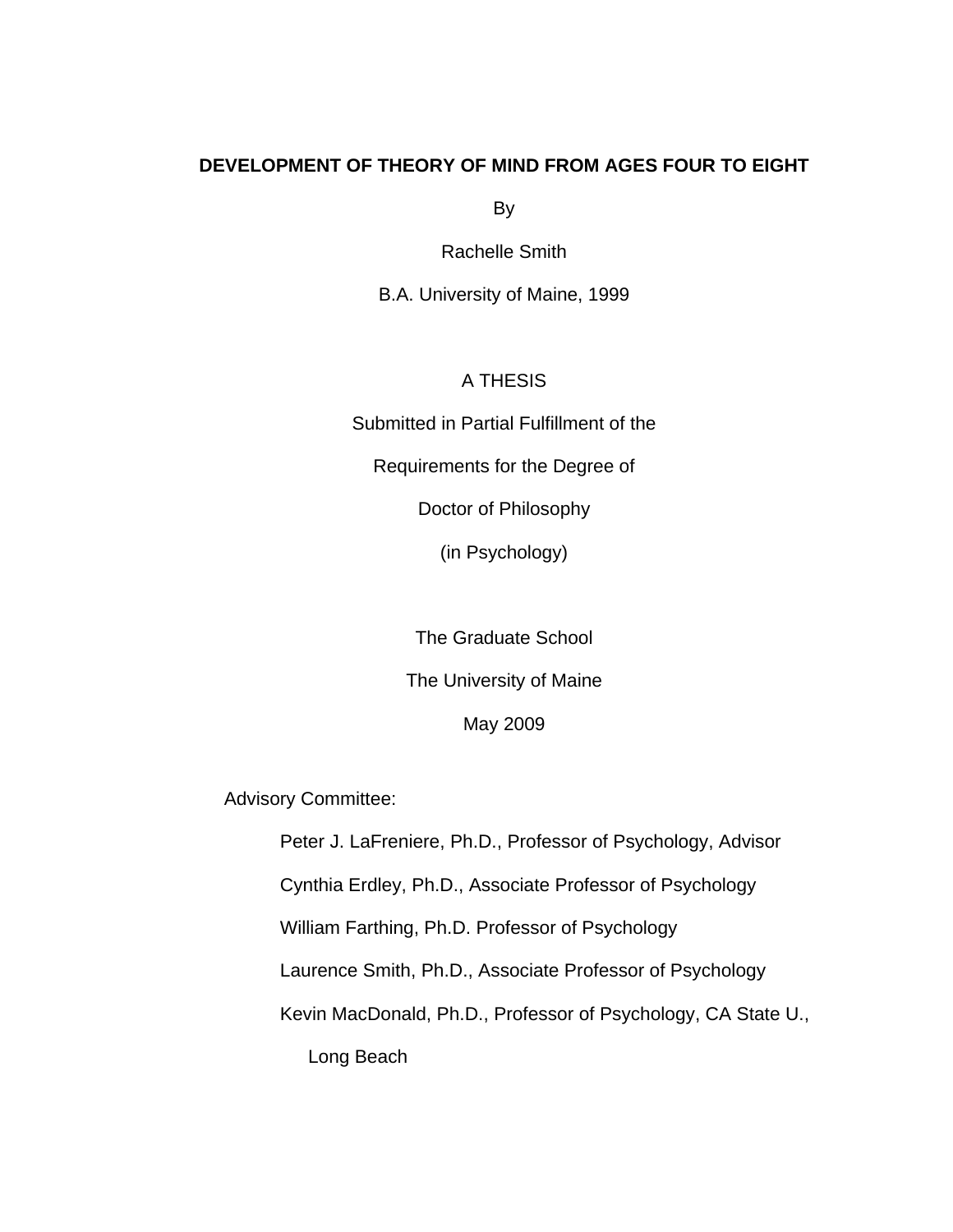© 2009 Rachelle M. Smith

All Rights Reserved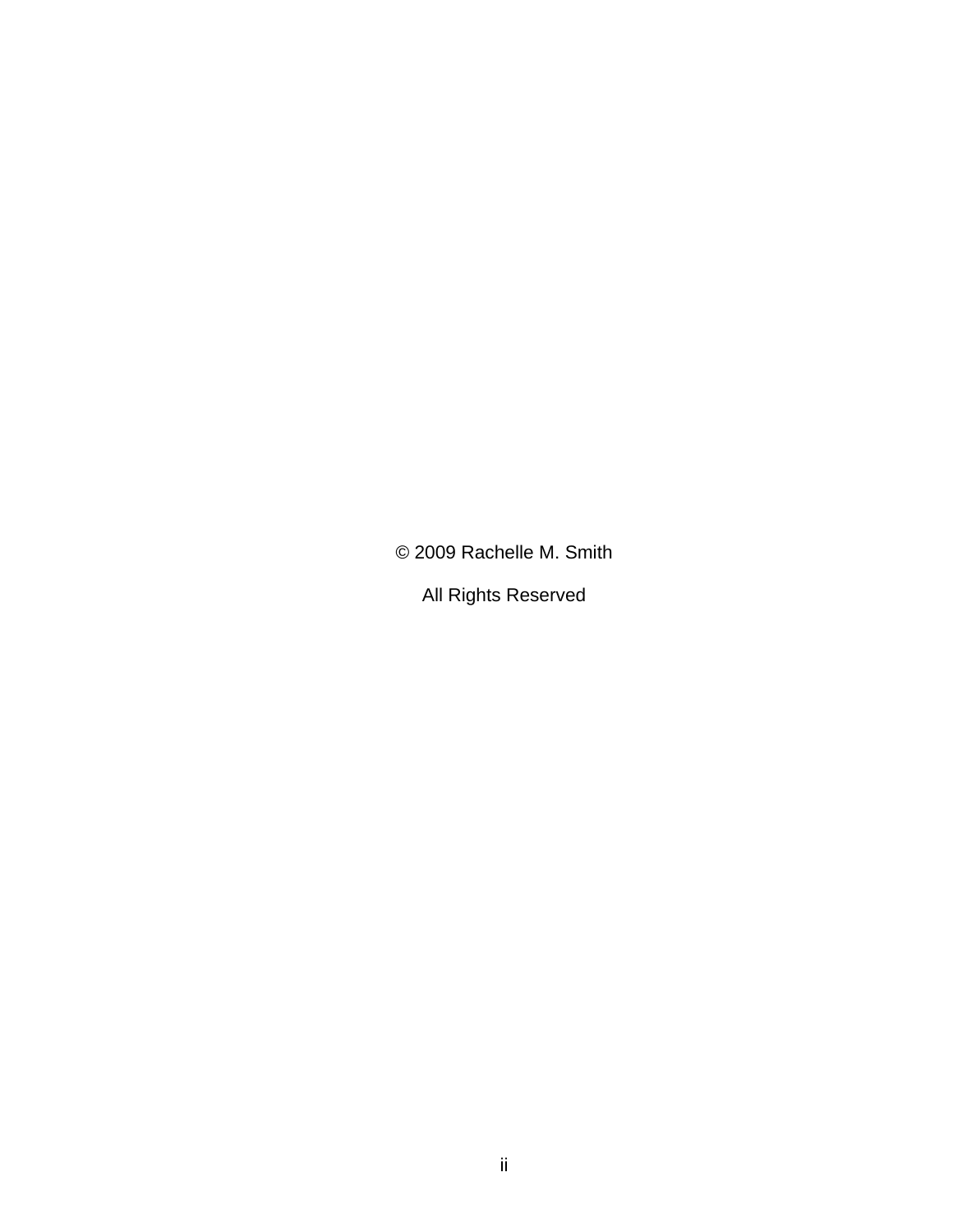### **LIBRARY RIGHTS STATEMENT**

In presenting this thesis in partial fulfillment of the requirements for an advanced degree at The University of Maine, I agree that the Library shall make it freely available for inspection. I further agree that permission for "fair use" copying of this thesis for scholarly purposes may be granted by the Librarian. It is understood that any copying or publication of this thesis for financial gain shall not be allowed without my written permission.

**Signature** 

Date: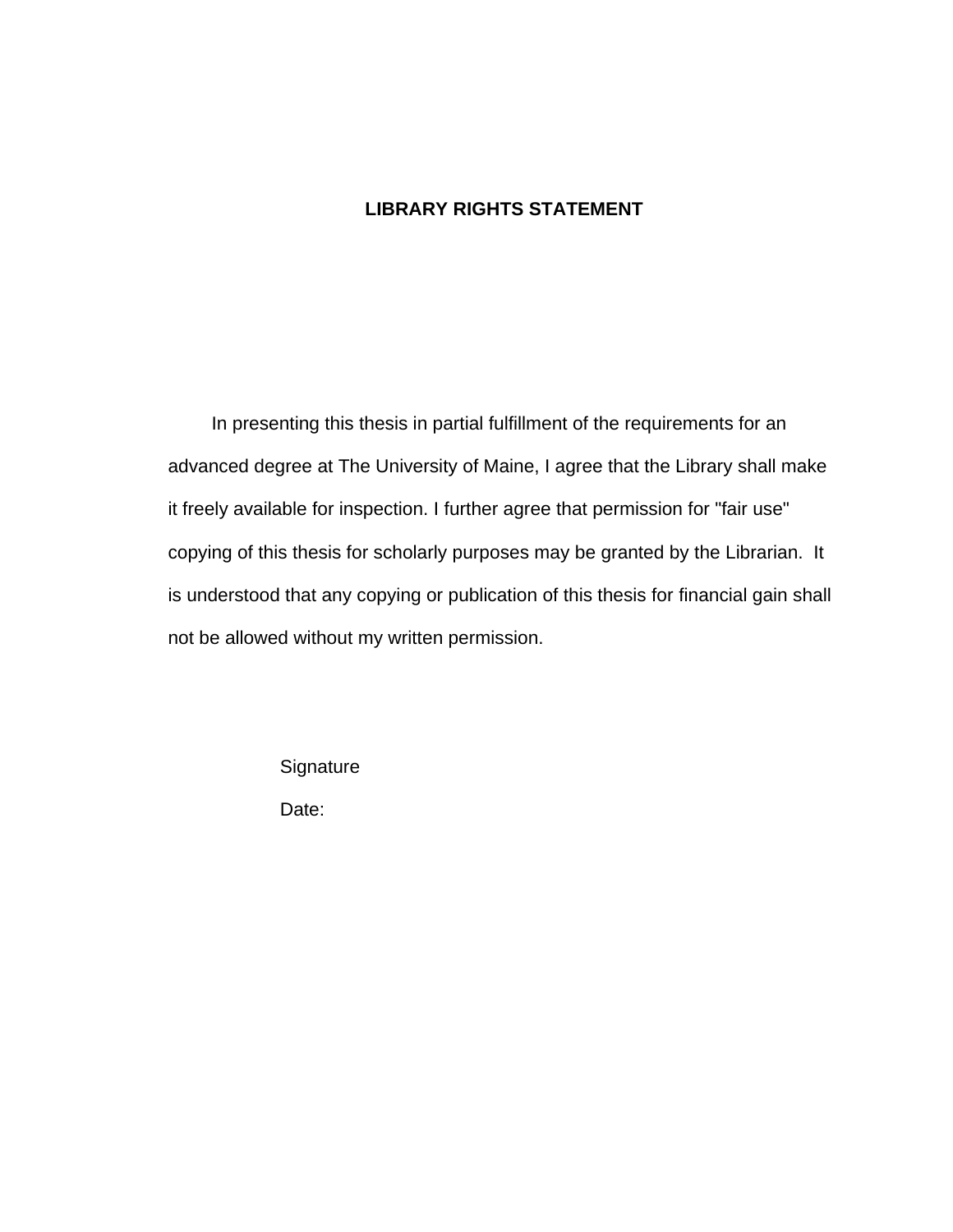### **DEVELOPMENT OF THEORY OF MIND FROM AGES FOUR TO EIGHT**

By Rachelle M. Smith

Thesis Advisor: Dr. Peter J. LaFreniere

An Abstract of the Thesis Presented In Partial Fulfillment of the Requirements for the Degree of Doctor of Philosophy (in Psychology) May 2009

The study comprised two experiments that engaged one hundred eighteen children, divided into three age groups (4-, 6-, & 8-year-olds) in competitive games with an adult designed to explore advances in children's theory of mind (TOM) beyond false-belief mastery. The game paradigms were designed so that children with an understanding of RAI (the understanding that a social partner may be observing one's behavior to gain insight into one's intentions and that one can observe the partner's behavior to gain similar insight – a proposed later development of TOM) would be more effective competitors than children who lacked such awareness. It was hypothesized that the skills required to successfully complete these games are not present in the average preschooler, but show significant development from ages 4 to 8.

Success in Experiment 1 required children to inhibit information or provide misinformation. Such abilities are considered in deception studies to be indicative of a recursive awareness of intentionality. Age trends were evident for all dependent variables, including success at the task, strategic behaviors, and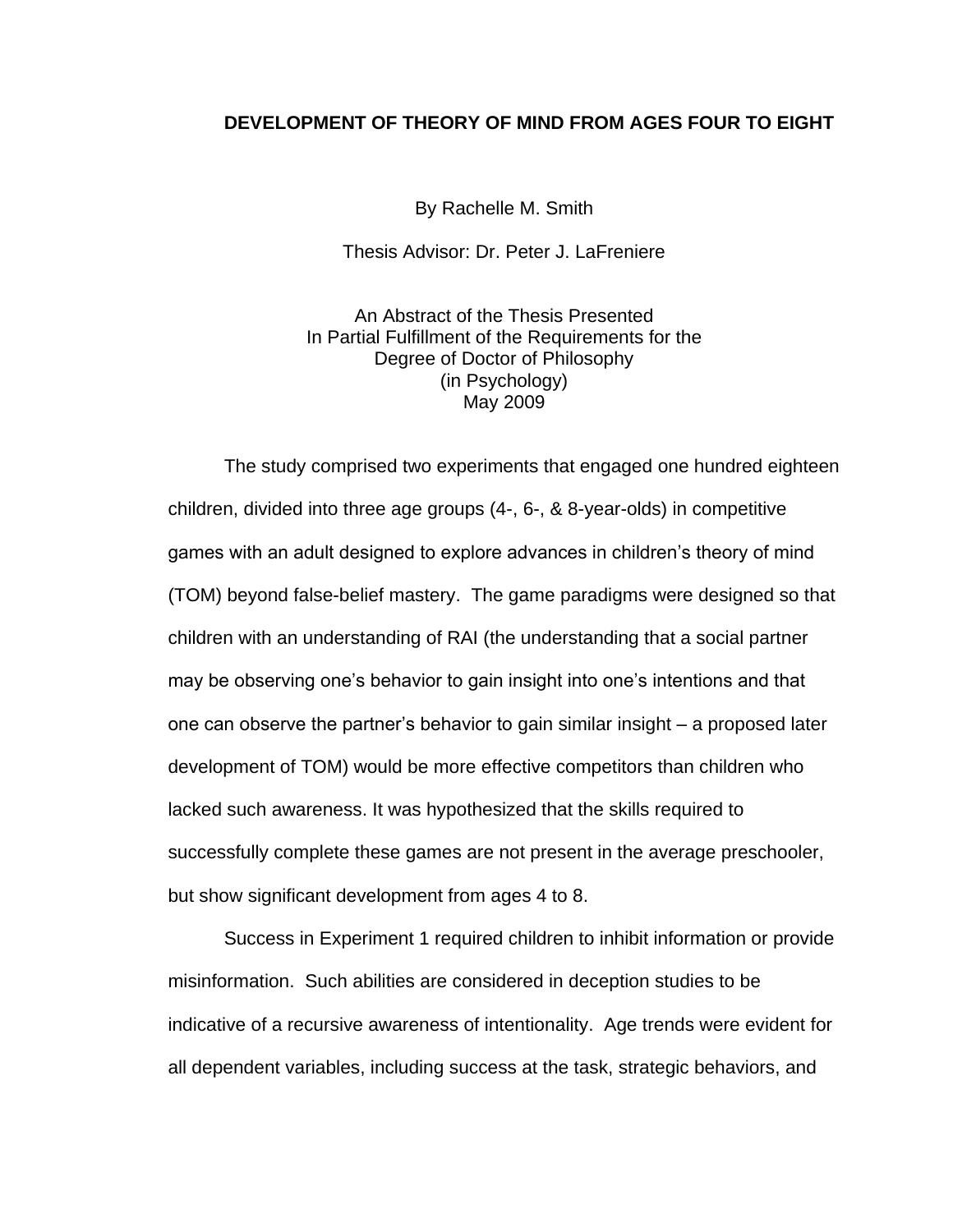interview data. Four-year-olds were non-strategic and rarely successful, sixyear-olds showed increased flexibility in their strategic behavior and were more successful, and eight-year-olds were significantly more flexible and subtle in their strategies, more successful at the task, and more likely to verbalize a recursive awareness of intention than the younger age groups.

Success in Experiment 2 required children use the behavioral cues of their opponent to guide their choices during the game. Such ability indicates awareness of the informative potential of nonverbal signals to infer the hidden intentions of a partner. Age trends emerged in children's ability to detect signals that reveal information about their partner's intentions. Eight-year-olds demonstrated significantly more awareness of the informative value of behavioral cues given by social partners than 4- and 6-year-olds and were significantly more successful at the task. Findings from both experiments suggest that there are aspects of TOM that continue to develop across middle childhood.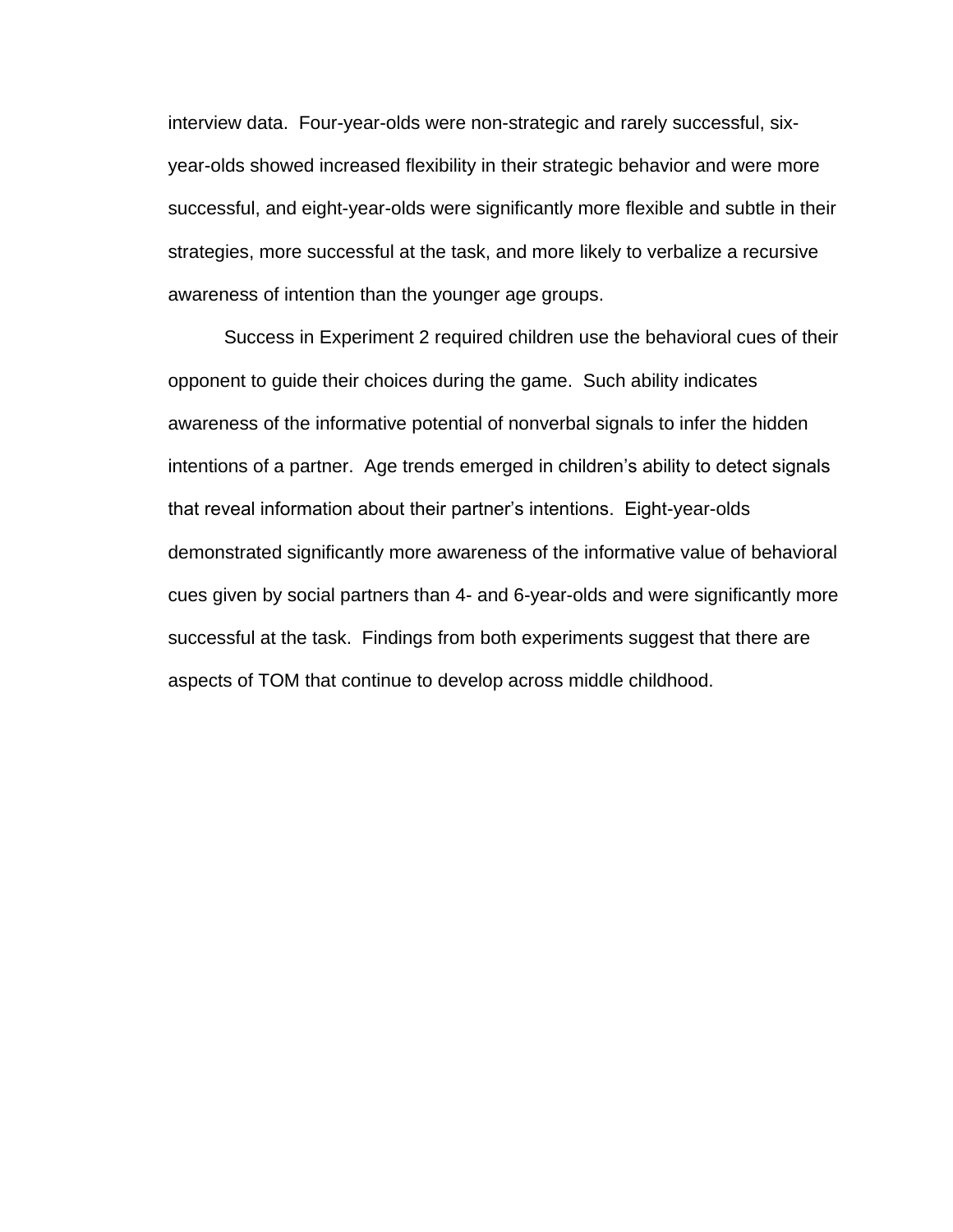### **ACKNOWLEDGEMENTS**

I would like to express my gratitude to my thesis and graduate advisor, Peter LaFreniere, Ph.D. His insight into developmental and evolutionary psychology has greatly influenced my breadth of knowledge in both of these academic fields as well as my formulation of this thesis. His support has had a profound influence on my professional development and he has provided me with significant opportunities throughout the last four years. I feel grateful to have had such a well-rounded mentor. I would also like to express my appreciation to the members of my thesis committee: Cynthia Erdley, Ph.D., Laurence Smith, Ph.D., William Farthing, Ph.D., and Kevin MacDonald, Ph.D. I consider myself privileged to have had the expertise, advice, and support of my committee members on this project, and throughout my graduate school career.

I would also like to thank the International Society for Human Ethology (ISHE), which funded this research project through the Owen Aldis Award Fund. ISHE not only provided financial support throughout this process but also provided me with the unforgettable experience of presenting this study at their international conference in Bologna, Italy in 2008. Their monetary and professional support allowed me to forge professional and personal relationships with graduate students from all over the world.

Thanks are also due to the many principals, teachers, and students who participated in my research. Principals and teachers of the Child Study Center (University of Maine, Orono, ME), Chapel Preschool (University of Maine, Orono,

iii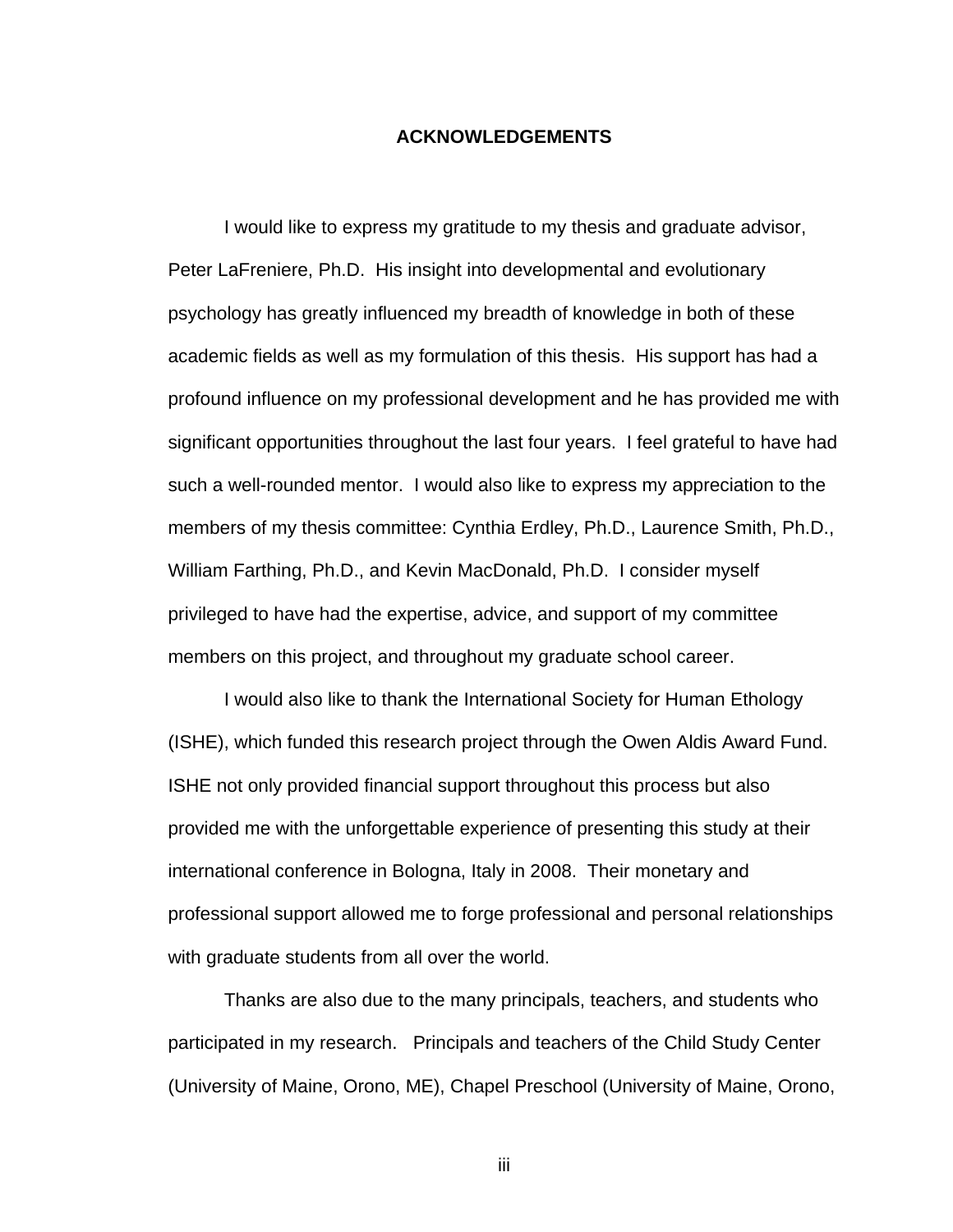ME), G. Herbert Jewett School (Bucksport, ME), Miles Lane School (Bucksport, ME), Newport Elementary School (Newport, ME), Corinna Elementary School (Corinna, ME), and the Helen S. Dunn School (Greenbush, ME), were all consistently welcoming and helpful, allowing me countless hours to work with their students. I would also like to thank Jamie Taylor, Danielle Ouellette, and Jonathan Fuller for their assistance with the testing procedure and for the numerous hours they spent coding the videotapes.

I am particularly grateful to my friends and family who have supported me throughout this process. Special thanks are due to my good friend, Meredith Kirkmann, who not only provided daily encouragement, but also was the actor for the DVD stimuli that were presented to all the children in this study. Without her help, this study would have been much more difficult. And, finally, I want to thank my mother, Norma Smith. Her continuous support and encouragement has been a tremendous influence on all of my endeavors and I am deeply grateful for her faith in my ability to achieve all of my life's pursuits.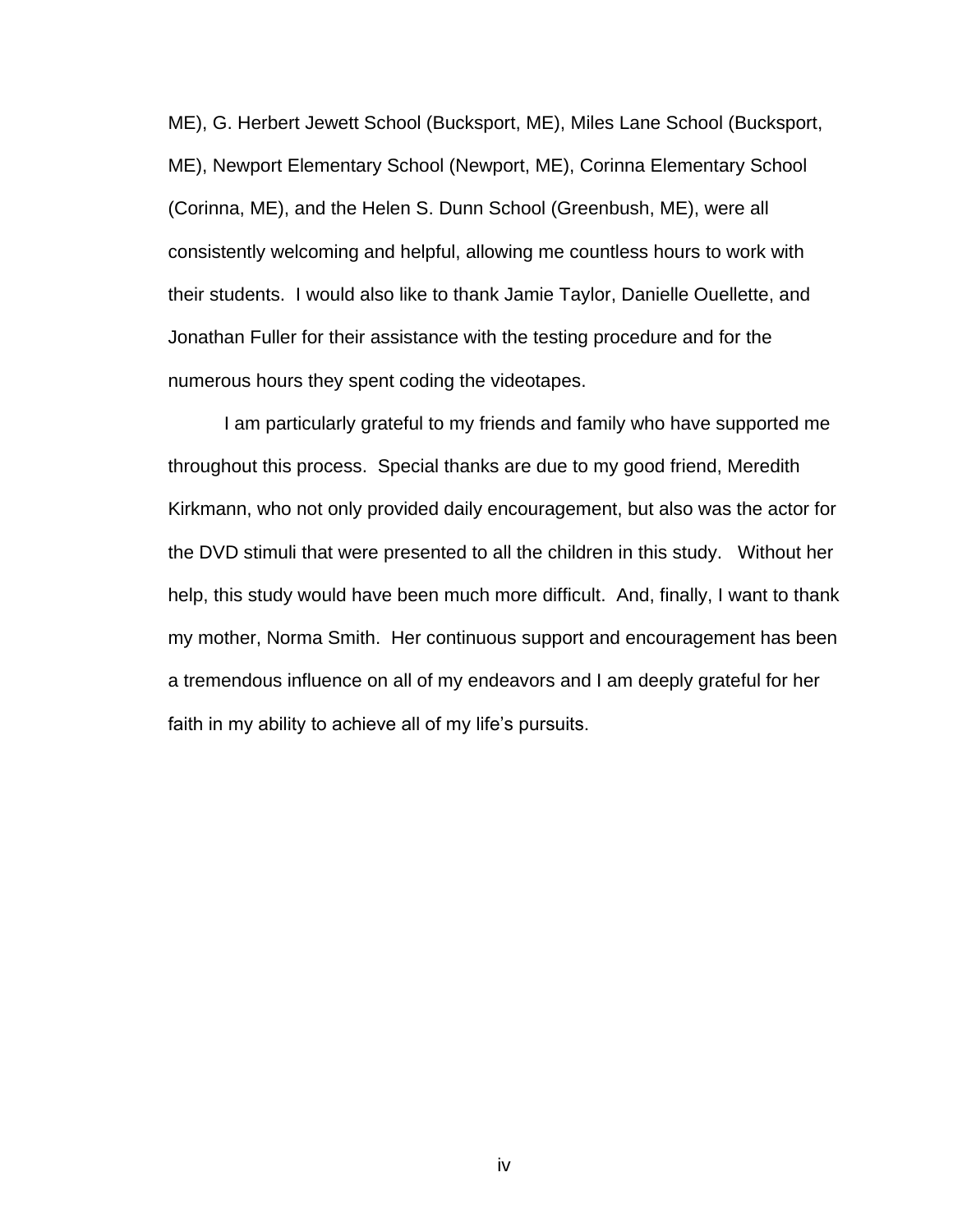### **TABLE OF CONTENTS**

| Chapter                                                  |
|----------------------------------------------------------|
|                                                          |
|                                                          |
|                                                          |
| Development of Theory of Mind from birth to 4 years      |
|                                                          |
| Development of Theory of Mind beyond 4 years of age 15   |
|                                                          |
|                                                          |
|                                                          |
|                                                          |
|                                                          |
|                                                          |
|                                                          |
|                                                          |
|                                                          |
|                                                          |
| Internal Consistency Reliability for Behavior Coding  36 |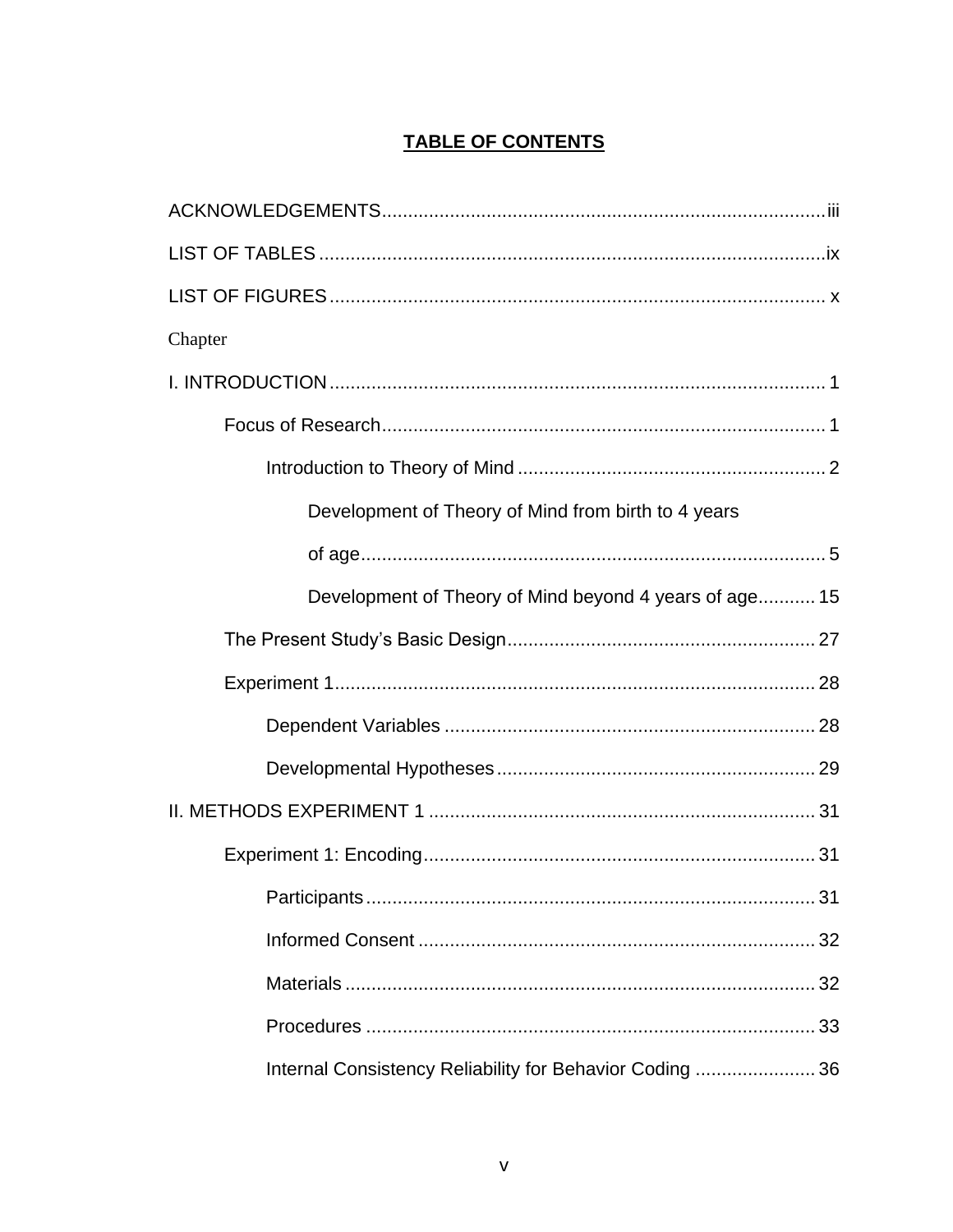| Overview of Hypotheses 2-4: Behaviors of Interest 42         |  |
|--------------------------------------------------------------|--|
| Hypothesis 2: Age Trends in Revelation Behaviors  43         |  |
|                                                              |  |
|                                                              |  |
| Hypothesis 3: Age Trends in Attempts to Hide Information 46  |  |
| Hypothesis 4: Age Trends in Fabrication Behaviors  48        |  |
|                                                              |  |
|                                                              |  |
| Hypothesis 5: Developmental Differences in Verbal Report  51 |  |
|                                                              |  |
|                                                              |  |
|                                                              |  |
|                                                              |  |
|                                                              |  |
|                                                              |  |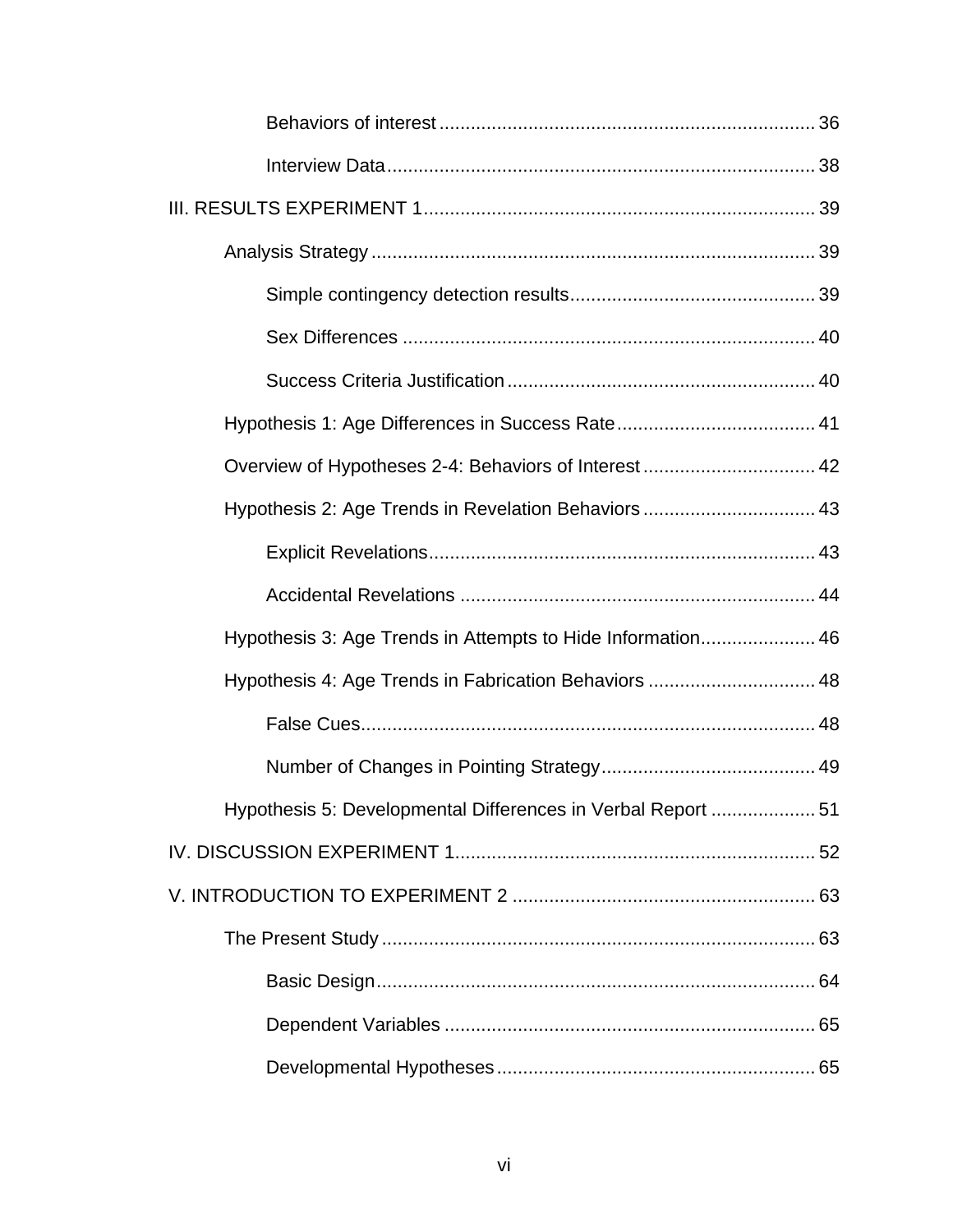| Hypothesis 4: Developmental Differences in Verbal Report  80 |
|--------------------------------------------------------------|
|                                                              |
|                                                              |
|                                                              |
|                                                              |
|                                                              |
|                                                              |
|                                                              |
|                                                              |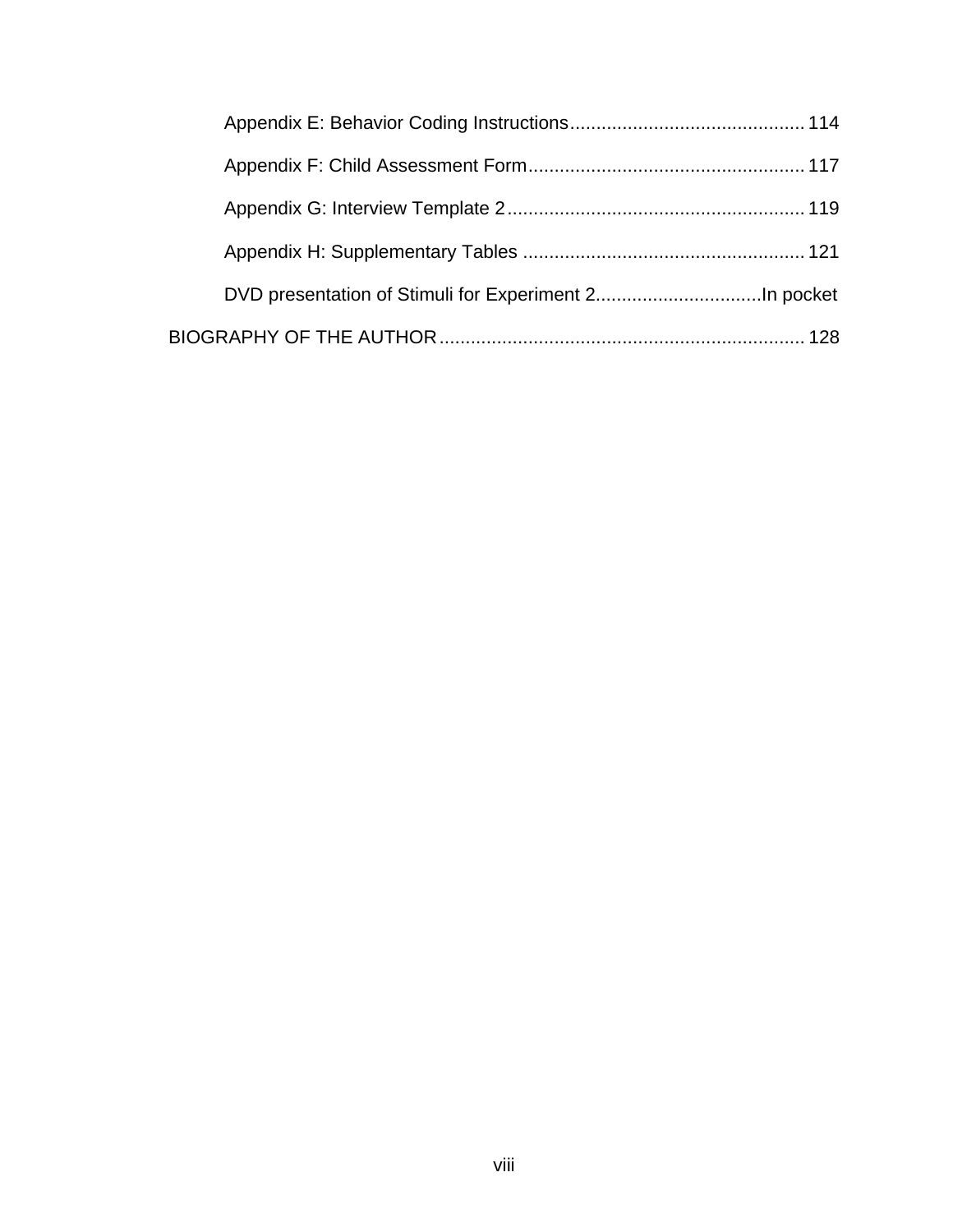### **LIST OF TABLES**

| Table 2. Mean (SD) Number of Behaviors of Interest by Age 43            |
|-------------------------------------------------------------------------|
|                                                                         |
|                                                                         |
|                                                                         |
| Table H 2. Experiment 1: Mean (SD) of Behaviors of Interest by Sex 122  |
|                                                                         |
| Table H 4. Experiment 1: Percentage of Children Who Demonstrated        |
|                                                                         |
| Table H 5. Experiment 1: Level of Recursive Awareness of Intentionality |
|                                                                         |
| Table H 6. Experiment 2: Overall Success Rate by Sex 124                |
| Table H 7. Experiment 2: Success Rate for Each Condition by Sex 124     |
| Table H 8. Experiment 2: Success Rate Across all Conditions by Age  125 |
| Table H 9. Experiment 2: Success Rate by Social Signal  125             |
|                                                                         |
|                                                                         |
| Table H 12. Experiment 2: Level of Awareness Across Conditions per      |
|                                                                         |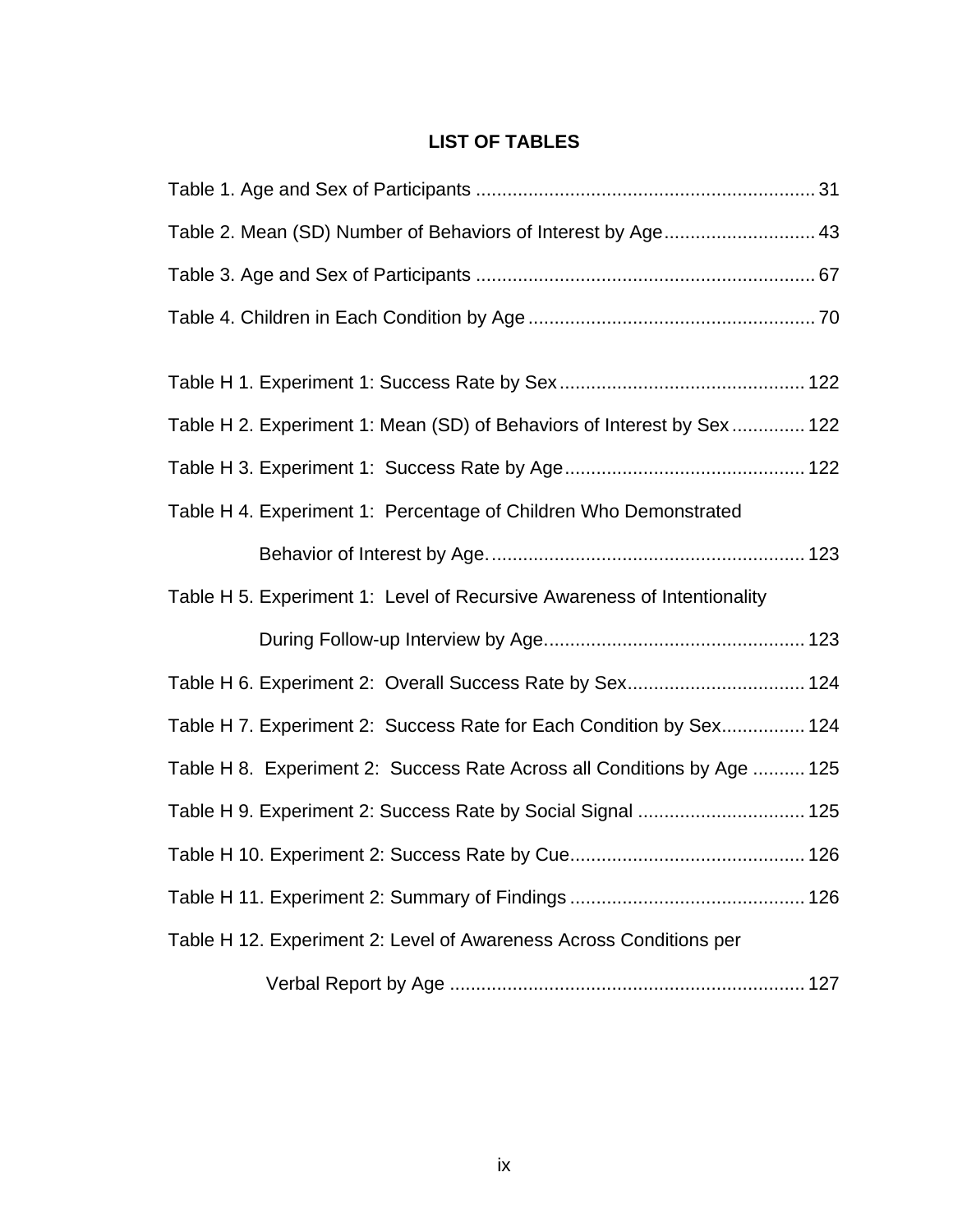# **LIST OF FIGURES**

| Figure 2. Percentage of Children Reaching Success Criterion by Age 41     |
|---------------------------------------------------------------------------|
| Figure 3. Mean number of explicit revelations by age out of 20 44         |
|                                                                           |
|                                                                           |
|                                                                           |
|                                                                           |
|                                                                           |
|                                                                           |
| Figure 10. Mean number of times children changed their pointing strategy  |
|                                                                           |
| Figure 11. Percentage of children at each age in each of the three        |
| categories of level of recursive awareness understanding based            |
|                                                                           |
|                                                                           |
| Figure 13. Normal Distribution. Expected percentage of number correct     |
|                                                                           |
| Figure 14. Histogram. Percentage for each number correct over all age     |
|                                                                           |
| Figure 15. Percentage reaching success criterion for children by age.  78 |
| Figure 16. Percentage of children reaching success criterion for each     |
|                                                                           |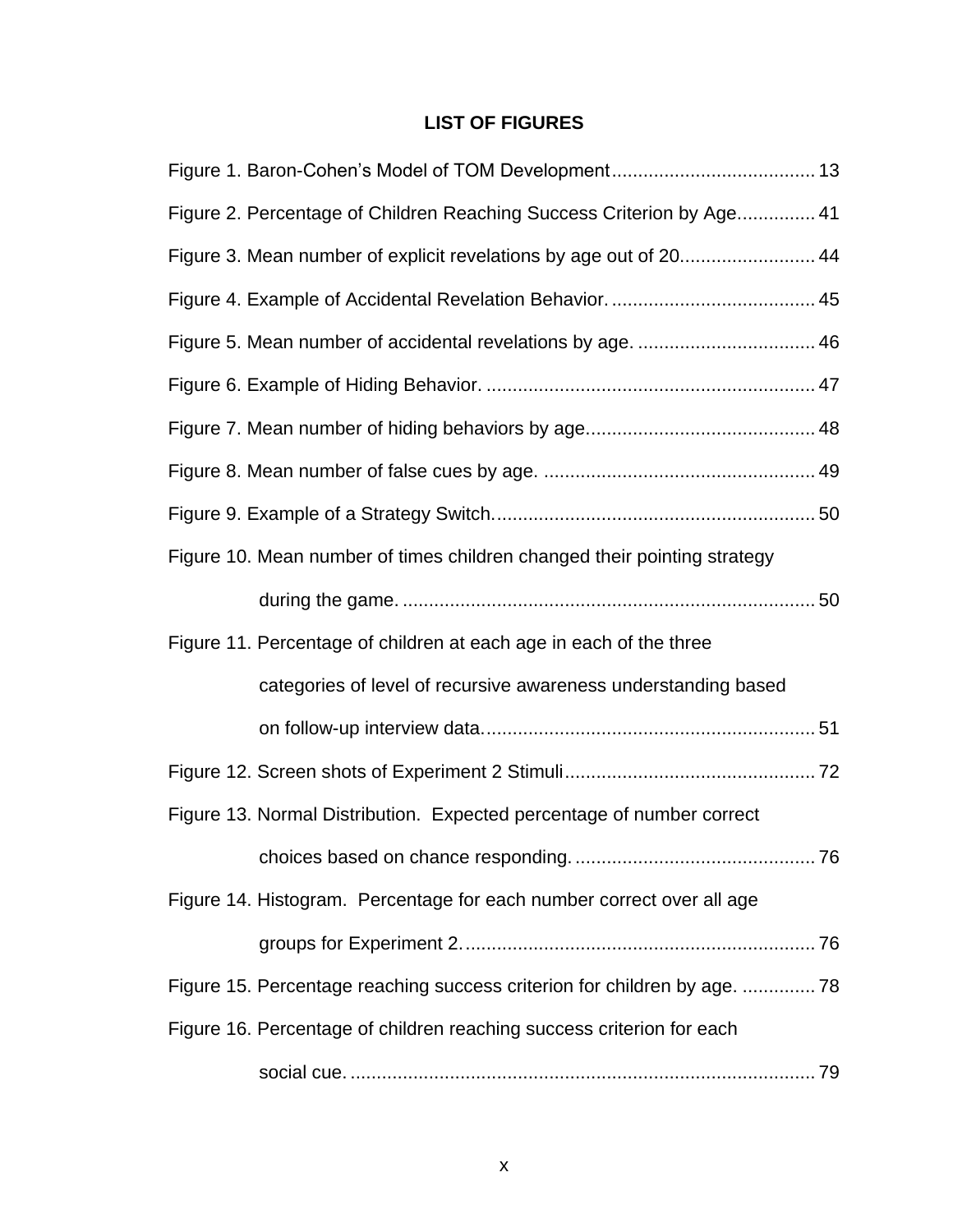Figure 17. Percentage of children at each age in each of the three

| categories of level of understanding of contingency based on |
|--------------------------------------------------------------|
|                                                              |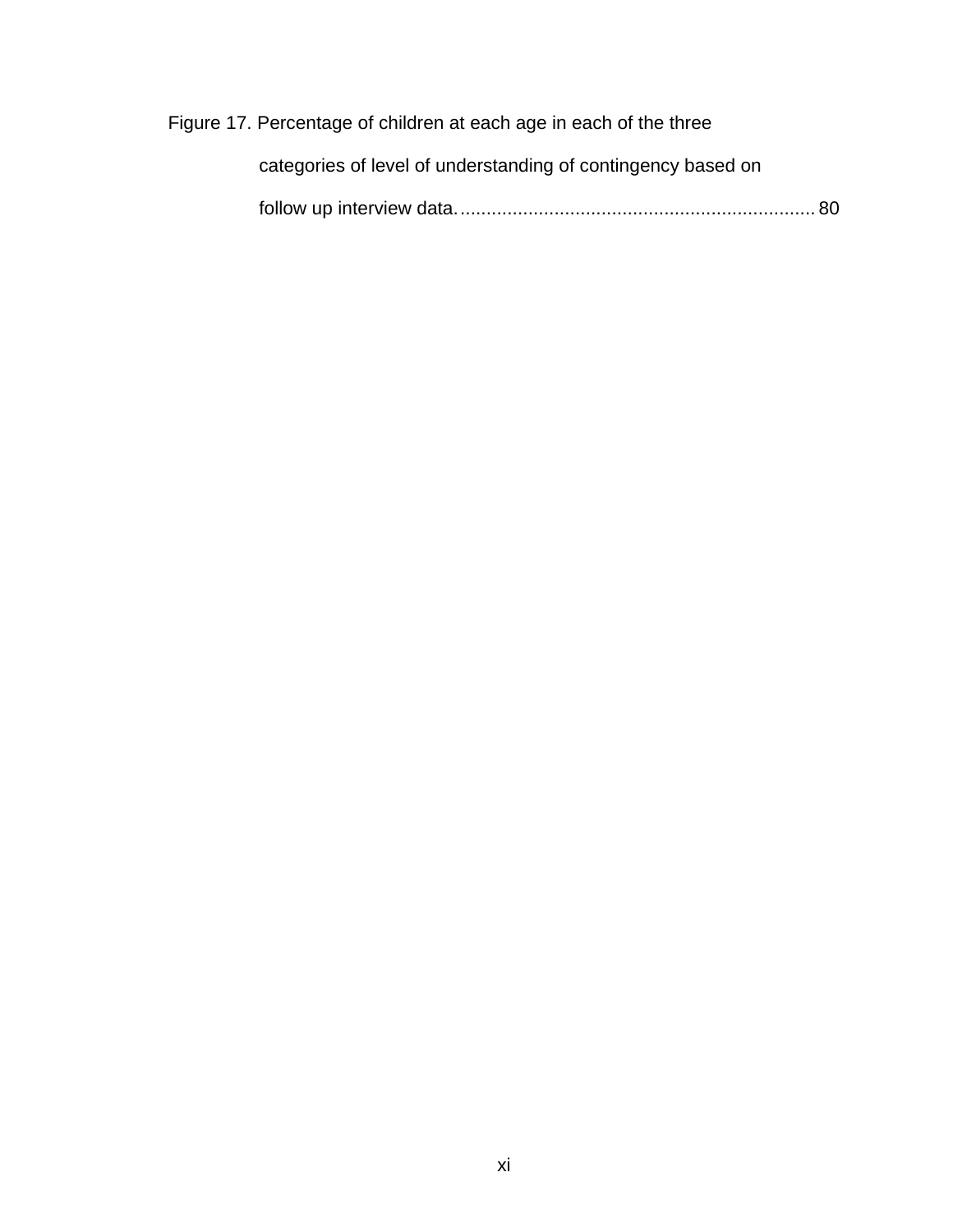#### Chapter I

### **INTRODUCTION**

### **Focus of Research**

The focus of this research is to determine when children use an understanding of the intentions of others to influence and make predictions about a partner's future behavior. In particular we seek to understand the emergence of a recursive awareness of intention (RAI) as a result of unfolding verbal and nonverbal cues in a social interaction. Understanding intentionality involves the ability to perceive a partner's actual intent, regardless of stated objectives, and this ability is a crucial component of a child's mature theory of mind (TOM). To successfully interact in a competitive context one must be able to: recognize that others' have goals that may differ from one's own, decode and interpret intentions, detect contingencies between verbal and nonverbal behavior and ultimate actions, and regulate expressive displays with respect to one's goals.

Historically, TOM research culminates with the preschoolers' mastery of the false-belief task (Fodor, 1992; Perner, 1991; Wellman, 1990). We argue, however, that false-belief ability is merely one building block in acquiring a mature TOM. Thus, our primary goal is to investigate what abilities continue to develop after age four. Naturalistic observation of social behavior reveals that the ability to detect social contingencies and the awareness of the intentions of others and of another's corresponding desire to gain access to one's own intentions (recursive awareness) are not fully functional in the average preschooler. Therefore, we have developed a paradigm to examine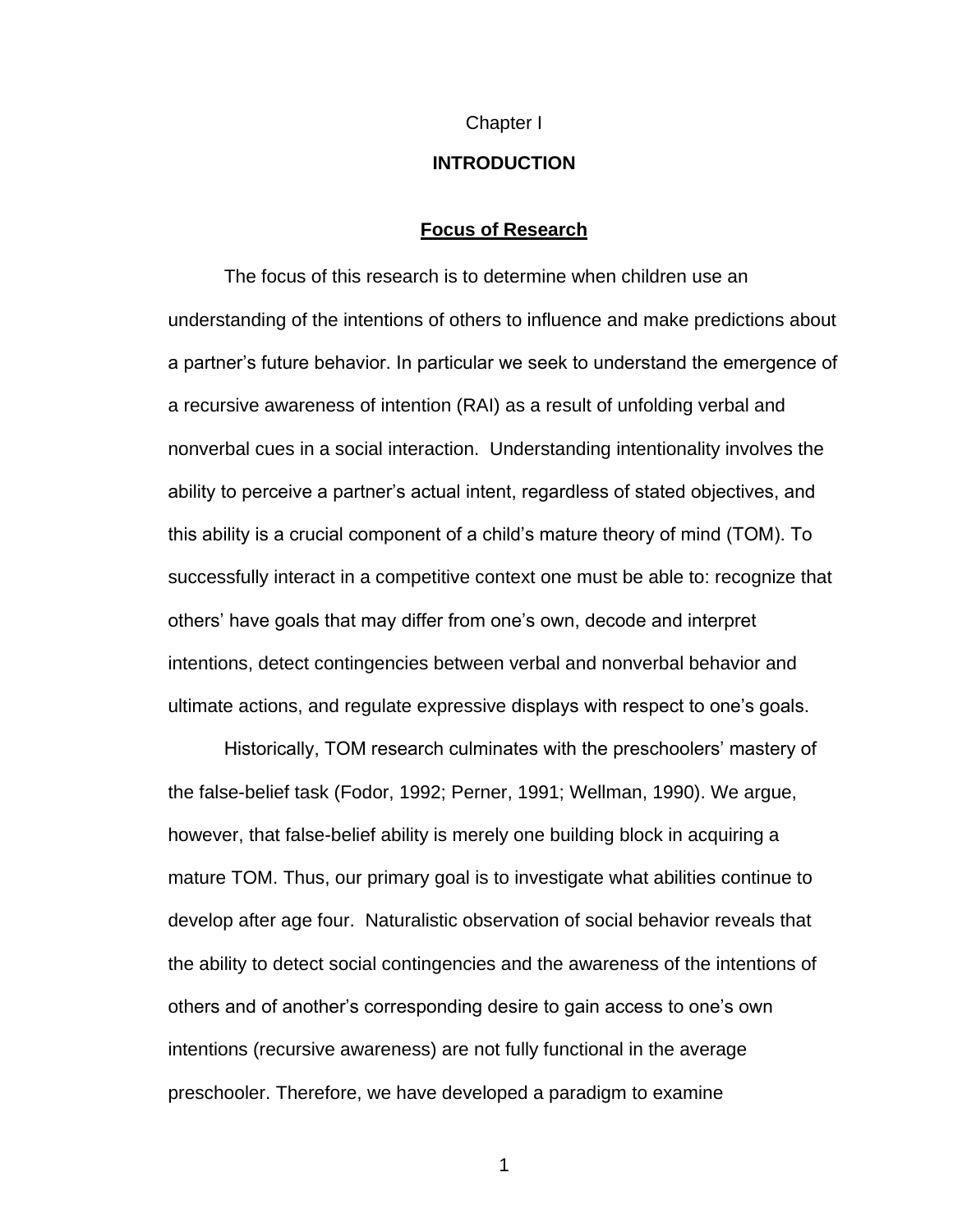developmental changes in children's ability to detect and use contingencies to predict a partner's intentions in a game situation. Using this contingency detection paradigm, the current study will attempt to document at what age children acquire the abilities of contingency detection as it relates to a functional awareness of intentionality.

### **Introduction to Theory of Mind**

Since Premack and Woodruff's (1978) study, which first introduced the phrase ‗Theory of Mind,' there has been a great deal of research concerning the development of the understanding of mental states such as beliefs, intentions, desires, and emotions. The development of TOM is notably a lengthy process with advances in the understanding of mental states being reported from infancy to adulthood. Thus far, the majority of TOM research has concentrated on the accumulation of abilities that give rise to the understanding of false-belief between the ages of 3-5. This analysis will begin by reviewing the current understanding of TOM development that culminates in this false-belief understanding around age 4. Then, it will review what is currently known about development of TOM after age 4. Finally, it will introduce our current paradigm that attempts to achieve a fuller understanding of TOM development beyond false-belief mastery.

Hundreds of studies over the last 30 years have thoroughly explored the development of a young child's TOM before the age of four. TOM, also known as "mind-reading" (Baron-Cohen, 2005), is the understanding that other people have alternative representations of the world, which may be true or false, and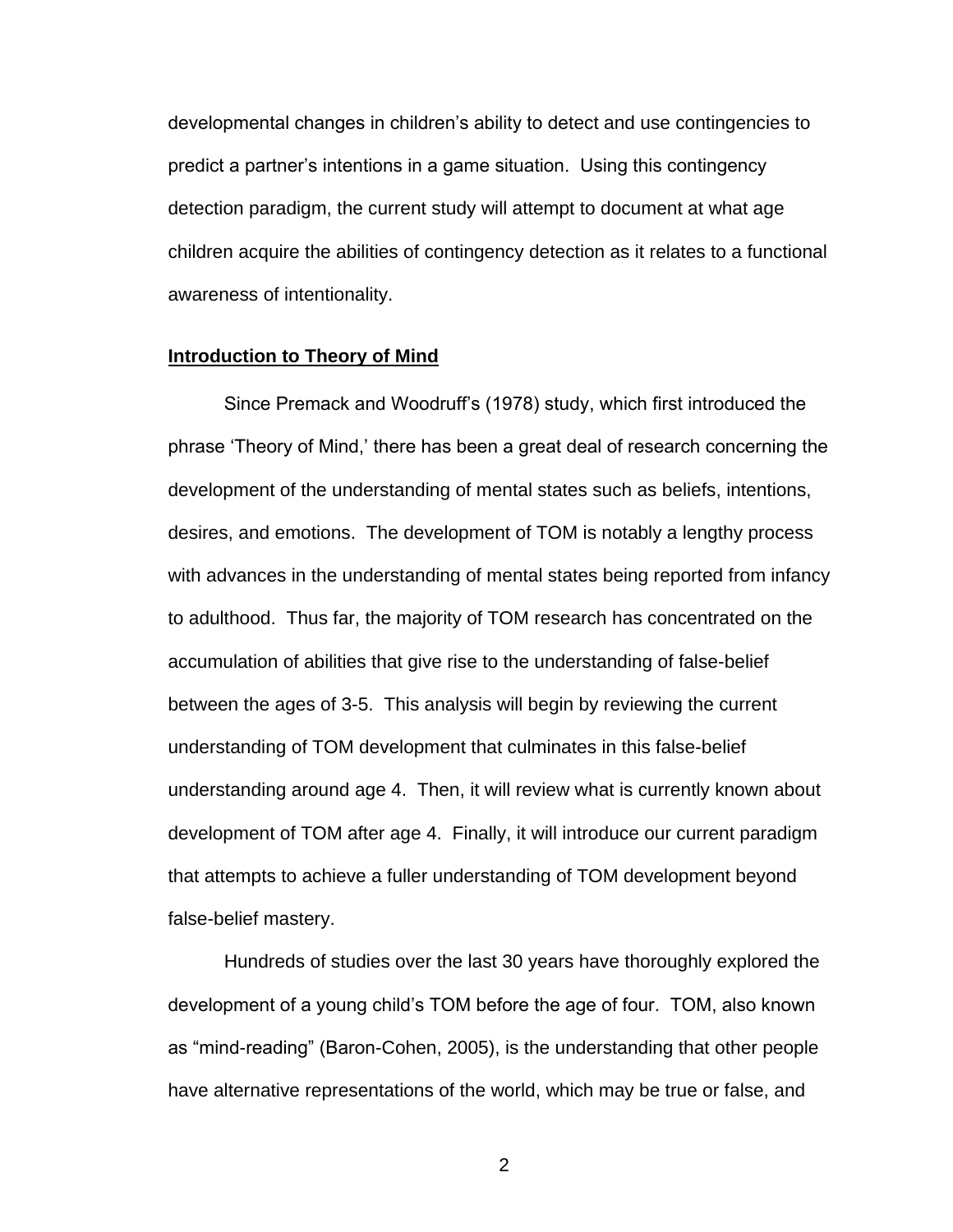which may differ from one's own. The concept of TOM provides a cohesive conceptual framework for research on cognitive and social development. However, researchers' emphasis on children only up through 4 years of age has led to an arguable deficit in the developmental literature (Lillard, 1999). A decisive shift in cognitive ability seems to emerge at age 4, and therefore researchers have been prone to treating TOM as a pass/fail phenomenon rather than as a continuously emerging skill. Researchers repeatedly conclude that at preschool age there is a qualitative shift and children newly demonstrate abilities of perspective taking, false-belief understanding, and appearance-reality distinctions. Strikingly absent in the literature is what happens after this developmental shift occurs. Researchers appear to lump 4- and 5-year-olds in with adults, ignoring the vast qualitative difference between the abilities of a child and an adult. A typical claim is: "finally, at about age 4, children begin to understand that what people think and believe, as well as what they desire, crucially affects how they behave. That is, they *acquire our adult belief-desire psychology...*‖ (Flavell, 1999, p.25, emphasis added).

Through monitoring of facial expression, body language, and a recursive awareness of intentionality (RAI) (knowledge that their actions will influence the actions of others, e.g., in a chess match or poker game, players must be aware that the opponent is trying to infer their intentions – and that they may be able to infer the intentions of the opponent – based on their behavior), adults can frequently predict others' strategies and intentions and recognize potential deceit. What we do not know is when and how this more advanced awareness of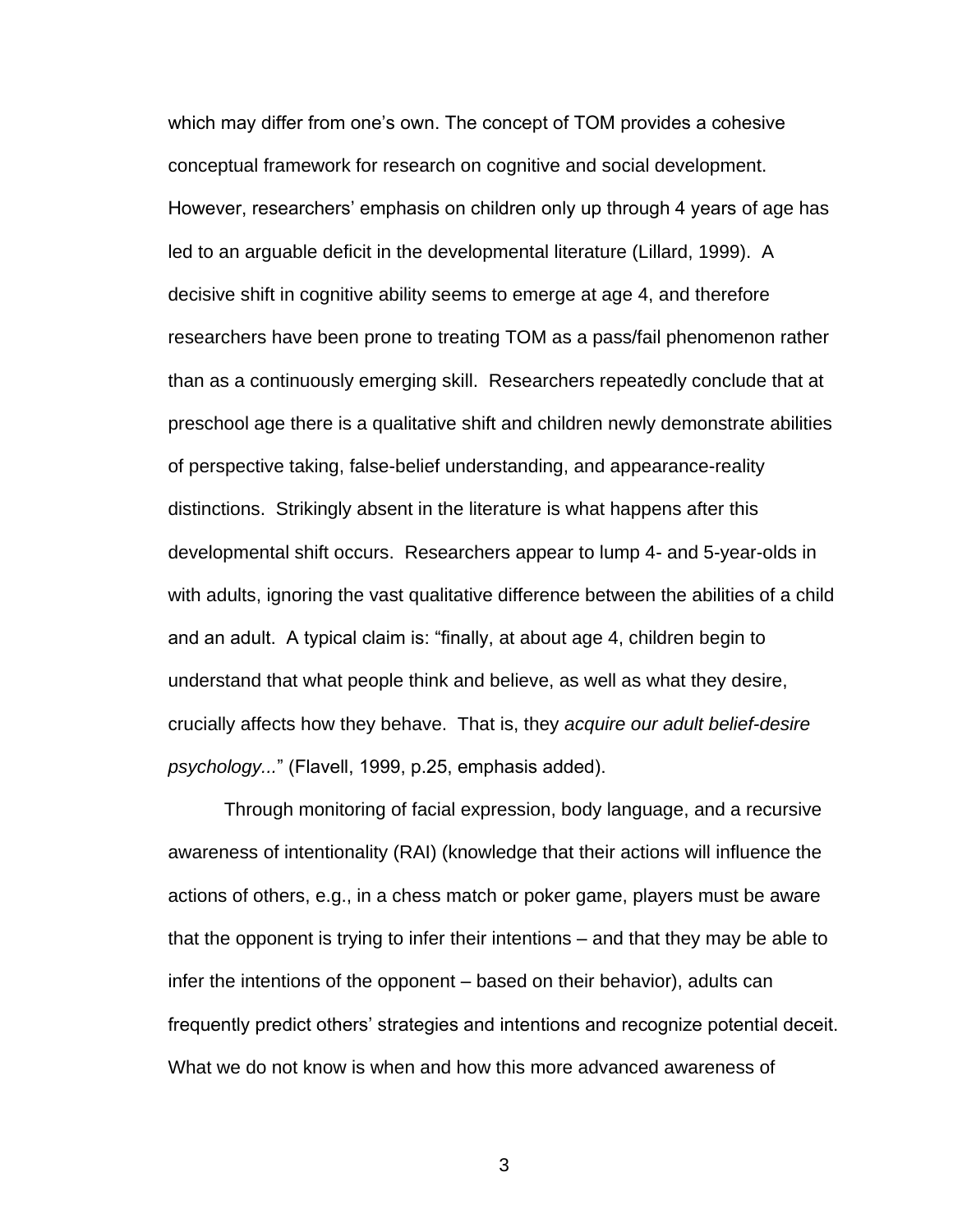intentionality develops. What cues do children use to detect intentionality? What is the developmental sequence? Prerequisite skills for understanding of intentionality rely on many cognitive skills including contingency detection, an attentiveness to nonverbal social signals, a predilection to attend to faces, and an awareness of false-belief. Though many of these skills may be apparent practically from birth, their development continues into adolescence, as will be outlined in the following review.

Development of TOM up to 4 years of age has been demonstrated to be universal with achievements occurring at similar rates and in a similar sequence intra- and interculturally. Diverse cultures exhibit children passing false-belief paradigms at the same age and this achievement is always preceded by a beliefdesire psychology and followed by appearance-reality understanding. Intraculturally, such as in groups of deaf, blind, or autistic children, rates of development are not always the same, but again the sequence of development remains consistent (Baron-Cohen, 2005; Wellman, 1990; Workman & Reader, 2004). TOM understanding has also been empirically demonstrated to be a gradual accumulation of advances in performance rather than a discontinuous process and seems child-driven – relatively independent of adult feedback (Flynn, 2006). Children have made much progress from their strictly egocentric frame of mind, but we argue that this is not the end of the story.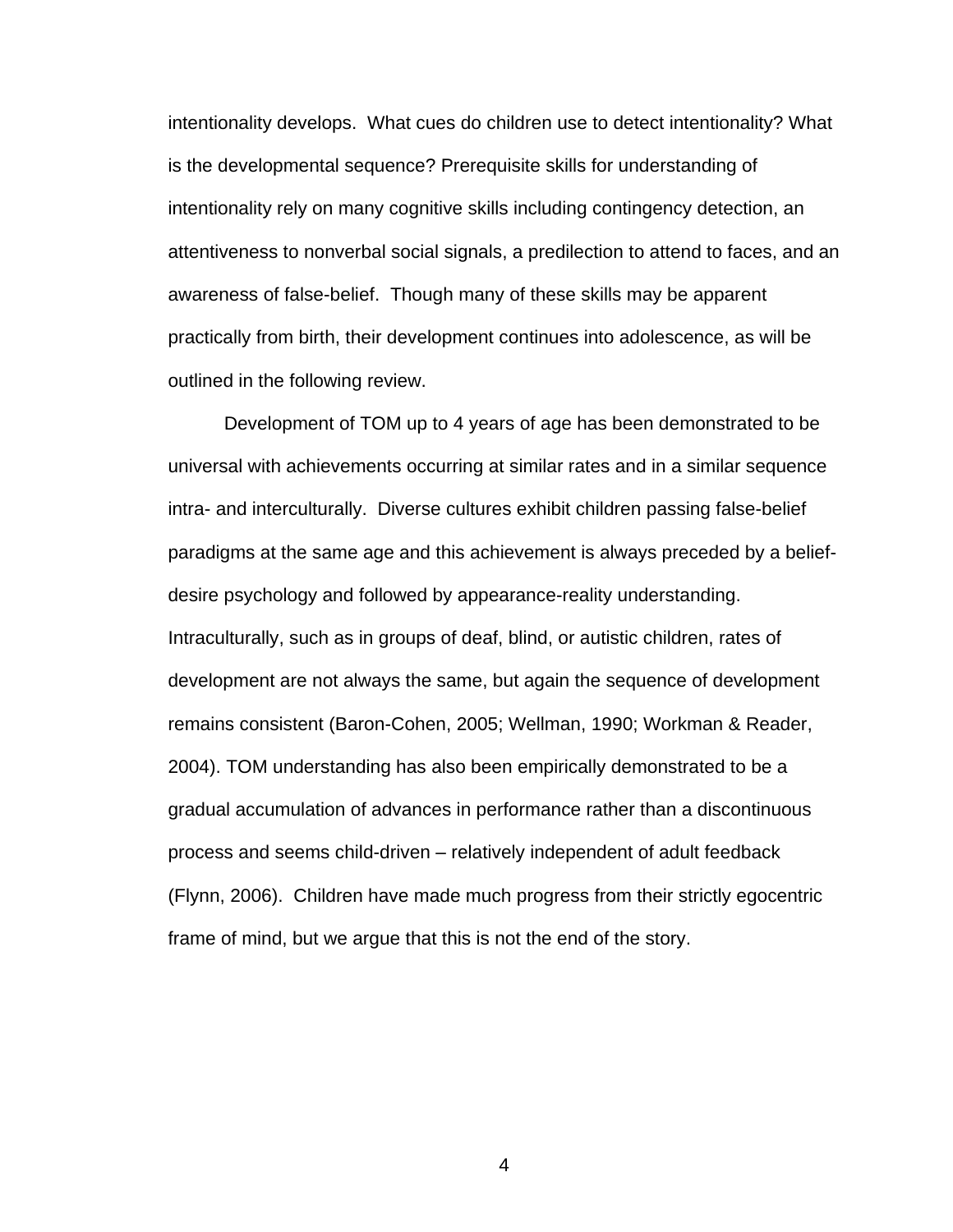#### **Development of Theory of Mind from birth to 4 years of age**

From birth, infants demonstrate a wide range of abilities that serve as building blocks for a mature TOM. Many abilities are immediately apparent and others quickly emerge within the first few weeks of life. Infants arguably come pre-wired to be active social partners even before they have the cognitive development to support such interactions. They have visual and auditory preferences as well as automatic reflexes that integrate them into the social world and serve to ensure adequate care. Visual preferences include a preference for curved lines, high contrasts, moderate complexity, and movement – all features that are represented in the human face. They also can see best from 7-15", about the distance to the caregiver's face when being held or during feeding. They prefer higher pitched voices, especially their own mother's, and they show a strong ability to learn contingencies. Bakti, Baron-Cohen, Wheelwright, Connellan, and Ahluwalia (2000) have empirically demonstrated that within the first few days infants prefer to look at faces with open eyes rather than with closed eyes (see also Pellicano & Rhodes, 2003). Within this same timeframe, they demonstrate reflexive facial imitation behaviors, showing they are attentive to the faces of others (Meltzoff & Moore, 1989). These natural preferences provide the infants with the necessary predilections that allow them to become active social partners.

Infants are quickly able to detect contingencies in the physical environment, as demonstrated by early experiments by Rovee and Rovee (1969) and Flavell (1985) (see also Millar & Weir, 1992). In such experiments, infants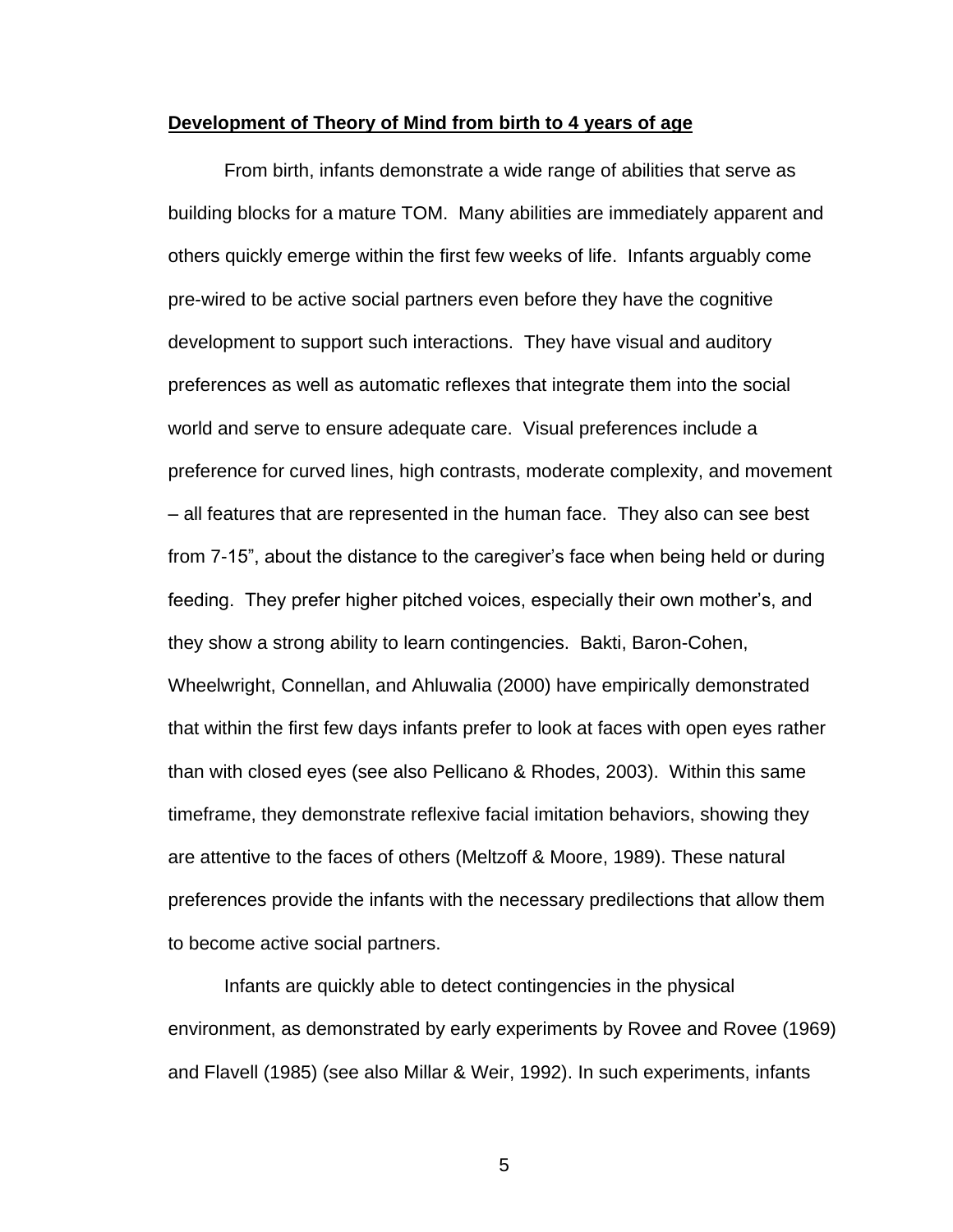who can control a mobile by kicking their leg quickly learn to do so,

demonstrating that they have an "understanding" that they can affect the physical world. In more resent research, Lohaus et al. (2005) have demonstrated that infants who have more sensitive caregivers (characterized by more immediate response to infant's distress) more quickly learn contingency tasks such as the mobile task or a picture task. Also, infants whose relationships are not marked by contingent care show more irritability throughout infancy (Lemelin, Tarabulsky, & Provost, 2002).

Building upon these early contingency-detection abilities in the physical world, infants soon demonstrate expectations in the social realm. These expectations are shown by experiments such as the still-face paradigm (Rochat, 2001). Furthermore, by 3 months infants discriminate facial and vocal expressions, and are sensitive to adult gaze shift (Batki et al., 2000; Hood, Willen, & Driver, 1998). By 6 months they can follow adult gaze when it is paired with head orientation (Batki et al., 2000). In the first year of life, infants recognize the intentionality of emotional states, which they demonstrate through social referencing. Not only can they discriminate between different facial expressions, but also they are able to respond appropriately to the face-value emotional significance of the expression (Harris, 1993).

Later in the first year, as cognitive development continues, infant reflexive behaviors become more subject to effortful control. Infants continue to attend to eye gaze and they have been shown to be sensitive to adult gaze shift, looking to a target more quickly if it was previously cued by adult gaze (Hood et al., 1998).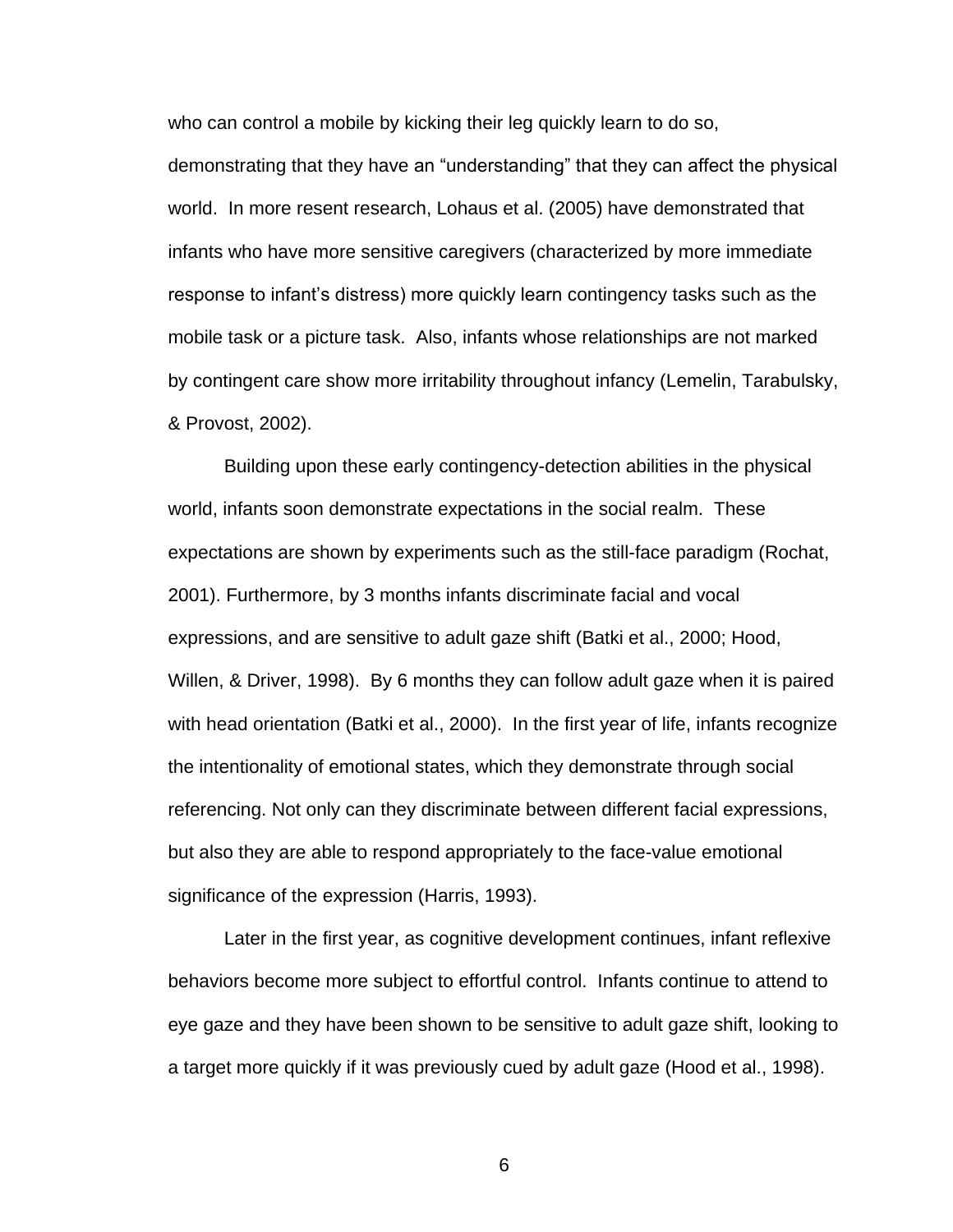They also prefer to look at and engage adults who imitate them (Meltzoff & Moore, 1989). As an attachment bond forms with a primary caregiver (generally the mother), the infant uses the relationship to its fullest advantage and uses mom's facial expressions as a guide to reading the outside world. They can follow gaze, demonstrate imitative learning, and use communicative gestures. The first year can be essentially characterized by the infants learning that others around them are intentional agents (Baron-Cohen, 2005; Leslie & Keeble, 1987). From birth, infants exhibit an innate learning mechanism as well as the ability to direct their own attention to maximally capitalize on environmental stimuli.

During the second year of life, development continues to proceed at this remarkable rate. Attachment to a primary caregiver has given the child a reliable source of information and children actively use it to socially reference, learn about the environment, communicate, learn perspective taking, and infer intentions. Early in the second year toddlers use eye gaze to establish joint attention and they use the face more than any other cue as they interact in the social world. When confronted with novel toys or the visual cliff paradigm, they look to the mother's face and then base their actions upon her expression. If she shows fear, they avoid the toys or the cliff, but if she shows positive, encouraging expressions, they are significantly more likely to approach the stimuli (Klinnert, 1984). From 12-18 months they respond with appropriate affect, show social referencing, and can follow eye gaze alone (Klinnert, 1984; Nelson, 1987). From 18-24 months they use eye gaze or pointing cues alone. Furthermore, during this 2<sup>nd</sup> year, toddlers attempt to influence others' moods. For example, they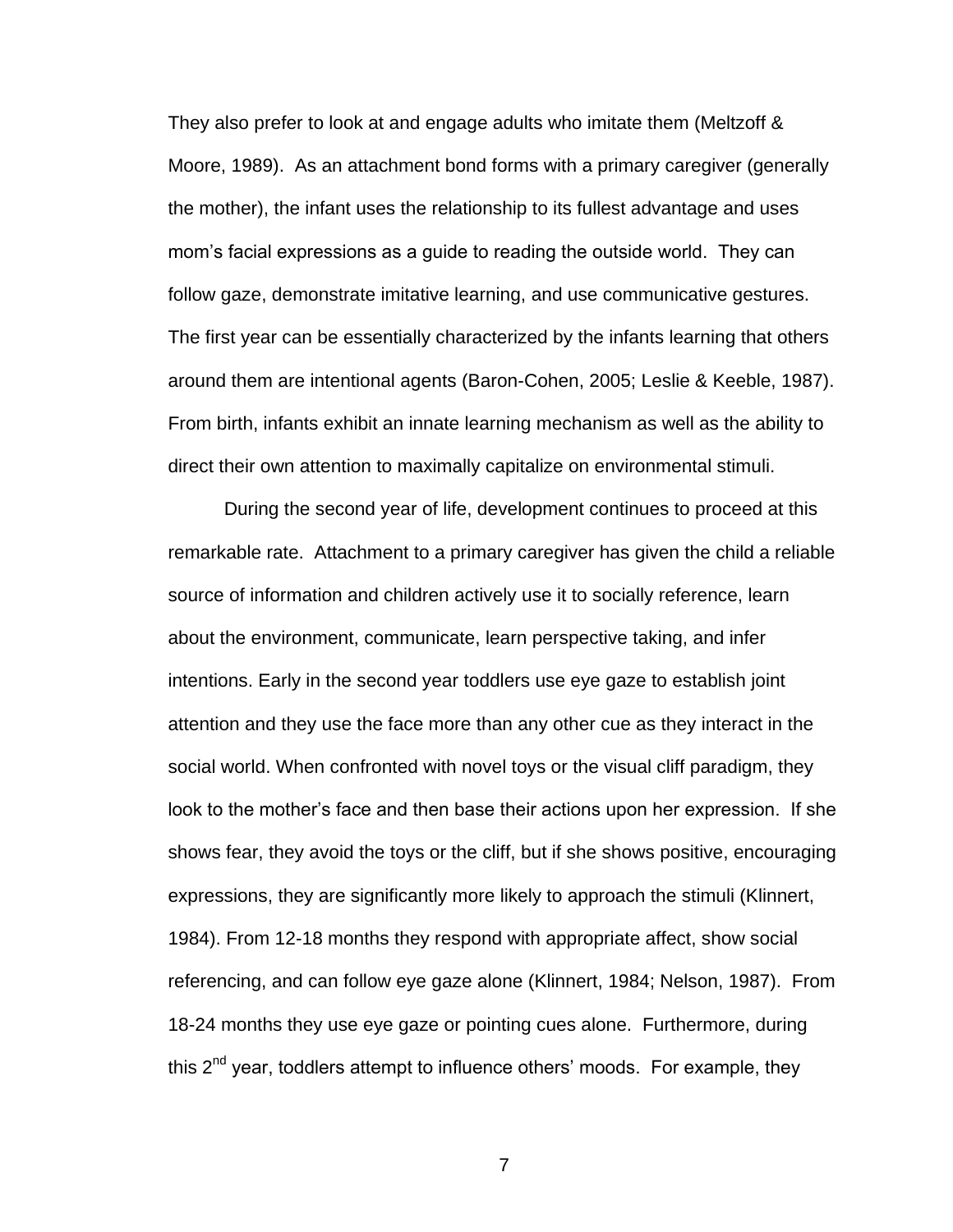show deliberate efforts to upset or tease others or step between warring parents (Harris, 1993).

Also during this second year, toddlers begin to show understanding that others have a different perspective than their own. Carpenter, Call, and Tomasello (2002) demonstrated this in a study where toddlers played with two toys with two experimenters. One of the experimenters left the room and a third toy was introduced. When the second experimenter returned later, she exclaimed "Wow, look at that one, can you give it to me?" without indicating a specific toy. All children brought her the third toy, demonstrating their awareness that it would be the most likely to have elicited her interested response. Children at this age can also infer an adult's intentions even if their actions do not go to completion and they can copy their intended act, rather than the accidental outcome (Flavell, Miller, & Miller, 1993).

Year 3 brings the development of children's awareness of other's mental states (Wellman, 1990). They are learning about emotions, intentions, and contingency, all of which are precursors to false-belief understanding. They begin to make inferences about mental states, such as desires, based on eyegaze, as demonstrated by tasks like Charlie and the Four Sweets. This task asks the child to predict which candy Charlie (a transparent sheet with a drawing of a face on it) wants. If the child chooses the candy that Charlie is looking at, essentially inferring his desires based on his eye gaze, then they are considered to pass the task. Children of this age also understand that desires can affect actions (Wellman's belief-desire psychology). For example, at around 3 years of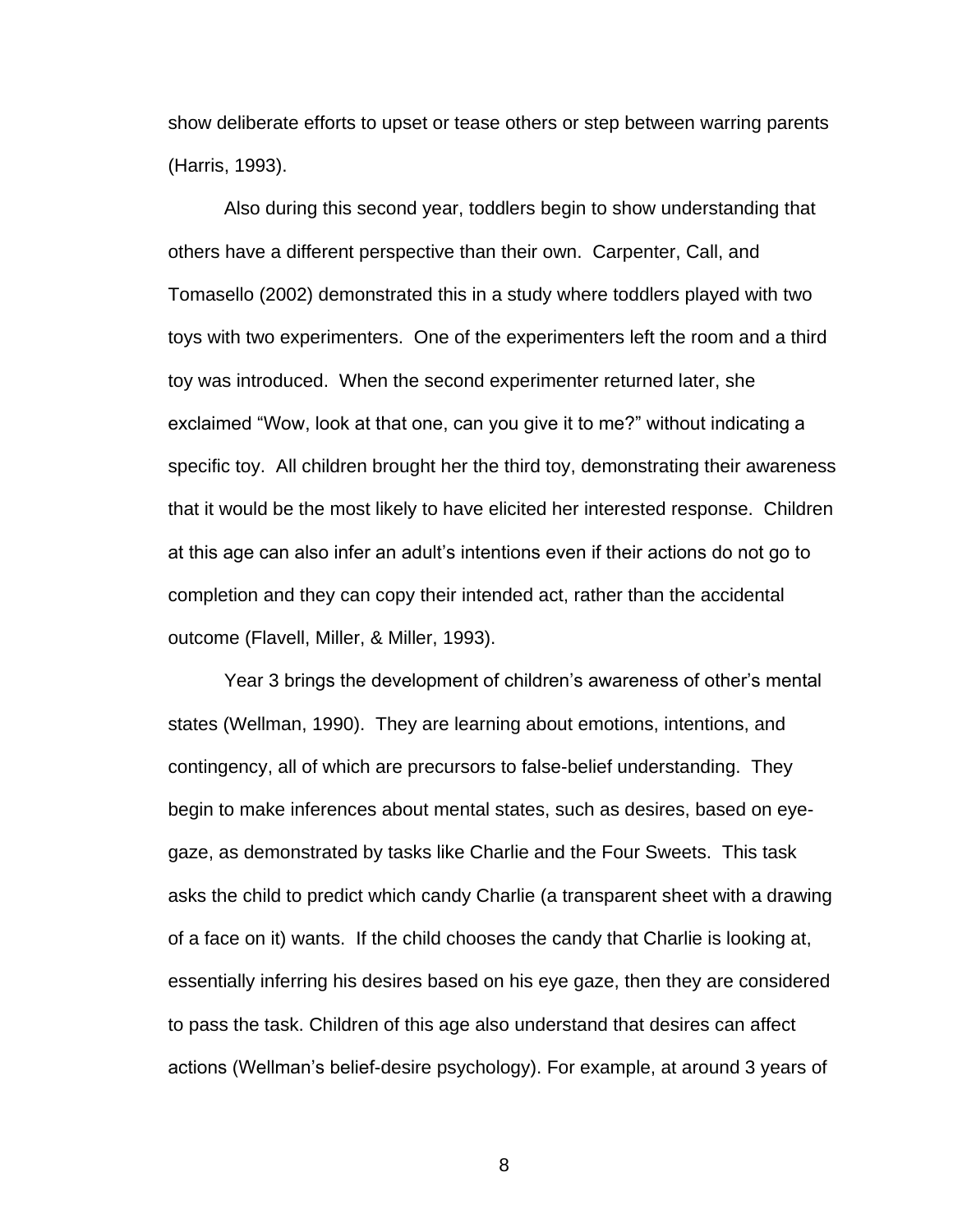age, belief-desire tasks demonstrate that children can understand and predict other's actions based on other's desires. An average three-year-old can successfully predict that another child who has been described as liking kittens and desiring a kitten may choose a kitten for her birthday present. In other words, 3-year-olds can predict behavior and beliefs of another based on reported desires. Furthermore, 3-year-olds begin to assume that emotional experience is a result of the fit between a desire and an outcome. They begin to understand that others will be happy if they get what they want and sad if they do not (Harris, 1993).

At 3 years of age, children (especially girls) begin to understand some aspects of emotional display rules, correctly identifying when it would and would not be appropriate to express certain emotions in response to vignettes (Banerjee, 1997). Though this is a big step in development towards TOM understanding and demonstrates that three-year-olds are beginning to grasp social norms, including display rules, much of the research with this age group serves to outline what they cannot yet do. For example, three-year-olds may be able to identify when it is not appropriate to display an emotion but their ability to actually suppress an emotional display may still be lacking. Also, they may be able to engage in deception when specifically instructed, but do not demonstrate an understanding of how deceptive acts would affect another's perception (Hala, Chandler, & Fritz, 1991). In general, research to date shows that 3-year-olds have a lexical bias (Freire, Eskritt, & Lee, 2004) and are driven by salience rather than subtlety (Carlson & Moses, 2001; Carlson, Moses, & Hix, 1998**).**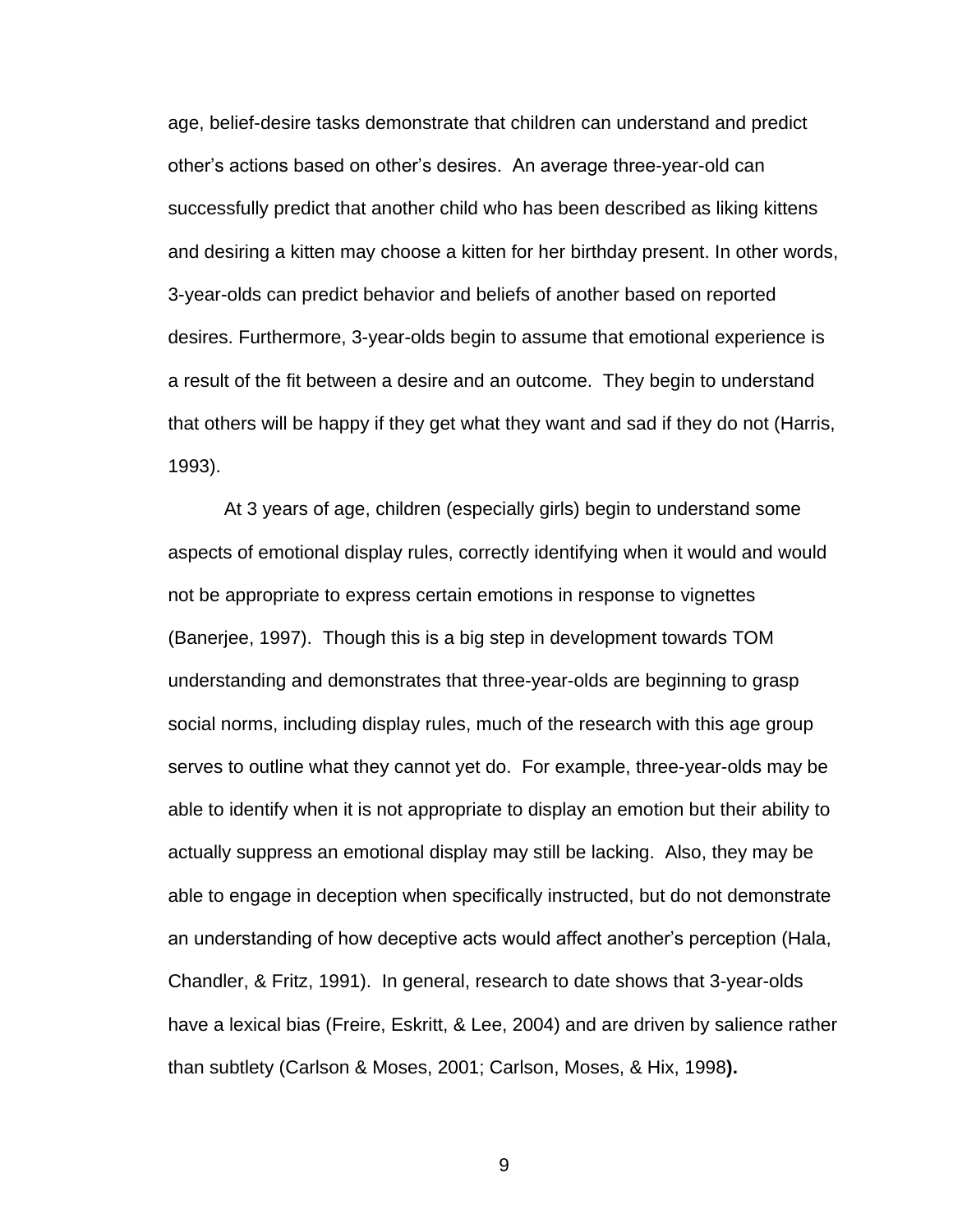In 2004, Freire et al. developed a paradigm to examine children's tendency to use eye gaze as an informative clue in cooperative and deceptive situations. In this series of experiments, children watched videos where an actor hid a toy in one of three cups. In varying conditions, the actor claimed to know the location of the toy while looking towards one of the cups, claimed ignorance to the location of the toy while looking towards one of the cups or provided contradictory verbal and eye gaze clues about the location of the toy. Threeyear-olds were able to use eye gaze cues in cooperative situations (e.g., when the actor looked toward a cup while saying "the toy is there") but did not seem to garner any significance from it during deceptive situations (e.g., when the actor looked toward a cup while saying "I don't know where the toy is"). Furthermore, in contradictory conditions, three-year-olds relied on verbal cues despite repeated failure. They seem to have no appreciation for conflicting goals and do not engage in recursive thought. Though they are tuned into nonverbal cues they are unable to use them (in a similar manner that apes can follow pointing but do not seem to garner the mentalistic, attention-directing significance of such an act). Three-year-olds are unable to distinguish between know and guess, applying equal weight to both when given clues (Miscione, Marvin, & O'Brien, 1978). At 2-3 years toddlers can use eye gaze to infer mental states such as desires and thinking but only in cooperative situations (Freire, Eskritt, & Lee, 2004, see also Lee, Eskritt, Symons, & Muir, 1998). It is not until 4-5 years of age that children are sensitive to duration and frequency of eye-gaze when attempting to make further inferences about mental states (Freire et al., 2004).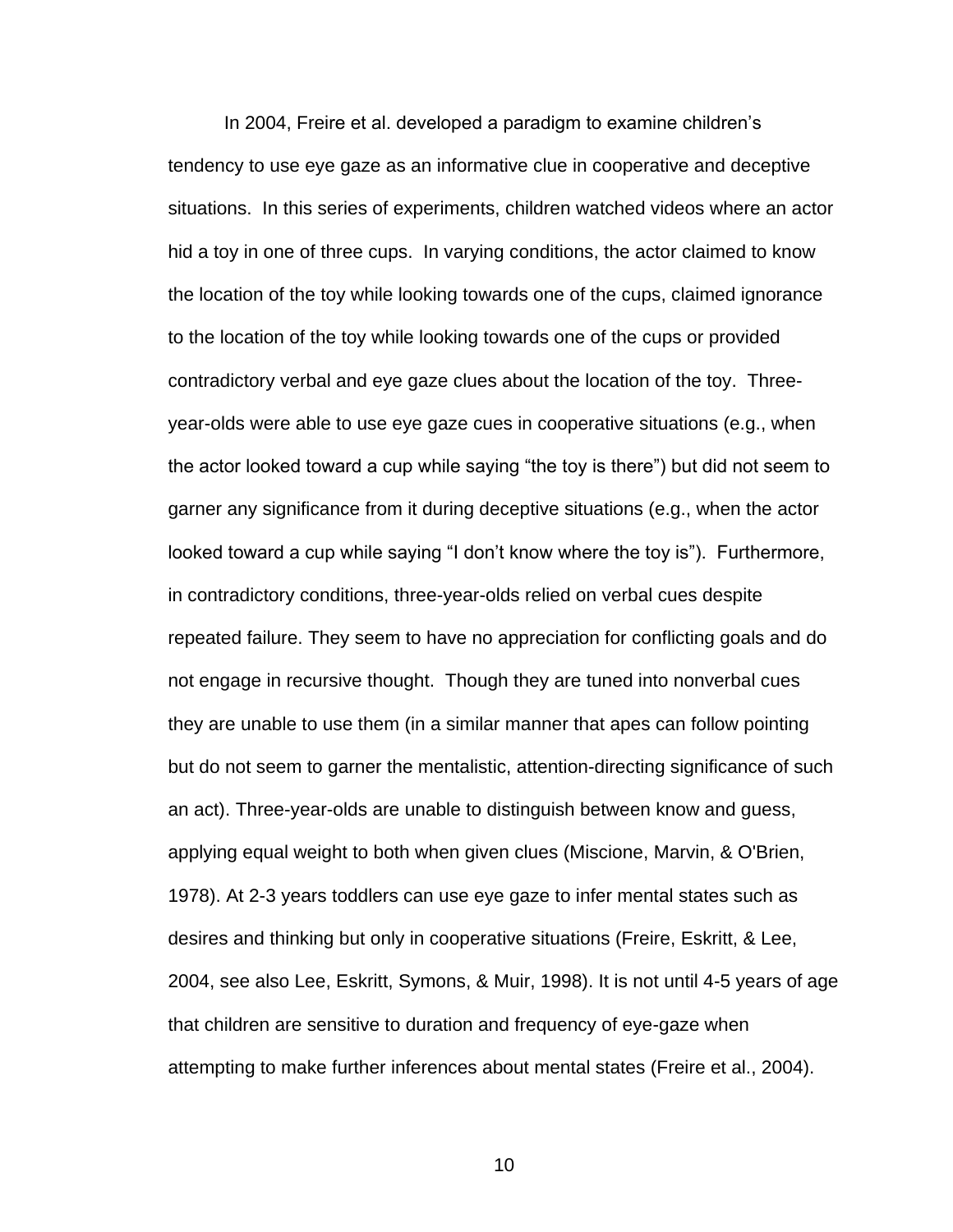While year 3 is characterized in the literature by what children are yet unable to do, year 4 brings with it an explosion of what children *can* do. Around the fourth year of life, children cross a threshold and begin to pass false-belief tasks (Wimmer & Perner, 1983), demonstrating that they are now aware that others can have beliefs that are different than their own *and* that these beliefs can be correct or incorrect. At age 4, false-belief tasks predict that children develop the understanding that others may have a different perspective than their own. False-belief understanding has been examined using such paradigms as the Sally-Ann Task. Versions of this task use two puppets, two baskets, and a marble. One puppet, Sally, hides the marble in one of the baskets and then leaves. Then, Ann moves the marble to the other basket in full view of the child. The child is then asked where Sally will look for the marble upon her return. Children who have not yet achieved false-belief understanding will predict that Sally will look in the new location, conferring their own knowledge upon her. Children who have achieved false-belief understanding, however, recognize that Sally's beliefs may differ from their own and that she is not privy to the knowledge that the marble has been moved, and thus she will look in the original location. Children begin to make this distinction around the age of 4 and it is a primary indication that they are beginning to develop TOM.

Appearance-Reality (A-R) distinctions also come on-line around the age of 4. A-R distinctions involve the ability to understand that appearance can be misleading (Woolley & Wellman, 1990). Children can be shown a sponge that is shaped like a rock and then asked what it is. Children who have not achieved A-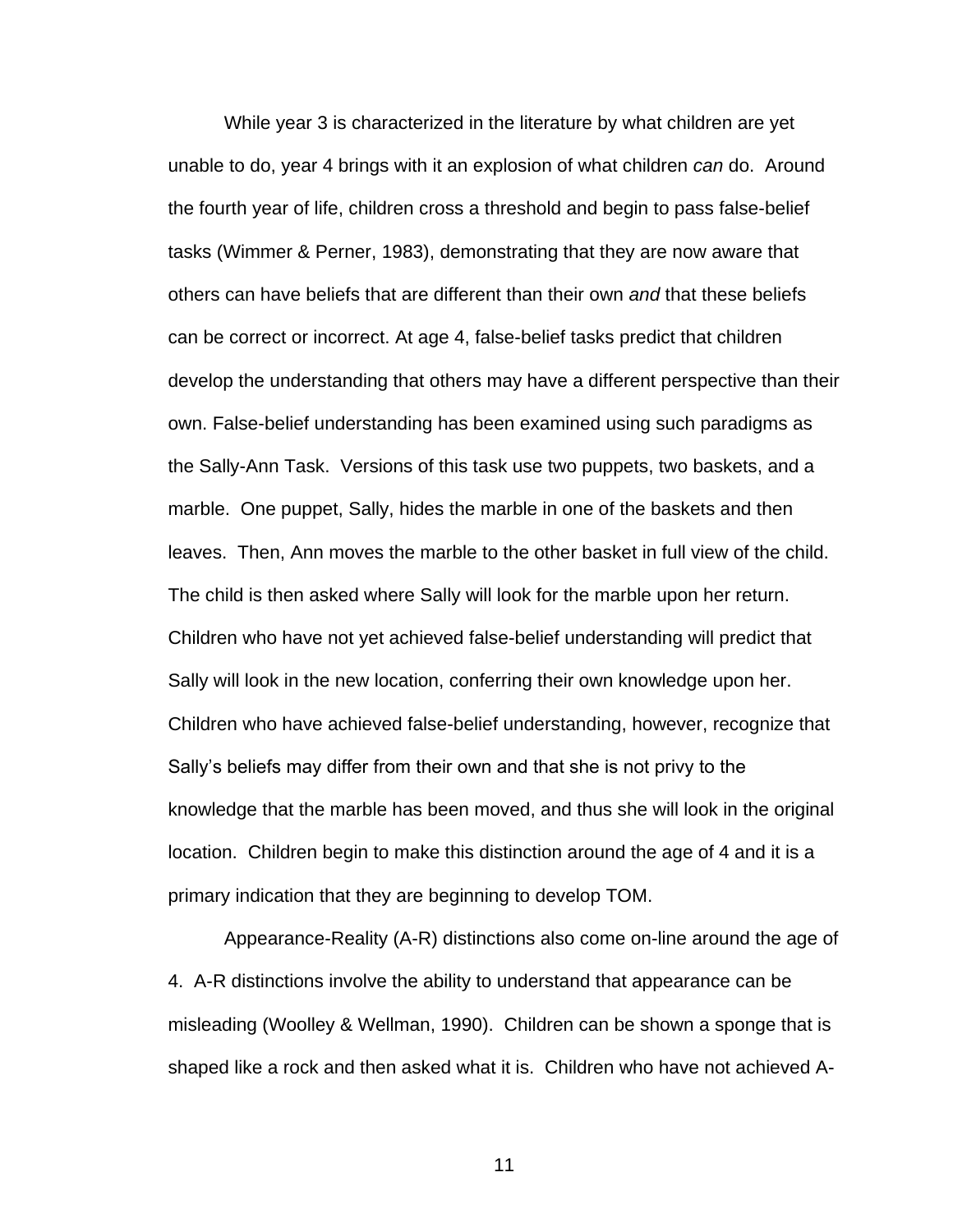R understanding are likely to be misled by appearances and are unable to label the rock as a sponge even upon closer examination. Children who have not yet achieved the ability to make these distinctions are also likely to assert that white milk that has been covered by a green filter has, in fact, turned green. They will avow that if they were to look behind the filter or if the filter were to be removed the milk would remain green. Older children, who have achieved A-R understanding, are able to express that the milk only appears to be green, but in reality, the milk is still white (Flavell, 1985).

One of the key implications and extensions of achieving this A-R understanding is the awareness that expressive behaviors may not always match inner feelings (Flavell, 2000). This awareness is key for social intelligence and must be realized to be a strategically interactive partner in the social world. Achieving the ability to distinguish appearance from reality allows for emotional dissemblance (the ability to hide or conceal one's true motives, feelings, or beliefs), is required to use cultural display rules (modification of facial expression to meet social expectations) (Ekman & Friesen, 1971), and allows for tactical deception (the ability to misrepresent your intentions to attain strategic advantage in a competitive situation). However, to successfully use tactical deception and decipher displays, one must be able to predict the intentions behind the behaviors of others. Though this understanding is crucial to be a competent opponent in the social world, it is important to note that such an understanding is very fragile at this age and continues to develop well into late childhood and adolescence.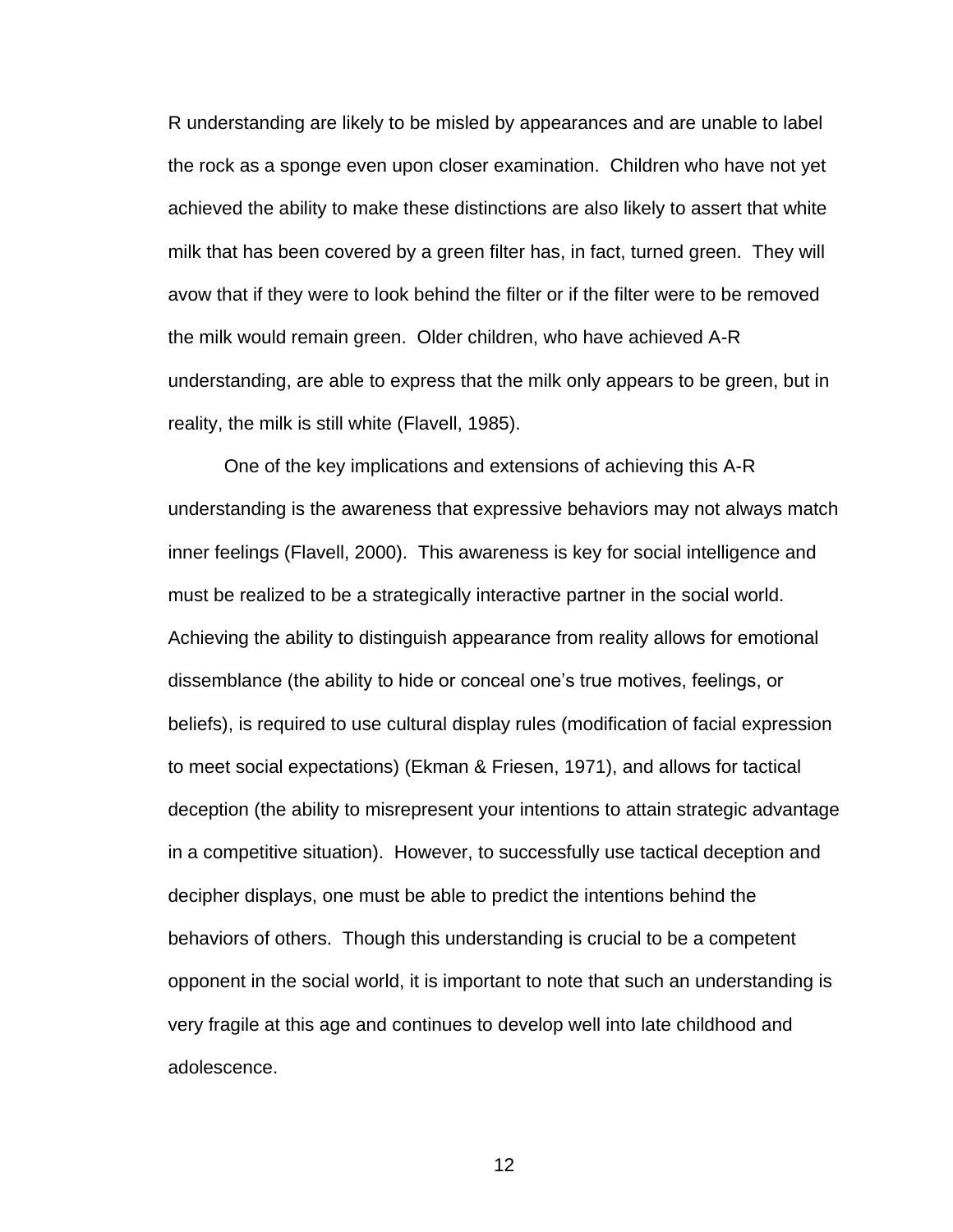By 4 years of age, children are aware that others have unique thoughts and beliefs, but they are still unskilled at causing false beliefs through deception or trickery. As demonstrated in LaFreniere's (1988) hide-the-bear task where children were asked to hide a stuffed bear in one of three locations and to not divulge the location to a ‗hunter', 4-year-old children demonstrated an attempt to suppress information about the bear's location, but they were still unable to stifle telling cues, such as eye gaze, orientation, or other actions (e.g., giggles), remaining rather oblivious to what cues a social opponent would use.

Baron-Cohen (2005) summarizes the development of skills leading to TOM development in his 1994 model of mindreading (see Figure 1):



### Figure 1. Baron-Cohen's Model of TOM Development

From 0-9 months, Baron-Cohen's model proposes The Emotion Detector (i.e., discrimination of basic emotions), the Intentionality Detector (i.e., basic understanding that actions have goals), and an Eye Direction Detector (i.e., ability to use eye gaze). At 9 months, these skills are coordinated and feed into a Shared Attention Mechanism that allows for organized joint attention between the child and another. At 14 months, The Empathizing System keys into detecting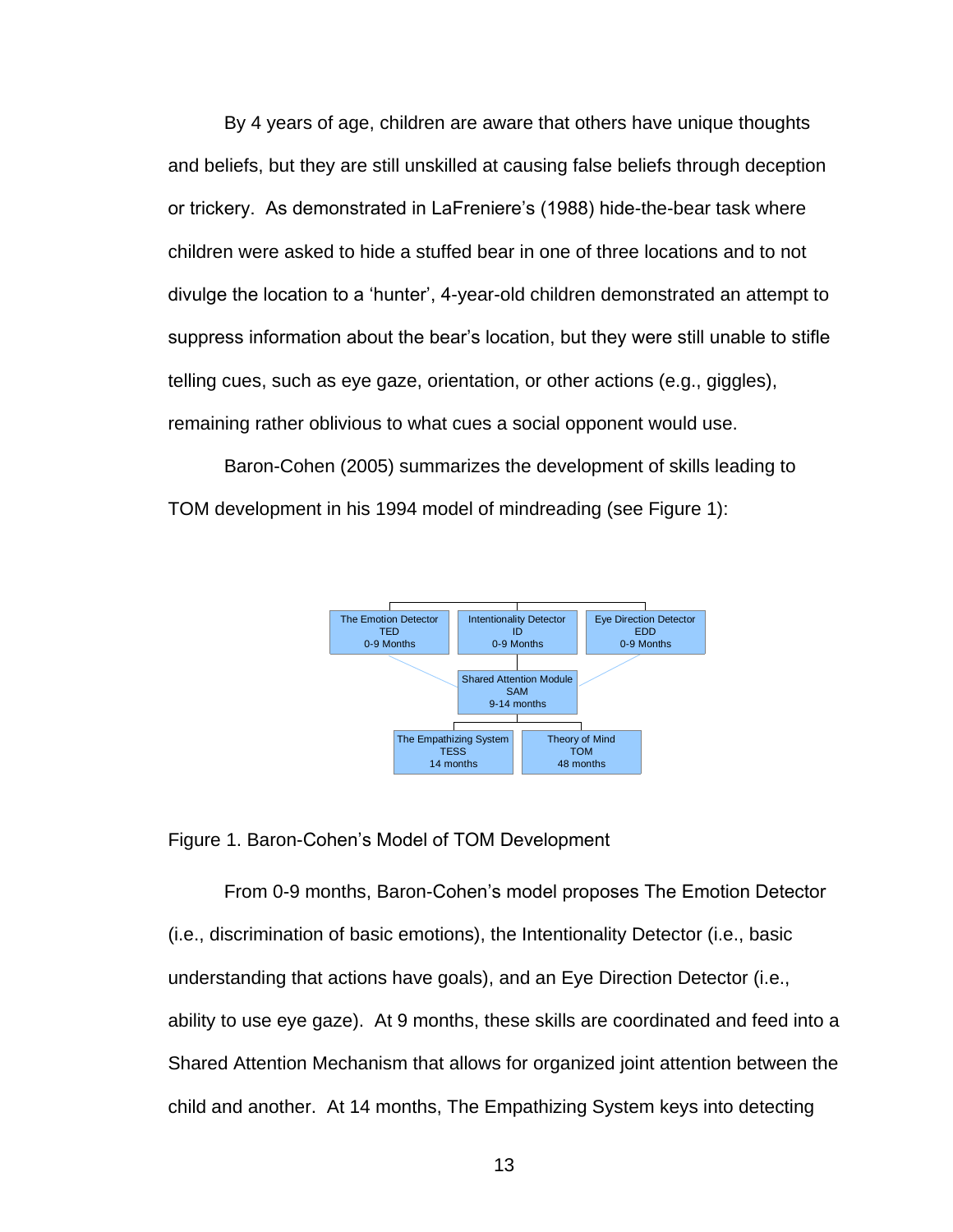emotional states and allows for appropriate empathetic reactions to another's emotional state. And, finally, the TOM mechanism, as discussed earlier, is proposed to be evident at 4 years of age.

According to this time-line of development, by 4 years of age, children should have all the skills necessary to infer others' intentions. According to the five postulates set forth by previous research, children now understand that "the mind (1) exists, (2) has connections to the physical world, (3) is separate from and differs from the physical world, (4) can represent objects and events accurately or inaccurately, and (5) actively mediates the interpretation of reality and the emotion experienced" (Flavell, Miller, & Miller, 1993, p.101). With these achievements, year 4 seems to be held as the pinnacle of development in TOM circles, but even a naïve observer can see that the mind-reading abilities of a 4 year-old are very different than those of an adult. Certainly there are further developments that lie under the surface yet to be explored. Just as cognitive development is not completed at the preschool age even with advances in memory and attention, understanding of the social world is similarly underdeveloped. Researchers who implicitly claim that TOM is complete at the preschool age neglect developments in abilities that continue to accrue over middle childhood. For example, as demonstrated by several researchers, RAI, or the understanding that the cues one provides will influence the beliefs and actions of those receiving them, is virtually absent in children younger than age 5. ―In fact, understanding recursive thought would be a good candidate for a sixth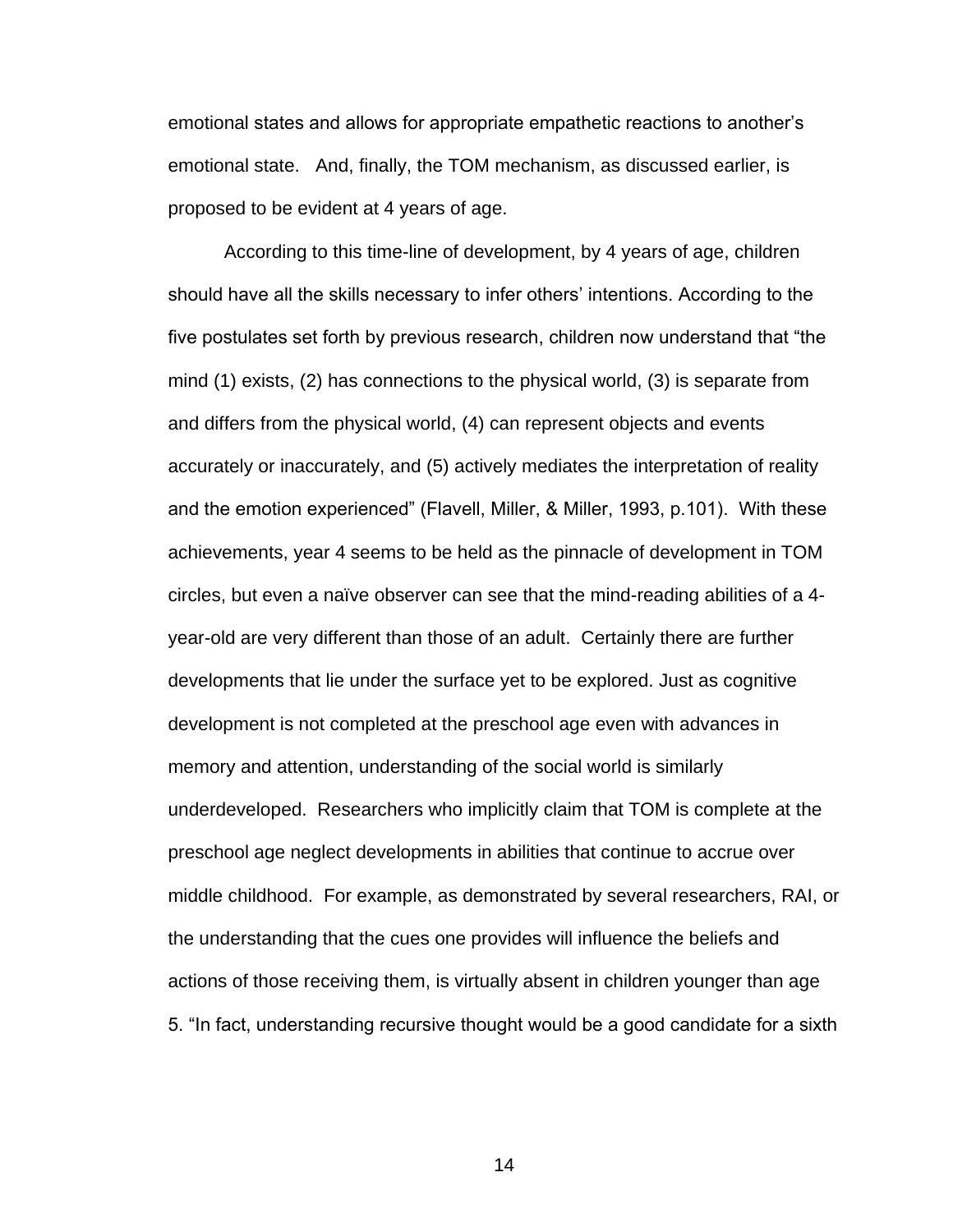postulate for a TOM in late childhood or early adolescence‖ (Flavell, Miller, & Miller 1993, p. 218).

#### **Development of Theory of Mind beyond 4 years of age**

Some research has attempted to bridge the gap between the abilities of an older child/adult and those of a preschooler. Emotional understanding has been laid out on an 11-year time-line ranging from the mere recognition of emotions to understanding moral emotions (Pons & Harris, 2005; Pons, Harris, & DeRosnay, 2004). Tactical deception and recursive awareness abilities have been investigated throughout the first 8 years (LaFreniere, 1988; Schultz & Cloghesy, 1981). Research with deaf, blind, and autistic children, furthermore, examines TOM development into later childhood. Investigation into what skills children use to detect intention, infer truth, and mislead others is beginning to emerge as well. For example, research has examined when children begin to use nonverbal signals to interpret behavior and when children can use nonverbal signals to mislead others. Freire, Eskritt, and Lee (2004) found that in a deceptive task, 5-year-olds interpreted eye gaze as more informative and revealing than a misleading verbal cue. Three-year-olds, though able to detect and follow the experimenter's gaze, as demonstrated in a cooperative task, were more likely to rely on verbal information rather than the referential and more truthful eye-gaze cue when the two were in opposition. Thus, it seems that 4-5 year-olds are starting to attend to informative nonverbal cues to read the intentions of others in deceptive situations while 3-years-olds are not yet savvy enough to read underlying intentions to behavior. So, though children can follow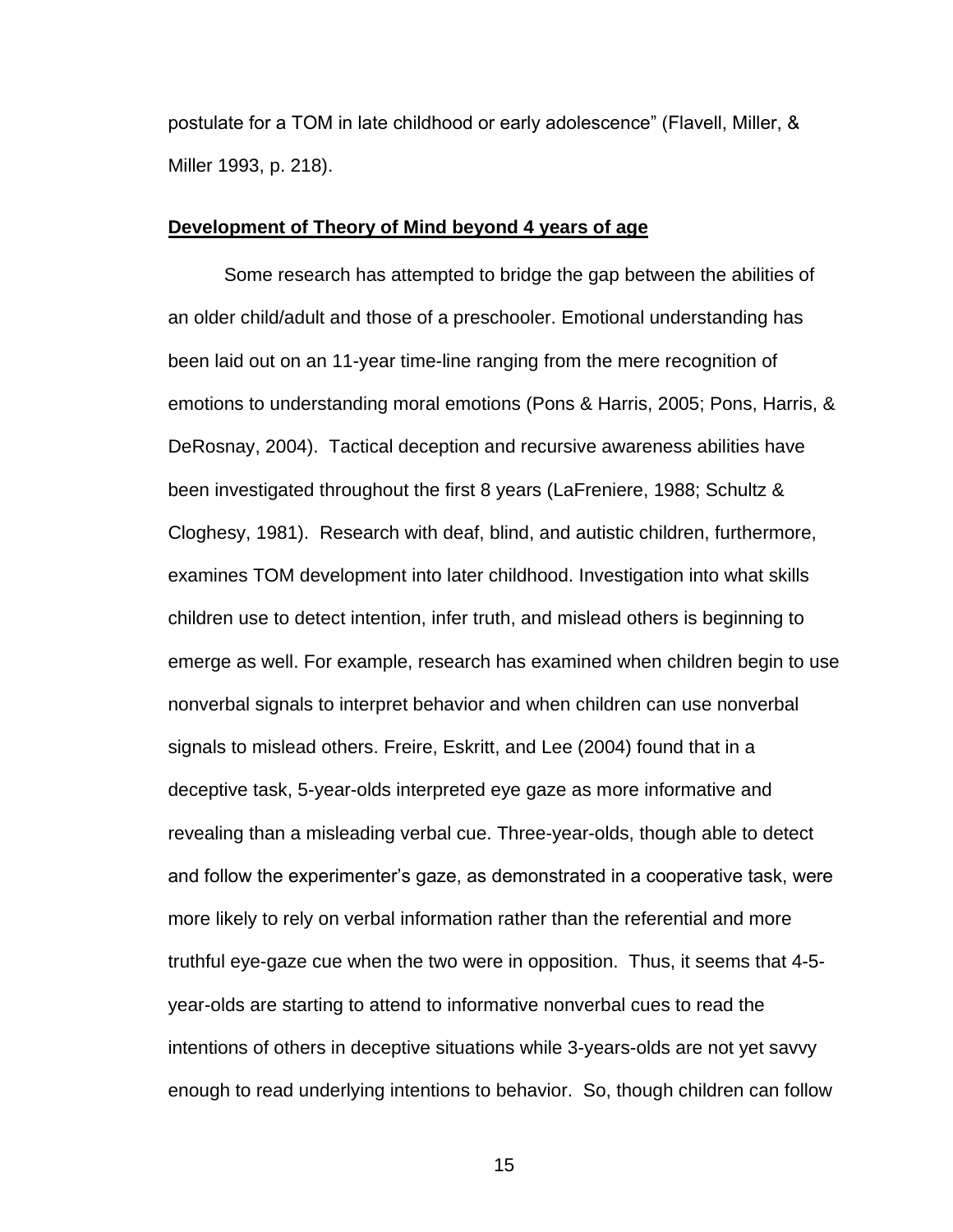eye gaze and detect contingencies from infancy, achieve joint attention by 12 months, and infer mental states by 3 years, they are still unable to successfully decode signals when confronted with deceptive information. By 5 years of age, however, children are beginning to use eye gaze cues to infer intentions, even in the presence of contradictory verbal cues. This study demonstrates that ability to detect intentions has begun in the preschool years though "the detection of deception from such cues may emerge beyond the preschool years and develop well into adolescence" (Freire et al., 2004, p. 1102).

After 4 years of age we continue to see increases in not only TOM, but also perspective taking (a skill many adults still need to hone), recursive awareness (which probably epitomizes the adolescent social circle), interpersonal skills, goals, strategies, understanding of the implications of the actions of others, and appearance-reality differences. Around 5-6 years of age, those skills that were demonstrated as a 4-year-old are solidifying and becoming less fragile. Certainly helped along by ever increasing language skills and social experience, children are beginning to be able to make appearance-reality distinctions not only in the physical world but also in the emotional world. They begin to recognize discrepancy between real and displayed emotion and are able to enact cultural display rules in more arousing situations (Pons, Harris, & DeRosnay, 2004). They are also becoming aware of tactical deception strategies, even if they are not able to successfully carry them out. In LaFreniere's (1988) hide-the-bear task, 5-6-year-olds were more able to control and inhibit nonverbal cues, though they still did not generally spontaneously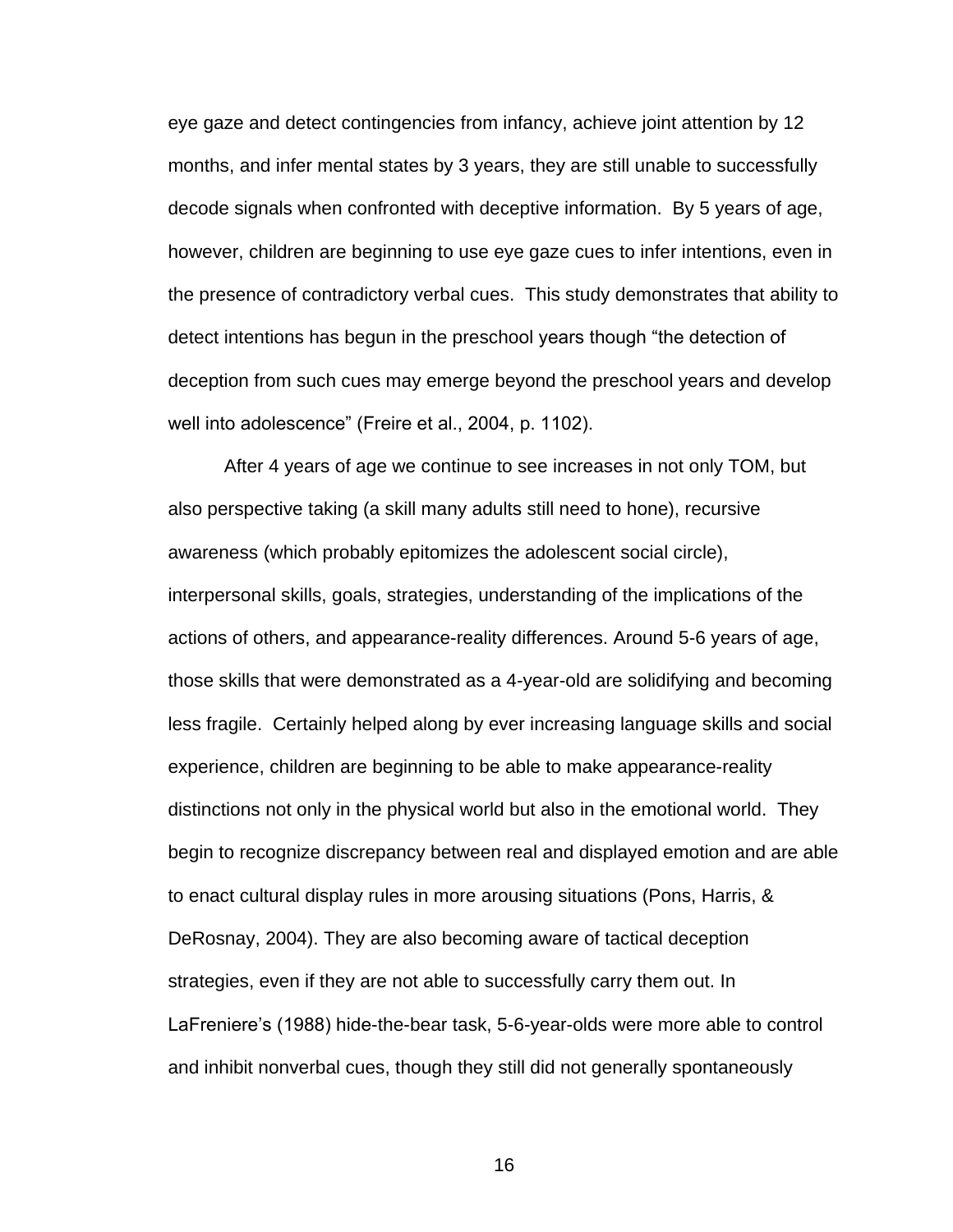produce misleading cues, thereby demonstrating a continued lack of mature recursive awareness. In a card-playing paradigm that will be discussed more fully later, Shultz and Cloghesy (1981) required children to be receptive to and to initiate strategies to win cards. Though as early as 5 years of age, children demonstrated a budding awareness of deceptive strategies, they were better at retaliating against them than producing them. These children are developing greater cognitive and behavioral control and are on the cusp of being able to consider multiple factors at the same time.

In Bering and Parker's (2006) study examining attribution of intention to an invisible agent, children were told that an invisible ‗Princess Alice' was in the room and was going to try to help them be successful at a guessing task by telling them if they pick the wrong box. Children were asked to make decisions (choosing one of two boxes) and then a hidden examiner used a remote to cause a lamp to flash or a picture to fall. Though children as young as 5 years of age identified these occurrences as produced by Princess Alice, they did not use such antics as informative for their decision-making in the task at hand. Threeyear-olds attributed occurrences to purely physical causes (e.g., the picture must not have been hung very well). Five-year-olds attributed them to Princess Alice but did not take them to be signs of her intentionally trying to communicate with them to help them with their guess. It was not until 7 years of age that children were able to use such antics as a source of information to help guide their decisions.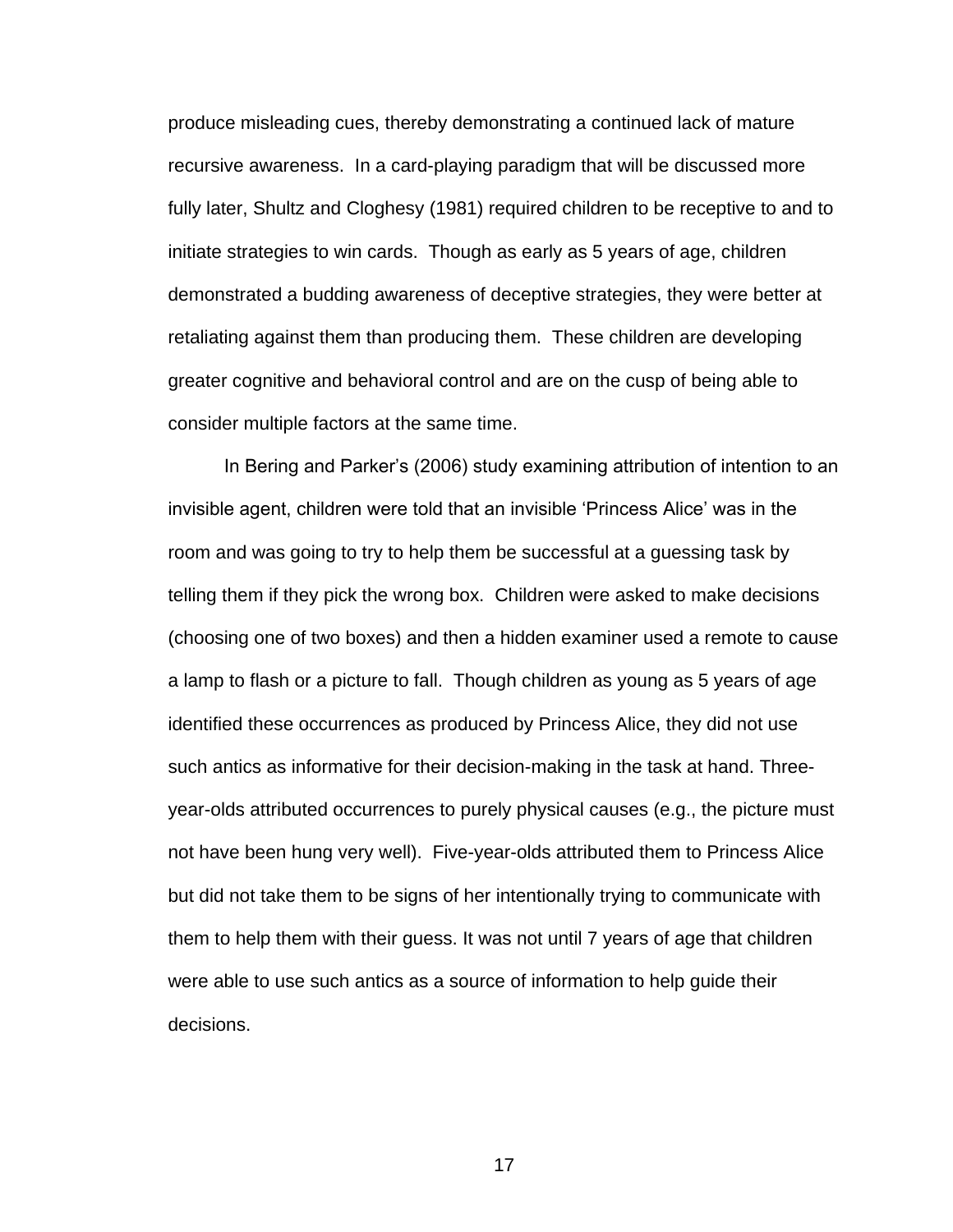By adulthood most individuals have a mature TOM and are adept at using eye gaze, tone, inflection, and other nonverbal cues to garner a fuller understanding of the intentions behind mere verbal communication. Freire et al. (2004) assert that adults regularly use eye-gaze to detect and infer deception and are highly skilled at recursive awareness. It has even been found that eyedirection is so salient that it triggers automatic shifts in visual attention, even when participants are instructed to ignore it or when it is a detriment to performance (Posner, 1980). Adults have come a long way in their social abilities, helped along by cognitive development and social experience. It is apparent that progress takes place, but more research is needed to fully understand how and when changes occur.

The development of a child's ability to detect signals of intention, especially those that indicate purposefully misleading intentions, is only half of the story. As social participants, children also have the opportunity to produce their own misleading intentional cues to achieve their own social goals. This ability of tactical deception begins to emerge around the preschool age and can be seen in children's attempts to trick their peers, avoid punishment, acquire more time to play, etc. Tactical deception, or the ability to purposefully conceal one's intentions, misrepresent one's intentions, or successfully read the intentions of others lays a foundation for securing strategic advantage during an adversarial encounter in the social world and is a key to the development of social intelligence.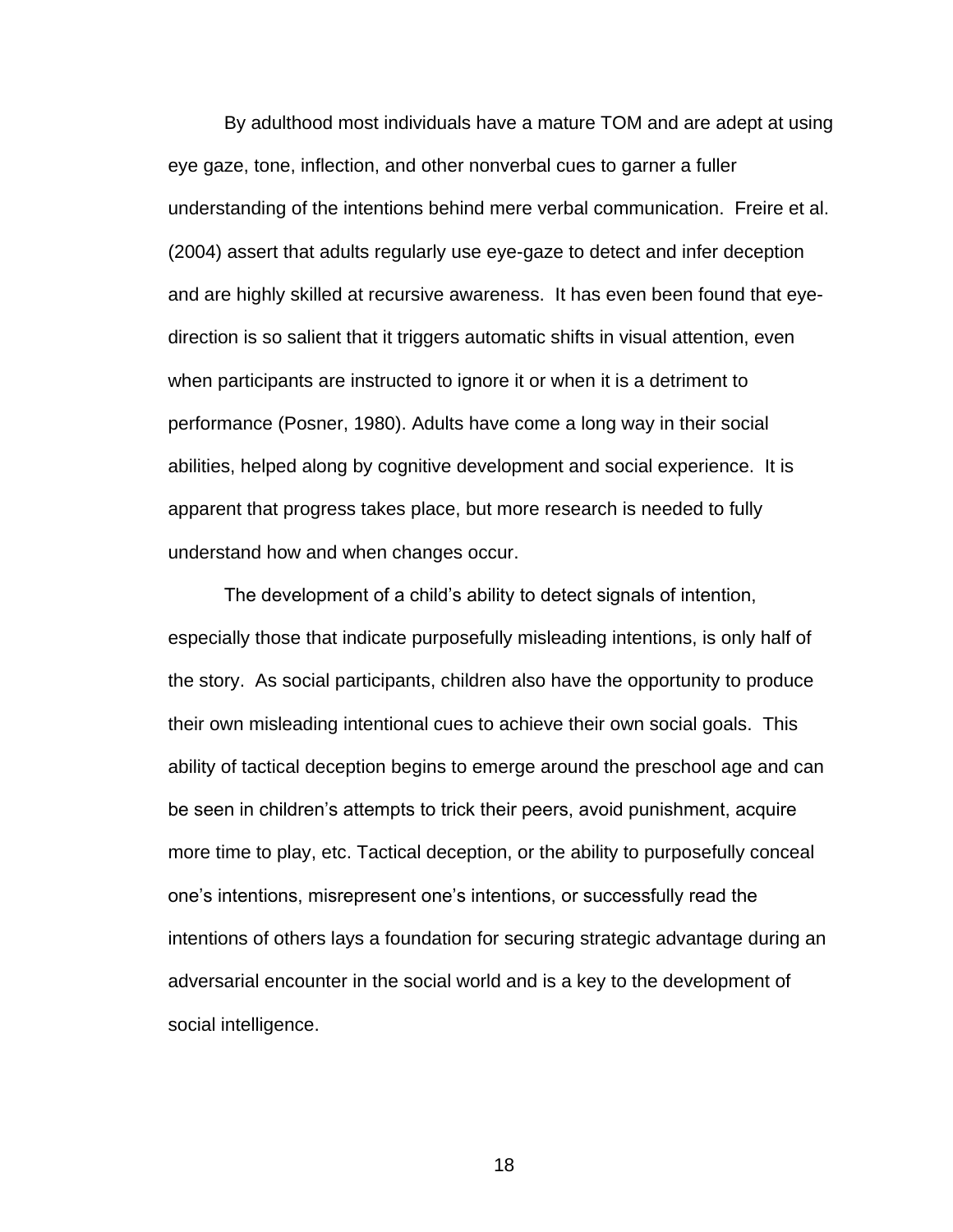Between 5-6 years of age, children demonstrate the ability to use nonverbal cues to infer intentions even in light of contradictory verbal cues. However, they are unable to use this understanding to successfully mislead an adult who was trying to detect deception. In Feldman, Jenkins, and Popoola's (1979) study, children were asked to pretend they liked a drink, regardless of whether it tasted good or bad and then adults were asked to determine which drinks the children actually liked and which they were only pretending to like. First graders were generally unsuccessful at covering up their negative opinion of the drink when judged by adults. Seventh graders were more able to cover up their negative opinion, though they were more likely to inhibit any response, whereas college students were also able to deceive judges, though their strategies generally involved producing an alternative expressive response rather than merely inhibiting the true response. Therefore, it appears that deception strategies evolve from mere inhibition of expressive cues to increasingly deceptive production of alternate expressions to enhance deceptive displays.

In a task examining tactical deception in which children were instructed to hide a small bear from a "hunter", LaFreniere (1988) found that children younger than 4 were always unsuccessful in attempts to fool the adult when asked about the bear's location. Furthermore, five and six-year-olds were only very occasionally successful. It wasn't until 8 years of age that children could use tactical deception to fool an adult significantly more often. The youngest group attempted to inhibit information, but leaked clues by glancing at the bear's location, using a predictable hiding strategy, or telling the adult where the bear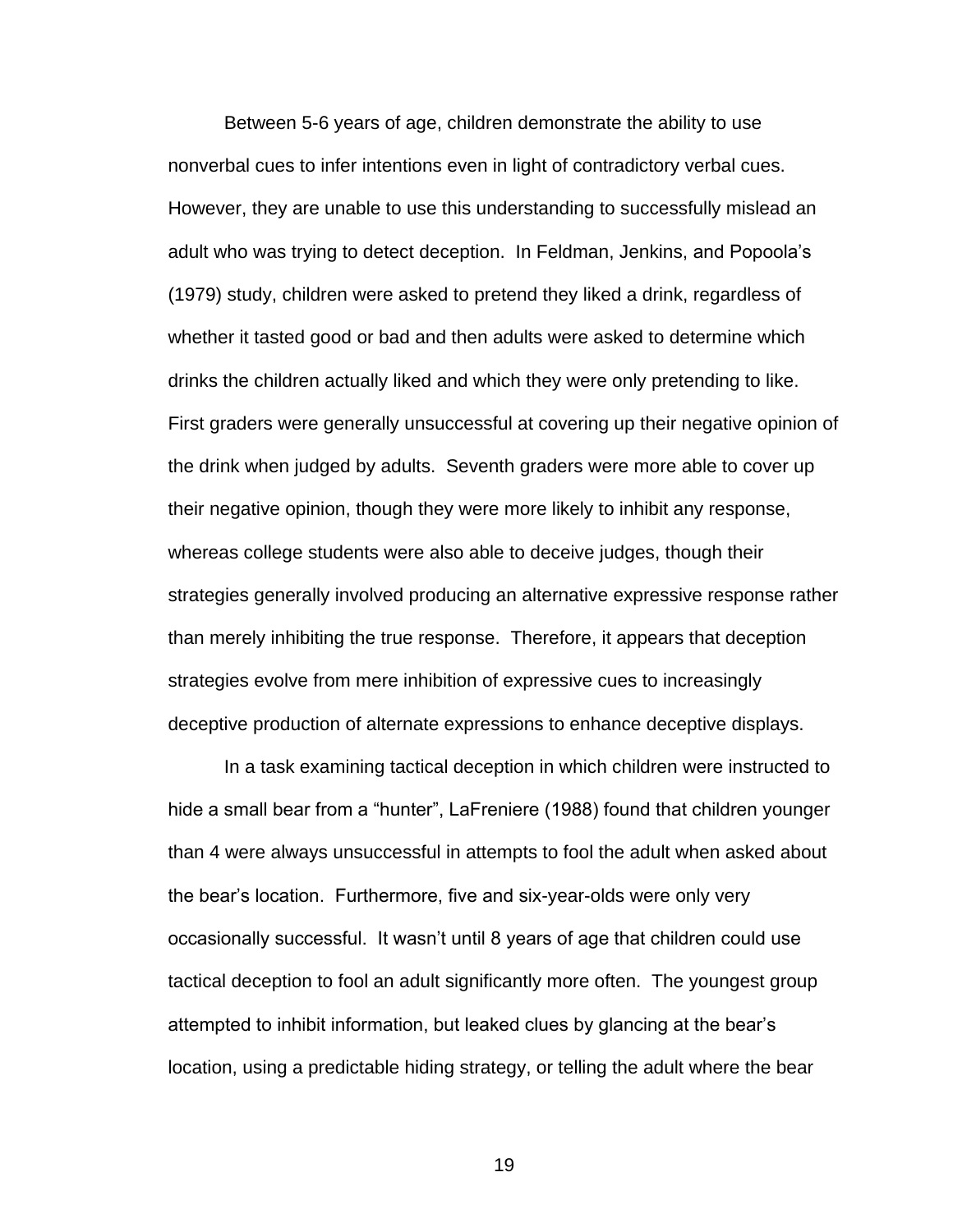was. Five- and 6-year-olds were more successful at inhibiting information but not yet skilled at conveying false information in a stimulating situation. Eight-yearolds not only were more successful in inhibiting information, but they were the only group that also produced information to suggest false intentions. This production of false cues demonstrates an ability of recursive awareness — that the cues one provides will influence the beliefs and actions of those receiving them. To successfully use recursive awareness, one must not only realize what cues an opponent will use to infer intention, but also must modify such cues in a convincing manner.

Schultz and Cloghesy (1981) designed a study that looked at children's ability to perceive intentions as well as their ability to produce successful misleading intentional cues. These researchers developed a guessing game paradigm to investigate when awareness of intentionality develops. The game provided a "situation where it was advantageous for the child to engage in strategic actions‖ (Schultz & Cloghesy, 1981, p.466) to win the game. In the game, one player attempted to guess the color of the next card in a regular deck of playing cards based upon a hint given by the other player. In some conditions the examiner gave hints and in others, the child provided the hint. The examiner would always start by playing straight (pointing to the correct card or guessing the card the child pointed to) and after the child won four straight cards, he would switch to the deceptive strategy. To be successful, children needed to strategically disguise their intentions by pointing to the incorrect cards, guessing the color opposite to that pointed to by the examiner, and switching strategies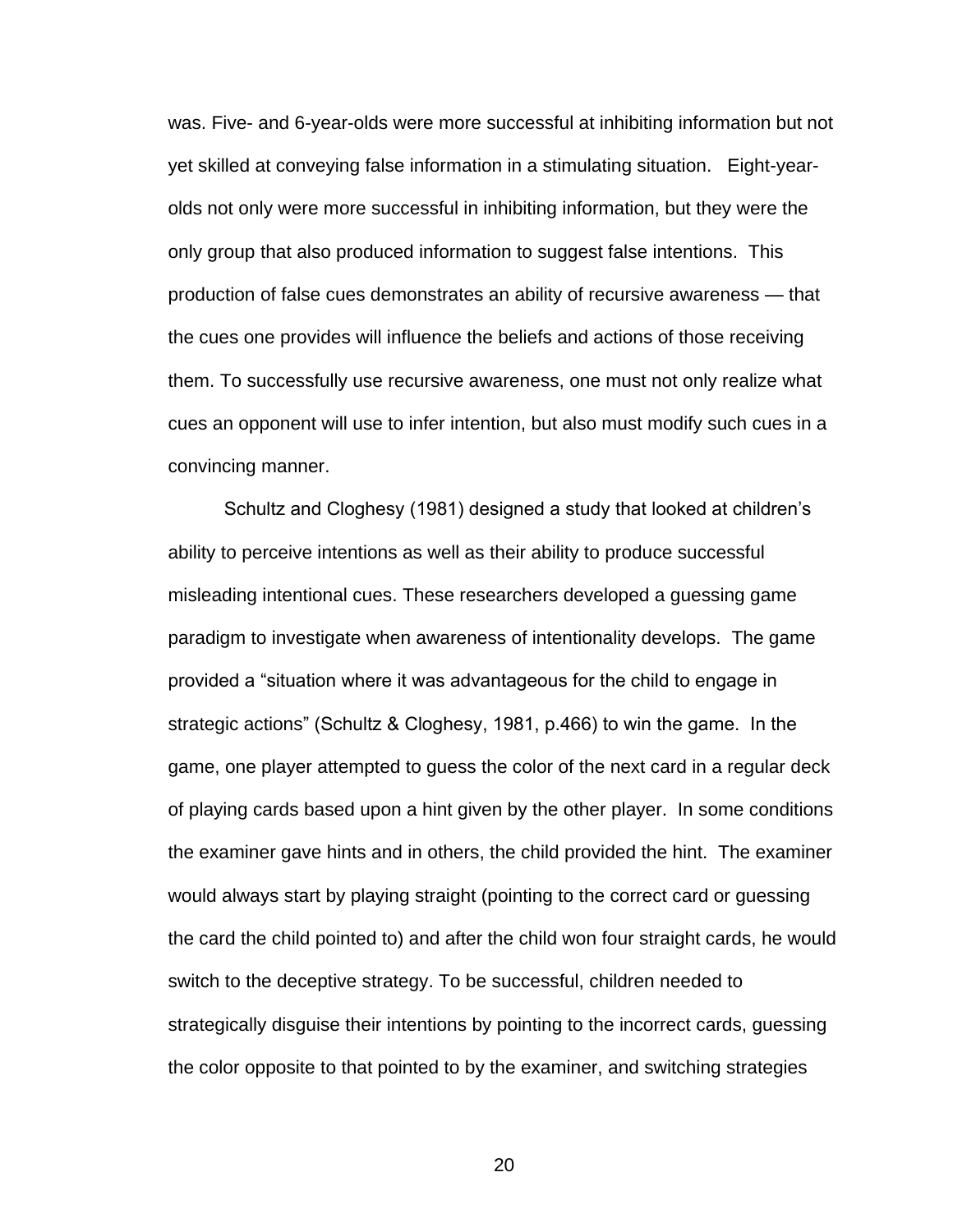when appropriate. These actions would reveal that the child knew that the examiner was attempting to gain access to the child's intentions and that they needed to change their behavior to compete effectively. They found that such recursive strategies are sometimes employed by 5-year-olds but never by 3-yearolds and performance continued to improve from ages 7 to 9. It was also found that "children appeared to be better at retaliating against deceptive strategies than at initiating them" (Schultz & Cloghesy, 1981, p.465).

Based upon the paradigm developed by Schultz and Cloghesy (1981), LaFreniere (1988) developed a modified version of this game to examine how well children can use contingent expressive cues to detect ongoing deception. Children from 4–8 were instructed to guess the color of the next card based on the cues provided by the examiner. However, in this modification, the truthfulness of the cue was contingent upon the facial expression of the examiner providing it. In one condition, the experimenter would smile whenever giving a false clue and keep a poker face when giving an honest clue. These facial cues were reversed in the second condition. As expected, preschoolers were rarely successful in solving any condition of the contingency task, taking any cue as an honest signal. Older children solved the contingency more frequently, with 50% scoring above chance. Interestingly, there was a significant effect of condition for the older group. Three times as many children solved the problem when deception was paired with a smile than when paired with a neutral expression. They interpreted the "sneaky grin" on the examiner's face as linked to on-going deception. These results beg the question of what nonverbal signals children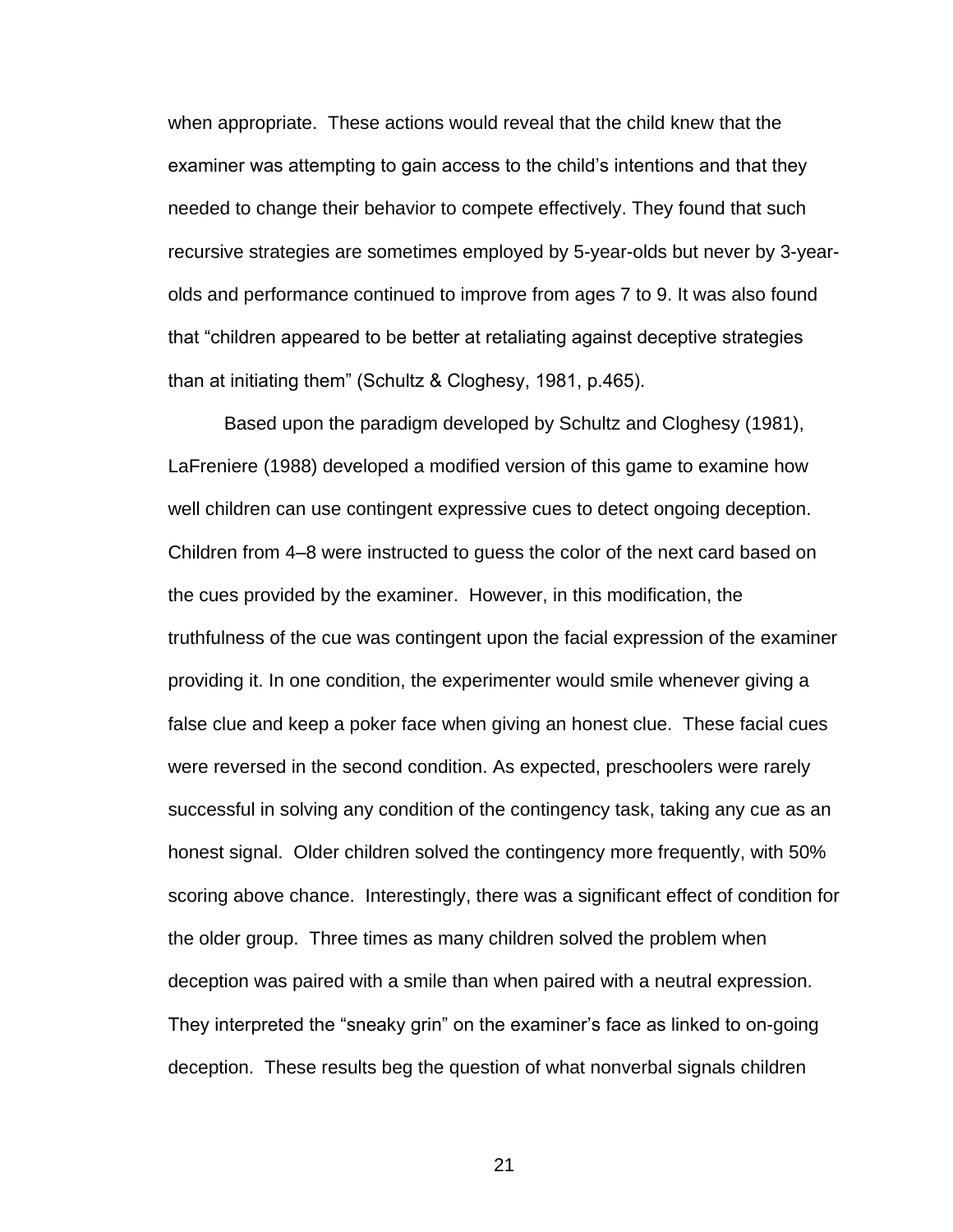use to detect intentionality (are some cues more illustrative than others?) and what signals do they use or attempt to suppress in order to influence the behavior of others? We will attempt to find answers to both questions as we seek to investigate the development of recursive awareness in the current study.

Recursive awareness provides the first indication that children are actively engaged in the thought processes of others and are aware of how their own responses can be used and manipulated by themselves and by social partners. Reviewed research shows that from age 7–9 children show an increase in recursive awareness abilities and are finally able to more productively use strategies to manipulate competitive social exchanges. In Shultz and Cloghesy's (1981) card playing paradigm, these 7–9-year-olds were able to use recursive strategies to win cards, to mislead, and to preemptively strike against the adult examiner. These children were also savvier at using tactical deception strategies. In LaFreniere's (1988) hide-the-bear task, not only could they inhibit leading nonverbal cues, but also they could produce deceptive cues to actively mislead their opponent, clearly demonstrating their grasp on what cues their opponent was relying on to make predictions.

Though skills increase from 7–9 years of age, it is not until around year 11 that social understanding becomes increasingly more adult-like. At this age children not only can engage in recursive strategies but also can verbally discuss strategies and demonstrate an awareness of how their actions may be perceived by another (Schultz & Cloghesy, 1981). Around this point in maturation, these children also begin to demonstrate right hemisphere dominant activation during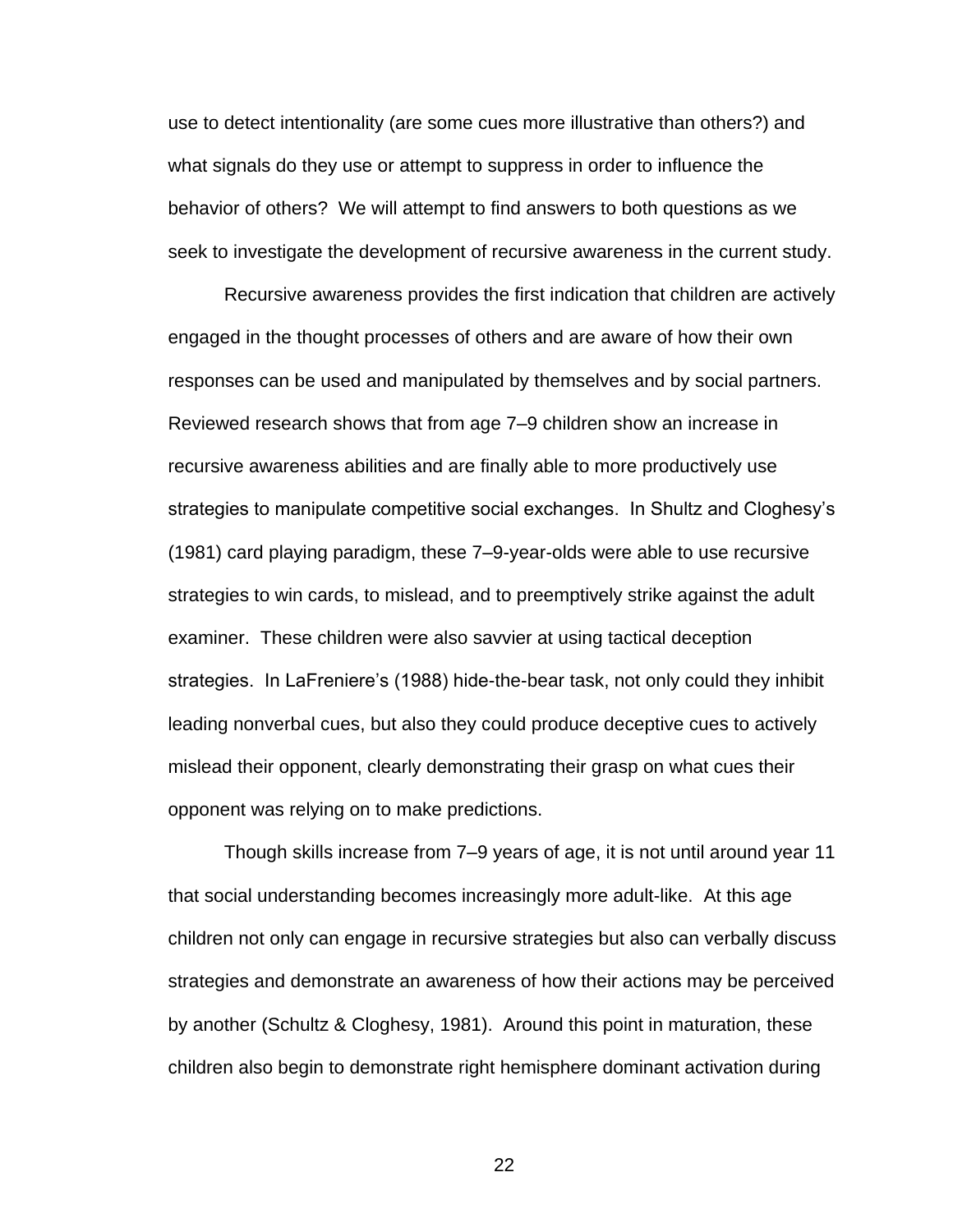TOM and emotional understanding tasks, similar to an adult (Workman, Chilvers, Yeomans, & Taylor, 2006). Such specialization may be necessary to fully develop social awareness, social cognition, and true recursive awareness. This evidence supports Flavell, Miller, and Miller's (1993) assertion that the development of recursive awareness may reflect TOM development in adolescence.

True recursive awareness is a developmental step beyond basic TOM understanding, when TOM is characterized by false-belief mastery. For recursive awareness, not only must children have an awareness of the beliefs and thoughts of another, but they also must have a conception that the other has a similar awareness of their own thoughts. So, not only must children be capable of taking into account their partner's perspective, but also children must be capable of taking into account their partner-taking-into-account-the-child's perspective. In this manner, it logically follows that children would be able to produce misleading intentional cues (by merely taking into account what their partner will believe) before they will be able to decode such cues from another (which would require taking into account the partner-taking-into-account the child's own beliefs) (LaFreniere, 2000). Such recursion quickly becomes convoluted (I think that he thinks that I think that he will think that I…), yet in dayto-day encounters adults routinely decode elaborate intentions through appraisal of verbal and nonverbal signals as they navigate the social world. Such ability is the culmination of many prior developments. Understanding physical and social contingencies, facial expressions, verbal and nonverbal cues, underlying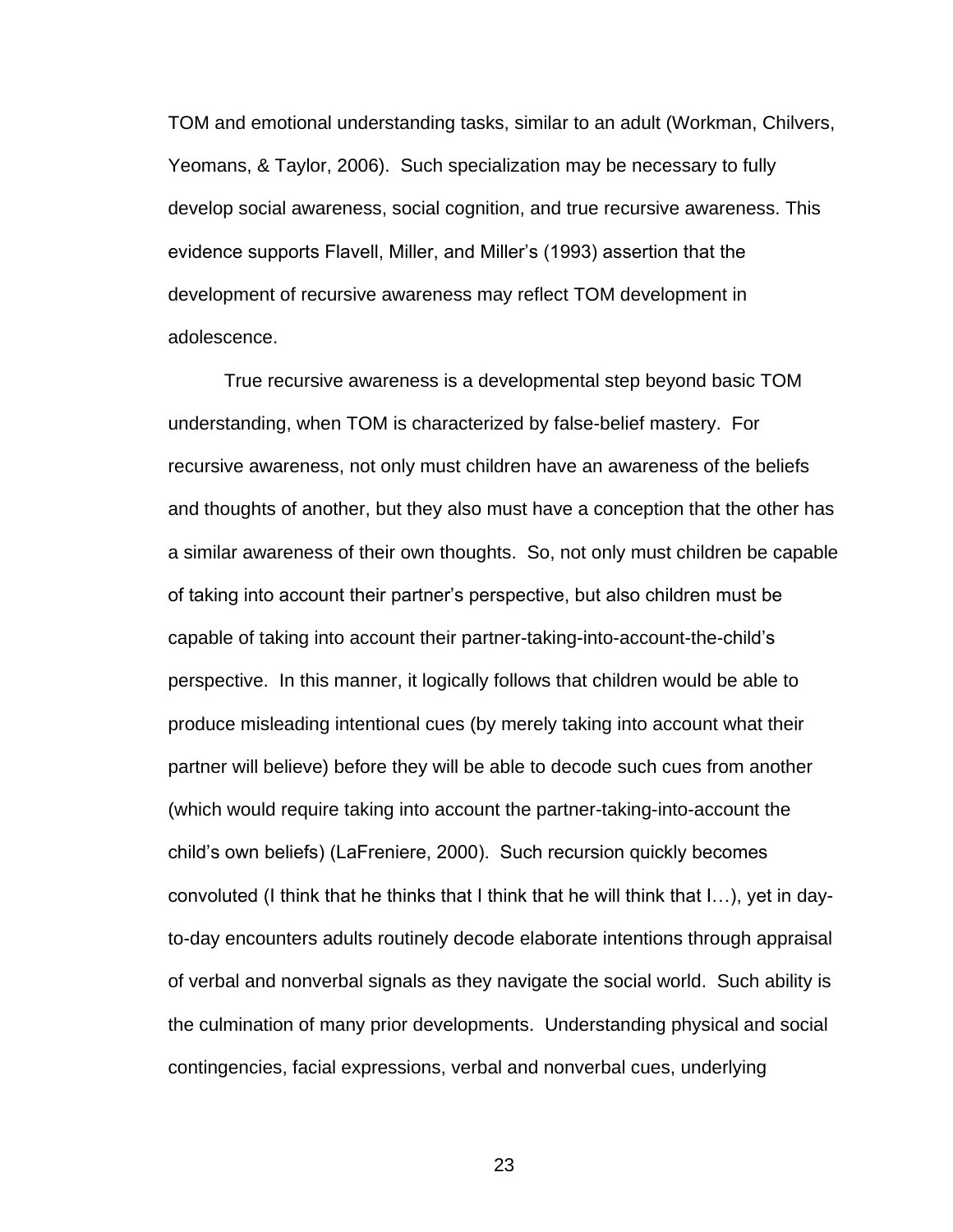intentions, TOM, and the implications of different behaviors within a specific social context are the prerequisites for the recursive behavior that is ubiquitous in human culture. A four-year-old's basic understanding of false-belief is very lacking in revealing a mature social understanding. Based on this, there is a call for examination of later developments before we can claim to truly understand the development of social intelligence.

One of the obstacles in studying TOM is that it is a uniquely human trait. Though extensive time and effort has been put into investigating whether or not chimpanzees have a TOM (Povenelli & Eddy, 1996; Premack & Woodruff, 1978; Tomasello & Call, 1997; see also Call & Tomasello, 2008), to date the general consensus remains that chimpanzees have a behavioristic rather than mentalistic concept of others, (i.e., chimpanzees learn and respond to the outward behavior of others without making attributions about underlying mental motivations and intentions). Therefore, study must be relegated to humans only and to the ethical bounds inherent to such study. We can garner some insight into functioning without TOM through examination of populations where it is hypothesized to be limited or absent (e.g, as in cases of autism) (Campbell et al., 2006) or by looking to cases where it is thought to be enhanced, at least when measured by mental age (William's syndrome). Other examinations of TOM and its development and implications rely on creative methodology and careful control.

Naturalistic observation of preschoolers has revealed that children begin to use egocentric (and unsuccessful) deception attempts as a means of avoiding trouble, maintaining social cohesion, and achieving social goals very early on in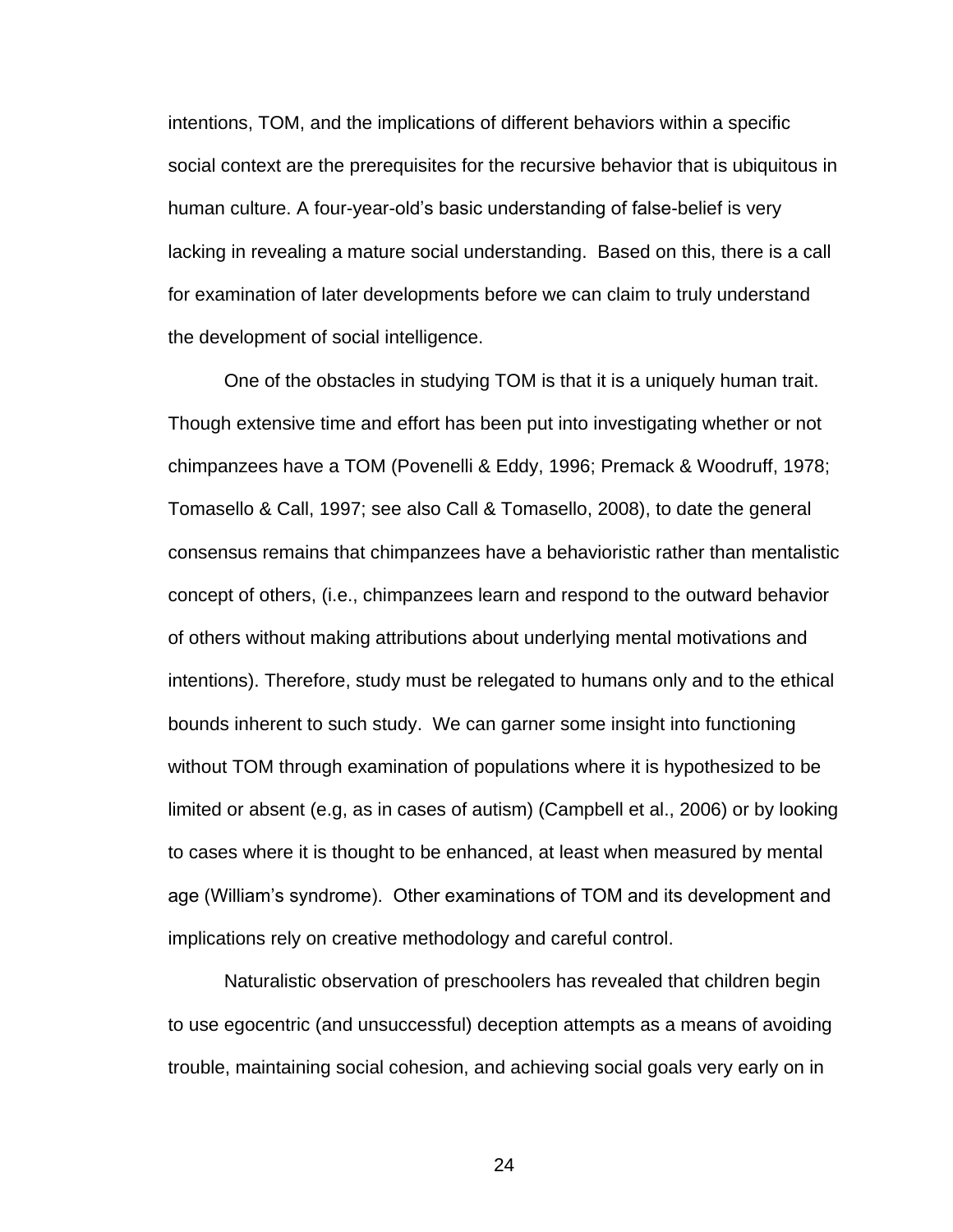life (LaFreniere, 1988). These observations of children's naturally occurring behavior in situ, while illuminating in some respects, have led to an accumulation of inconclusive anecdotes that do not permit firm inferences about the cognitive abilities of children at different ages (Byrne & Whiten, 1988). Both developmental psychologists and primatologists have questioned whether the basis of behavior is anything more than mere behavioral conditioning (Povinelli & Eddy, 1996). Therefore, the current study uses classical experimental methods to examine children's mentalistic understanding of mental states at different ages. A game-playing situation is used during which children's natural competitive strategies can be observed as well as their ability to perceive the strategies of the examiner who "leaks" telltale signs of hidden intentions (i.e., glancing and smiling behavior).

Development can be conceptualized as the convergence of evolved adaptations, biological propensities, individual characteristics, and sociocultural experiences. Study has already shown that TOM development is impacted by biological propensities (e.g., through behavioral genetics research (Iarocci, Yager, & Elfers, 2007) and through cross cultural research demonstrating similar developmental timelines and sequences through different cultures) (Liu, Wellman, Tardif, & Sabbagh, 2008), and sociocultural experiences (e.g., a large family or experience with parents, siblings and peers) (Hughes, Jaffee, Happe, Taylor, Caspi, & Moffitt, 2005). As cognitive development progresses and individuals are able to consider multiple perspectives, it is necessary to look at individual differences that impact TOM development at older, more socially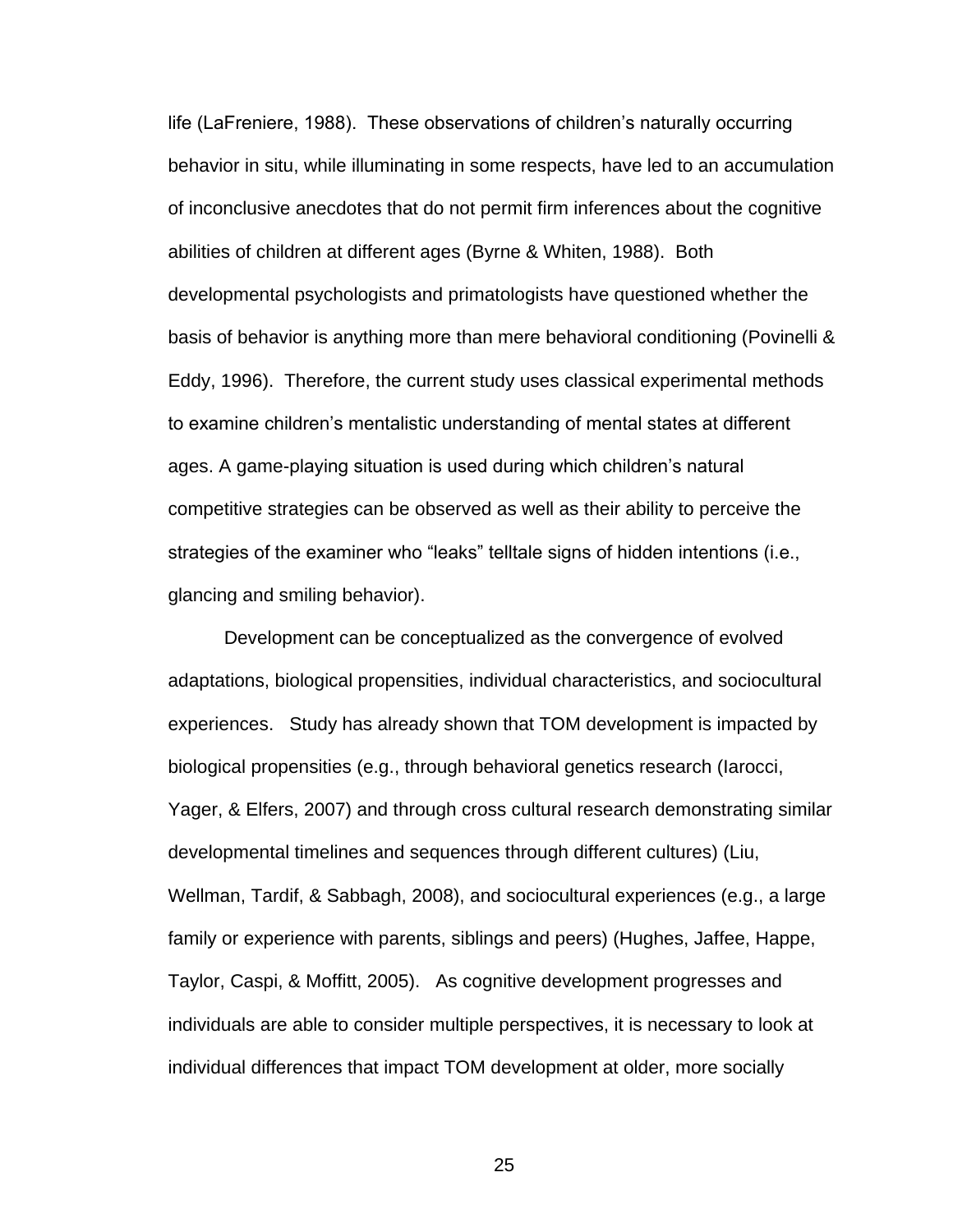functional levels. Although TOM can be studied through deception tasks, in the social world it also functions to increase social cohesiveness, communication, perspective taking, and to facilitate the accomplishment of goals. Understanding of the individual characteristics and abilities that lead people to excel in such areas could have positive implications for training programs and supported development. Important aspects to consider would be one's ability to react selectively to unique individuals, situations, and in different types of relationships. One must also have active coping strategies to regulate arousal in confrontational situations, and one must monitor and control behavior to fit the ever-changing situation. Finally, to be able to respond and act persuasively, one must have the belief in his/her own self-efficacy of manipulating the actions and thoughts of others. Examination of characteristics, strategies, and goals of such individuals would illuminate what TOM characteristics are necessary to develop to be exceptionally influential.

Diplomacy, persuasion, and empathy, as well as deception, all rely on having the ability to sensitively understand and take into consideration the perspective of those around you — whether it be peers in a preschool classroom, crowds in adolescence, romantic partners in adulthood, co-workers in an office, or different cultural, racial, or religious groups around the world. While the heralded false-belief understanding demonstrated in a puppet-task by a 4-yearold marks the beginning of the development of such skills, there is a long road that must be traveled before a child can successfully navigate the broader human world. How and when these skills are achieved and in what situations such skills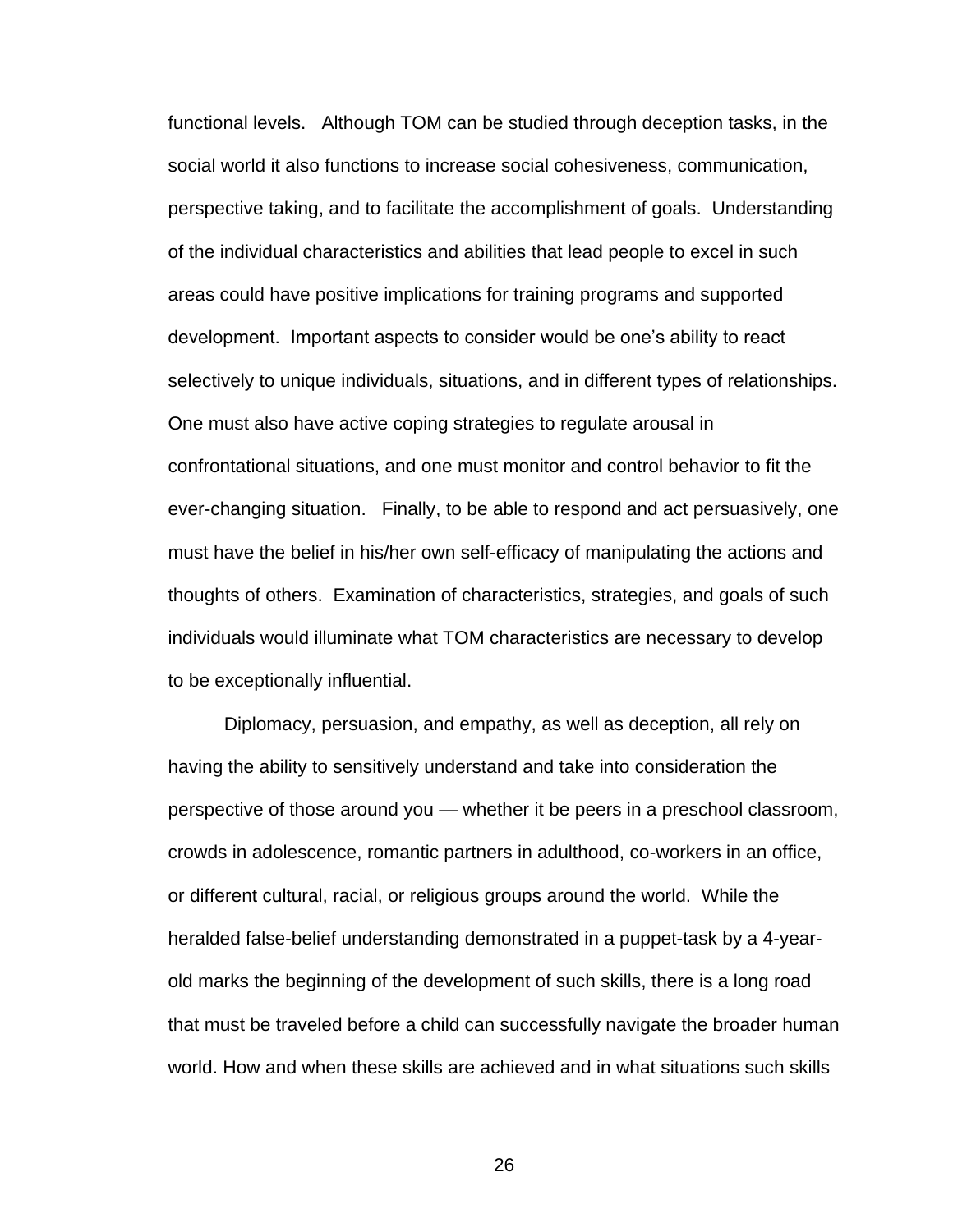are applied or neglected will determine how successfully one can interact in a complex social environment.

Recent research shows that a mature understanding of the social world is not present with acquisition of TOM as historically conceptualized. Further research plotting the development of recursive awareness is vital. Therefore, the current study seeks to determine developmental differences between encoding and decoding signals that reveal intention, to assess the age when children can use contingent facial expressions to detect intentions, to examine if different facial expressions facilitate or hinder understanding of intentions, to observe whether children learn some contingencies earlier than others, and to assess when and by means a child may seek to influence the beliefs of others.

#### **The Present Study's Basic Design**

In the present study, we proposed that recursive awareness of intentionality (RAI) is not present during young childhood, even after the age of traditional false-belief mastery. Using a modified version of Schultz and Cloghesy's (1981) card playing paradigm, three age groups were given the opportunity to use an understanding of RAI (the understanding that the partner is observing one's behavior in an attempt to gain insight into one's intentions and that one can observe the partner's behavior to gain similar insight) to compete more effectively in competitive game situations. The original game (1981) was modified to allow the children to attempt to control a situation in which a RAI would make them more effective competitors. We are primarily interested in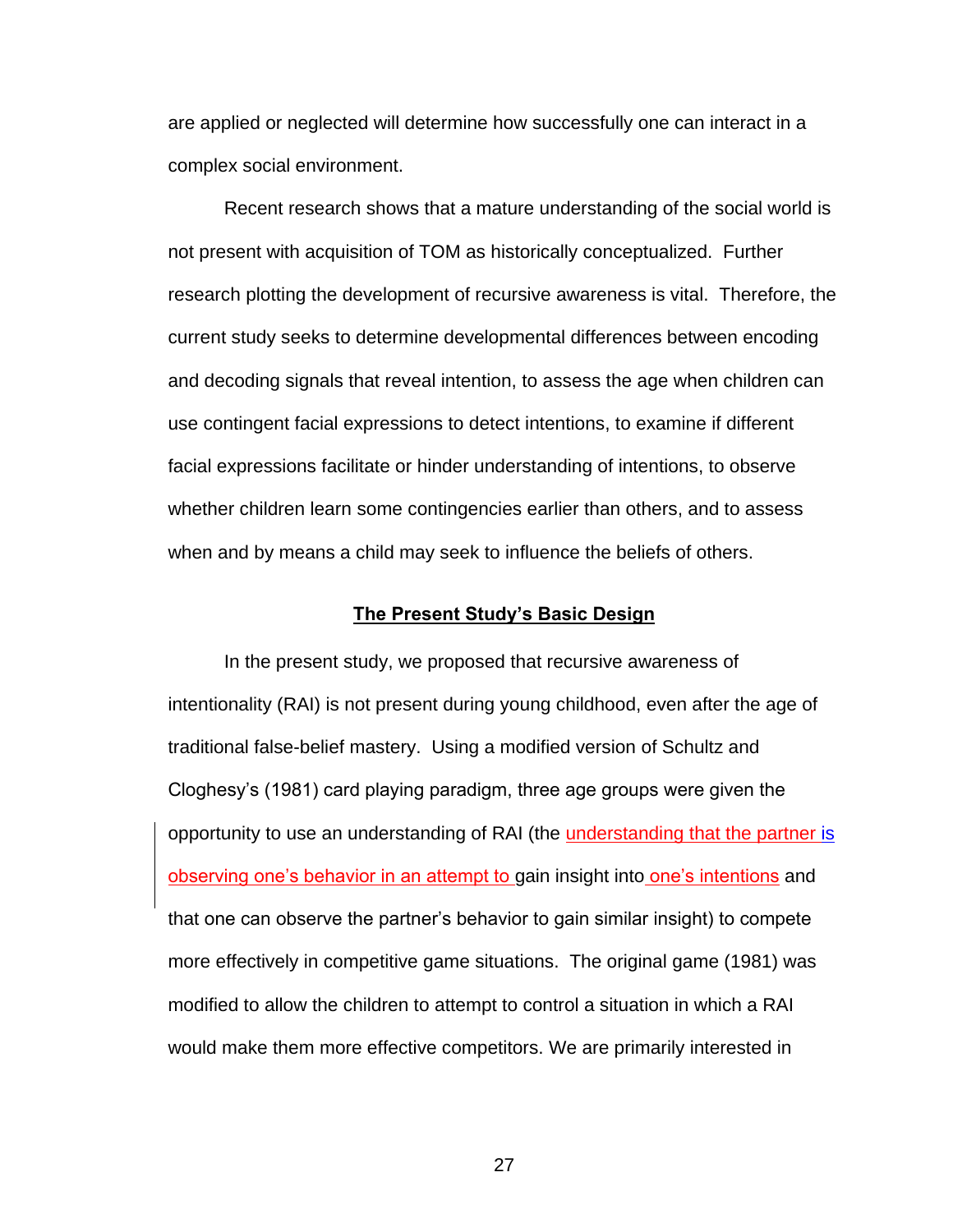developmental differences; therefore, hypotheses were formulated with respect to age. No sex differences were predicted for this experiment.

The present study engaged 4-, 6-, and 8-year-olds in a guessing game paradigm designed to examine age differences in children's ability to influence and respond to the behavior of an adult partner. The game was played with a deck of cards turned face down. In Experiment 1, children were asked to look at the top card in the deck and then the examiner would attempt to guess its color based on a pointing cue from the child as well as by observing any nonverbal (or verbal) clues that the child emitted (e.g., eye-gaze, head orientation, verbalization of card color). Success required that the child be able to identify and suppress behaviors that would reveal information to the adult as well as to potentially provide false cues to mislead the examiner. In Experiment 2, the situation was reversed. Children were asked to guess the color of the card based on a hint by the adult. In Experiment 2, the veracity of the adult's hints was contingent upon her facial expression. Success required that children be able to recognize the informative value of the nonverbal behavior to make accurate choices throughout the trials. Experiment 1 will be reported in its entirety and then Experiment 2 will be presented. Finally a general discussion integrating the findings will conclude the thesis.

#### **Experiment 1**

#### **Dependent Variables**

Children were rated on how many cards they won during the game. Coders also rated the children's behaviors on a series of behavioral categories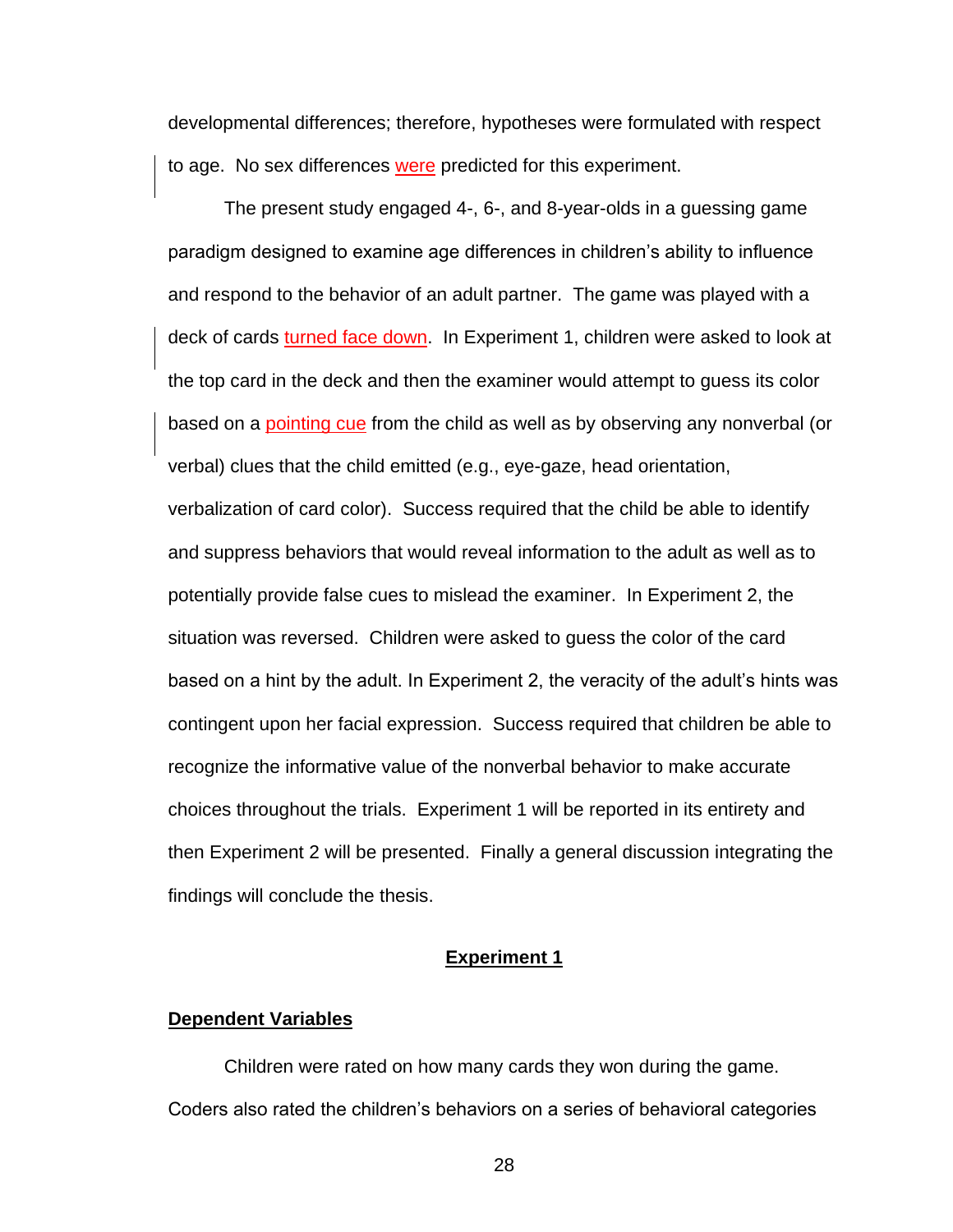(explicit revelation, accidental revelation, salient hiding attempts, false information and number of changes in pointing strategy). Children were also categorized based on follow-up interview data that were organized to verbally assess their level of RAI.

#### **Developmental Hypotheses**

According to previous research there are systematic developmental advances in young children's deployment of tactical strategies to win a competitive game paradigm, with predominant strategies characteristic of each of the age groups examined (LaFreniere, 1988; Schultz & Cloghesy, 1981). We believe that advances result from an emerging understanding of RAI (the understanding that the partner is observing one's behavior in an attempt to gain insight into one's intentions and that one can observe the partner's behavior to gain similar insight). The current paradigm was created based on this previous research to place children in a scenario where RAI is necessary for successful completion of the experimental task. Based on the systematic developmental advances previously found, the following hypotheses were made with respect to age:

1. Eight-year-olds were predicted to demonstrate a more developed RAI and thus would be significantly more successful at the current game paradigm than would 6-year-olds, who would be significantly more successful than 4-year-olds. 2. Eight-year-olds were predicted to demonstrate the understanding that their behavior may provide information to their partner. Eight-year-olds were expected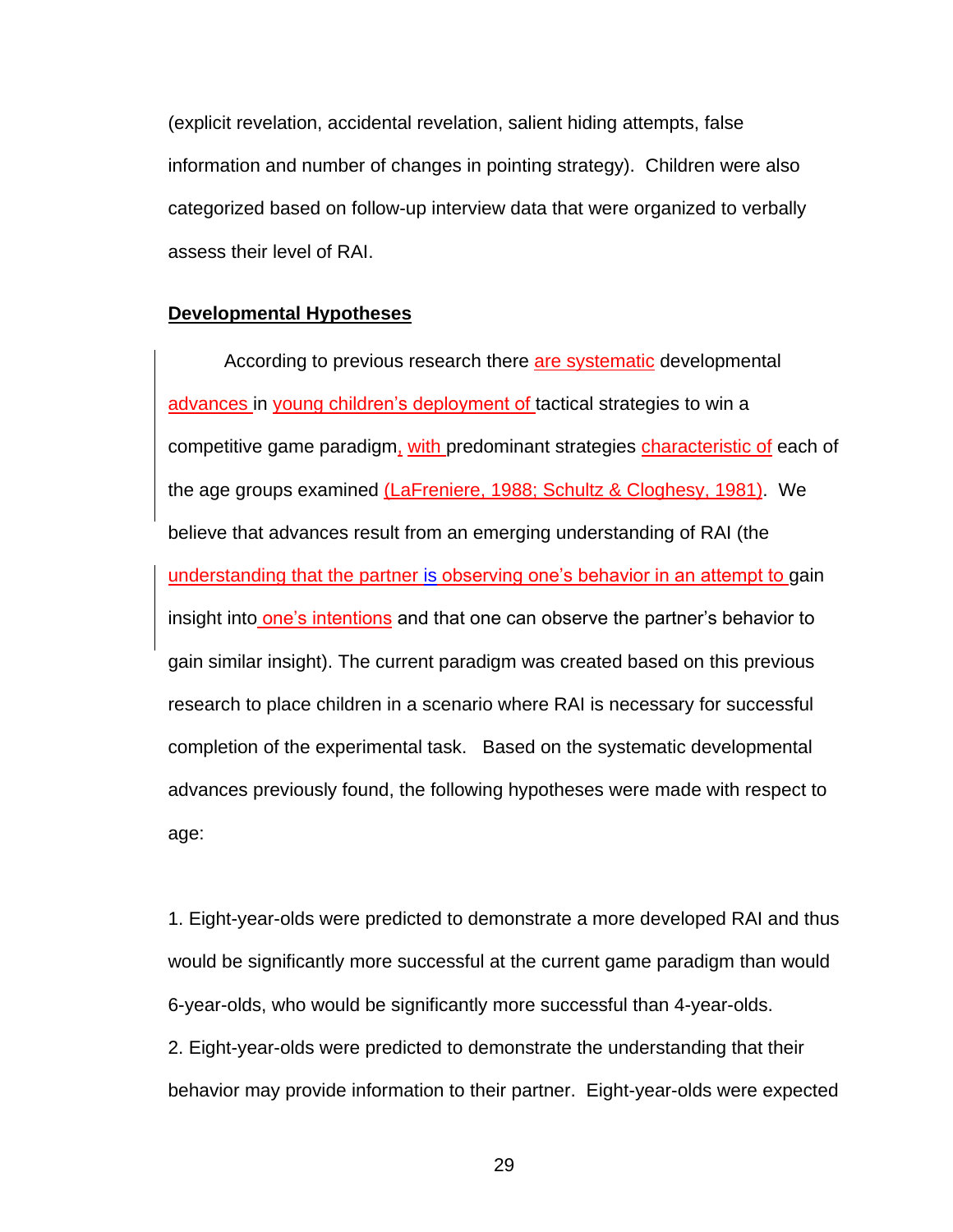to use this understanding to monitor their own behavior enabling them to reveal significantly less information than six-year-olds, who would reveal significantly less information than 4-year-olds.

3. Eight-year-olds were predicted to demonstrate an understanding that they can modify their own behavior to successfully mislead their partner and were expected to demonstrate more attempts at hiding information than 6-year-olds who would demonstrate more hiding attempts than 4-year-olds.

4. Eight-year-olds were predicted to actively fabricate false cues to more effectively mislead their opponent significantly more often than 6-year-olds who would produce more false cues than 4-year-olds.

5. Eight-year-olds' verbal reports during the interview were predicted to demonstrate a greater understanding of RAI than 6-year-olds who were predicted demonstrate a more developed understanding than 4-year-olds.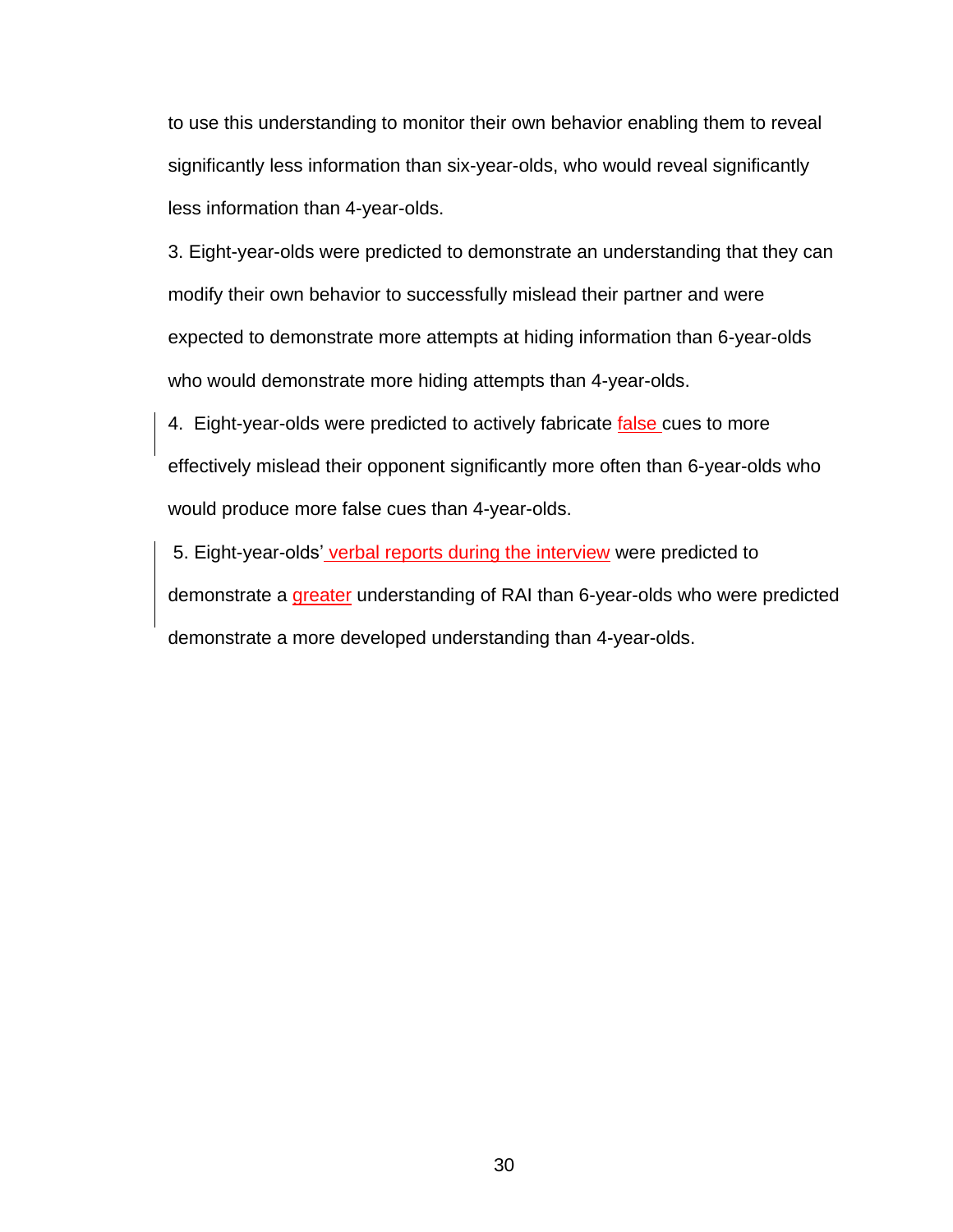# Chapter II

# **METHODS EXPERIMENT 1**

# **Experiment 1: Encoding**

# **Participants**

One hundred and eighteen predominantly white, middle-class children (36 4-year-olds (M = 52.4 months, SD = 5.8, and range = 41-65), 41 each of 6- (M = 70.3 months,  $SD = 3.7$ , and range = 64-77) and 8-year-olds ( $M = 95.3$  months,  $SD = 3.8$ , and range = 89-103)) were recruited from local preschool and elementary schools (See Table 1). Participants were from predominantly white, middle- and working-class families living in small Maine communities.

| Age         | <b>Males</b> | Females | Total |
|-------------|--------------|---------|-------|
| 4-year-olds | 22           | 14      | 36    |
| 6-year-olds | 22           | 19      | 41    |
| 8-year-olds | 20           | 21      | 41    |
| Total       | 64           | 54      | 118   |
|             |              |         |       |

Table 1. Age and Sex of Participants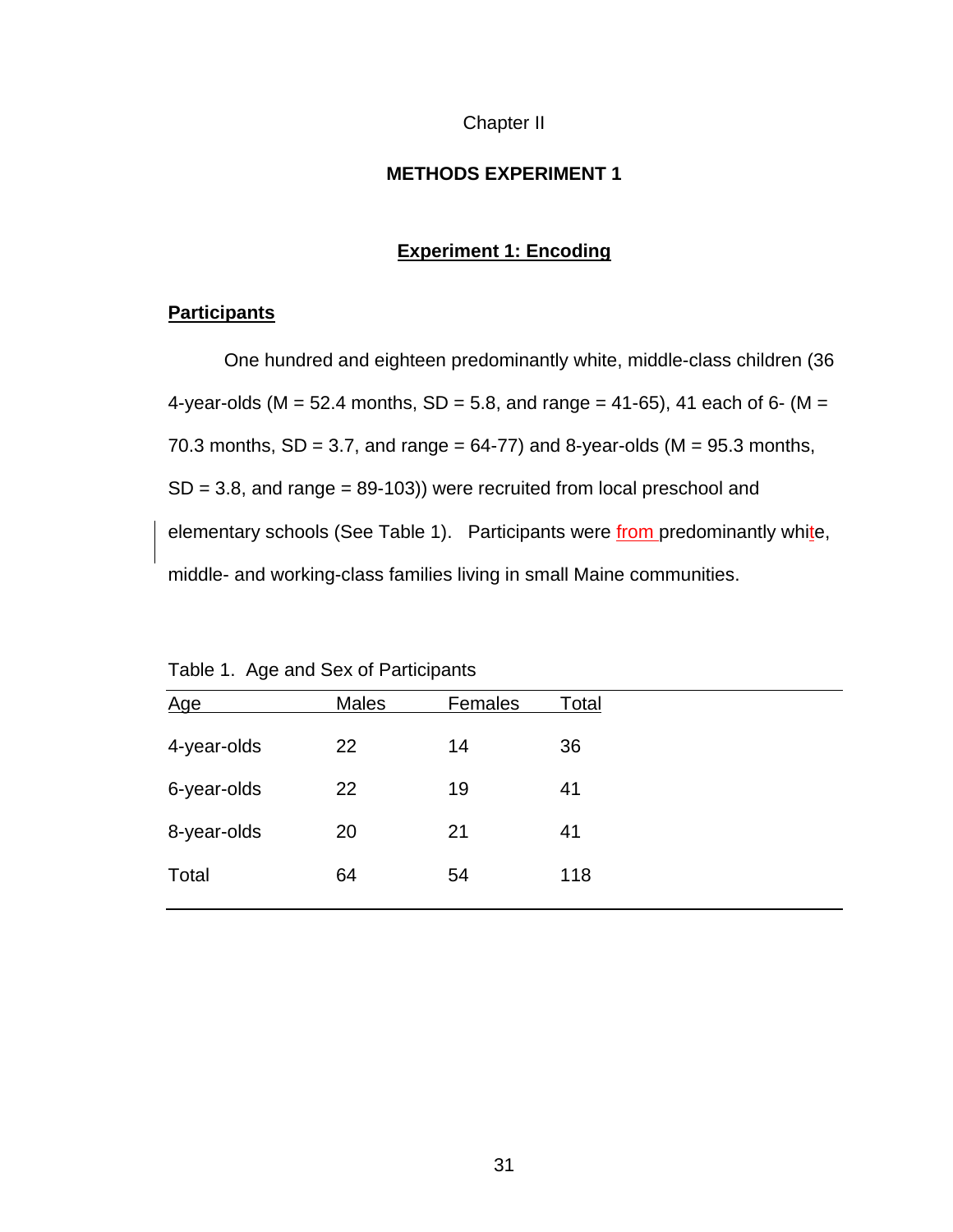# **Informed Consent**

Local superintendents, principals, and teachers were contacted and invited to participate in a study that would inform us about the development of children's theory of mind (TOM) after age 4. Once classrooms had district permission to participate, letters were sent home to parents informing them about the nature of the study and asking for their permission for their children to participate. Parents were told that children would be videotaped to ensure that behaviors could be coded later, and that videotapes would remain confidential. Parents were asked to sign an informed consent form that described the nature of the study (see Appendix A). In addition, each child was invited to participate at the beginning of the experimental session and was allowed to withdraw at any time (see Appendix B). Only one child (in the 4-year-old age group) declined to participate. The child agreed to accompany the examiner to the examination room but then refused to respond to any questions, prompts, or stimuli and thus was excluded from the analysis.

#### **Materials**

A video recorder with a zoom lens was placed unobtrusively in the testing room and was used to videotape the children's behavior. Children were informed that they were being videotaped and they quickly acclimated to the camera in the room.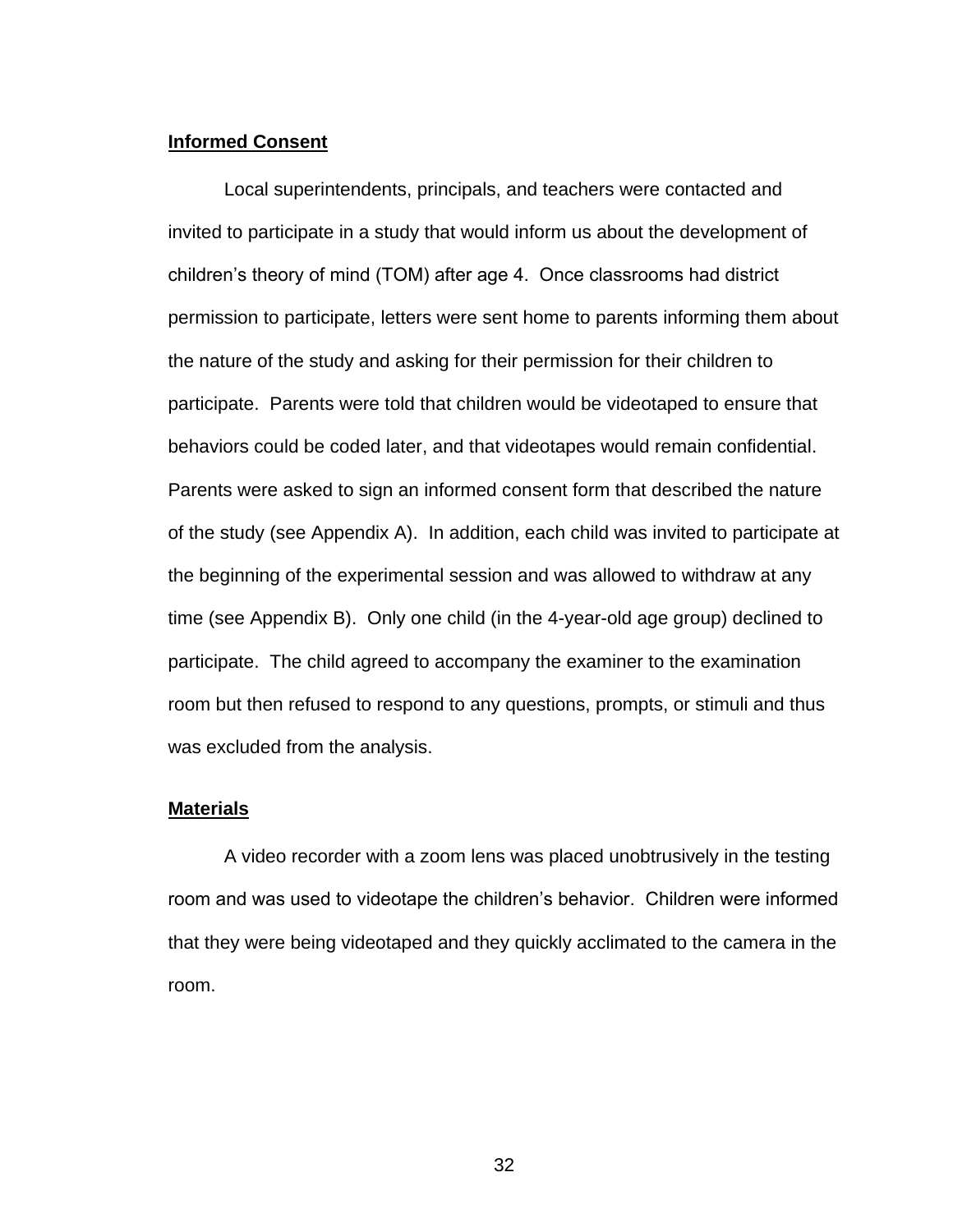#### **Procedures**

We were interested in when children develop an understanding of recursive awareness of intention (RAI) and attempt to use this understanding to influence social interactions. First, children were introduced to a simple guessing game in order to establish basic ability to detect simple contingencies (see Appendix B for all instructions given to child). This introductory task not only provided baseline data, but also served to orient the child to the exam room and testing stimuli. The task involved two stacks of ordinary playing cards, lying face down on the table. The child was instructed to guess the color of the next card (either red or black), alternating between decks. The deck on the right was made up of all black cards and the deck on the left was all red, creating a simple contingency paradigm. It was expected that children of all ages would be able to quickly grasp the contingency between deck position and color and shortly be able to make accurate predictions. The examiner introduced the task:

This is a guessing game. The game is played with a deck of cards. Each card is red or black (*show the card as the color is named*). The game is to guess the color of the next card in these stacks (*point to the two stacks*). What color do you think this card is? What about his one? (*Alternate between decks until the child is able to successfully "guess" the color 6 consecutive times*). You did great! Let's try the next game!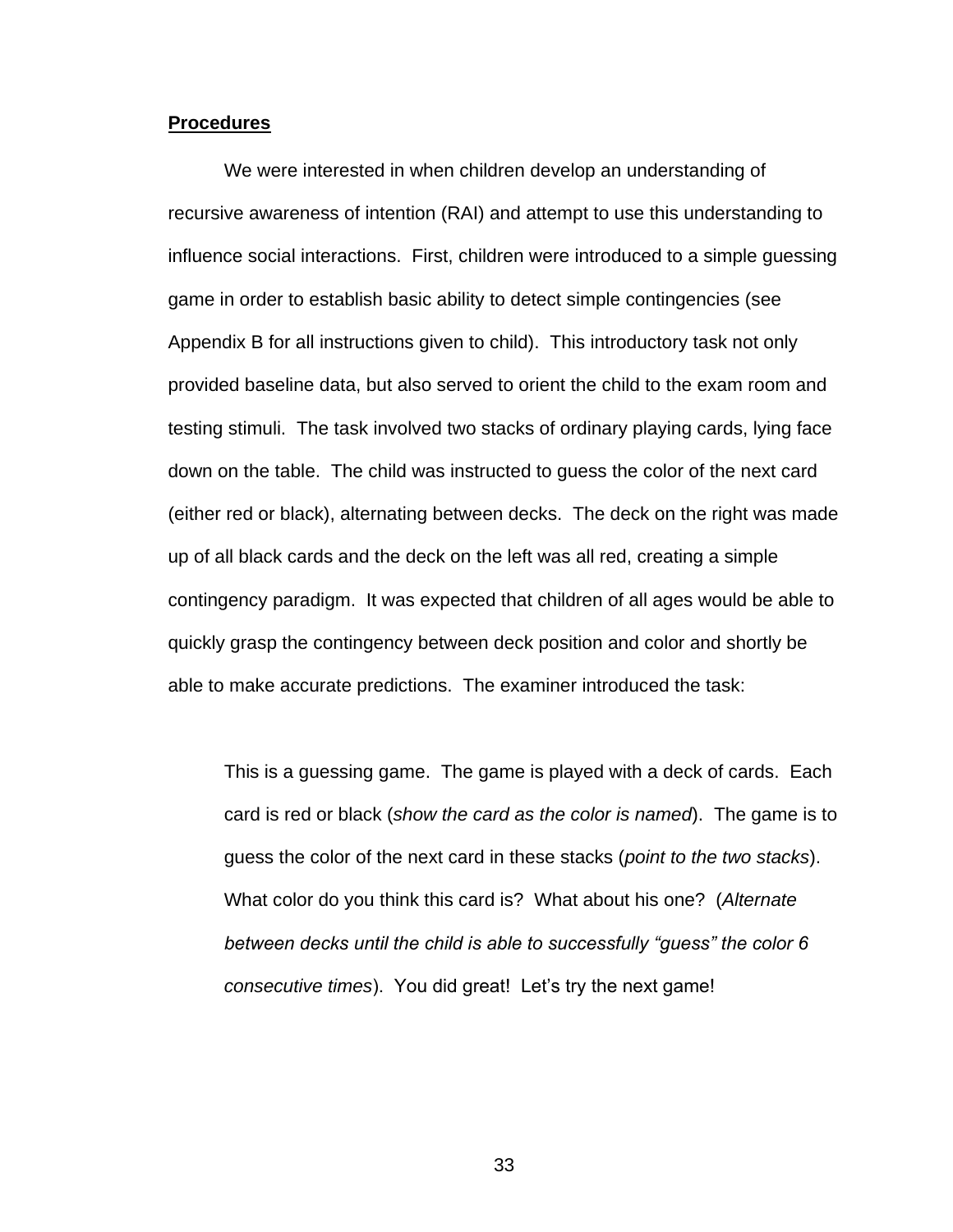Once the child demonstrated the ability to detect the contingency, the decks were shuffled together and the second part of the Experiment 1 began. For Part 2 of Experiment 1, children were asked to individually engage in a guessing game with the examiner using a deck of 20 cards to determine at what age and by what means a child demonstrates intentions and ability to successfully mislead others in a competitive situation. The shuffled deck was placed face down in the center of a table with a red card placed face up to the left of the deck and a black card face up to the right. The child was asked to look at the next card in the deck and then point to either the red or the black card as a clue for the examiner, whose task it was to guess the color of the hidden card. If the child did not spontaneously point to one of the cards, he/she was reminded to point to give the examiner a hint. If the examiner guessed correctly she won the card, if she guessed incorrectly, the child won the card. The object of the game was to win as many cards as possible. The competitive nature of the game was stressed to each child. The examiner attempted to guess the color by reading the child's social or nonverbal signals, facial expression, eye gaze, etc. Observation of the child's behaviors, success at deception (quantified as how many cards he/she won), and responses to a follow-up interview were used to determine when children develop an awareness of which cues their partner is using to gain information as well as when children are able to inhibit such cues or to provide false cues to mislead their partner.

Once the child demonstrated an understanding of his/her role, this second part of the experiment began*.* The examiner introduced Part 2: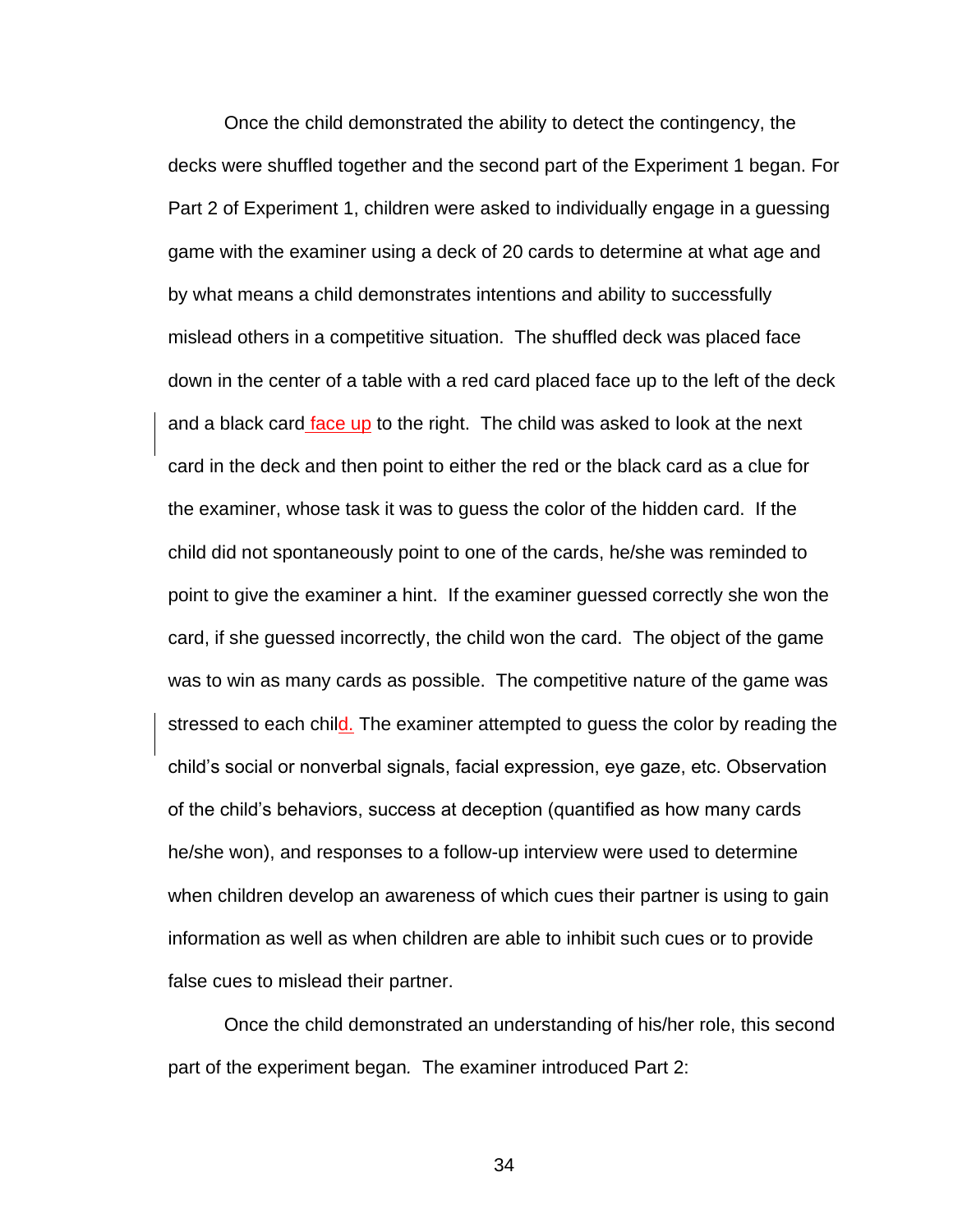Next you get to have a turn looking at the cards and I will try to guess what the color is! You will look at the card and then point to either the red card or the black card to give me a hint. If I guess right, then I win the card. If you trick me and I guess wrong, then you win the card. Remember; try to win as many cards as you can! Okay?

Trials consisted of 20 cards and interactions were videotaped for later analysis of the behavior of the child who was playing the role of the clue-giver. Eye gaze, verbal and nonverbal signals (i.e., consistently orienting towards the correct/incorrect card), and facial expressions were observed as well as the child's overall success at deception (quantified by how many cards he/she won). These data determined how able the child was at hiding his/her true intentions and conveying false ones and provided insight into when and by what means a child can demonstrate intentions to successfully mislead others. Such ability indicates a developing recursive awareness where children demonstrate they understand what cues their opponent may be using to make accurate predictions as well as the ability to manipulate cues convincingly. The number of cards a child won was recorded and children were also interviewed following the game to assess what strategies, if any, that they used to attempt to prevent their opponent from guessing the correct color (see Interview Template 1, Appendix C).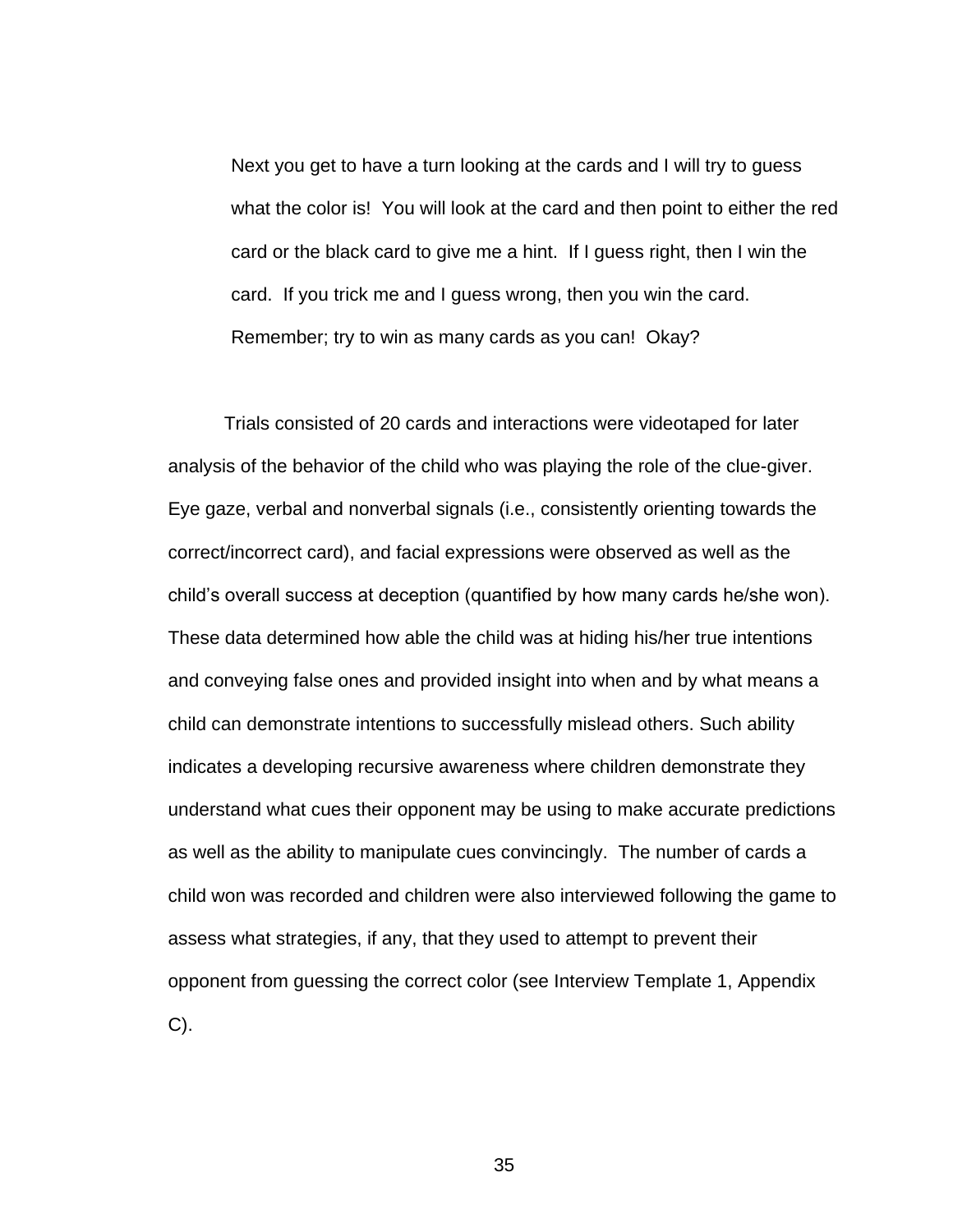#### **Internal Consistency Reliability for Behavior Coding**

After completing all testing, research assistants coded the videotapes for behaviors that revealed, inhibited, or fabricated information. Three coders met with the primary examiner weekly to establish a list of target behaviors of interest and to streamline a rating form to be used with each video. Once all coders were trained, they coded the first 20 videos independently. Based on these first 20 video ratings, inter-rater reliability checks demonstrated high reliability among all coders. All raters were significantly correlated, *Spearman's rho* = 0.9, p < .001. Furthermore, cross tabs analysis revealed an average *Kappa* = .6, p< .001. Once inter-rater reliability was attained, raters scored the remaining videos independently. Following these independent ratings, each video was viewed again as a group and any discrepancies among the three raters' scores were resolved. In this manner a final behavioral record was produced for each child. (See Appendix D: Coding of Behavior Template; Appendix E: Behavior Coding Instructions)

## **Behaviors of interest**

Examination of videos of the children's performances allowed us to examine several categories of behaviors that were of special interest as we attempted to outline differences that may account for the differences in children's success levels at manipulating an adult's behavior. We were interested in, 1) behaviors that revealed information to the examiner, divided into *explicit revelations* of information (indicating that the child was not attempting to hide information) and *accidental revelations* of information (indicating a lack of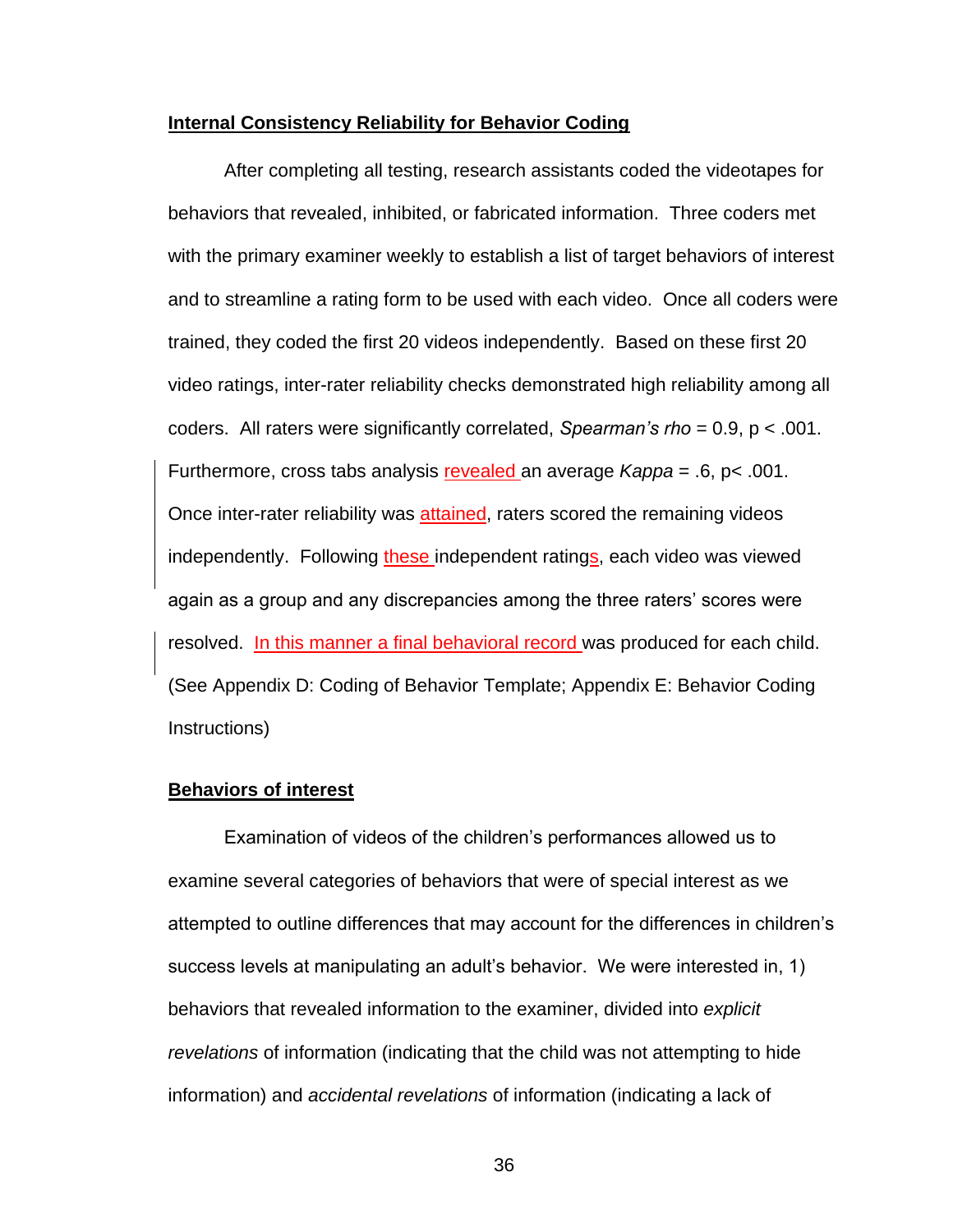awareness of what behaviors may be used by a partner and thus need to be controlled), 2) behavior that demonstrated an attempt to *hide* information (visible attempts at suppressing information), and finally, 3) behaviors that were indicative of fabricating information to actively mislead the opponent, divided into *false cues* (attempting to give misinformation to mislead the guesser) and number of changes in *pointing strategy* (i.e., pointing sometimes to the correct color and other times to the incorrect color). Each of these types of behaviors was of special interest because they each reveal something about the child's level of recursive awareness.

Explicit revelations of information are relatively uninformative because we cannot conclusively determine the child's goals (e.g., Do they understand the task? Are they motivated to win the cards?). Accidental revelations of information are more interesting. When the child is actively attempting to mislead the adult and accidentally gives away information, we can conclude that the child has an immature understanding of what behavioral cues the adult is using to gain insight. The presence of visible attempts to hide information is also interesting. If children make a visible effort to hide possible sources of information from the adult, they are indicating that they are aware of what behaviors an adult may draw information from and realize that they have the ability to conceal such cues. Provision of false information is interesting as well because it demonstrates that children recognize that their partner is using particular cues to garner information and the children realize they have the potential to manipulate the adult's beliefs. Finally, the ability to switch flexibly between pointing strategies shows a more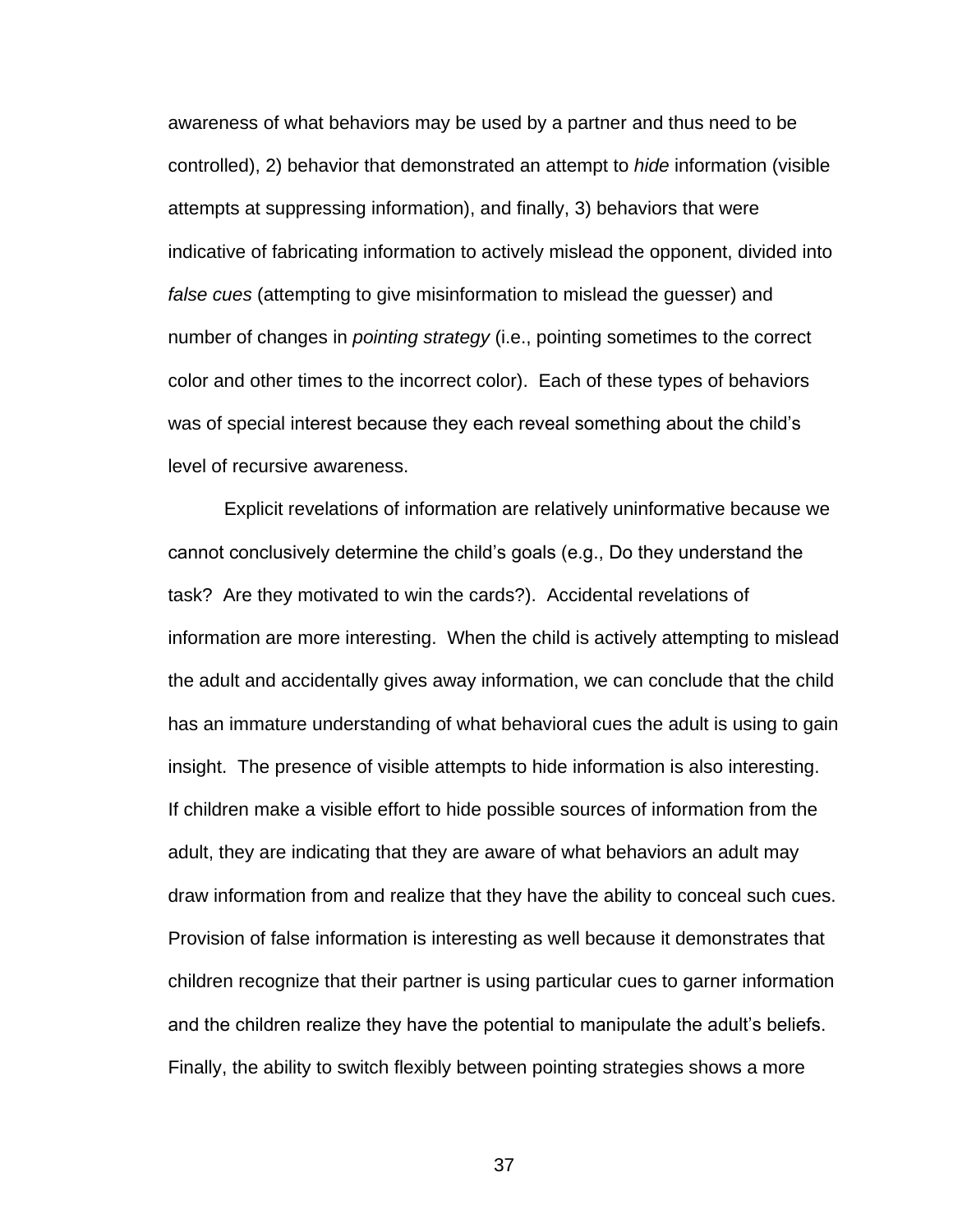subtle understanding of what cues the adult is drawing information from. Research assistants coded all of the videos, summing how many of each type of behavior was present for each child during Experiment 1

## **Interview Data**

In addition to pass/fail information and behavioral analysis, we also analyzed the children based on follow-up interview data. Based on verbal reports elicited by interview questions immediately following the task the examiner categorized the children into one of three groups: those providing 1) no indication of RAI (e.g., shrugging, no attempts to influence adult's guess in a strategic manner), 2) incomplete indication of RAI (consistent strategy or inability to explain strategy, e.g., "I tried to trick you. I pointed to the wrong one but you guessed it anyway."), or 3) evidence of conclusive understanding of RAI (e.g., "I looked at that one so you would think it was that color, but really it was the other one and I knew you would think I would do that again so I didn't."). Children in this final group frequently used vocabulary that revealed insight into the expected thoughts or expectations of the partner.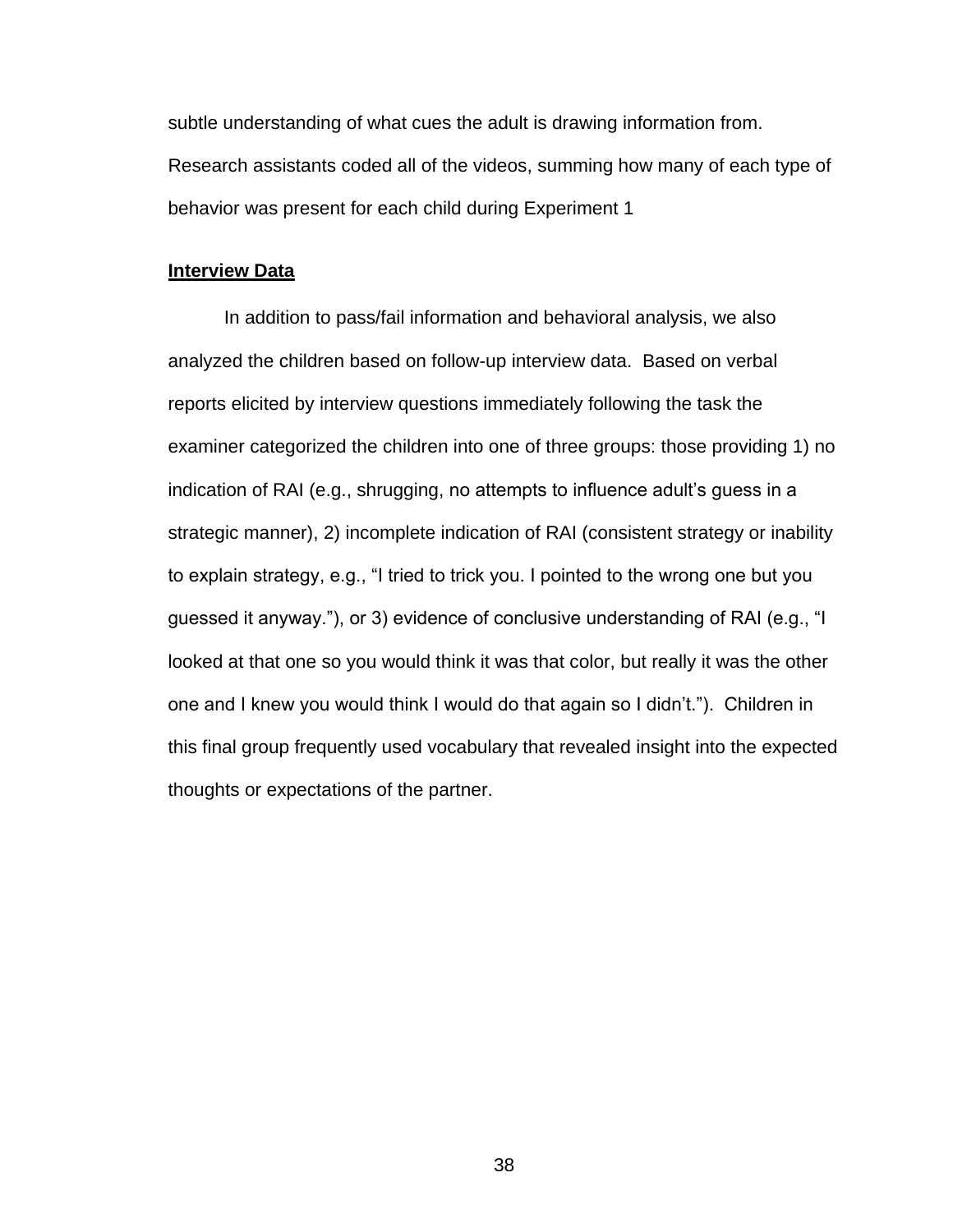Chapter III

# **RESULTS EXPERIMENT 1**

#### **Analysis Strategy**

A number of analytic strategies were used to examine developmental trends in the dependent variables of primary interest. General Linear Modeling using a Poisson Regression Analysis, generating *chi-square ( 2* ) and *p*-values was employed to assess age differences for probability of reaching success criteria as well as to assess age differences in behavioral strategies and verbal report (Cameron & Trivedi, 1998). These values were corrected using the SIDAK post hoc test, which acts as a protection factor for inflated Type 1 error rates when examining all pairwise combinations (Gravetter & Wallnau, 2000). The Poisson Regression Analysis was used because we collected count data that were non-continuous and we did not expect that the behavioral data would be distributed normally. This expectation was confirmed when data demonstrated skew on an exploratory Q-Q plot. Preliminary analyses will be presented first, followed by analyses specific to each hypothesis set forth by this study. Analyses of differences by age are of primary interest, though sex differences will be noted where applicable. For ease of interpretation, figures are predominantly used throughout the text. For additional tables, see Appendix H.

## **Simple contingency detection results**

All children were able to correctly detect the simple contingency when asked to guess the color of the next card when stacks were segregated by color.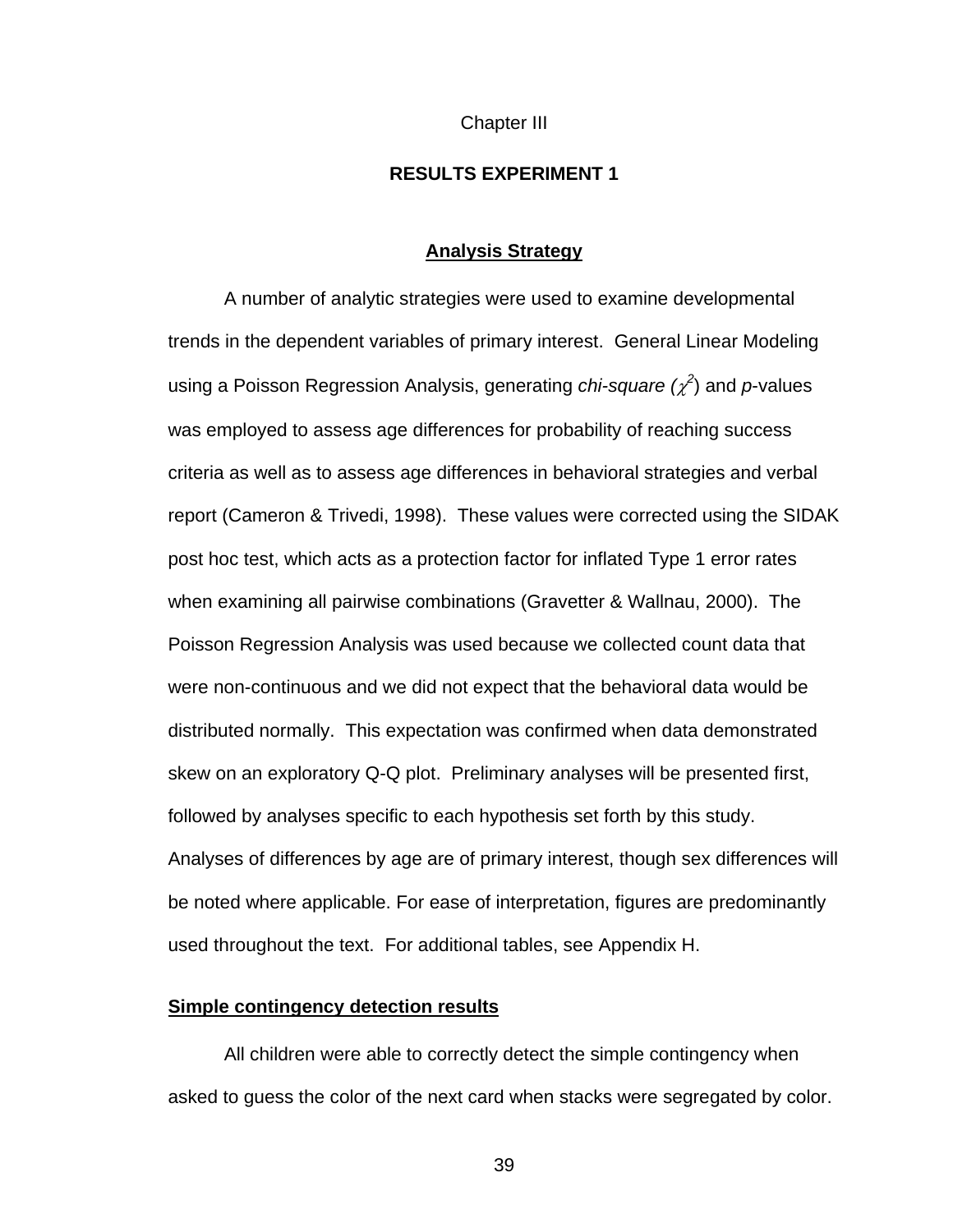This simple preliminary task was continued until a child guessed correctly 6 consecutive times. The majority of children achieved this goal within the first 6-8 cards. The largest number of trials necessary for any child was 10 cards. Children of all ages were very quick and accurate in identifying the contingency inherent in the task design.

## **Sex Differences**

Before addressing individual hypotheses that were formulated with respect to age, sex differences were analyzed and these preliminary analyses revealed no significant effect of sex on overall success at the task for Experiment 1, *Wald*  $\chi^2(1, N=118) = .002, p = .96$  (see Appendix H, Table H.1.). Analysis of behavioral data revealed significance sex differences in a few of the behavioral categories studied. These differences will be discussed in more detail where applicable (see Table H.2.). Because preliminary analyses did not reveal overall significant effects for sex or age by sex interaction effects, data for boys and girls were collapsed together for the remaining analyses.

## **Success Criteria Justification**

Children were recorded as being successful at the task if they were able to reduce the adult's overall chance of guessing correctly to at or below the minimum expected by chance  $(i.e., < 13)$ . Fewer than 13 correct guesses likely represented chance responding due to binomial probability estimates of performance by chance alone. It was assumed that if the adult was able to choose correctly 13 or more out of the possible 20 times, then she was no longer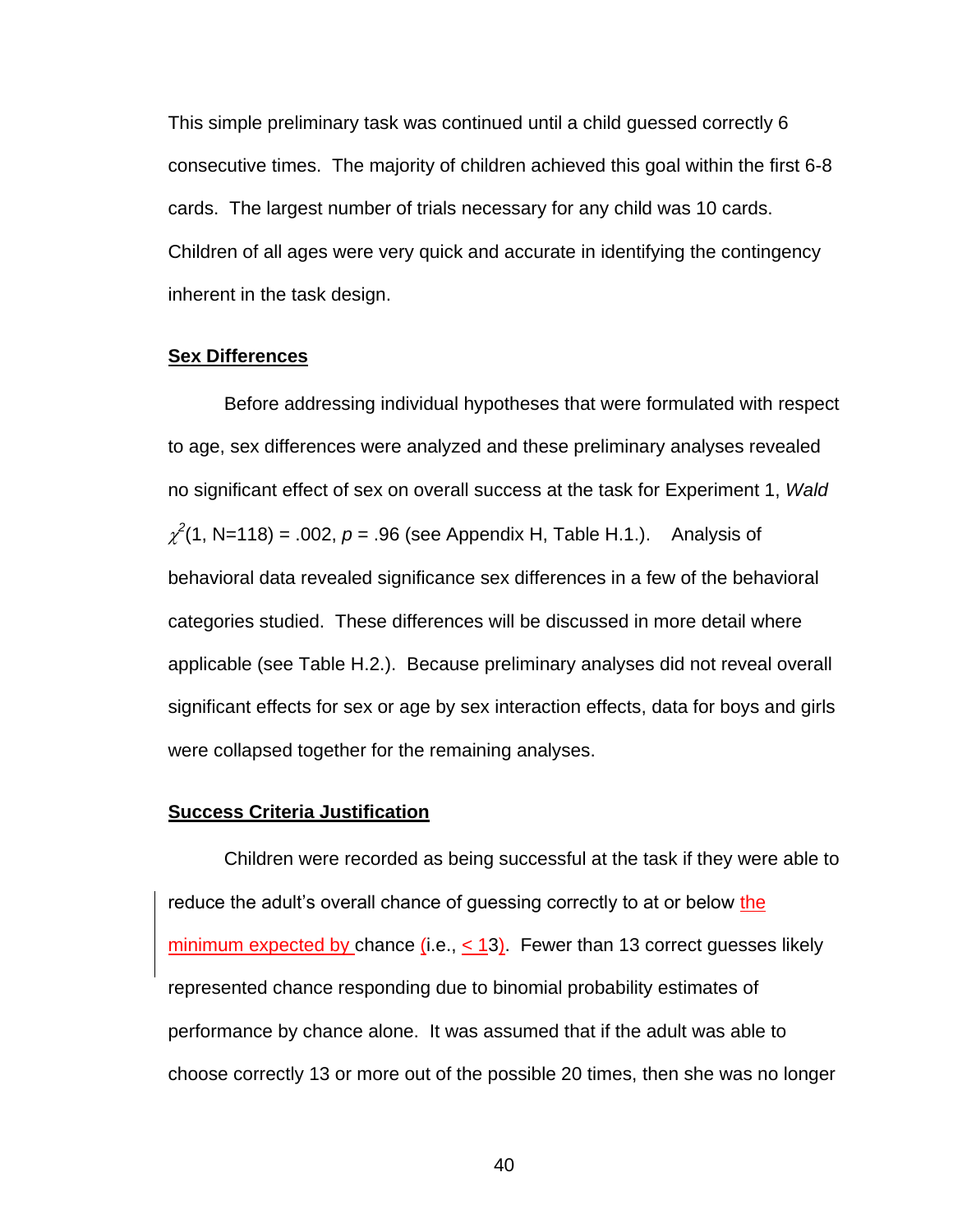making random guesses ( $p < .07$ ) and instead was garnering information from the child's behavior to guide her choices.

# **Hypothesis 1: Age Differences in Success Rate**

It was predicted that 8-year-olds would demonstrate greater understanding of recursive awareness of intentionality (RAI) and thus would be significantly more successful at the current game paradigm than would 6-yearolds, who would be significantly more successful than 4-year-olds. Success was quantified as the child reducing an adult's chance of guessing correctly back to chance levels (i.e., <13 of the possible 20 cards, *p* < .05). Based on our analysis, there were significant differences in success rate by age, *Wald*  $\chi^2$ (2, N = 118) = 10.2, *p* = .001. A SIDAK post hoc analysis revealed significant improvement with age for each of the three age groups studied. (See Figure 2 and Table H.3.).



Figure 2. Percentage of Children Reaching Success Criterion by Age.

Vertical lines depict standard error of the means. All pairwise comparisons are significant to at least *p* < .02.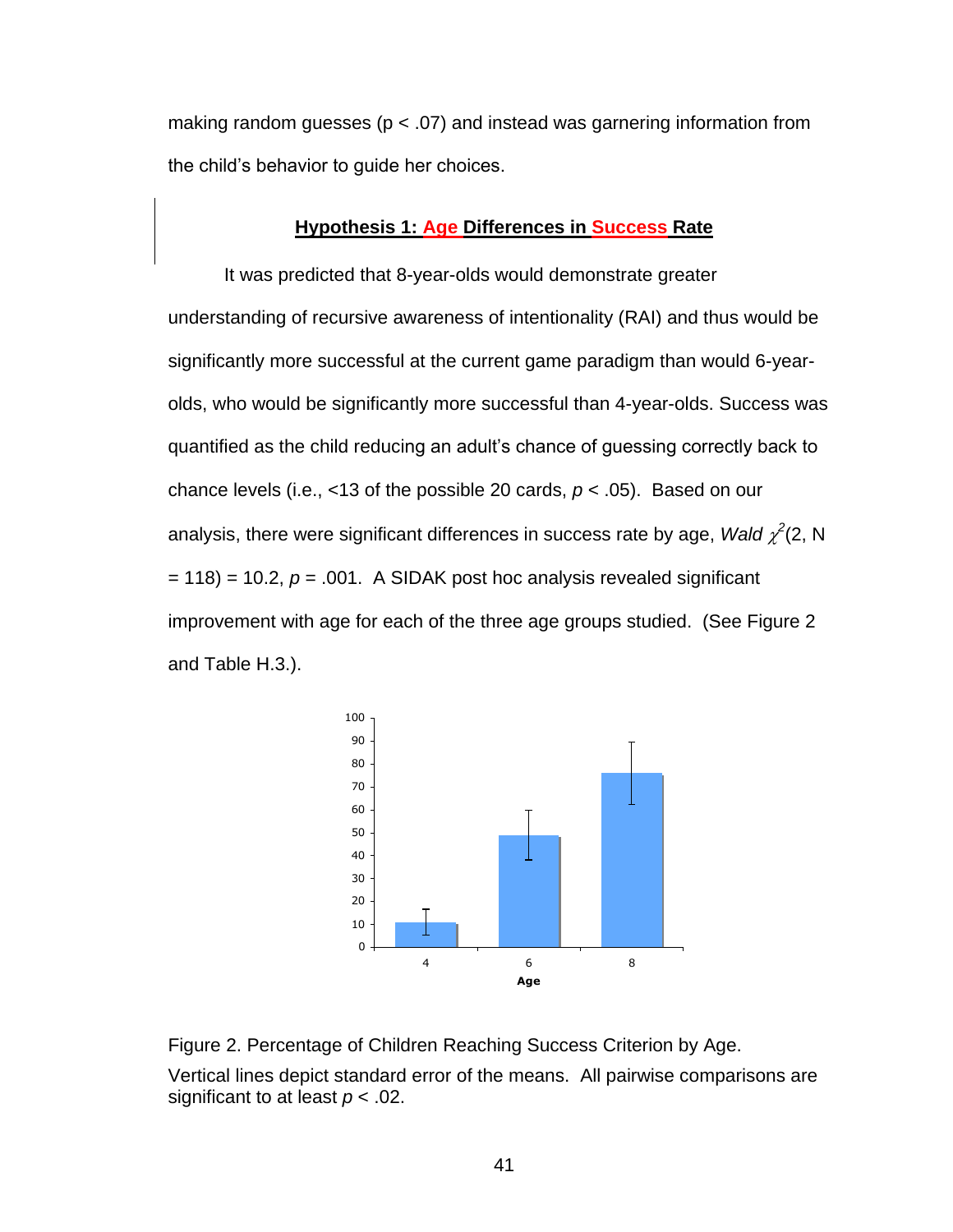#### **Overview of Hypotheses 2-4: Behaviors of Interest**

A simple count was conducted to calculate the number of children who demonstrated each of the behaviors of interest. Also, to explore how frequently children demonstrated each behavior, we calculated how many children in each age group used each of the behaviors as their predominant strategy (see Table H.4.). To be a predominant strategy, children had to demonstrate behaviors that fell into the category on at least 50% of the game trials. Children who did not demonstrate a particular behavioral strategy on at least 50% of the trials were recorded as having a 'mixed strategy' meaning that they sometimes revealed information, sometimes hid information, and/or sometimes gave false cues.

The most salient descriptive differences in the raw data were apparent within three behavioral categories: explicit revelation of information, attempts at hiding information, and number of changes in pointing strategy. As shown in Table H.4., 4-year-olds explicitly revealed information more often than the older age groups with 78% of 4-year-olds revealing information at some point during the game and 44% revealing information on more than 50% of the trials. In contrast only 2% of 6-year-olds explicitly revealed information on more than 50% of the trials and no 8-year-olds revealed information as a predominant strategy. Six-year-olds were the most likely to attempt to hide information from an opponent, with 10% of 6-year-olds using hiding as their predominant strategy compared to only 3% of 4-year-olds and 0% of 8-year-olds. On the other hand, 8-year-olds tended to rely on flexibly switching their pointing strategy when providing clues, with 68% of 8-year-olds using changing their pointing strategy as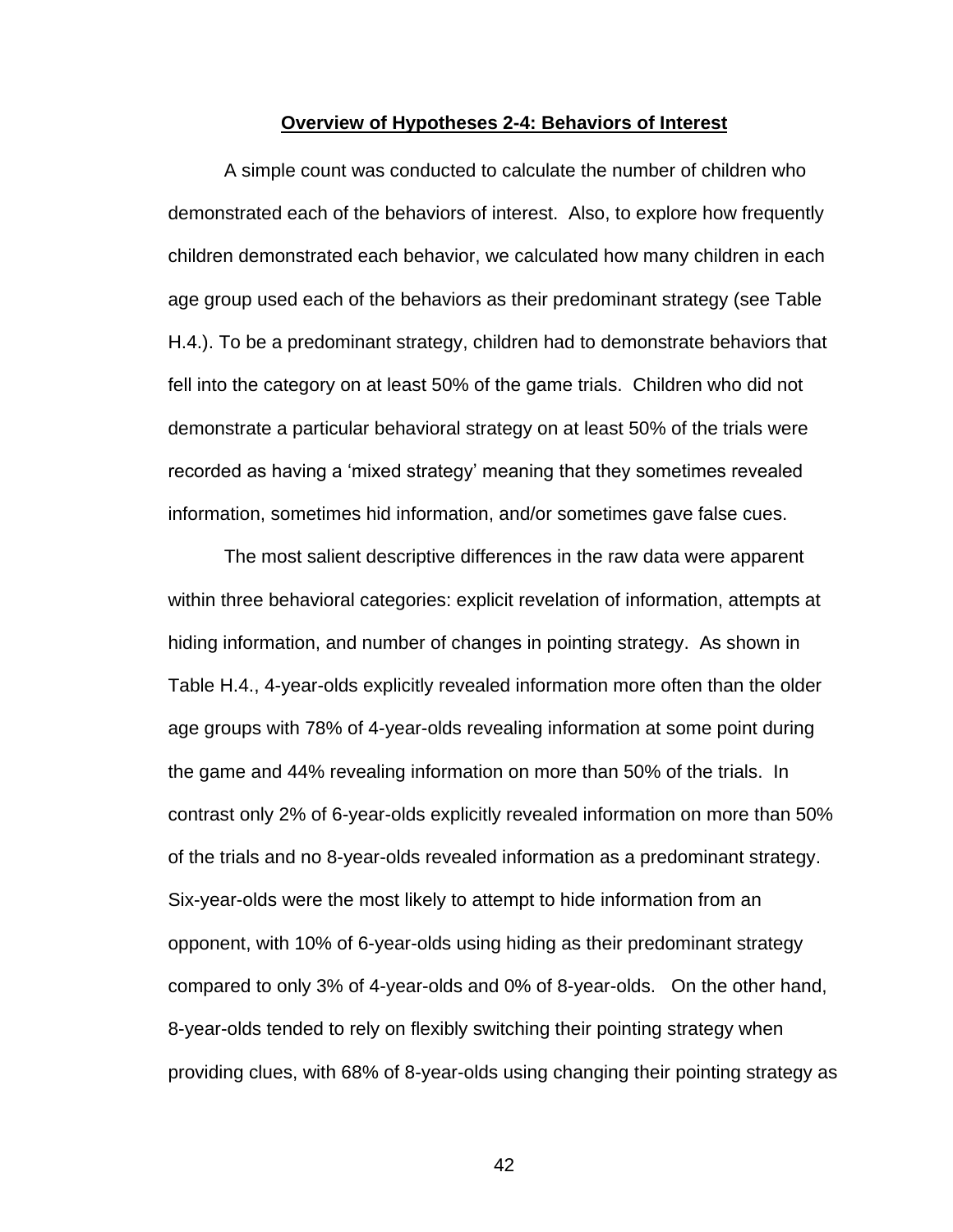their predominant strategy, 51% of 6-year-olds and only 11% of 4-year-olds. No child exhibited accidental revelations or false cues as a predominant strategy. Further analyses of each behavior of interest will be reported with respect to the posed hypotheses in the following sections.

#### **Hypothesis 2: Age Trends in Revelation Behaviors**

## **Explicit Revelations**

When behaviors of interest were examined using the Poisson Regression Analysis, we found significant age differences for explicit revelation behaviors for the three age groups examined as was hypothesized, *Wald*  $\chi^2(2, N = 118) =$ 329.8, *p* < .001. A SIDAK post hoc analysis revealed significant differences between each of the three age groups examined. Four-year-olds explicitly revealed information (showed the card purposefully and/or verbalized the correct answer) significantly more than 6-year-olds, who revealed more than 8-year-olds. (see Figure 3). Statistical analysis results for all behaviors of interest are summarized in Table 2.

| Age     | N  | Explicit                      | Accidental       | Hiding               | False                   | # Strategy       |
|---------|----|-------------------------------|------------------|----------------------|-------------------------|------------------|
| (years) |    | Reveal                        | Reveal           | <b>Behaviors</b>     | Cue                     | Switch           |
| 4       | 36 | $10.30_a(10.1)$ $0.44_a(1.3)$ |                  | $0.30_{\rm a}$ (1.8) | $0.08_{\rm a}$ (0.4)    | $3.67_{a}$ (3.2) |
| 6       | 41 | $1.10b$ (2.1)                 | $0.85_a(1.2)$    | $1.80b$ (4.1)        | 1.10 <sub>b</sub> (1.4) | $7.56b$ (3.6)    |
| 8       | 41 | $0.30c$ (0.6)                 | $0.51_{a}$ (0.9) | $0.07_{\rm a}$ (0.3) | $0.68_{\rm b}$ (1.6)    | $10.20c$ (3.5)   |

Table 2. Mean (SD) Number of Behaviors of Interest by Age

Note. Means in the same column that do not share a subscript differ at *p* < .001 in the SIDAK pairwise comparison.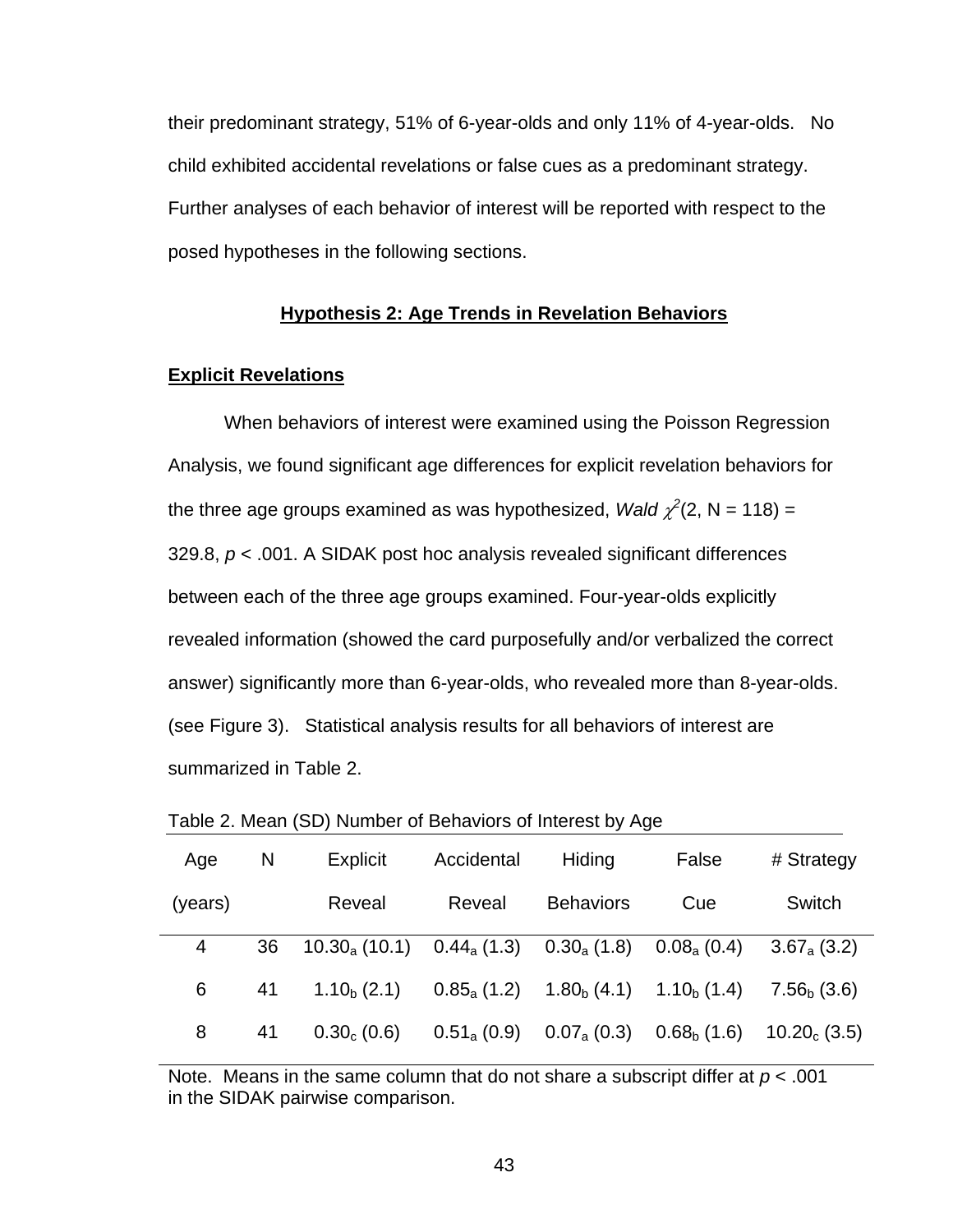

Figure 3. Mean number of explicit revelations by age, out of 20 trials. Vertical lines depict standard error of the means. All pairwise comparisons, *p* < .001

Though sex differences were not of primary interest in the current study, we found a significant effect of sex on explicit revelations, *Wald*  $\chi^2(1, N = 118)$  = 41.7, *p* < .001 (see Table H.2.), with boys revealing more than twice as much information than girls, on average (boys *x* = 4.7, girls *x* = 2.4). In other words, girls were more successful at not verbalizing or showing the hidden card to their opponent than were boys.

# **Accidental Revelations**

Examination of accidental revelations revealed a different pattern of results (see Figure 4 for an example of an accidental revelation). Though there were still significant differences by age, *Wald*  $\chi^2(2, N = 118) = 6.1, p = .048$ , post hoc analysis revealed that 6-year-olds accidentally revealed more information than 4- or 8-year-olds (See Table 2 and Figure 5), but when this finding was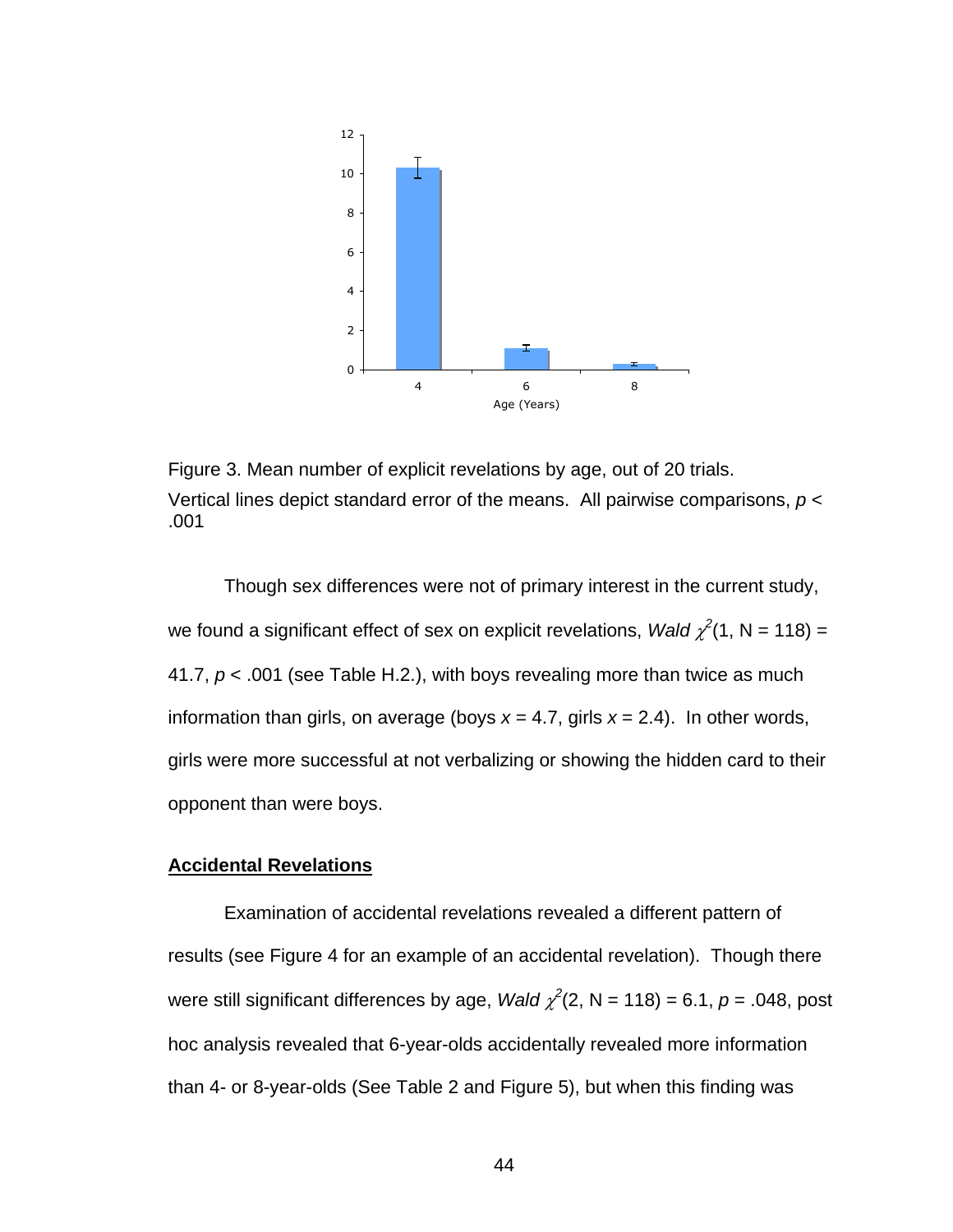subjected to the stringent requirements inherent in the SIDAK correction, this difference no longer reached significance levels.



Figure 4. Example of Accidental Revelation Behavior.

Camera is from the perspective of the examiner. Child carefully looks at card and even pointed to the incorrect color in an attempt to mislead the examiner, but his behavior (not keeping the card hidden from the examiner's perspective) had already revealed pertinent information.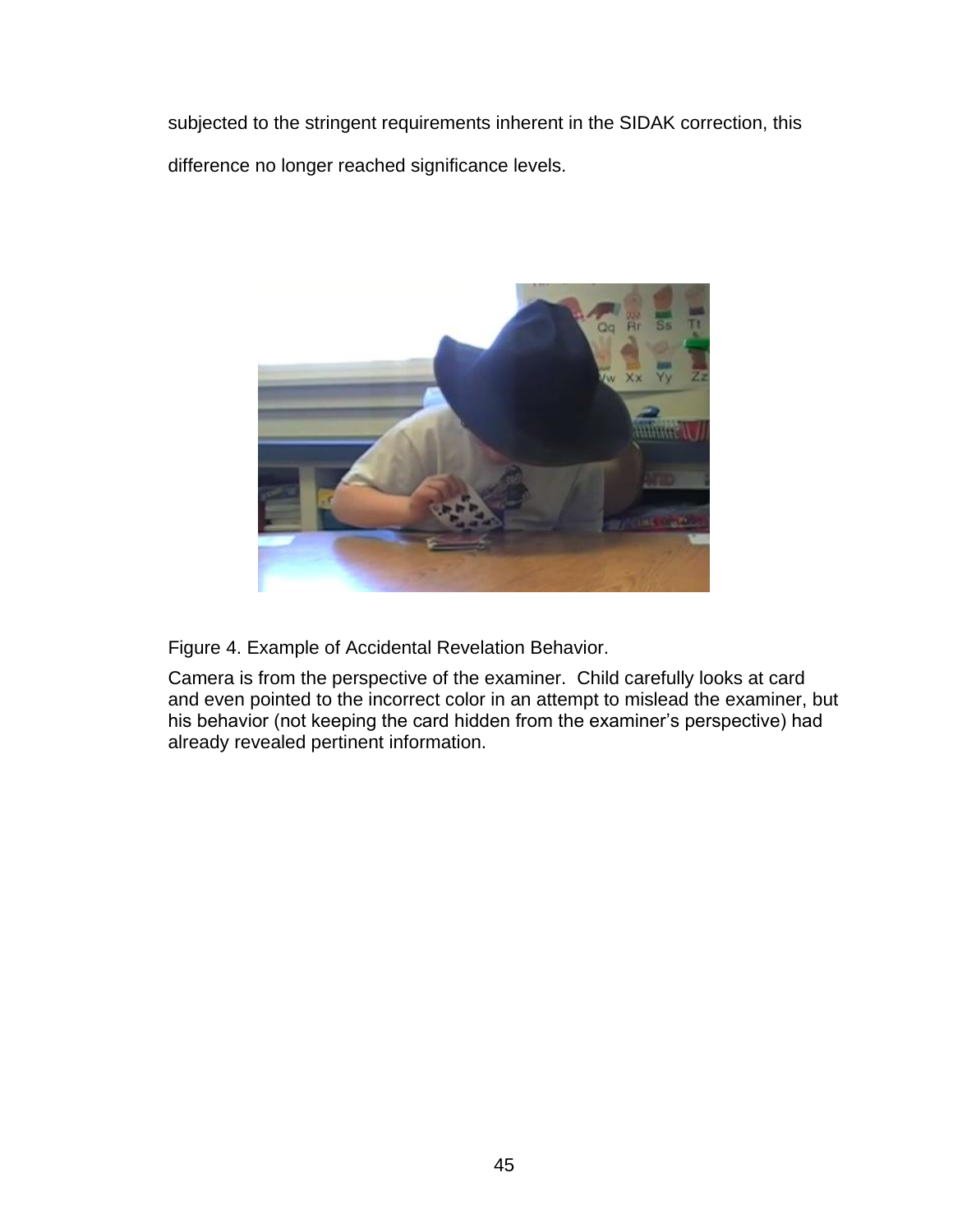

Figure 5. Mean number of accidental revelations by age, out of 20 trials.

Vertical lines depict standard error of the means. Though there was an overall significant difference by age, there were no individual significant differences resulting from pairwise comparisons: 4-year-olds - 6-year-olds, *p* = .072; 4-yearolds - 8-year-olds, *p* = .963; 6-year-olds - 8-year-olds, *p* =.173.

There were no significant effects for sex for accidental revelations (see

Table H.2.).

## **Hypothesis 3: Age Trends in Attempts to Hide Information**

It was predicted that understanding and ability to hide information from a competitive partner would increase with age (see Figure 6 for an example of hiding behavior). Analysis revealed that there was a significant age effect for attempts at hiding information, *Wald*  $\chi^2(2, N = 118) = 55.9, p < .001$ . Post hoc analysis revealed that hiding behavior did not show a linear increase with age (see Table 2). Six-year-olds were found to make significantly more attempts to hide information on average than either 4- or 8-year-olds (see Figure 7). Sixyear-olds used obvious strategies of hiding behaviors, such as hiding their face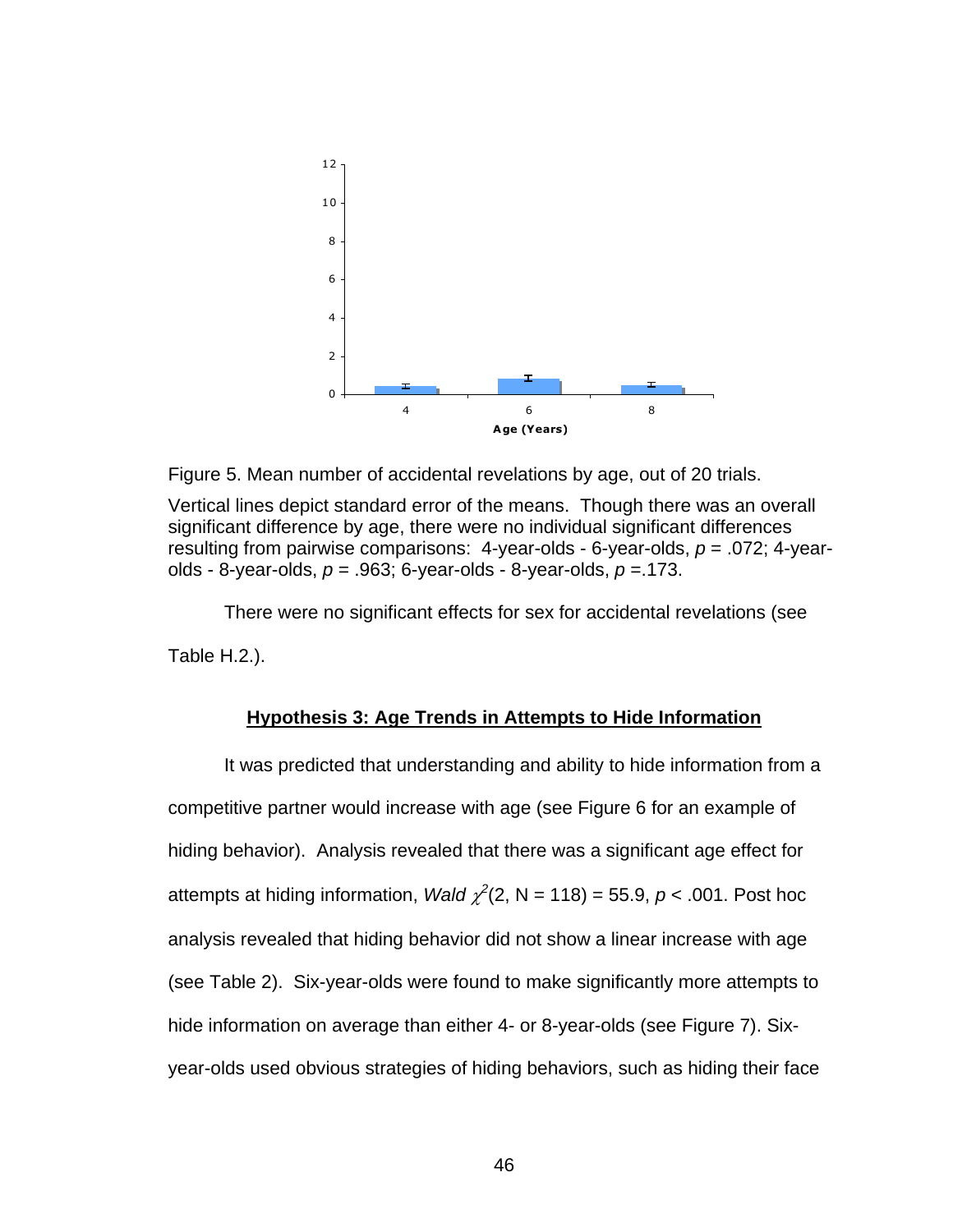with the card, more often than either of the other two age groups, who did not significantly differ from one another.



Figure 6. Example of Hiding Behavior.

Child conceals face with card, hiding any information that the partner might gain from his facial cues.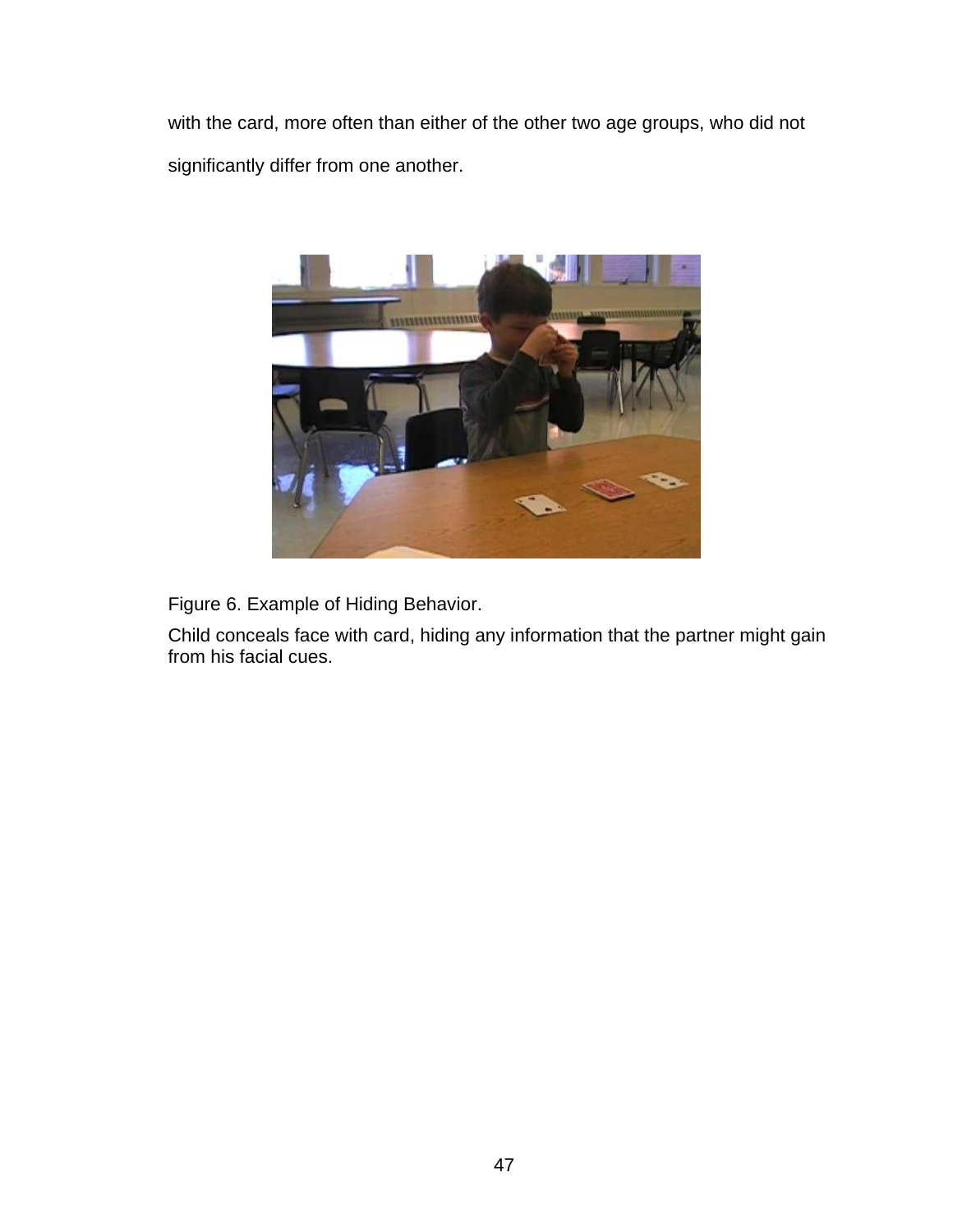

Figure 7. Mean number of hiding behaviors by age, out of 20 trials. Vertical lines depict standard error of the means. Pairwise comparisons reveal: 4-year-olds - 6-year-olds, *p* < .001; 4-year-olds - 8-year-olds, *p* = .064; 6-year-olds - 8-year-olds, *p* < .001.

Though sex differences were not anticipated, there was a significant effect for sex in attempts to hide information, *Wald*  $\chi^2(1, N = 118) = 10.2$ ,  $p = .001$  (See Table H.2.), with boys making twice as many attempts at inhibiting information on average than girls (boys  $x = 1.0$ , girls  $x = 0.5$ ).

# **Hypothesis 4: Age Trends in Fabrication Behaviors**

### **False Cues**

Analysis revealed that there were significant age differences in the number of false cues provided by age, *Wald*  $\chi^2(2, N = 118) = 19.8, p < .001$ . In line with our hypotheses, a post hoc analysis revealed that 6- and 8-year-olds were more likely to provide salient false cues to attempt to mislead a partner than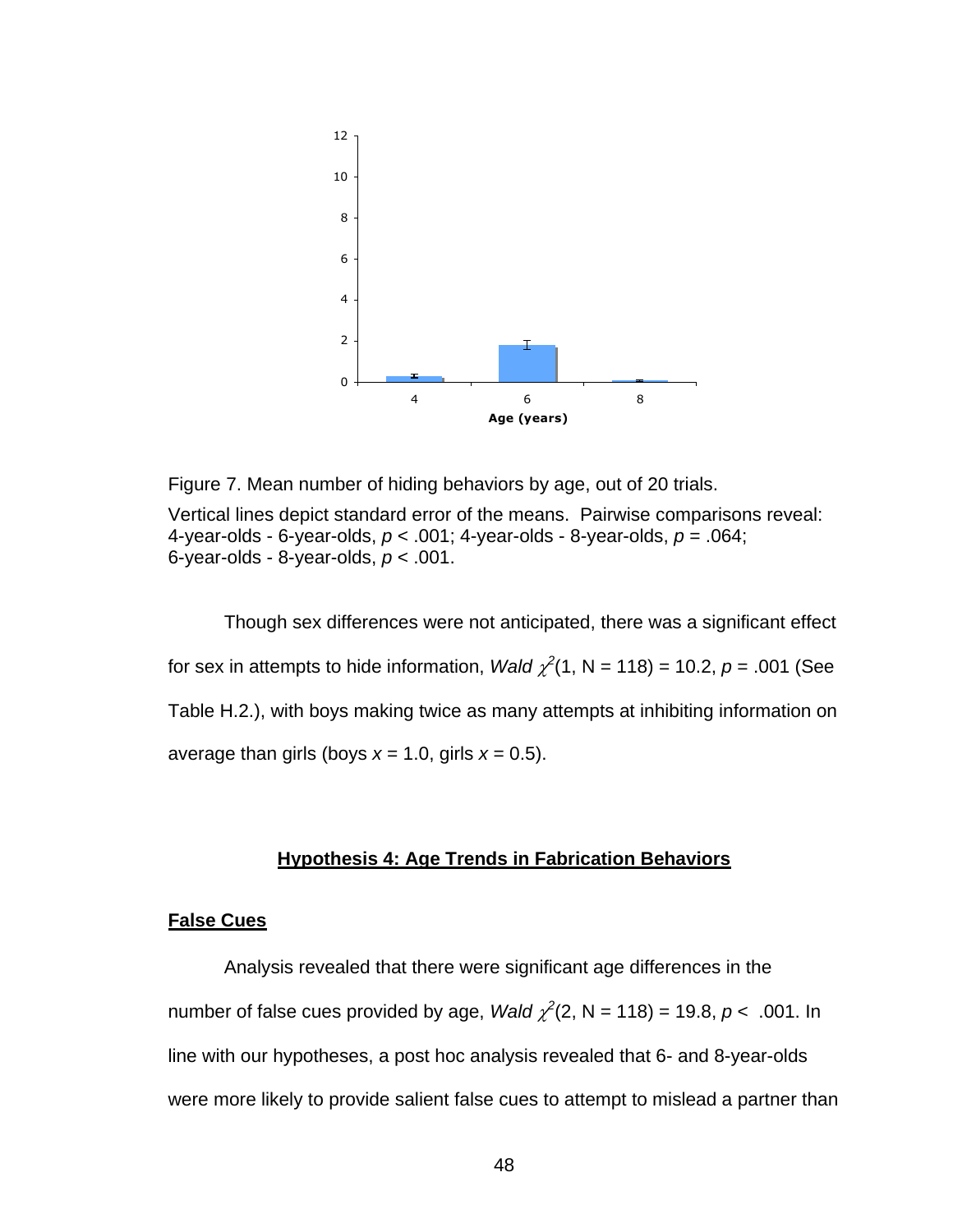4-year-olds (see Table 2 and Figure 8). There were no significant effects for sex for false cues (see Table H.2.).



Figure 8. Mean number of false cues by age, out of 20 trials.

Vertical lines depict standard error of the means. Pairwise comparisons reveal: 4-year-olds - 6-year-olds, *p* < .001; 4-year-olds - 8-year-olds, *p* < .001; 6-yearolds - 8-year-olds, *p* = .17.

# **Number of Changes in Pointing Strategy**

As predicted, there were significant differences in the number of times a child changed his/her pointing strategy by age, *Wald*  $\chi^2(2, N = 118) = 105.5, p <$ .001 (see Figure 9 for an example of change in pointing strategy). A post hoc analysis showed that 8-year-olds were significantly more likely to vary their pointing strategy more frequently than 6-year-olds who were significantly more likely to vary it more frequently than 4-year-olds (see Table 2 and Figure 10).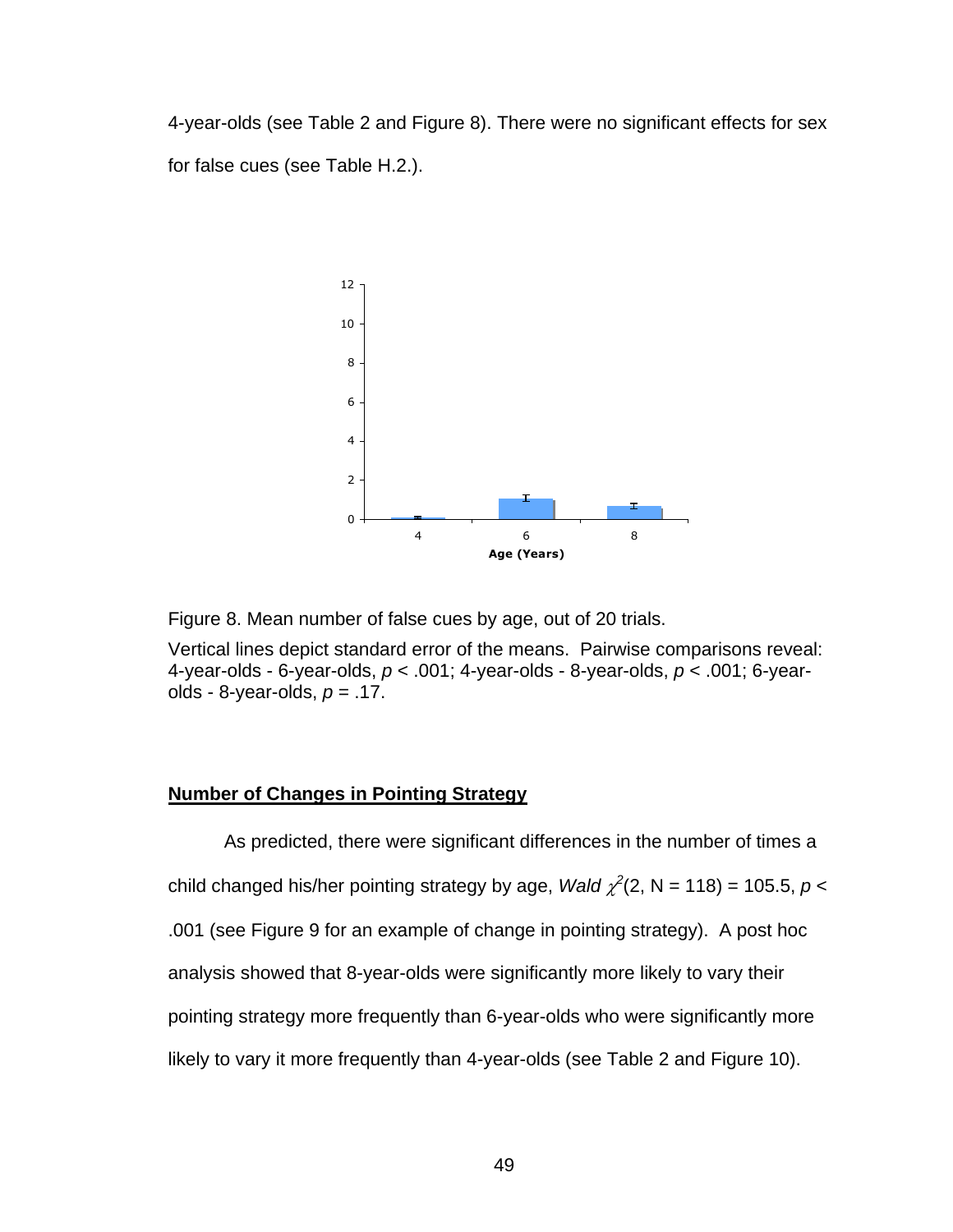

Figure 9. Example of a Strategy Switch.

Child won card after switching her strategy from pointing to the correct color to pointing to the incorrect color.



Figure 10. Mean number of times children changed their pointing strategy during the game, out of 20 trials.

Vertical lines depict standard error of the means. All pairwise comparisons reveal  $p < .001$ .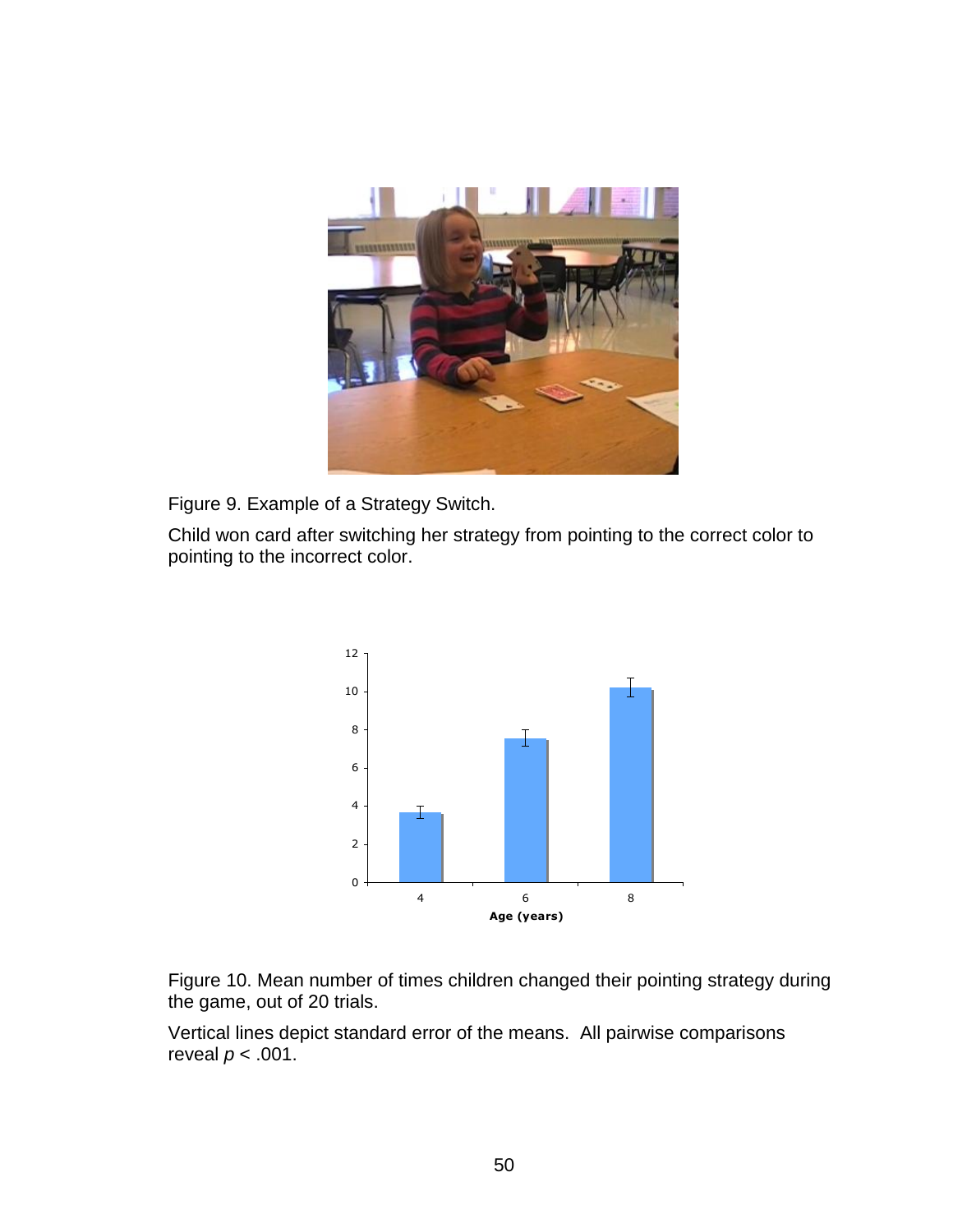#### **Hypothesis 5: Developmental Differences in Verbal Report**

Based on interview categorization, we found a significant age effect for verbal confirmation of a developing RAI,  $F(2, 115) = 29.9$ ,  $p < .001$ . Post hoc analysis showed that 8-year-olds were significantly more likely to have an awareness of recursive intentionality than 6-year-olds (*p* < .001), who were more likely than 4-year olds ( $p = .001$ ). Cross tabs analysis revealed the directional and stage-like development of this trait with over half of the 4-year olds showing no indication of a RAI, well over a half of 6-year-olds showing at least some awareness, and nearly all of the 8-year-olds demonstrating full awareness of RAI as measured by this task (see Figure 11 and Table H.5.).



Figure 11. Percentage of children at each age in each of the three categories of level of recursive awareness understanding based on follow-up interview data.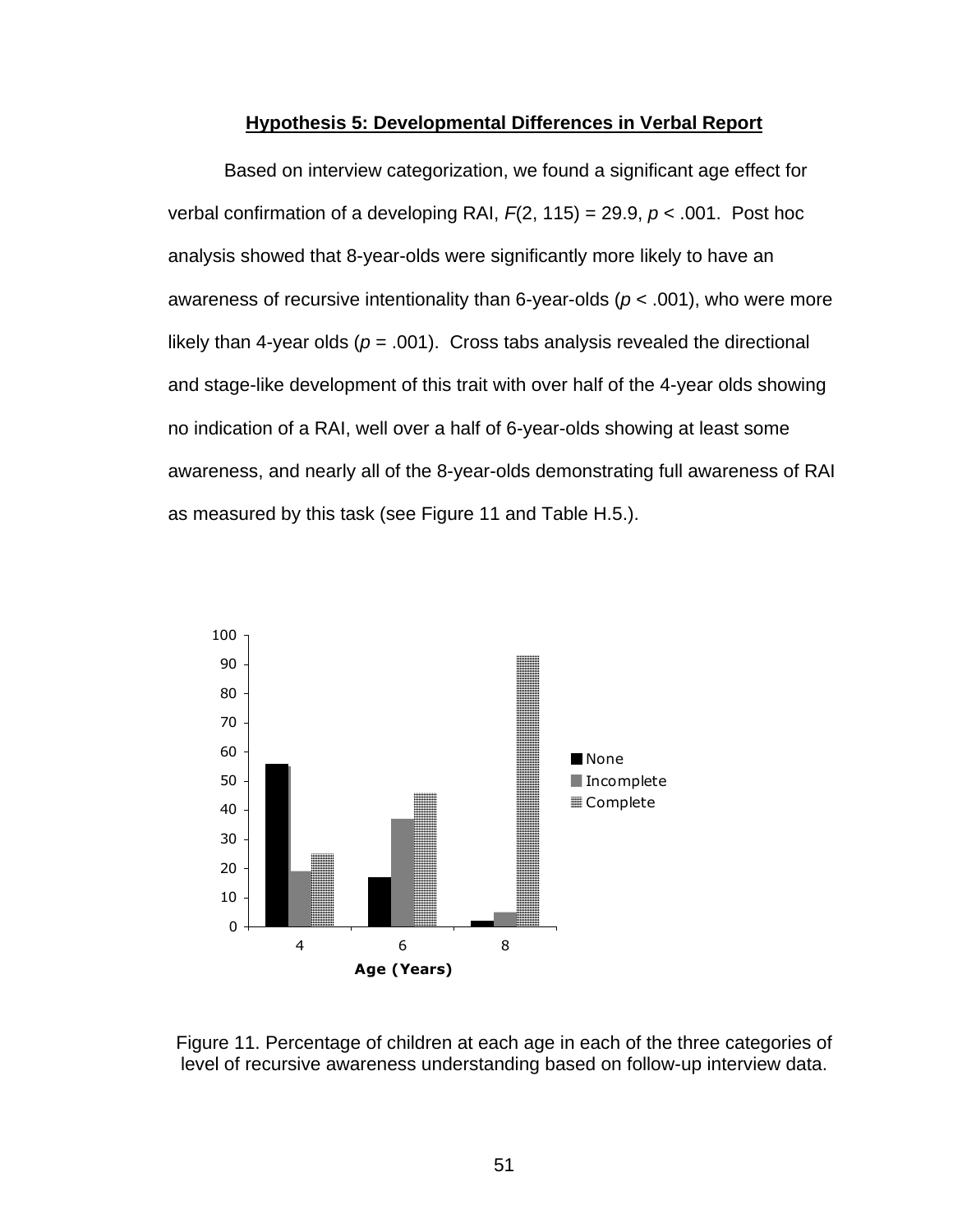# **Chapter IV DISCUSSION EXPERIMENT 1**

Results of the present study revealed that there is minimal recursive awareness of intentionality (RAI) at the age when children typically pass falsebelief tests. Rather, RAI develops throughout middle childhood with significant differences emerging between 4, 6, and 8 years of age. As hypothesized, results demonstrated a clear age trend in the emergence of RAI ability as revealed in several ways, including: 1) a significant increase in the number of children who achieved the success criterion with age, 2) a significant increase in the number of times a child changed their pointing strategy with age, and 3) a significant increase in verification of understanding of RAI through verbal reports by the child with age. We first discuss each of these findings and then explore other behavioral data that may also lend insight into how this emerging ability develops.

Though several trends emerged in the data from the 4-, 6-, and 8-yearolds examined, the most revealing finding that supports a developing understanding of RAI is that children were increasingly likely to reach the success criterion with age. To be successful at the task, the child was required to conceal information from an opponent. The ability to conceal information required that the child not only be aware of what signals would be informative to a partner (RAI) but also have the ability to suppress or alter such signals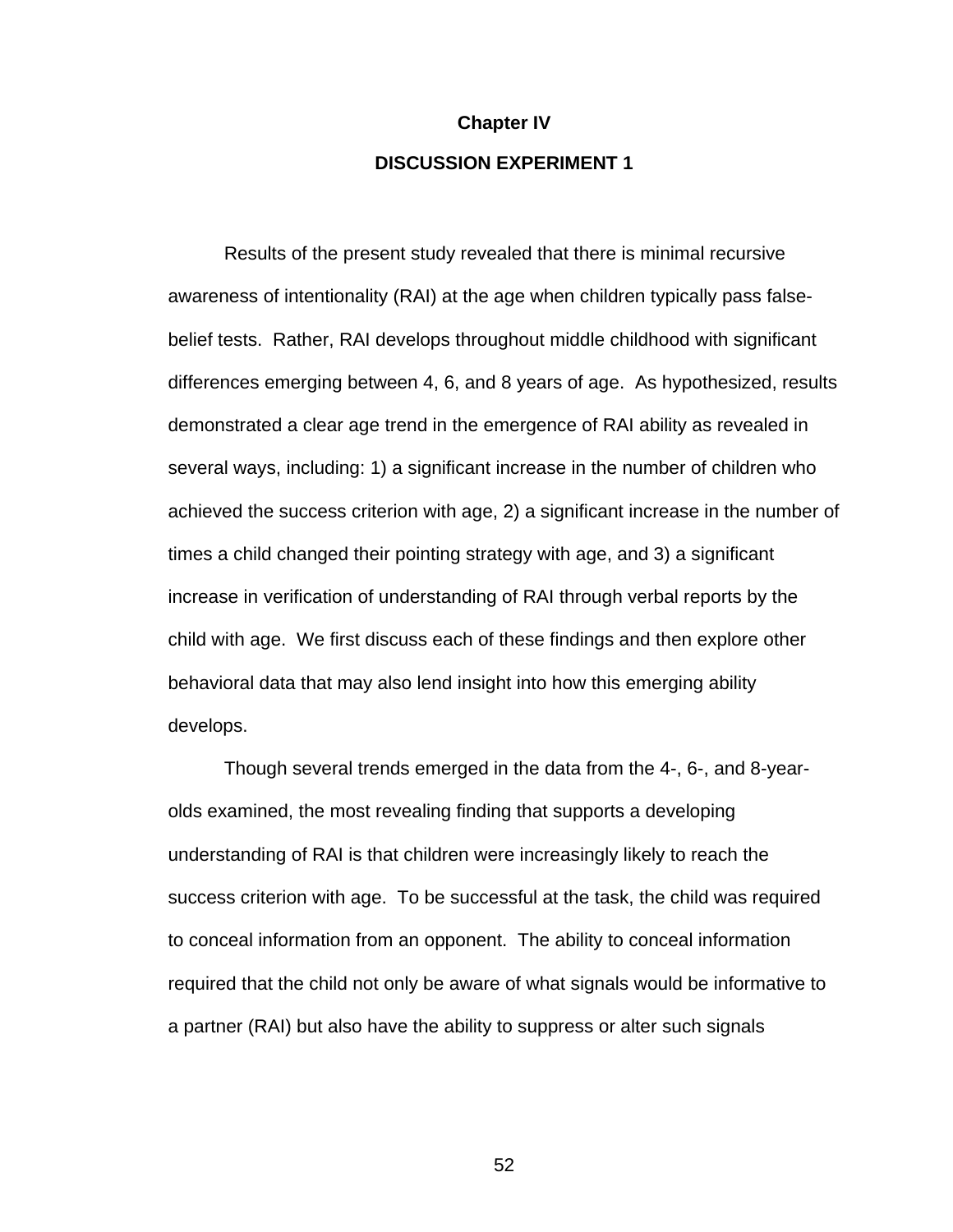effectively. The 8-year-olds were significantly better at achieving this goal than the 6-year-olds who were significantly better than the 4-year-olds.

As we look more closely at the behaviors that supported this increase in overall success, two primary behavioral factors emerged. First, the number of times a child changed his/her pointing strategy across trials (e.g., first pointing to the correct color then pointing to the incorrect color on a subsequent trial, then back again) was directly correlated with his/her success at the task. A substantial increase in the number of changes in pointing strategy emerged over the three age groups. This increased flexibility of changing the pointing strategy reveals awareness that the examiner was using repetitions in the child's pointing cue as informative for her guess. Frequently changing the pointing strategy makes it more difficult for an opponent to gain a strategic advantage in the game and reveals that the child is aware of this dynamic aspect. On average, the 4 year-olds switched their pointing strategy fewer than four times per 20 card set, the 6-year-olds switched almost eight times, and the 8-year-olds switched more than ten times (see Table 2).

The second factor that revealed evidence for increasing RAI with age was children's own insight about their strategy as indicated by children's verbalizations about the task. Following the task, children were asked nonleading questions concerning their strategic approach to the game. The results of this interview provided even more concrete evidence about the development of RAI across the age groups examined. Verbal responses to questions inquiring about the child's understanding and strategy use during the task were used to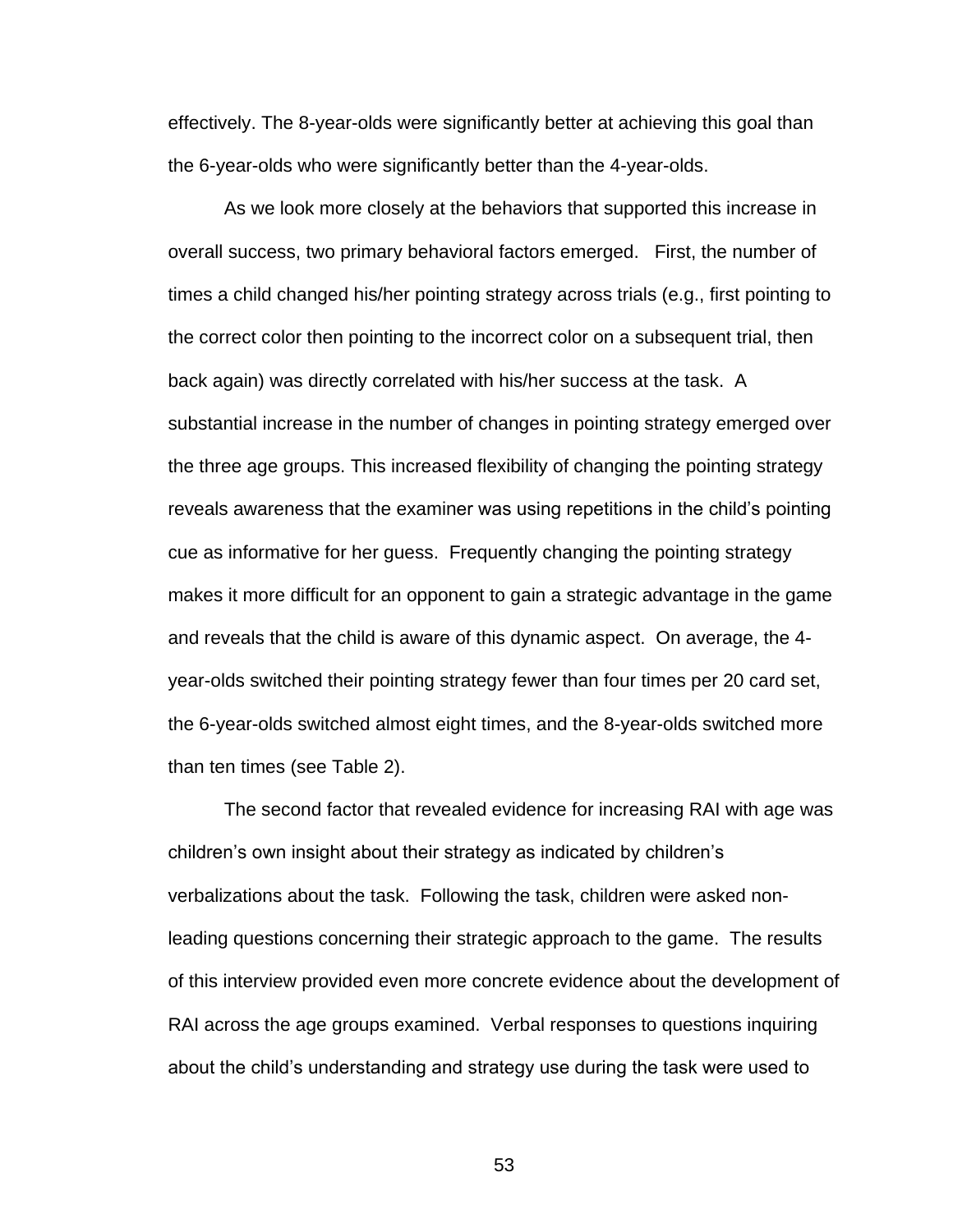categorize children into one of three levels: no indication of RAI, incomplete RAI, and complete RAI. As hypothesized, with age, there was a steady decrease in the percentage of children who gave no indication of recursive awareness (56% at the 4-year-old level to 17% at the 6-year-old level to 2% at the 8-year-old level), a marked increase in the percentage who demonstrated a complete understanding of recursive awareness (25% to 46% to 93%), and a transient phase of incomplete awareness that peaked in the 6-year-old age group (19% to 37% to 5%) (See Figure 11; Table H.5). These trends demonstrate the emergence of a more complete understanding of RAI across these middle childhood years. Children were categorized based on their performance on the task as well as their verbal report to follow-up questions. While there were instances where a child appeared to be using an understanding of recursive awareness to mislead their opponent yet were unable to verbalize it (demonstrating an incomplete understanding), there were no instances where a child could verbalize it without having put it into action, for at least a portion of the game play. Children appeared to grasp the concept of manipulating their behavior even before they were able to provide a coherent explanation and this transitory partial understanding phase was more prominent in the 6-year-old group. Four-year-olds were more likely to give no indication of recursive awareness in behavior or verbal report and 8-year-olds were more likely to provide conclusive understanding of recursive ability regardless of the medium through which it was elicited. This progression of understanding RAI translated to the increase in success we saw over the three age groups with only 11% of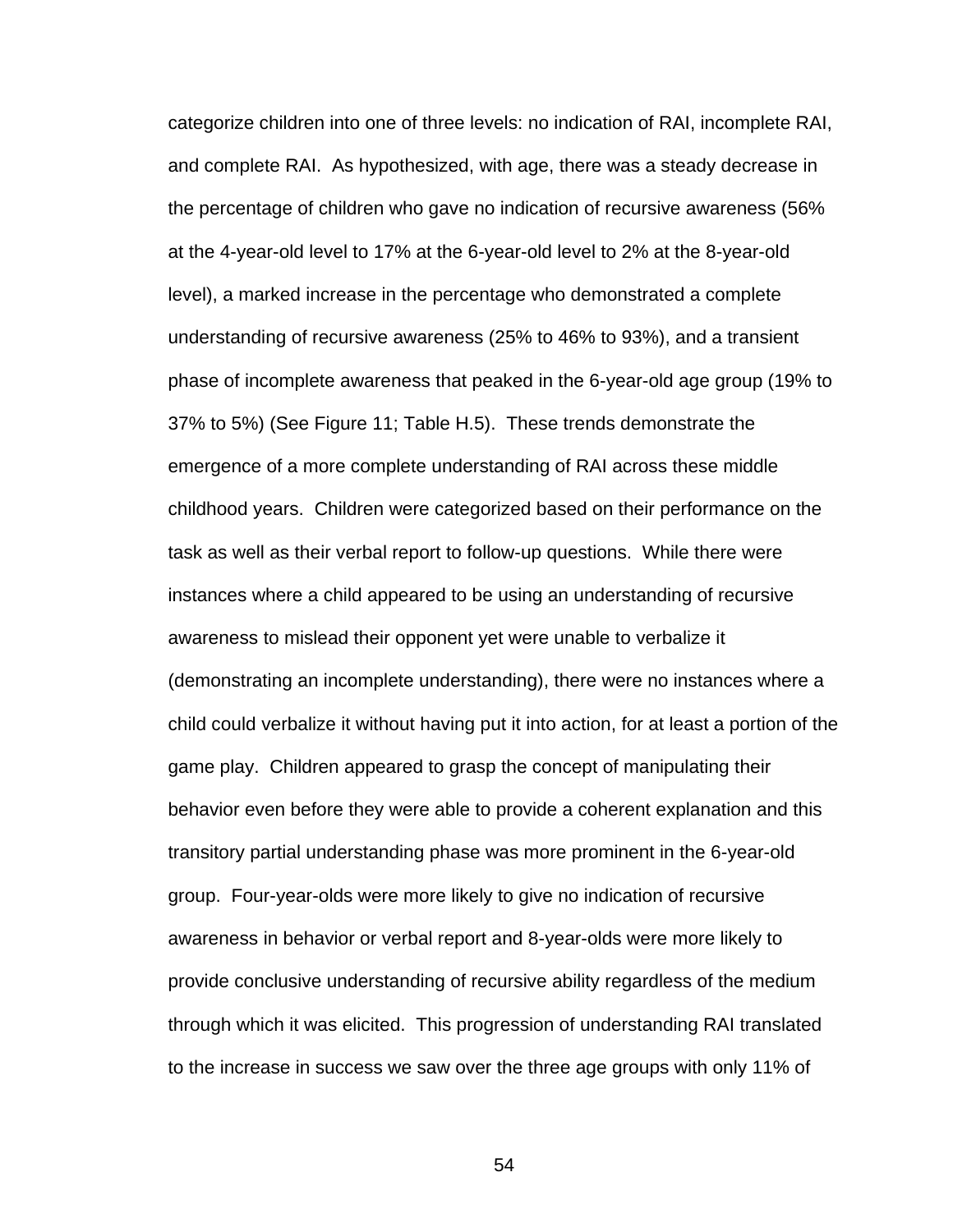the 4-year-olds reaching the success criterion on the task, 49% of the 6-year-olds reaching success criterion, and finally 76% of the 8-year-olds performing successfully at the task.

Other behaviors examined in this study did not show linear development with age, but examination of such behaviors reveal clues about how RAI may develop. The 4-year-olds in our sample explicitly revealed information (i.e., showed or verbalized the correct answer) much more than either of the other two age groups. They made fewer attempts to conceal information than the older groups and thus an adult partner had access to the information that the child had been instructed to hide. Due to this behavior, it is difficult to comment on 4-yearolds' level of recursive awareness because they did not demonstrate the competitive motivation that would necessitate strategic attempts. We can comment, however, that even though 4-year-olds are considered to have a mature theory of mind (TOM), other factors appear to be required before they can functionally apply such knowledge during a competitive exchange.

More informative were the children who demonstrated awareness of the need for a recursive strategy yet were unsuccessful in carrying it out. Behaviors that demonstrated emerging RAI were characteristic of the 6-year-old age group and were demonstrated by accidental revelation of information, salient attempts at inhibiting or hiding information, and attempts at providing misinformation. Unlike many of the 4-year-olds, the 6-year-old group tended to demonstrate an understanding of the competitive nature of the current design. They showed visible attempts at hiding information and superficially attempted to mislead their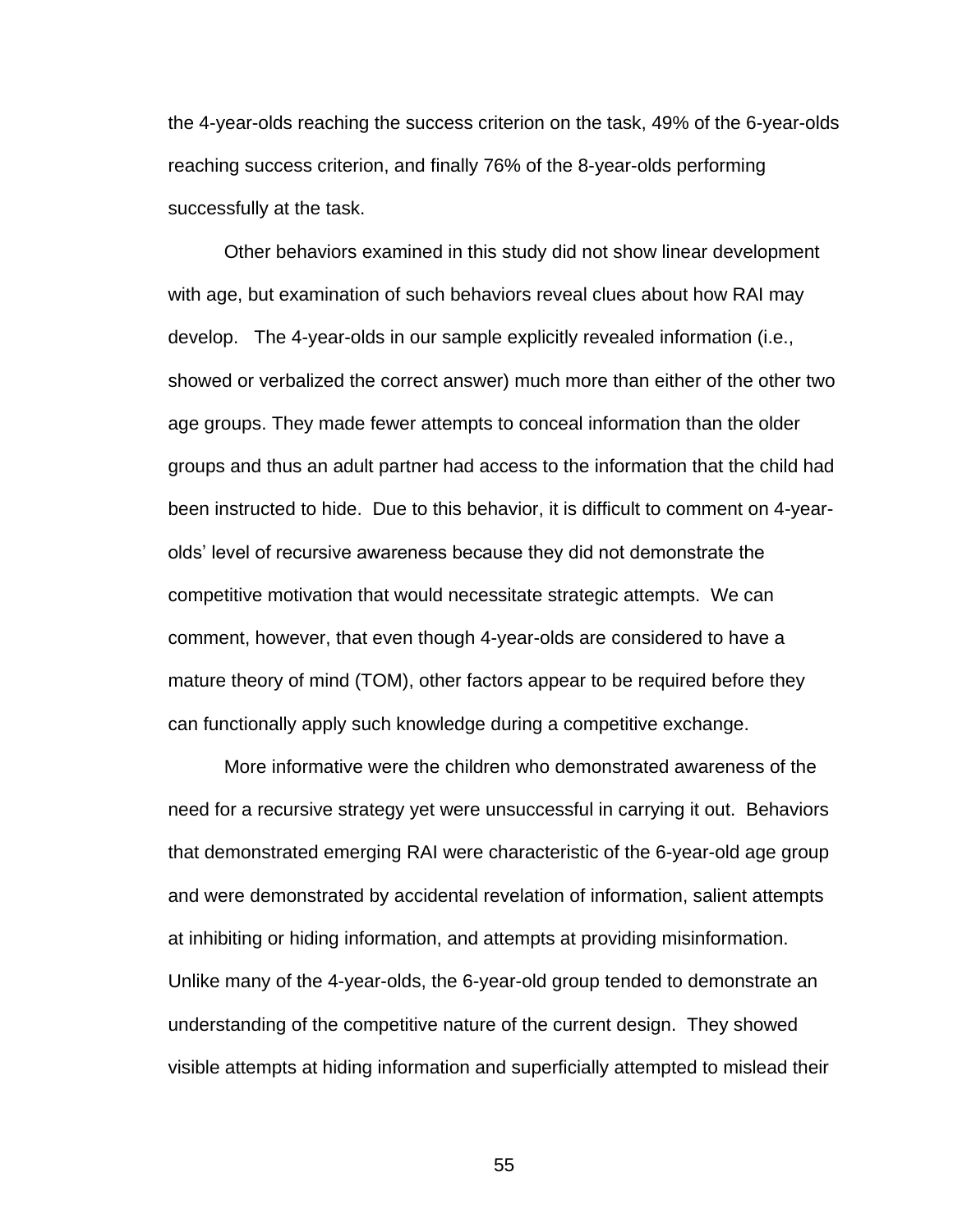opponent. Yet, unlike the 8-year-olds, the 6-year-olds were still more likely to leak information by looking at, orienting to, or verbalizing the correct answer. Six-year-olds showed awareness that partners may be using their behavior to gain information, but they were still very poor at recognizing and concealing such pertinent behaviors. Where the 4-year-olds could be characterized by explicit revelation of information, the 6-year-olds showed an increase in accidental revelations, attempts at hiding information, and generation of false information. This shows development in understanding of the task as well as the knowledge that they have the potential to influence a partner with their behavior. However, even at 6 years of age, children still had difficulty in carrying out these intentions. Six-year-olds generally attempted to conceal information, but did so with varying levels of success. For example, one child turned his body all the way around in his seat in an attempt to ensure that the examiner would not see the card, but by doing so, he merely put it in the examiner's direct line of sight. Also, children would sometimes carefully conceal the card and then after looking at it, they would accidentally show it while giving their hint to the examiner.

As children (i.e., 6-year-olds in our sample) become more aware that they can increase their success by concealing information from their partner, we see the emergence of salient hiding behaviors. Our 6-year-olds showed a peak of hiding behaviors consisting of hiding their face with the card or hiding their body under the table. They demonstrated an understanding of some cues a partner may use to gain access to private information and they tended to attempt to suppress or inhibit such cues. These hiding behaviors proved to be a more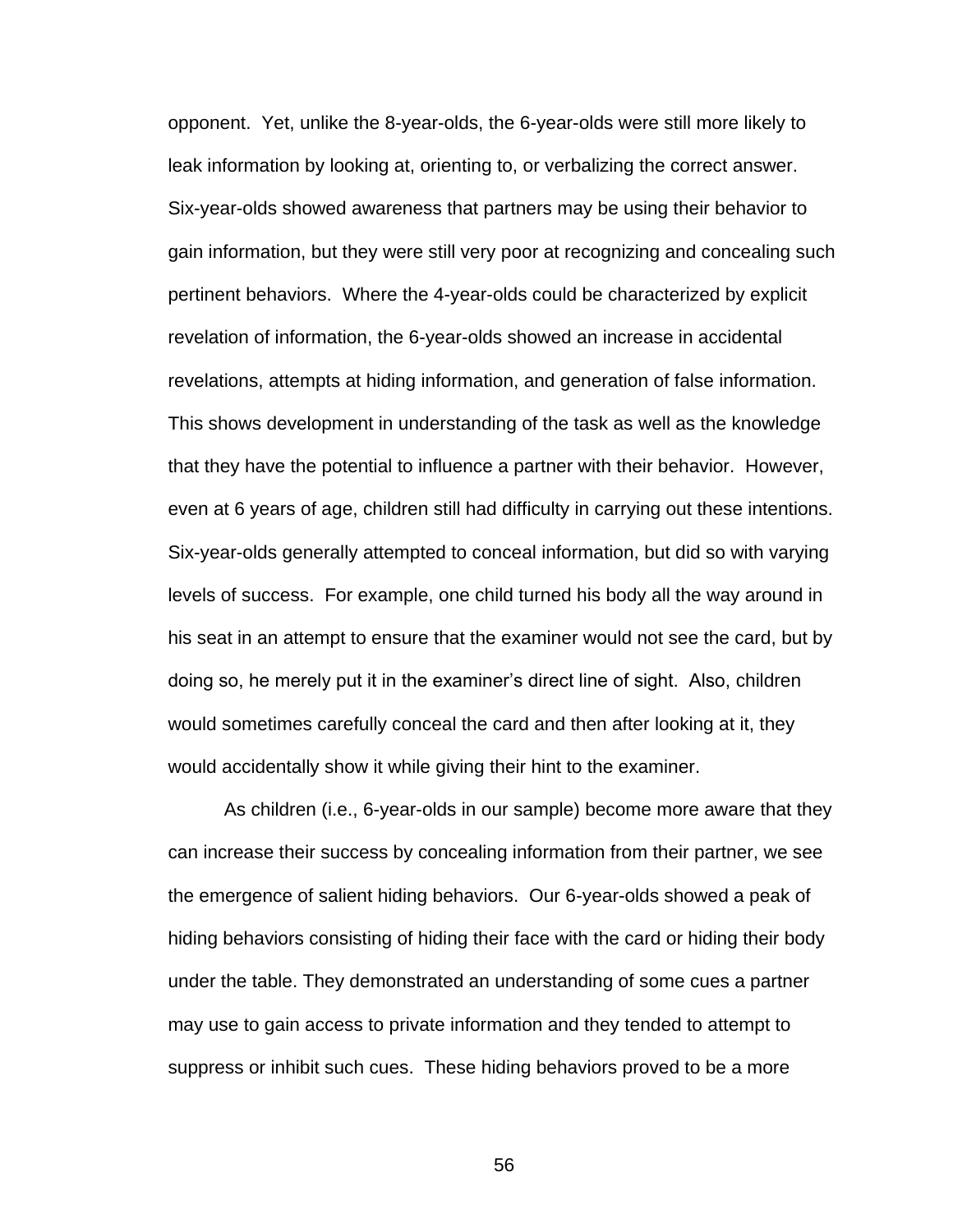successful strategy for keeping information from a social partner, but they created choppy and disjointed interactions. For example, children employing hiding strategies were observed to avoid eye contact, held their bodies stiffly, hid beneath the table, and avoided verbal communication. These tactics did make them more successful in the game paradigm than younger groups who did not demonstrate such attempts, but these behaviors would certainly stand out in other social situations. It was predicted that inhibition of revealing behaviors would increase over the age groups examined, but we found that such behaviors were rare in the 4-year-old group, peaked within the 6-year-old group and then dropped off again in the 8-year-old group. Therefore, it is likely that this is a transient strategy as children begin to develop RAI. Specifically, as children become aware that they are giving away information through their behavior, their first line of defense is to physically hide such cues. As they become increasingly able to control their behavior, they are free to adopt more subtle and effective strategies. Thus, in the 8-year-old age group, hiding behaviors were almost nonexistent, with children likely adopting more mature strategies and demonstrating more confidence and more success in their ability to conceal information through control and manipulation of their facial expression without needing to physically hide their face or body.

The 6- and 8-year-old groups also demonstrated the strategy of providing false cues to their opponent, a rare behavior that was virtually absent in the 4 year-old age group. Rather than merely inhibiting information in an obvious manner, the 6- and 8-year-olds began to demonstrate attempts of actively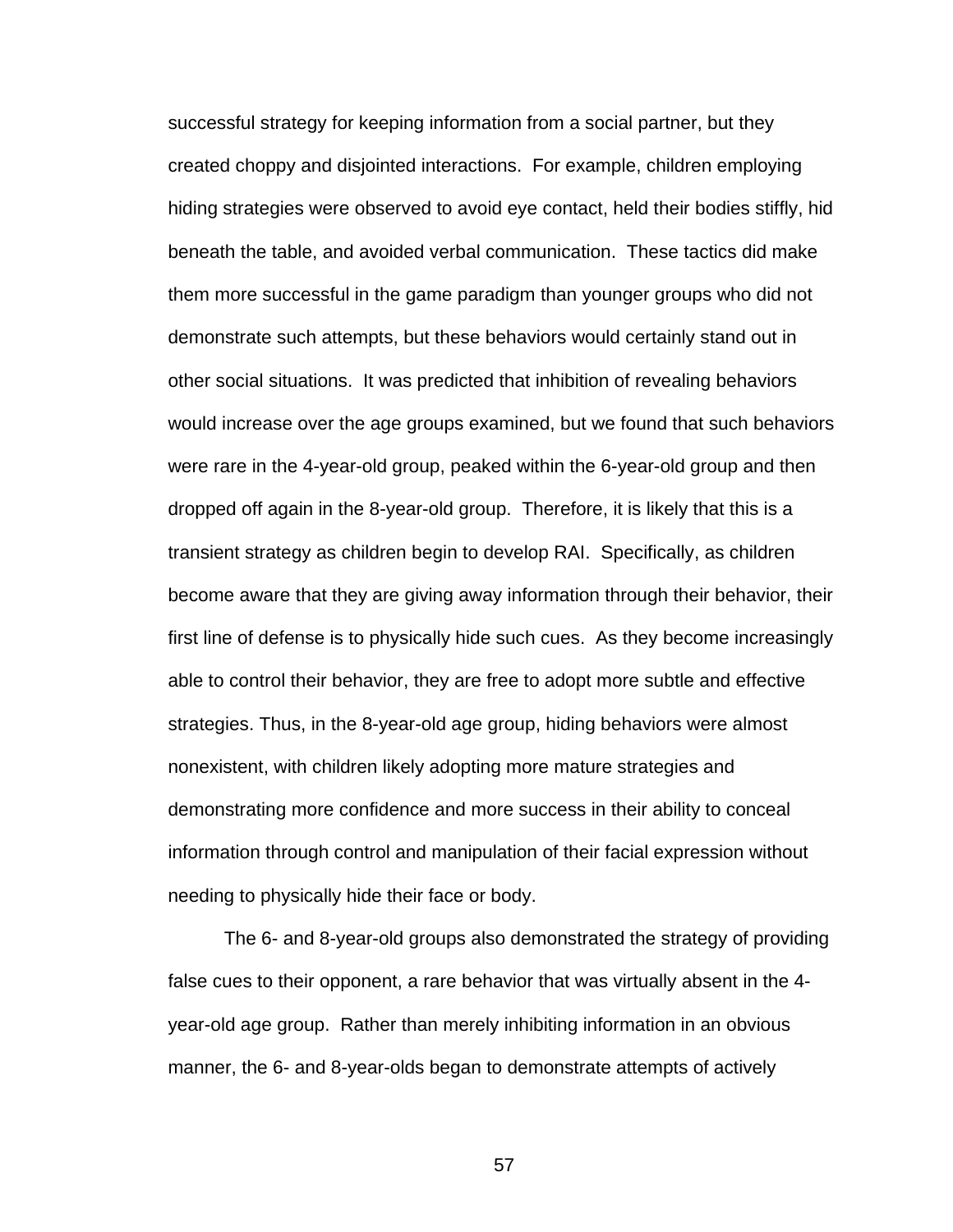fabricating information. By substituting a false cue, older children could potentially keep the social interaction smooth even while actively misleading a partner. Such cues went beyond a hiding strategy and attempted to mislead an opponent through actively creating a false belief. This strategy could be considered more mature and more effective because rather than merely attempting to suppress all information with the risk of leaking information through the eyes or face, these children provided a wealth of false information, among which, true information would be more difficult to distinguish. The social interaction would be smoother, with children looking at the examiner and both cards.

It was originally hypothesized that 8-year-olds would provide significantly more false information than 6-year-olds, but examination of the behaviors revealed no significant difference between the two age groups and, in fact, 6 year-olds provided more false cues on average than 8-year-olds. One possible explanation for this unexpected finding may have to do with which behaviors were coded. Only salient hiding or fabrication attempts (e.g., covering the face with card or purposeful looking towards the wrong card) were possible to count. More subtle behaviors (e.g., keeping eyes trained on target card or looking at both cards equally) may be more mature strategies that were less noticeable and therefore also more difficult for behavioral coders to count. Thus the 8-year-olds, again, may have been using more mature strategies than would have been detectable in the current paradigm. Logically, one who is effective at providing false information should be able to do so without such cues (e.g., minutely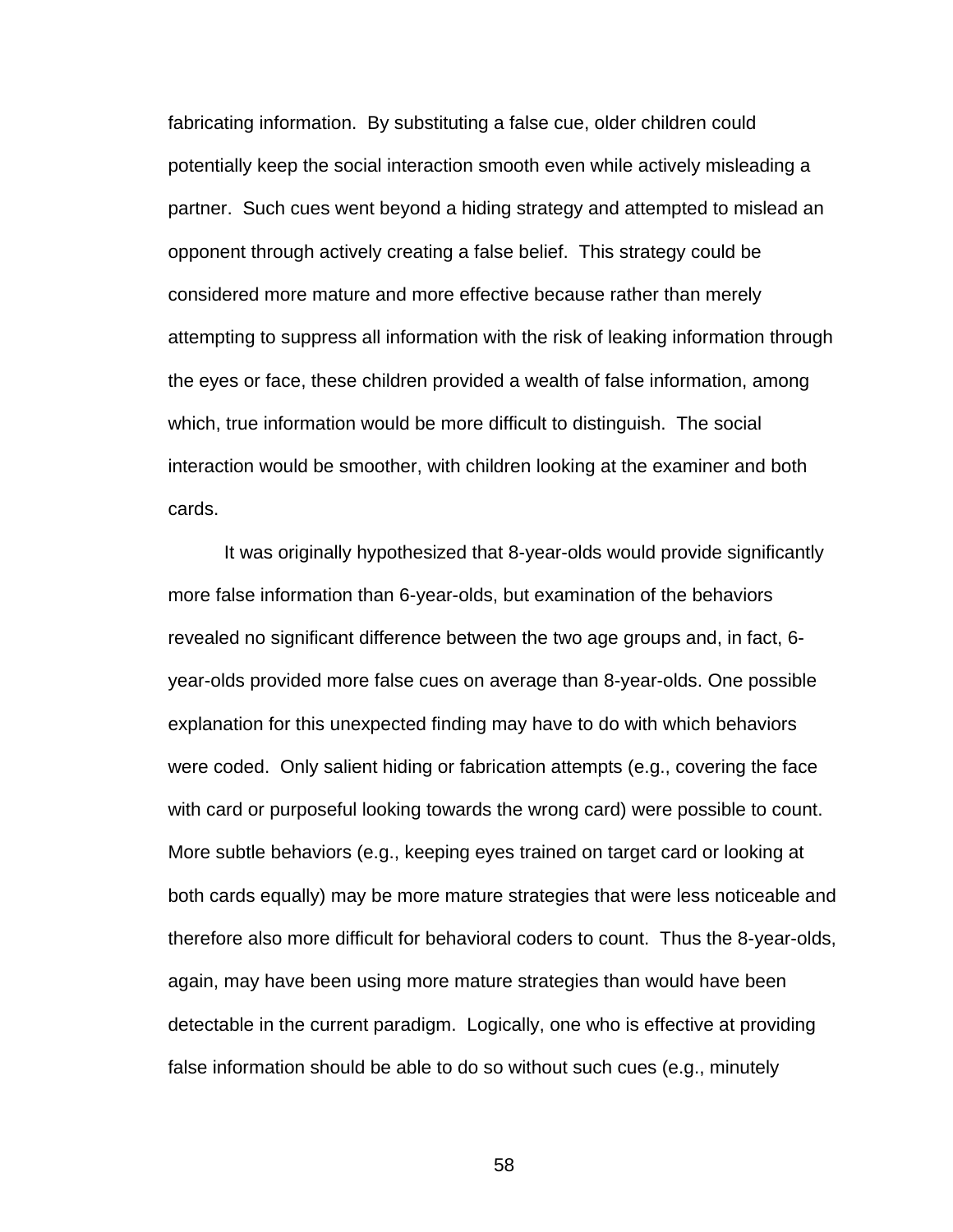glancing at incorrect color before pointing to correct color) looking out of place. The noticeable, countable behaviors were likely the more immature attempts. Such behaviors were most noticeable in the 6-year-old group, which is likely the group that was just learning to employ them. The emergence of such behaviors by 6 years of age did, however, demonstrate the emergence of recursive awareness. These children were aware that others are monitoring their nonverbal behavior and through their actions they revealed awareness that they have the ability to mislead others by manipulating their nonverbal signals. This is likely not dissimilar to the adult ability that makes us savvy social competitors. To interact effectively in a competitive situation, people may need to subtly hide their true intentions while broadcasting fabricated ones. Six and 8-year-olds not only demonstrated awareness of what cues may play a role in this broadcast, but also showed attempts at altering such cues. These attempts demonstrated that the children have at least a cursory understanding of how a social partner may interpret the situation as well as the signals given.

As shown in previous research (Feldman et al., 1979; Gosselin, Warren, & Diotte, 2002; Josephs, 1994; LaFreniere, 1988; Ruihe & Guoliang, 2006; Saarni, 1984), masking rather than neutralization of an emotional expression is generally a more effective strategy because the interaction remains smooth and the partner is less aware that something is amiss. Children who competed effectively in this paradigm shifted their strategy, provided a range of misleading cues (e.g., looked at correct card sometimes and incorrect card other times, verbalized correct/incorrect answer) and generally actively engaged their partner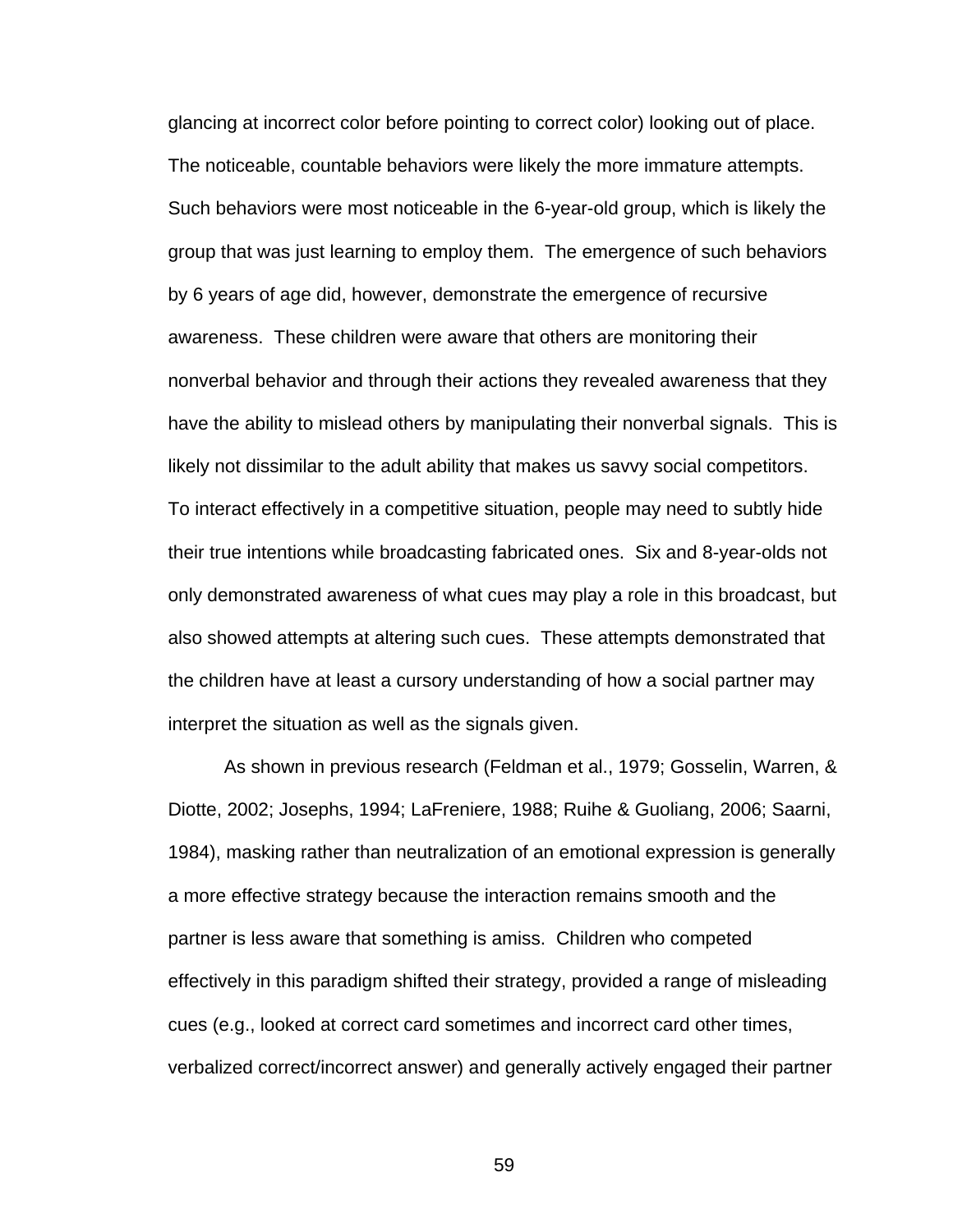rather than withdrawing in an attempt to suppress information. This is likely a product of increased insight into a partner's thoughts and beliefs and one's increased insight into how a partner may be interpreting one's own thoughts, as well as increased confidence in one's own abilities to keep true information to oneself and only let out that information which one so chooses.

Though both 6- and 8-year-olds demonstrated attempts at social manipulation through attempts at hiding informative behaviors and providing false information, it still remains that 8-year-olds were significantly more successful overall at the task. As noted previously, the primary difference in the behaviors of the 6- and 8-year-olds was the flexibility with which they changed their pointing strategy. Where 4-year-olds were likely to perseverate in pointing to either the correct card or the incorrect card, 8-year-olds would vary their pointing frequently enough to decrease its informative value back to chance. Though 6-year-olds were beginning to use a more flexible strategy, responding when their opponent started using it to guess correctly, 8-year-olds were anticipating the response of the opponent and proactively shifting the veracity of their pointing clues. This is the most mature strategy to mislead an opponent because the point ceases to have any predictable meaning and thus the child has successfully reduced the opponent's probability of guessing correctly back to chance levels. Furthermore, interview responses demonstrated that by 8 years of age, children were better able to verbalize and conceptualize the mental processes necessary to understand RAI. These increased verbal/cognitive skills likely contribute to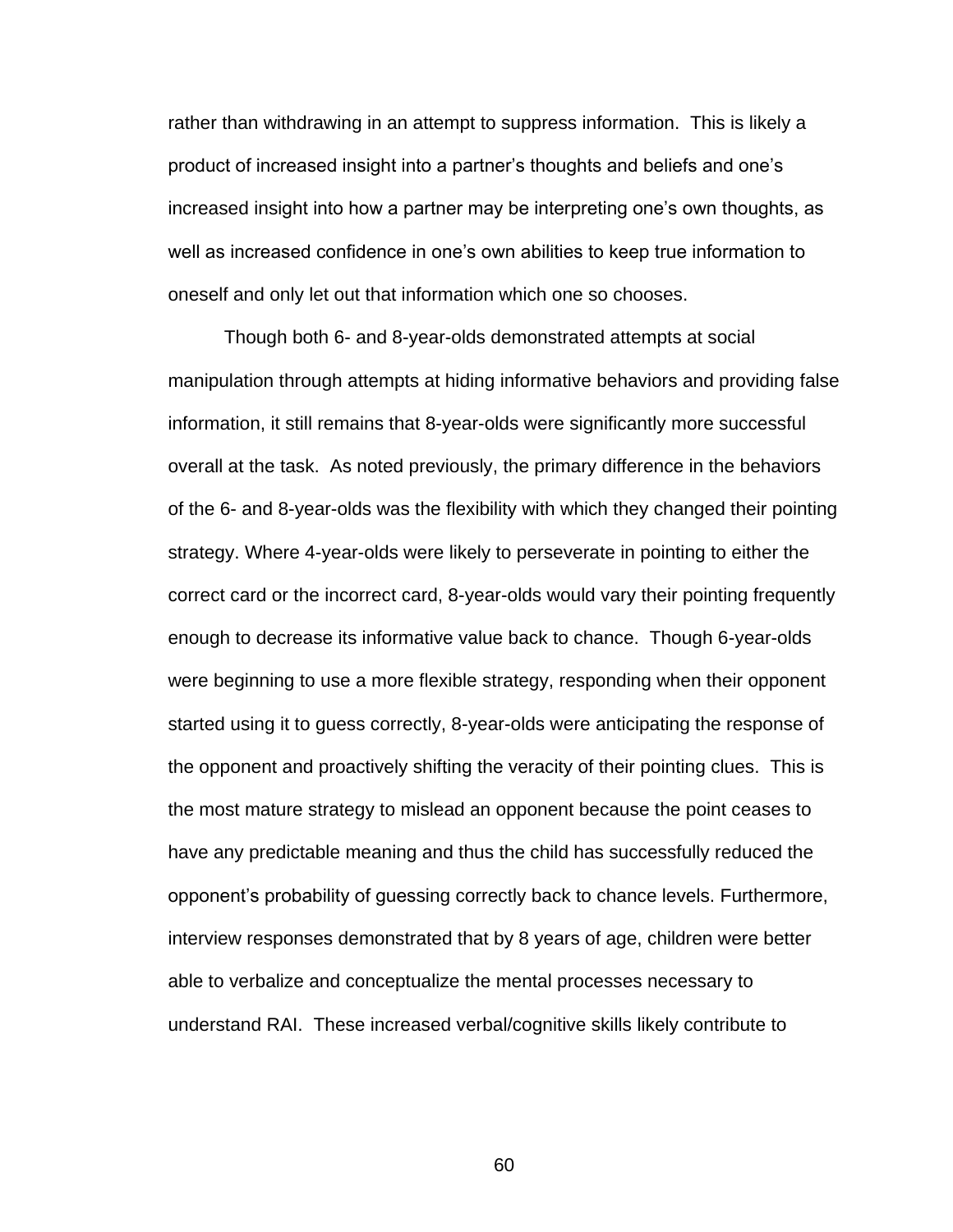solidifying their understanding of RAI, even further increasing their chance of success at the game.

In the current paradigm, gender differences were not anticipated. Despite that expectation, some gender differences did emerge. Boys were more likely to explicitly reveal information than girls, with boys revealing twice as much information on average than girls. Boys were also more likely to show visible attempts at inhibition of information than girls, with boys making twice as many attempts at inhibition on average than girls. These gender differences are interesting to consider. They suggest that girls may demonstrate the awareness and the motivation to suppress overt telling behaviors developmentally earlier than boys. They also suggest that boys may use the immature 'hiding' strategy to a greater extent than girls. These two gender differences taken together provide suggestive evidence that RAI may develop earlier in girls than in boys. These differences have potential evolutionary and socialization support if differing gender roles are taken into account. For example, girls have been found to be oriented to the faces of others at an earlier age than boys (Baron-Cohen, 2005). Such selective attention, which orients females to increased social bonding in preparation for later gender roles, may also serve to promote increased perspective taking which would directly influence the child's ability to know to keep the card hidden from the sight of the other. It has also been shown that girls and boys are socialized differently in our society. With cultural pressure on girls to be nice and helpful as well as evolutionary pressure to read offspring signals accurately, girls may have added pressure to react in socially acceptable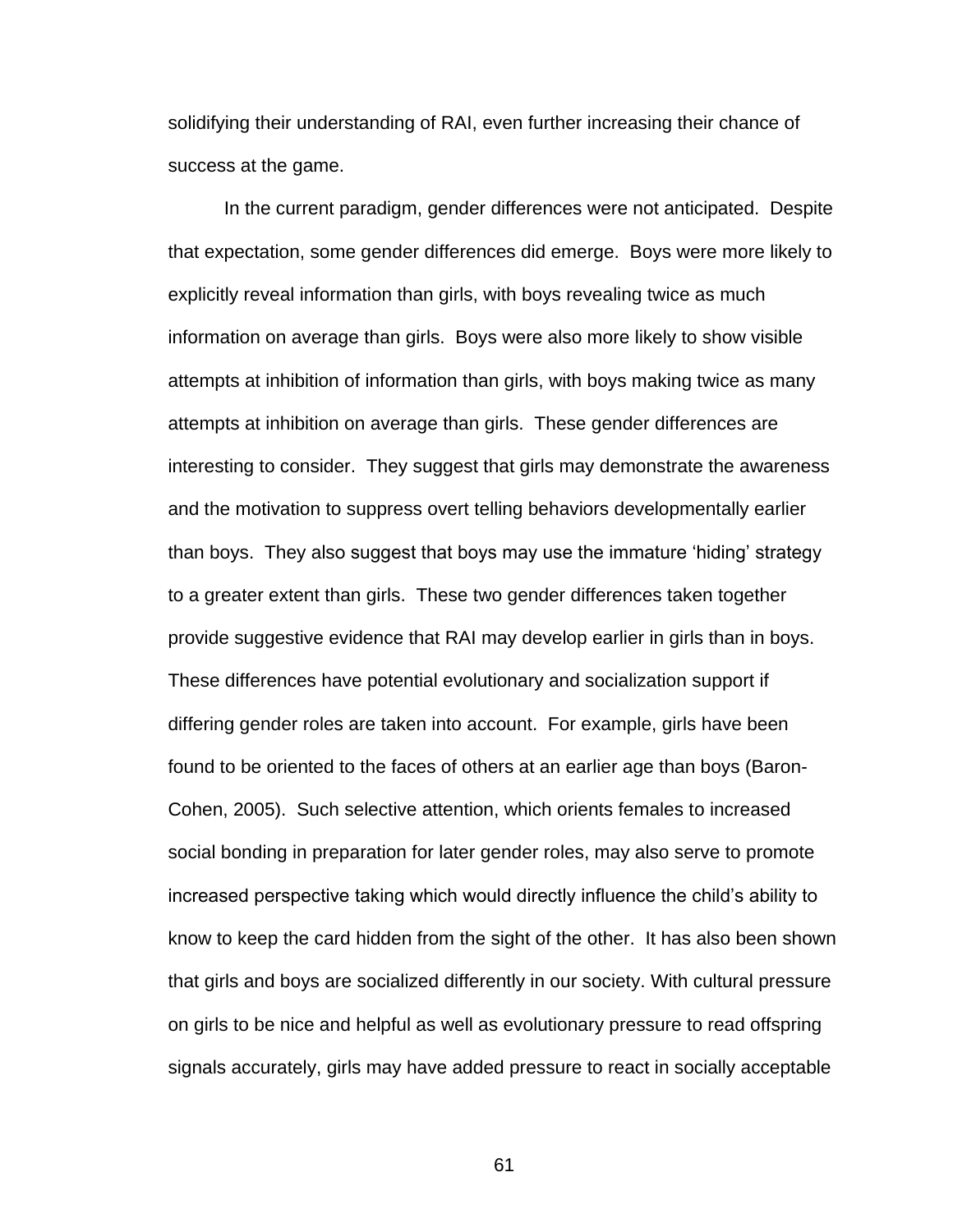ways, and thus have more motivation to be aware of and to effectively manipulate their nonverbal behavior more convincingly than their male counterparts. Both sexes were equally likely to pass or fail the task, but their observed behavior followed slightly different patterns. Whether these differences are of a motivational nature or developmental nature remains to be explored.

While even most 4-year-olds are considered to have acquired false-belief understanding and thus have a mature TOM, it becomes clear that such precursor ability is merely a building block for later interaction abilities and is by no means the end point of adult-like ability. Once false-belief ability is mastered, children have the necessary precursor pieces to begin to understand what another person might be thinking, what another person might be led to think, and how one's own actions can influence the other. Once that is accomplished a likely next step is the ability to understand how another person may be attempting to manipulate one's own beliefs and how one can use such knowledge to one's own strategic advantage in a competitive social situation. Exploration of this question will be addressed in the second experiment of this study. The questions posed throughout this project place the child in an active role of decoding social information and encoding it effectively to actively compete in the social world. Without this ability, a child would be merely at the mercy of the actions of those around him/her and goal directed social interaction would be stymied.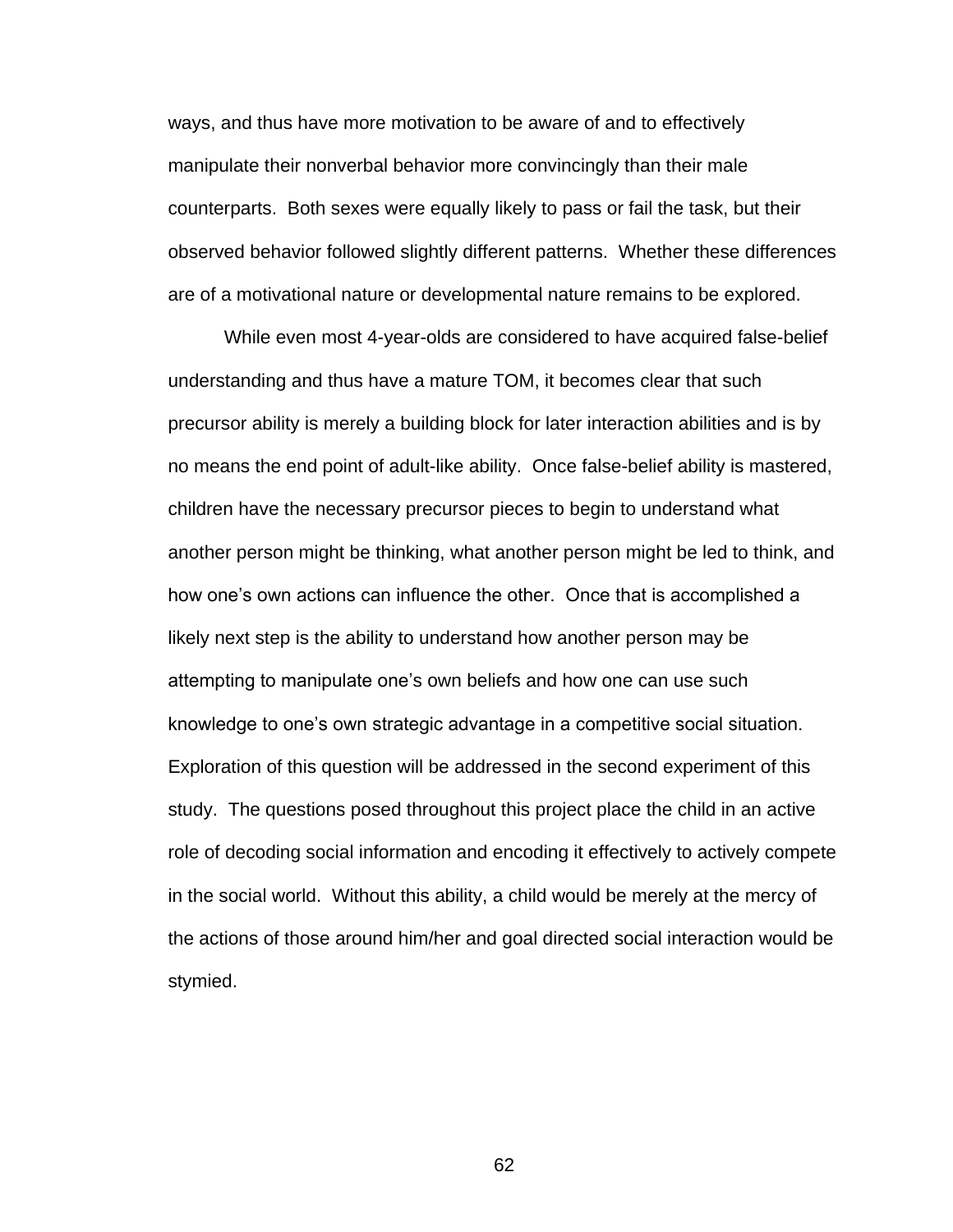# Chapter V

# **INTRODUCTION TO EXPERIMENT 2**

#### **The Present Study**

In the present study, we propose that there will be age differences in a child's ability to use contingent nonverbal signals to compete effectively in a guessing game paradigm. In Experiment 1 we were interested in how and when children used an understanding of recursive awareness of intentionality (RAI) to influence their social interactions. Experiment 2 addressed how children use an understanding of RAI to make predictions during social exchanges, or how they decode the behavior of others.

Inspired by Freire, Eskritt, and Lee's (2004) and Schultz and Cloghesy's (1981) testing paradigms, three age groups were given opportunities to use an awareness of contingency detection to compete more effectively in a competitive game situation. The game was modified to examine children's ability to pick up on contingencies in a situation in which an RAI (understanding that they can use a partner's behavior to gain insight into their partner's intentions) would make them more effective competitors. We are primarily interested in developmental differences; therefore, hypotheses were formulated with respect to age. No sex differences were predicted for this experiment.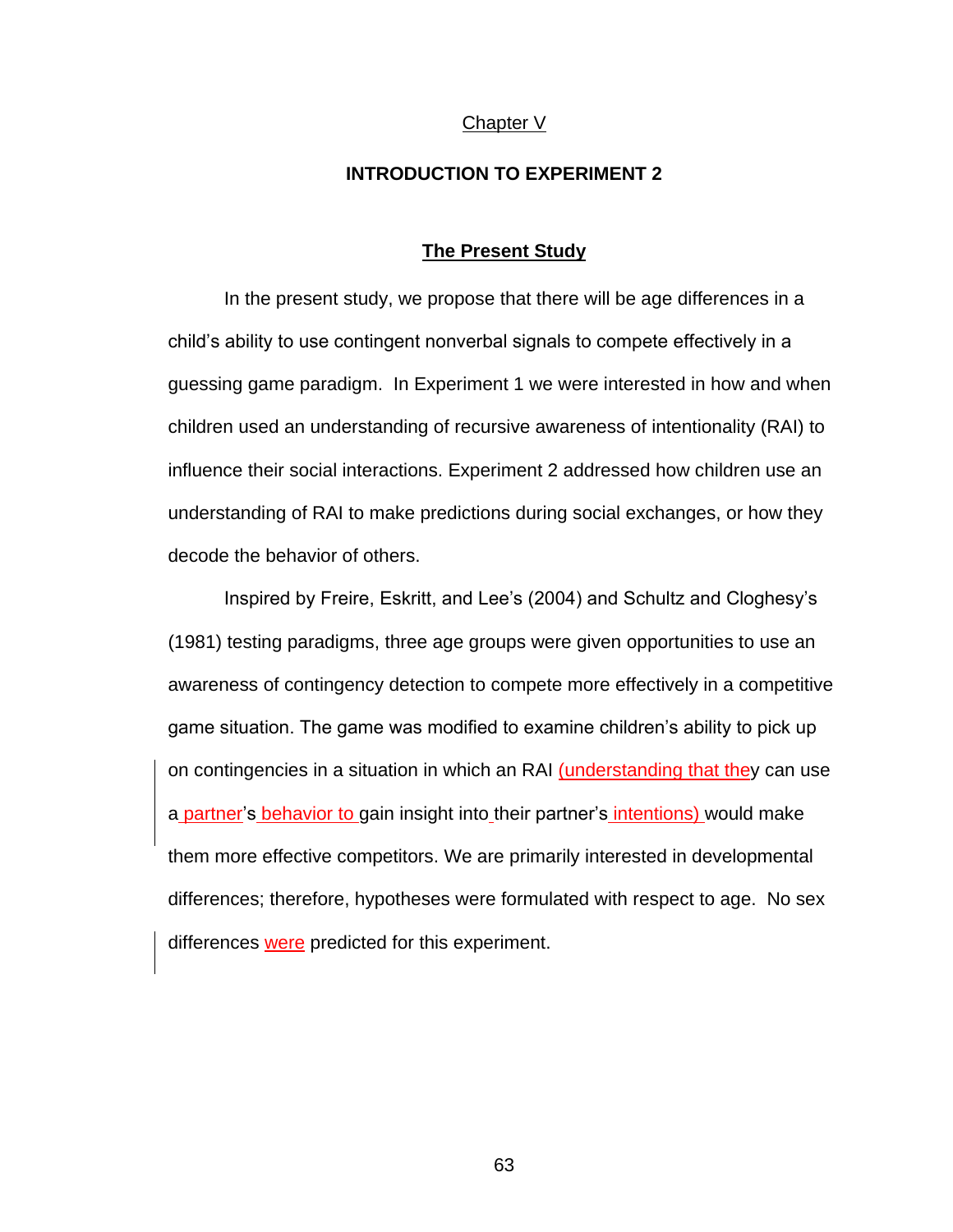#### **Basic Design**

The present study engaged 4-, 6-, and 8-year-olds in a guessing game paradigm designed to examine age differences in children's ability to detect contingencies that reveal their partner's intentions. The game was played with a deck of cards turned face down and the child's goal in all conditions was to guess the color of the next card in the deck. The examiner looked at the top card and the child was asked to guess the color based on a clue given by the examiner. The veracity of the examiner's clue was contingent upon her facial expression. Children who learned this contingency were able to accurately "guess" the color of the card. The stimuli were presented via video in order to ensure that all children received a standardized presentation of the contingent facial expressions (see DVD in pocket).

Children completed Experiment 2 in the same session as Experiment 1. Based on pilot data with our youngest age group, the two experiments were designed to be completed in approximately 25 minutes in order to maximize the child's attention to the game. The two experiments were sequenced to minimize confounding effects. Experiment 1 was always completed first and gauged children's spontaneous strategies before they were exposed to adults' strategies in Experiment 2.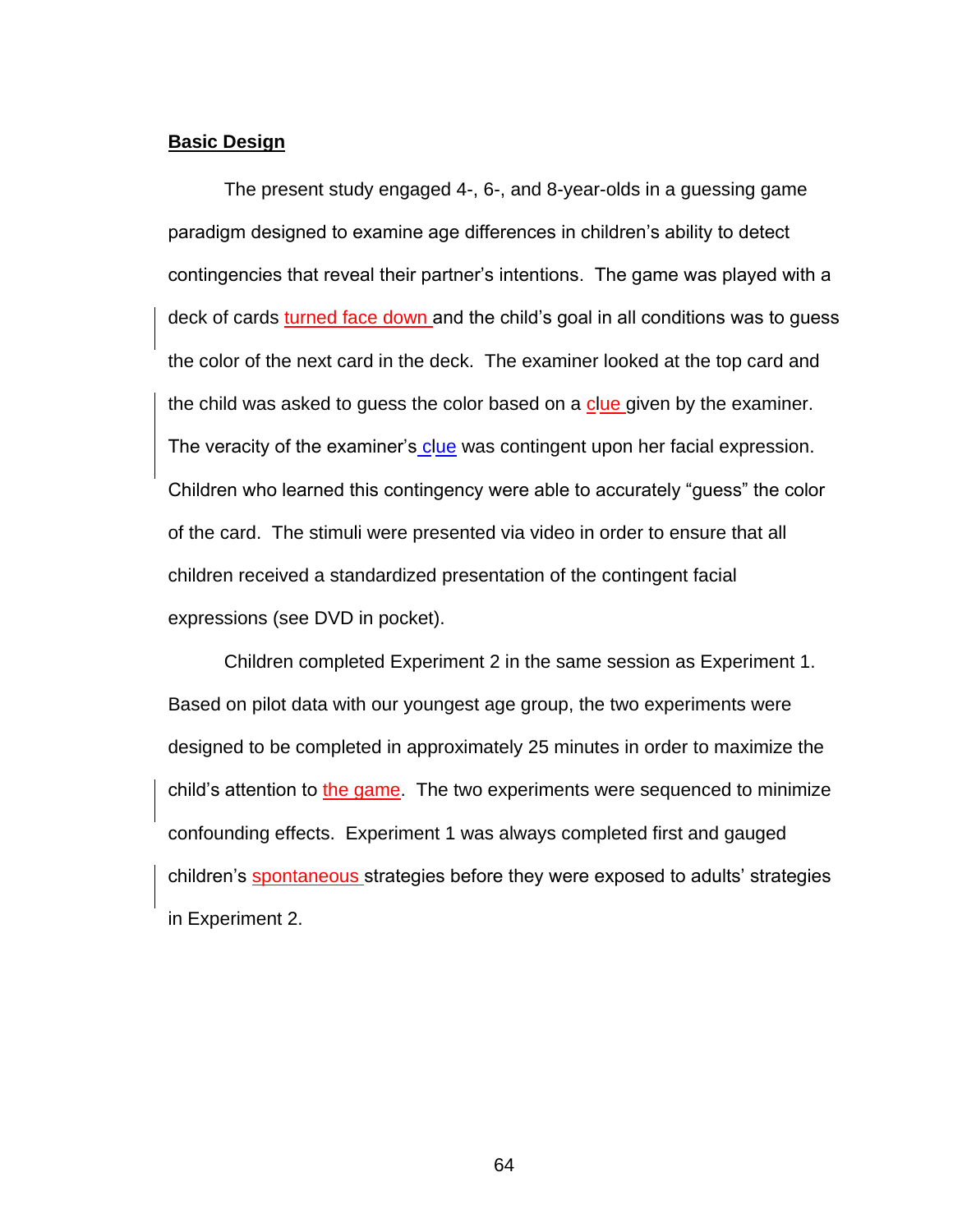#### **Dependent Variables**

Children in all conditions were rated on how many cards they won. They were also categorized based on follow up interview data that were organized to assess their level of awareness of the contingency.

#### **Developmental Hypotheses**

According to previous research (Bakti, Baron-Cohen, Wheelwright, Connellan, & Ahluwalia, 2000; Baron-Cohen, 2005; Freire, Eskritt, & Lee, 2004; Klinnert, 1984; LaFreniere, 1998; Nelson, 1987; Schultz & Cloghesy, 1981) children are aware and attend to nonverbal signals (i.e., pointing and eye gaze), from a very early age. Building upon this research, as well as research on other cognitive skills, such as RAI, that are thought to develop after the age of four, the following hypotheses were formulated for the second phase of the study:

1. It was expected that 8-year-olds would detect and use contingent facial expressions to modify their predictions about a partner's intentions more reliably than 6-year-olds who would detect and use the contingencies more than 4-yearolds.

2. It was predicted that the contingency where smiling was paired with trickery would be more readily learned than the contingency of neutral expression paired with trickery. This prediction comes from pilot data where smiling while attempting to trick a partner was very salient to children who were becoming aware of the informative value of nonverbal cues to make predictions. Therefore, it was expected that 8-year-olds would use the contingent facial expression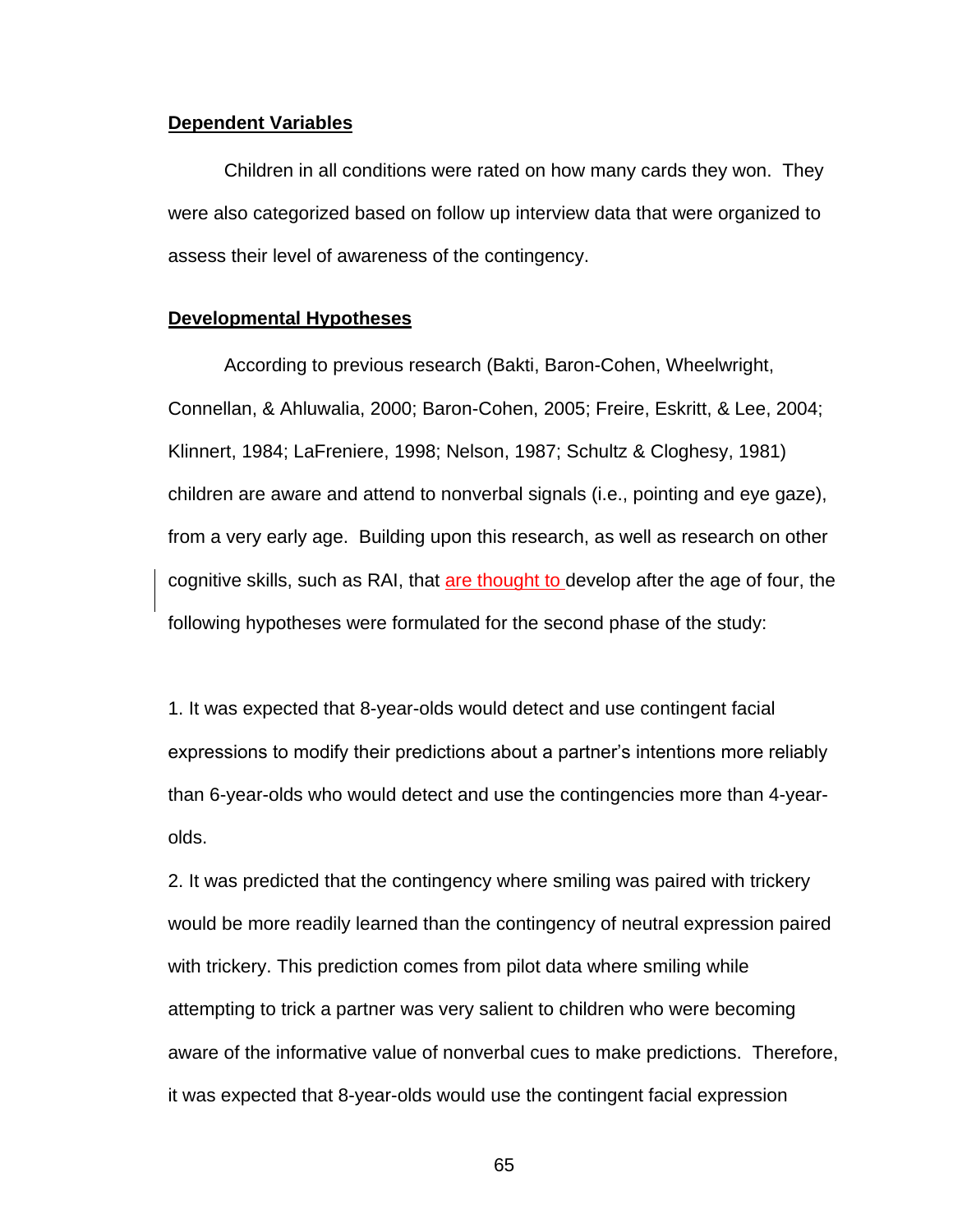regardless of which condition they are placed in, 6-year-olds would detect the contingency between facial expression and intentions only during conditions where smiling behavior was paired with trickery and 4-year-olds would have the most difficulty detecting the contingency in all conditions.

3. Because children are aware of eye-gaze from early infancy, it was predicted that children would be able to use the pointing cues (conditions 1 and 2) as well as the eye-gaze cues (conditions 3 and 4) similarly when making predictions.

4. Eight-year-olds' verbal reports during the follow up interview were predicted to demonstrate a greater awareness of the contingency than 6-year-olds who were predicted to demonstrate a greater awareness than 4-year-olds.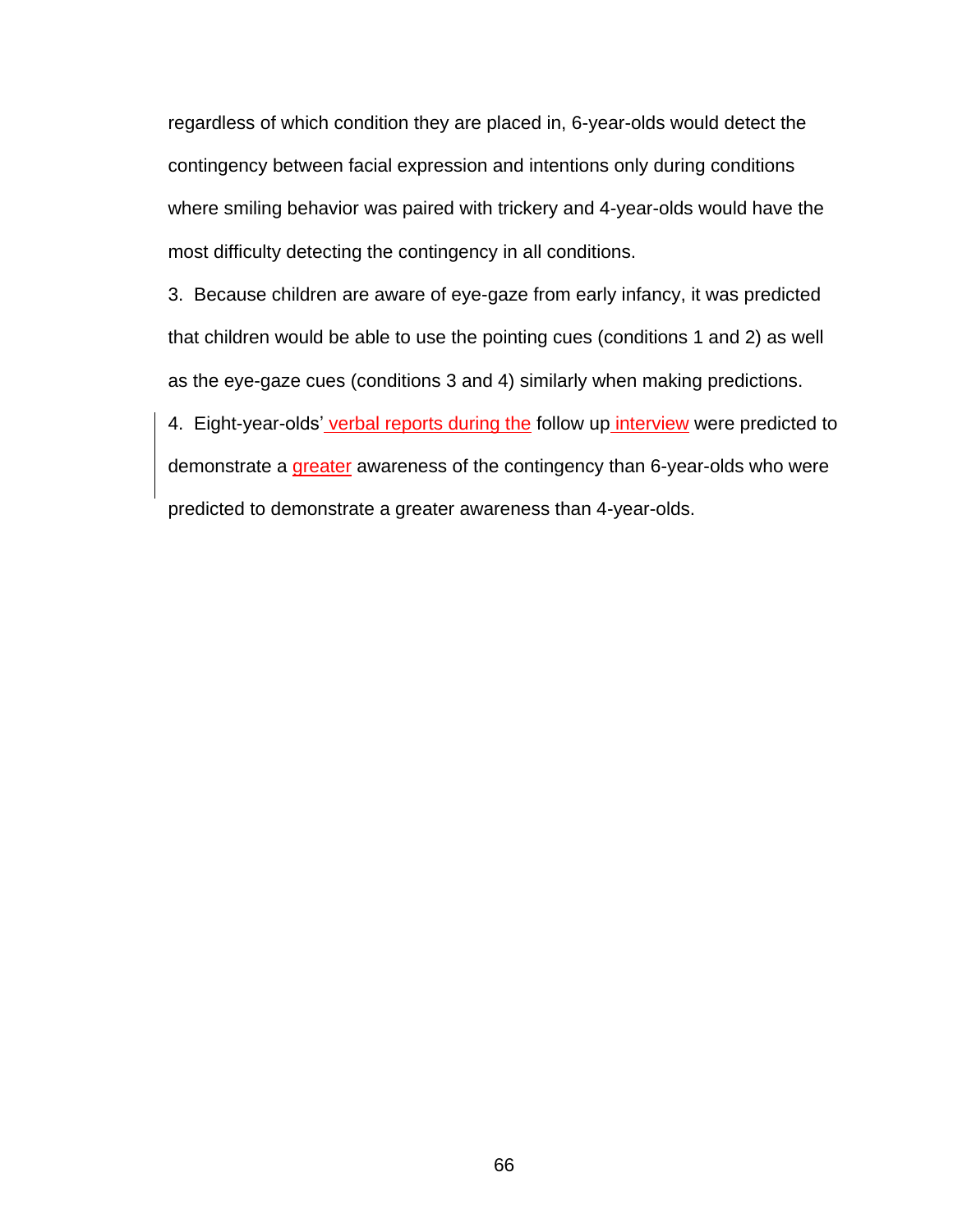## Chapter VI

# **METHODS EXPERIMENT 2**

# **Experiment 2: Decoding**

# **Participants**

Participants were the same as in Experiment 1 and completed Experiment 2 in the same 25-minute session (see Table 3). Only one child (a 4 year-old) was eliminated due to failure to complete any of the conditions in Experiment 2. The child left the room before Experiment 2 began and refused to return. Experiment 2 was always run second.

| -           |              | . .     |       |
|-------------|--------------|---------|-------|
| <u>Age</u>  | <b>Males</b> | Females | Total |
| 4-year-olds | 21           | 14      | 35    |
| 6-year-olds | 22           | 19      | 41    |
| 8-year-olds | 20           | 21      | 41    |
| Total       | 63           | 54      | 117   |
|             |              |         |       |

Table 3. Age and Sex of Participants

# **Materials**

A DVD was created for Experiment 2 in order to ensure that each child received standardized presentation of the nonverbal signals and facial expressions that were to be used in the game scenario. Four 5-minute videos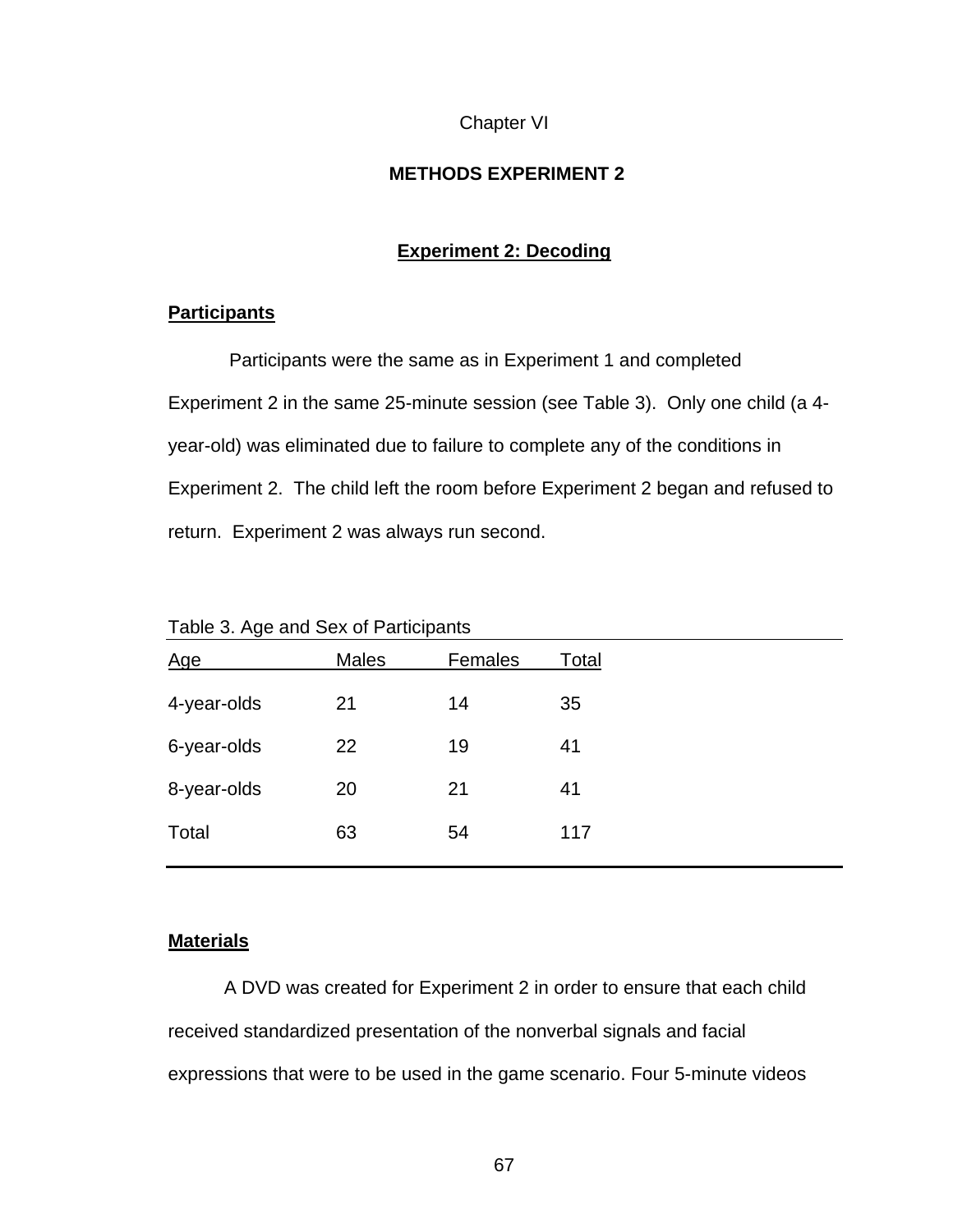were used, one for each of the four possible experimental conditions. The videos were shown to the child on a MacBook Pro laptop.

#### **Procedures**

Children participated in two of four possible conditions that asked them to engage in a contingency detection paradigm modified from that developed by Schultz and Cloghesy (1981). These conditions examined children's natural ability to use a partner's facial expression to detect signals of intentionality. Conditions varied by nonverbal hint (pointing or glancing) and contingent facial expression (smiling and neutral face) to determine whether some contingencies are detected and learned earlier than others.

For all conditions, the shuffled deck of cards was placed face down in the center of a table with a red card placed face up to the left of the deck and a black card face up to the right. The examiner looked at the top card from the deck and then provided a hint about the hidden card (either pointing or glancing to one of the exposed cards on the table, depending on which condition was being run) after which the child was asked to guess the color (see Appendix B for full instructions to children).

In this experiment, *the veracity of the hint given was contingent upon the facial expression* of the experimenter/actor providing it. For example, in Condition 1, false hints (pointing to the wrong color) were consistently paired with smiling behavior while honest signals (pointing to the right color) were paired with a neutral expression. Recognition of the contingency provided the child with information about the intentions of the examiner and veracity of the hint given. To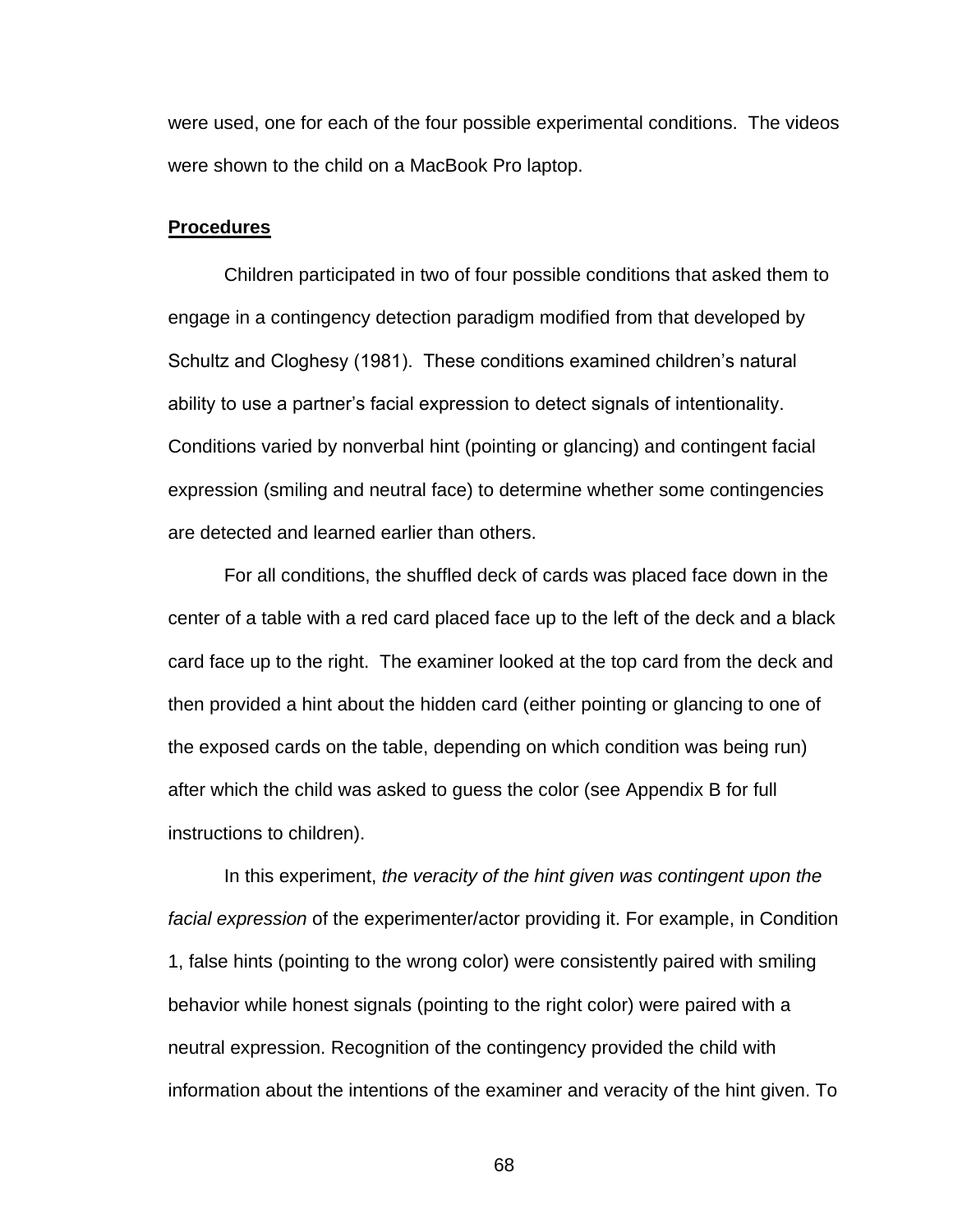examine whether the medium and salience of the nonverbal hint impacted the child's performance, in half the conditions, the experimenter pointed at the correct/incorrect card (Conditions 1 & 2) and in the other half the experimenter merely glanced at the card (Conditions 3 & 4). The truthfulness of the pointing/glancing cues was similarly contingent upon face behavior.

Children in each age group were randomly assigned to condition 1 or 2 (where the nonverbal hint was pointing) and then also completed either condition 3 or 4 (eye-gaze conditions). Ultimately approximately equal numbers of each age group completed the four conditions, with the combination of conditions counterbalanced within each age group, with one quarter of the children completing conditions 1 and 3, one quarter completing 1 and 4, one quarter completing 2 and 3, and one quarter completing 2 and 4 (see Table 4).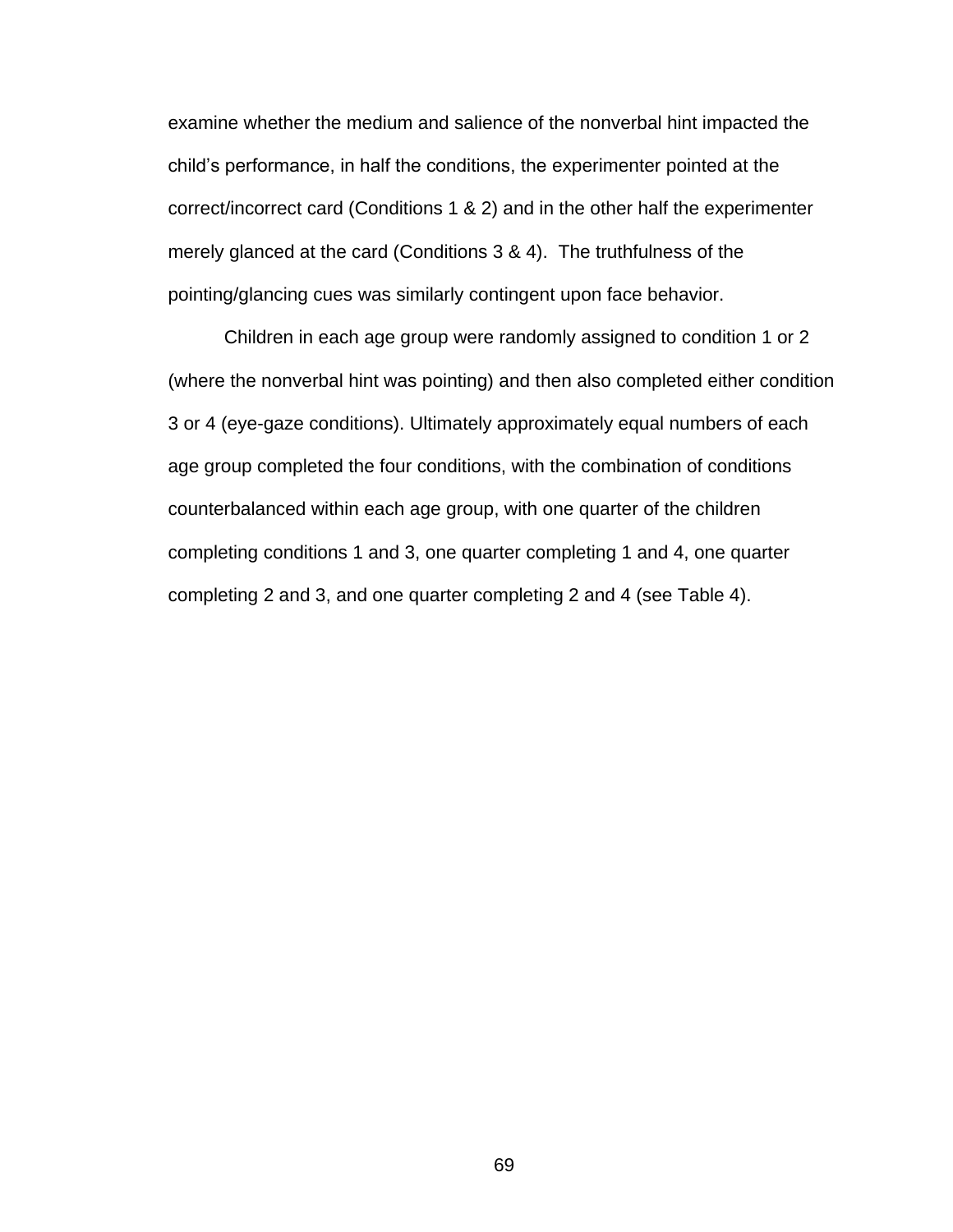|             |                          | Point       |                                                       | Glance |    |
|-------------|--------------------------|-------------|-------------------------------------------------------|--------|----|
|             |                          | Condition 1 | Condition 2 Condition 3 Condition 4                   |        |    |
| <u>Age</u>  | $\underline{\mathsf{N}}$ |             | (smile=false) (smile=true) (smile=false) (smile=true) |        |    |
| 4-year-olds | 35                       | 18          | 17                                                    | 18     | 17 |
| 6-year-olds | 41                       | 21          | 20                                                    | 22     | 19 |
| 8-year-olds | 41                       | 21          | 20                                                    | 20     | 21 |
| Total       | 117                      | 60          | 57                                                    | 60     | 57 |

# Table 4. Children in Each Condition by Age

Note. Each child completed two conditions.

A summary of the four conditions is as follows:

**Condition 1**: the actor *pointed* to one of the exposed cards to give the child a hint about the color of the hidden card. In this condition, the actor smiled when attempting to fool the child and kept a neutral expression when being honest. **Condition 2**: the actor similarly *pointed* to one of the cards. This time, she kept a neutral expression when attempting to fool the child and smiled when being honest.

**Condition 3**: the actor purposefully *glanced* twice at one of the exposed cards to give the child a hint about the color of the hidden card. (After looking at the hidden card, the actor looked directly at the camera and then looked at one of the exposed cards for about one second, looked back at the camera, and then looked at the exposed card again for another second before looking back to the camera and pausing to give the child an opportunity to guess.) As in condition 1,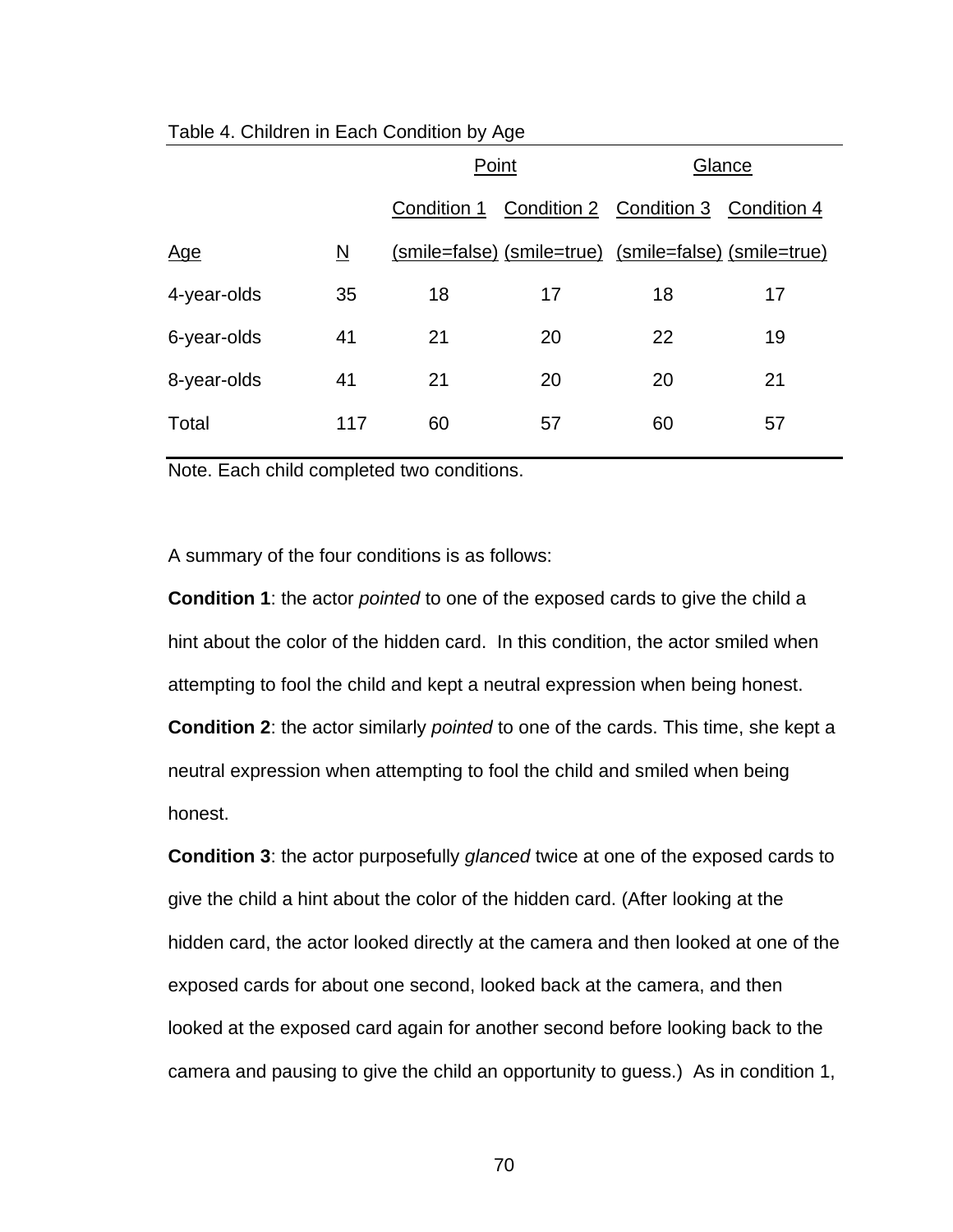she smiled when attempting to fool the child and kept a neutral expression when being honest*.* 

**Condition 4**: the actor again *glanced* twice at one of the cards. As in condition 2, she kept a neutral expression when attempting to fool the child and smiled when being honest.

The four conditions systematically linked the veracity of the nonverbal hint (pointing or eye gaze) with a facial expression (smiling or neutral expression). For each condition, 12 practice trials were designed to provide the child with the opportunity to learn the contingency. The first four cards alternated between true/false hints, the second four were all true, and the third four were all false. Then the next 16 trials were randomly shuffled (8 true and 8 false hints) and this same random order was presented to each child to assess the child's understanding of the contingency (see Appendix F for Assessment Form). Following completion of the task, children were individually interviewed in an open-ended fashion to investigate their strategy for playing the game (see Appendix G).

In order to establish standardized presentation of the facial expression and nonverbal cues, a video was created in which an actor, "Mary," played the role of the experimenter (see DVD in pocket). Therefore, once children understood the task and were able to guess correctly on two consecutive honest practice trials with the examiner, they were asked to watch and interact with a video monitor while the examiner recorded their guesses. See Figure 12 for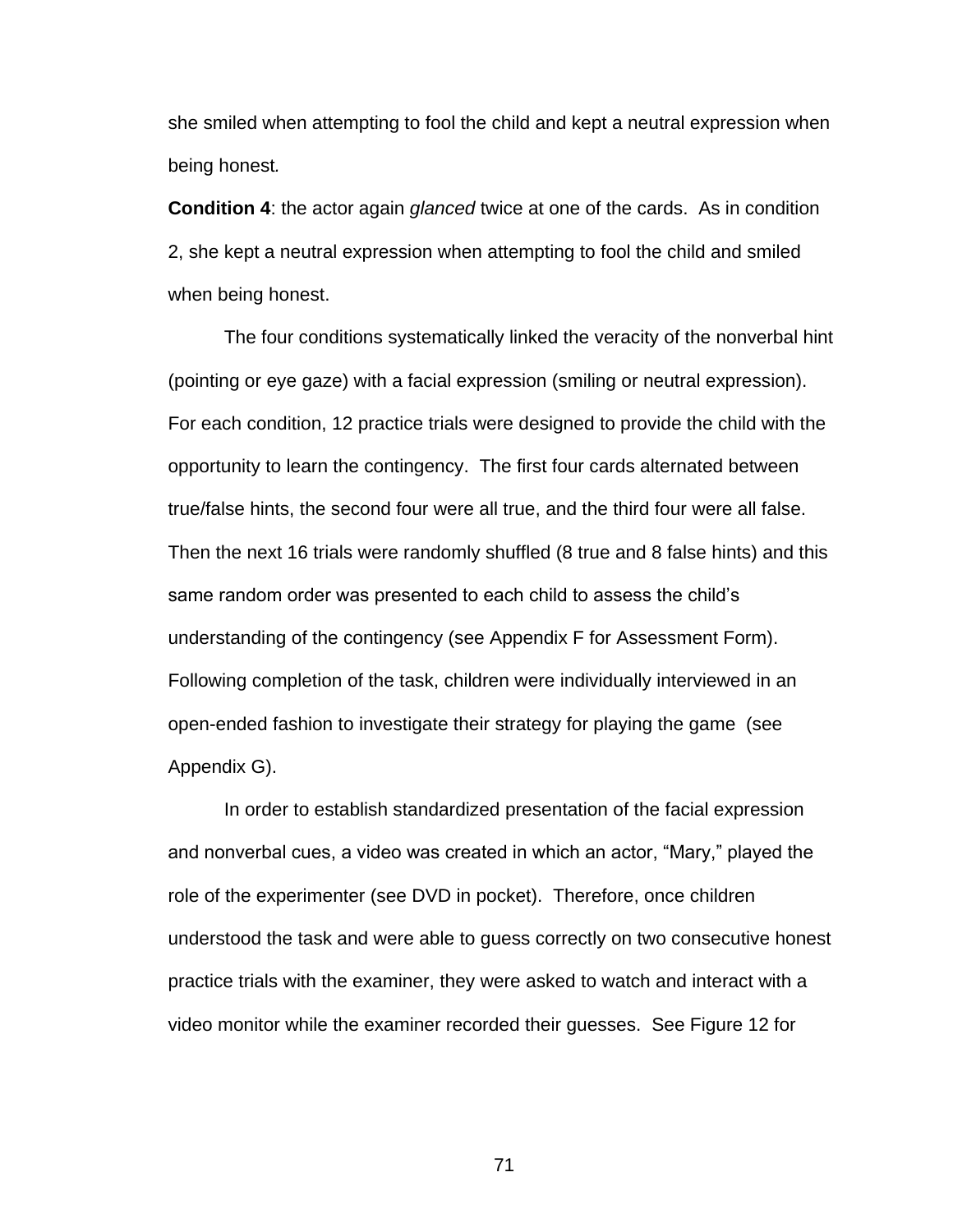screen shots of the smiling and pointing conditions and the neutral and glancing conditions.



Figure 12. Screen shots of Experiment 2 Stimuli

The video presentation was paused only when the child needed more time to make his/her guess. Otherwise, the interaction between the child and Mary was fluid and several children believed Mary was actually interacting with them. If children asked, they were told that Mary was a video recording, like a TV show, and could not see them. However, a minority remained unconvinced and argued that she knew when they had guessed. Therefore, the ecological validity of the study is considered to be high. Children believed they were participating in a social exchange even when such exchange had been standardized.

#### **Interview Data**

In addition to pass/fail information we also analyzed the children based on follow-up interview data. Based on verbal reports elicited by open-ended interview questions immediately following the task, children were categorized into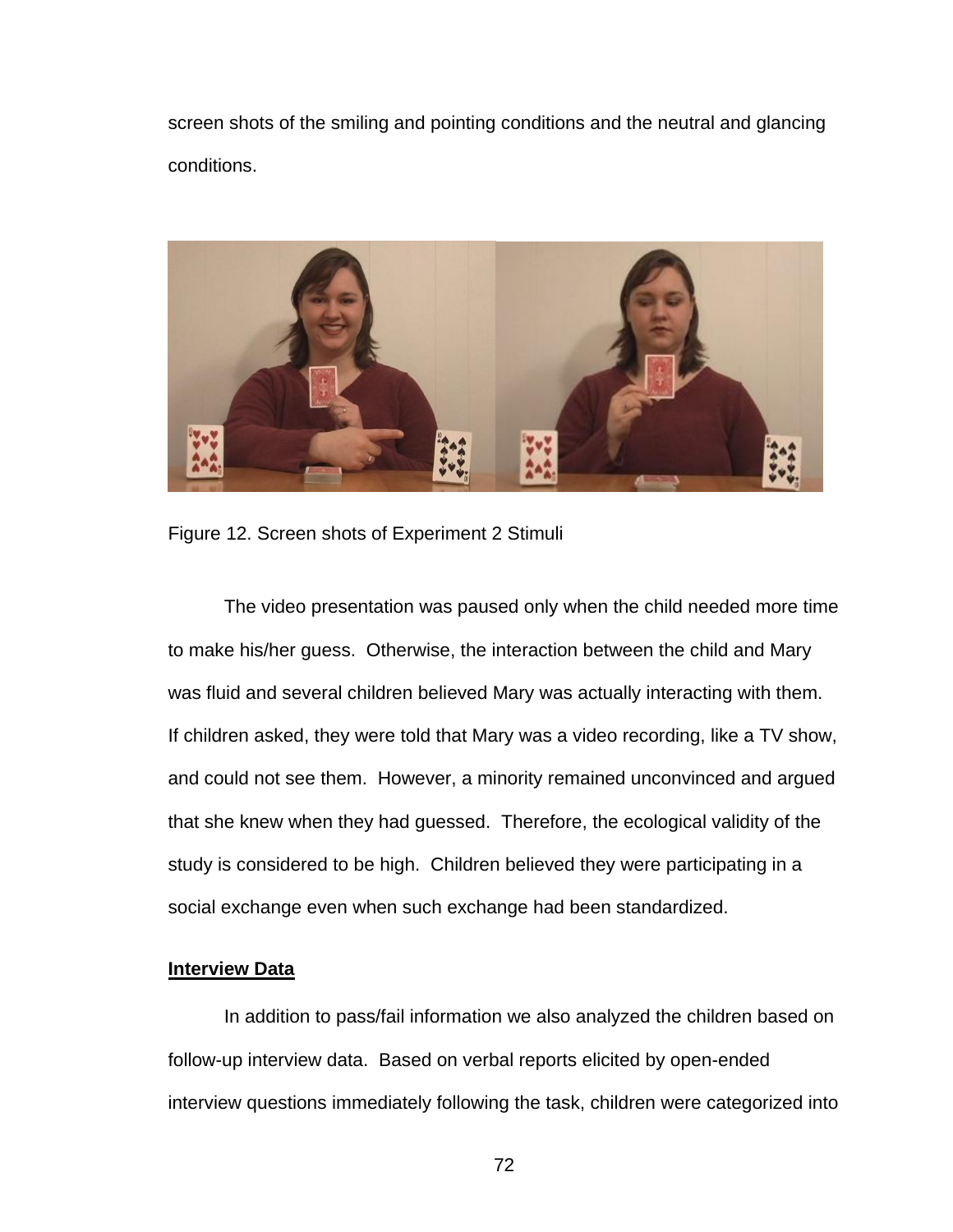one of three groups: those providing 1) no indication of the contingency, 2) incomplete indication of the contingency, or 3) evidence of conclusive understanding of the contingency. Children who attributed no functional significance to the examiner's facial expression were recorded as having no awareness of the contingency. These children were still likely to comment on the salient expressions but would not make functional attributions. When asked about her face, they would report that she was sometimes 'happy,' sometimes ‗mad,' or ‗sad,' or ‗ugly.' Children who demonstrated awareness through mention of the facial expression or who spontaneously made inaccurate comments about the contingency of the facial expression were recorded as having an incomplete understanding of the contingency. For example, some children verbalized an incorrect contingency and thus were not able to use it to reach success criterion. Children who were able to explain the correct contingency were recorded as having a complete awareness of the contingency.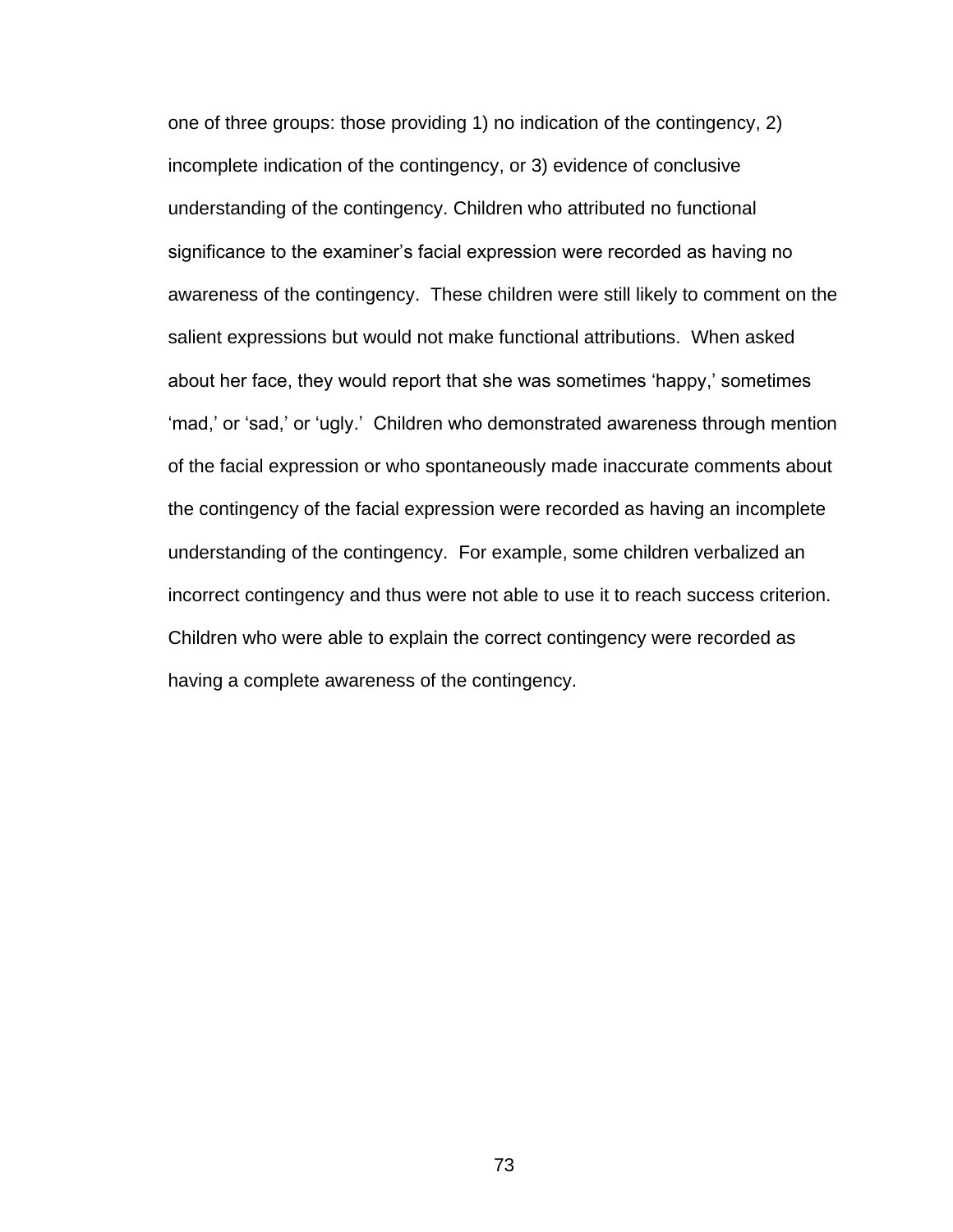#### Chapter VII

# **RESULTS EXPERIMENT 2**

#### **Analysis Strategy**

A number of analytic strategies were used to examine developmental trends for the dependent variables of primary interest. Due to the mixed design of between- and within-subject variables, a mixed model analysis was used to analyze the data (Gravetter & Wallnau, 2000). Preliminary analyses will be presented first, followed by analyses specific to each hypothesis set forth by this study. Analyses of differences by age are of primary interest. For ease of interpretation, figures have been predominantly used throughout the text. For additional tables, see Appendix H.

#### **Simple contingency detection results**

Prior to Experiment 1, children were engaged in a simple contingency detection task to ensure their ability to detect basic contingencies. All children were successful in this simple preliminary task and thus were included in Experiment 2. Before beginning the standardized computer version of the more difficult contingency detection task for Experiment 2, all children completed practice trials to ensure their understanding of the game. Practice was continued until children guessed correctly 2 consecutive times. Most children guessed correctly on the first two cards given. The greatest number of practice trials necessary for any child was 5 cards. When children did guess incorrectly, it typically appeared that they were already anticipating being tricked and were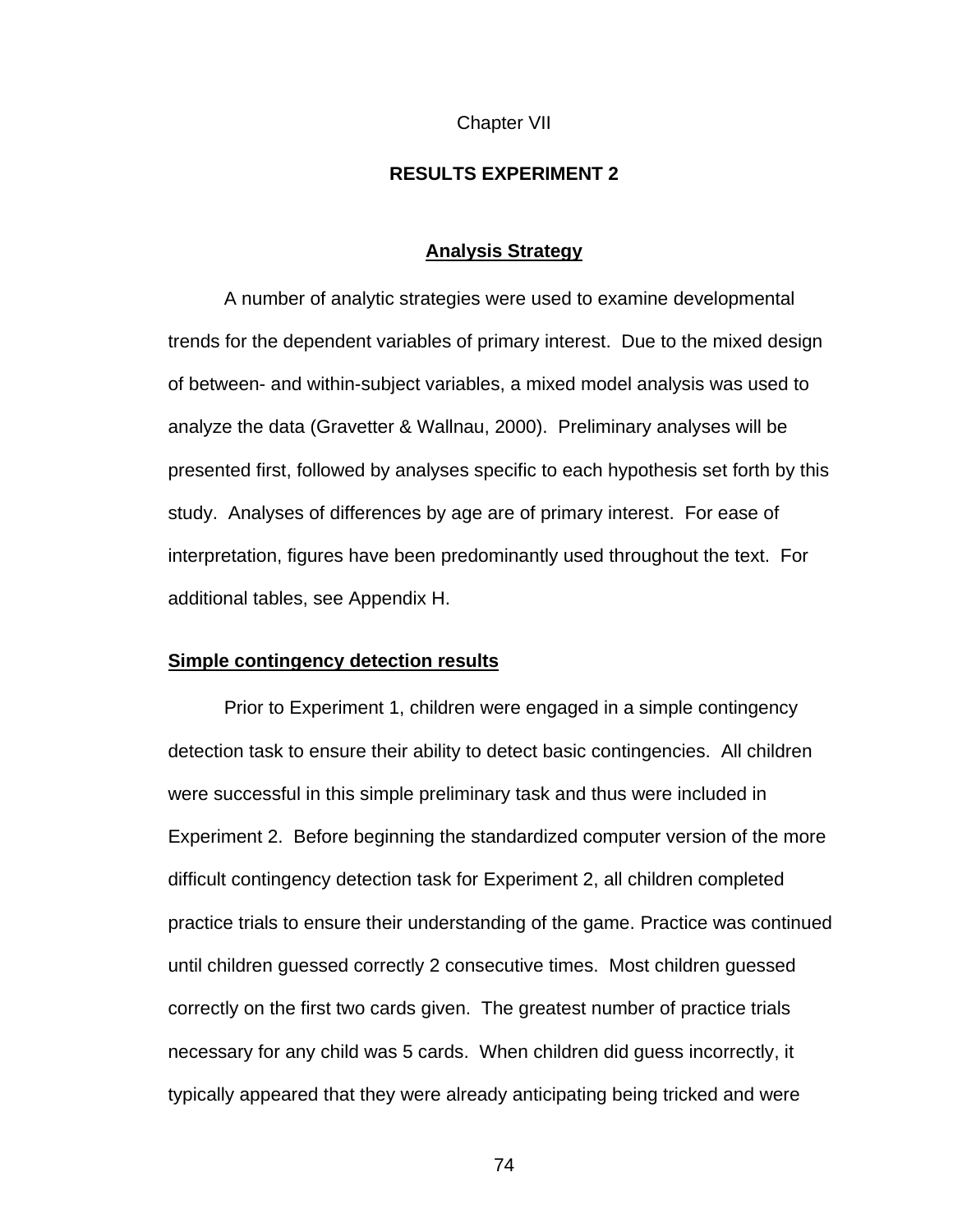attempting to 'strike first' rather than actually misunderstanding of the instructions.

#### **Sex Differences**

Before addressing individual hypotheses that were predominantly formulated with respect to age, sex differences were analyzed and these preliminary analyses revealed no significant effect of sex for overall pass/fail on the tasks in Experiment 2,  $F(1, 232) = 3.00$ ,  $p = 0.08$  (see Table H.6). Analysis of individual conditions similarly revealed no significant sex differences (see Table H.7). Because preliminary analyses did not reveal significant sex differences or age by sex interaction effects, data for boys and girls were collapsed for the remaining analyses.

## **Success Criteria Justification**

The criterion for passing the task was defined as children choosing correctly at least 12 times out of the possible 16 test trials. Fewer than 12 correct choices likely represented chance responding due to the binomial probability estimates of performance by chance alone (see Figure 13 for estimates of chance responding). It was assumed that a child reaching 12 correct has surpassed chance levels of merely guessing (*p* = .02) and thus concluded that they were using the nonverbal behavior of their partner to inform their choices (see Figure 14).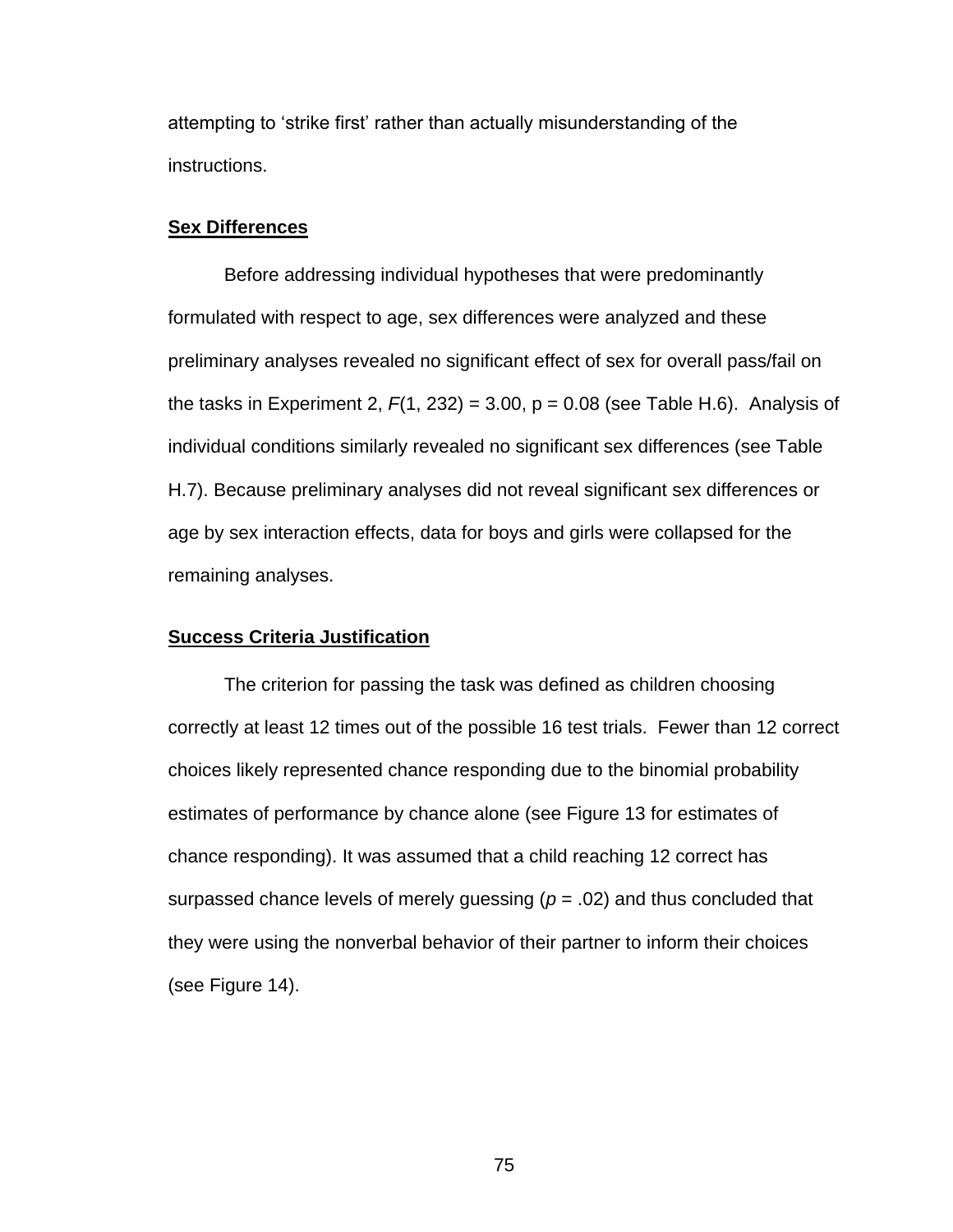

Figure 13. Normal Distribution. Expected percentage of number correct choices out of 16 trials based on chance responding.



Figure 14. Histogram. Actual percentage of number of correct choices, out of 16 test trials, across all age groups for Experiment 2.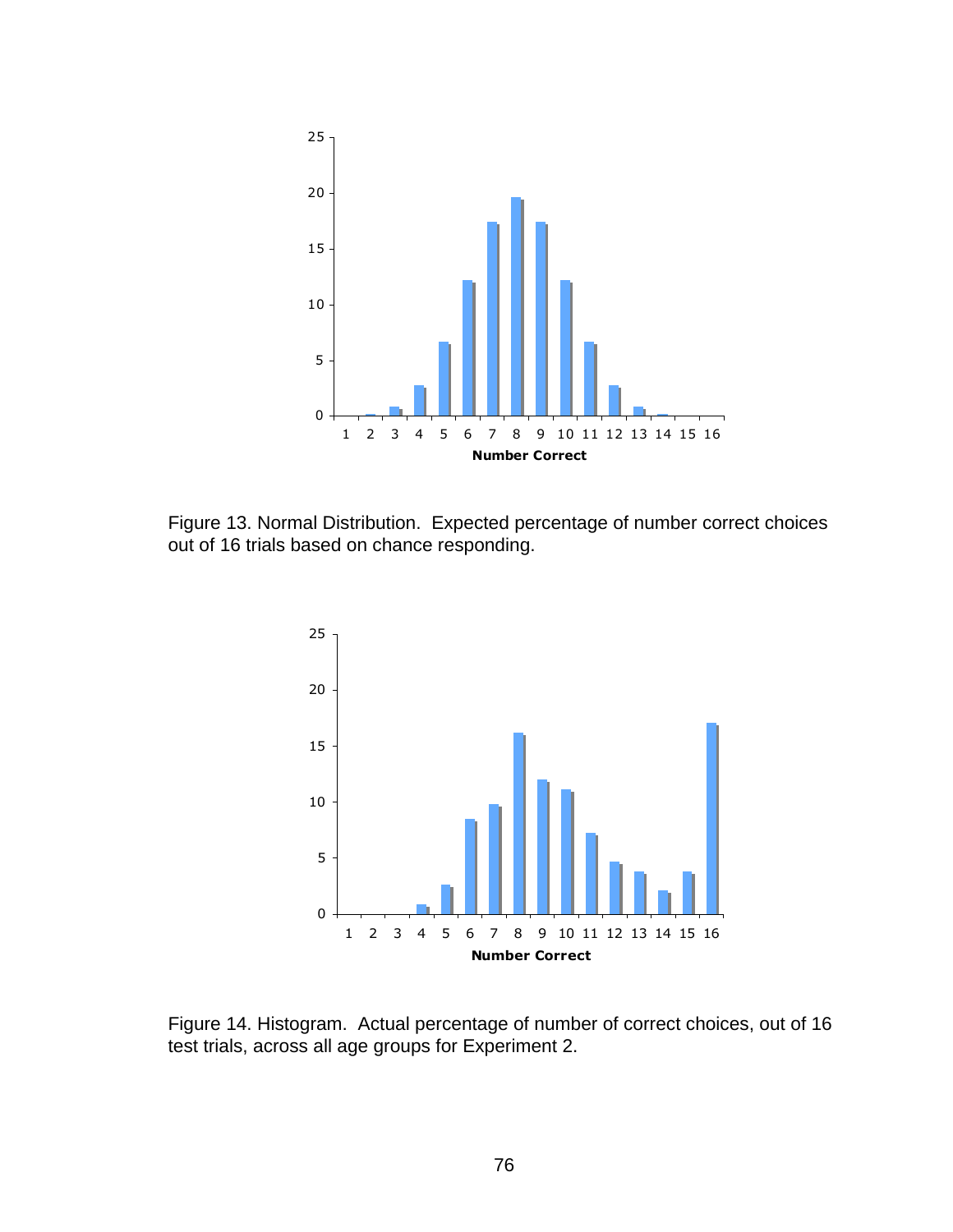Based on probability estimates of performance by chance alone, to demonstrate an awareness of the nonverbal contingency children were required to guess correctly on at least 12 out of the 16 test trials. Figure 14 displays scores that approximately simulate those that would be expected based on probability estimates for chance performance (as shown in Figure 13). However, it also demonstrates a second peak reflecting those who were able to identify and utilize the nonverbal contingency to score beyond the level of chance on the task. This bimodal distribution likely reflects two populations, the first of which does not illustrate an awareness of the contingency and approximates the normal distribution based on chance responding and the second of which reflects an awareness of the nonverbal contingency and the ability to utilize such understanding to consistently respond correctly.

#### **Hypothesis 1: Age Differences in Success Rate**

In line with our first hypothesis, there was a significant main effect for age on reaching success criterion,  $F(2, 112) = 8.8$ ,  $p < .001$ . Looking at the SIDAK post hoc pairwise comparisons for each of the age groups revealed that 8-yearolds were significantly more likely than 4- and 6-year-olds to draw information from the contingent facial expression when making their choice for all conditions, with 15% of the 4-year-olds reaching success criterion, 25% of the 6-year-olds and 53% of the 8-year-olds over all conditions (see Figure 15 and Table H.8).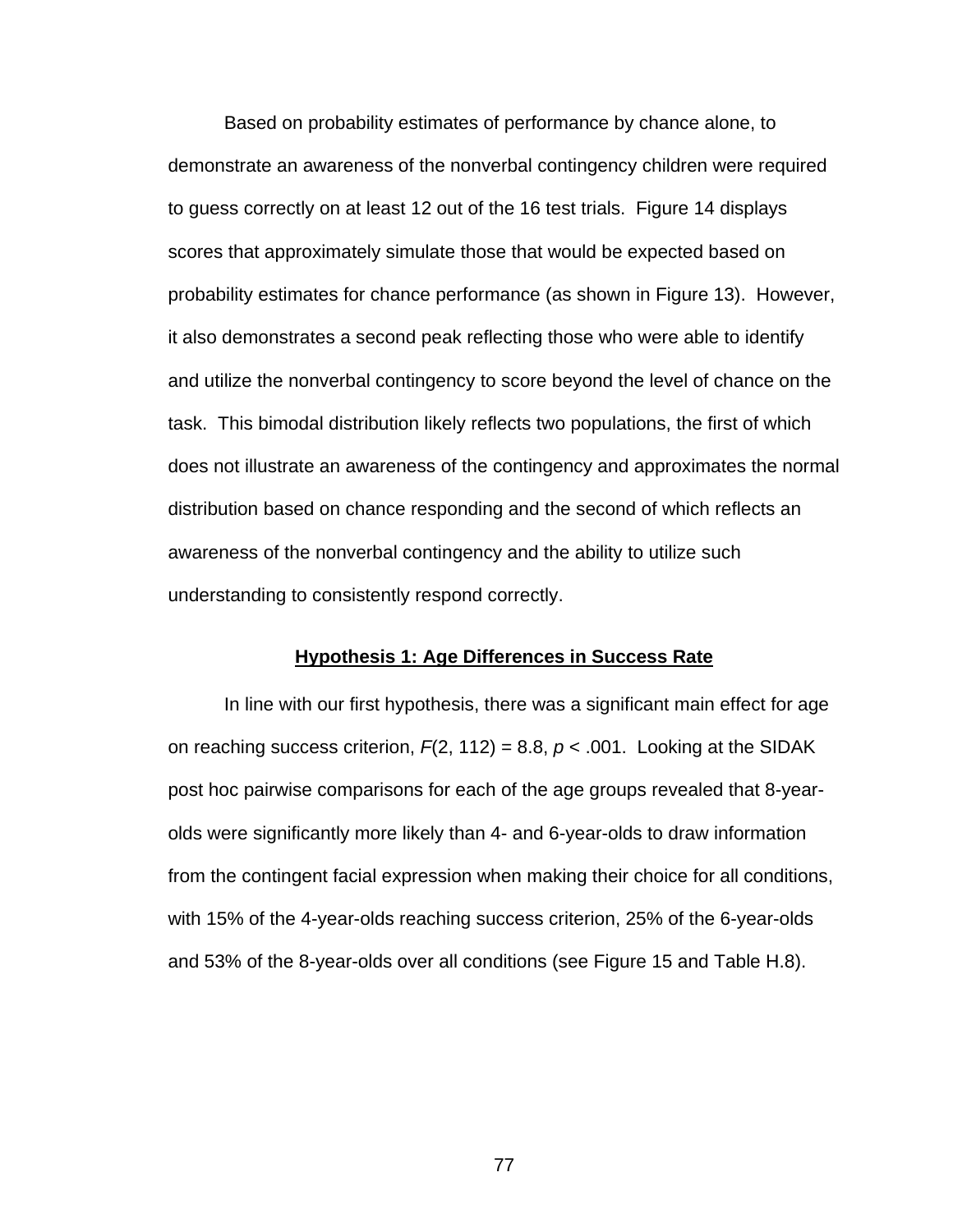

Figure 15. Percent of children reaching success criterion by age. Vertical lines depict standard error of the means.

# **Hypothesis 2: Contingent Facial Expression**

Contrary to pilot data, the contingent facial expression (smile = true or smile = trick) did not have a significant effect on children's performance, *F*(1, 112) = .11,  $p = .74$  (see Table H.9). Since there were no significant effects of contingent facial expression, the comparable conditions were collapsed for further analysis. Specifically, Conditions 1 and 2 varied only by contingent facial expression. Since there was no effect of facial expression, the two conditions were combined. Similarly, conditions 3 and 4 varied only by contingent facial expression and thus were collapsed into one data set.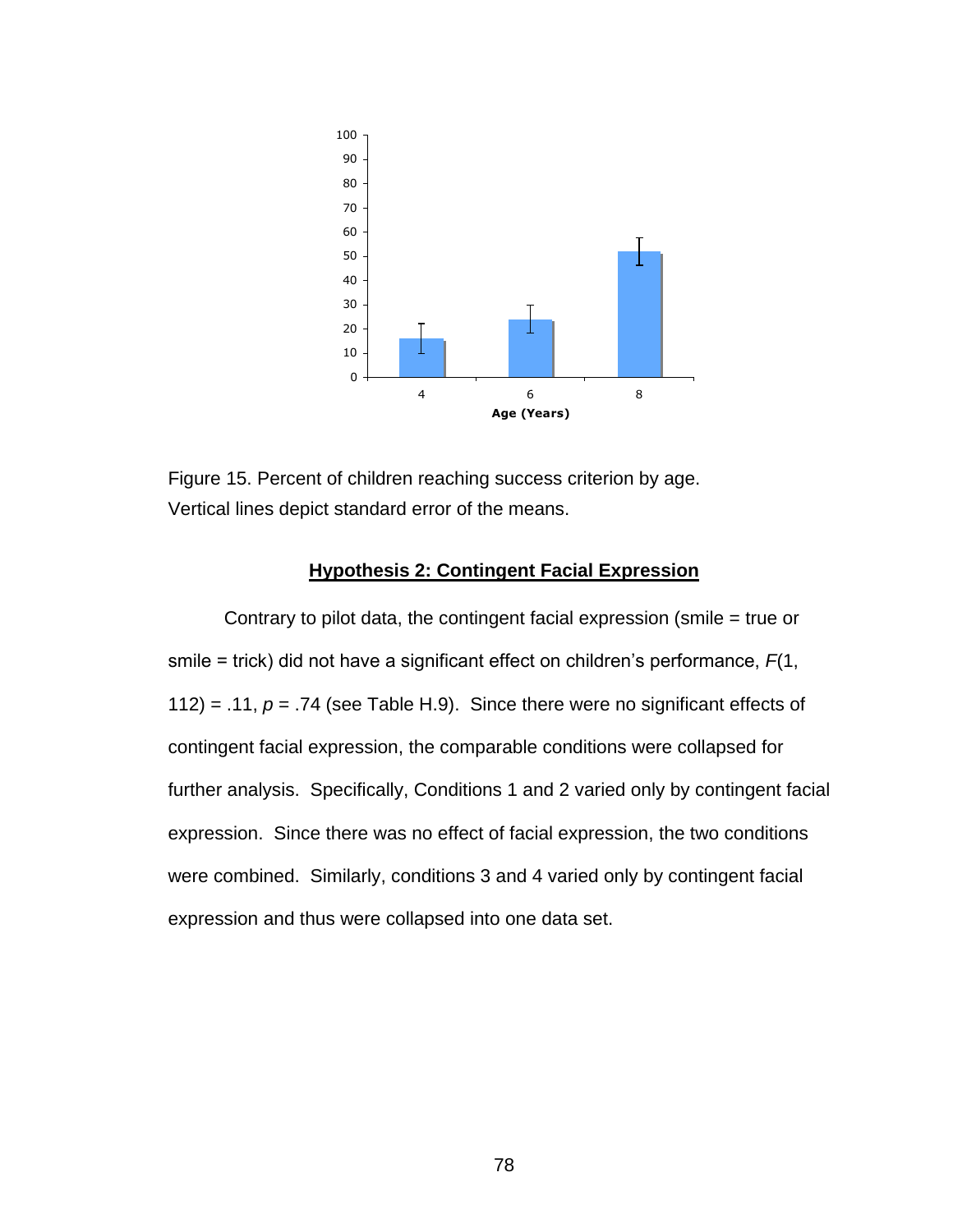# **Hypothesis 3: Social Cues**

The social cue children received (pointing or glancing) had a significant effect on their performance, with pointing being easier overall, *F*(2,109) = 12.6, *p*  $= .001$  (see Figure 16 and Table H.10).



Figure 16. Percentage of children reaching success criterion for each social cue. Pointing was significantly easier than glance over all age groups, *F*(2,109) = 12.6,  $p = .001$ .

Furthermore, no interaction effects were found among any of our dependent variables (see Table H.11 for summary of significant and nonsignificant findings). Pairwise analyses by age revealed no further significant results.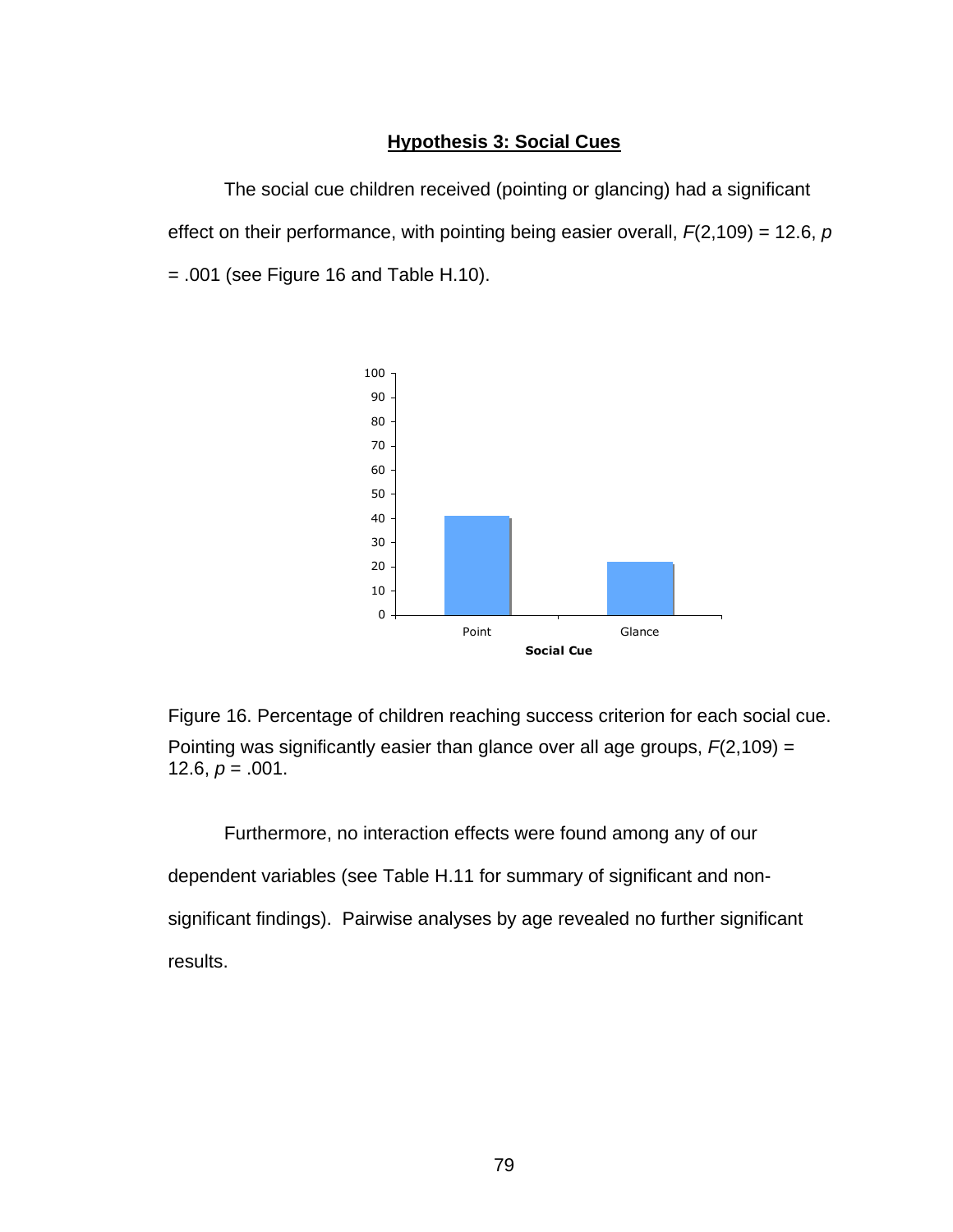#### **Hypothesis 4: Developmental Differences in Verbal Report**

Based on interview categorization, we found a significant stepwise increase with age for verbal confirmation of children's level of awareness of the contingency for each age group examined, *F*(2, 112) = 27.7, *p* < .001. Post hoc analysis revealed that 8-year-olds were significantly more likely to verbalize conclusive awareness of the contingency than either 4- and 6-year olds  $(4, 6 < 8, 1)$ *p* < .001). Differences between 4- and 6-year olds were not significantly significant  $(4 = 6, p = .13)$  (see Figure 17 and Table H.12).



Figure 17. Percentage of children at each age in each of the three categories of level of understanding of contingency based on follow up interview data.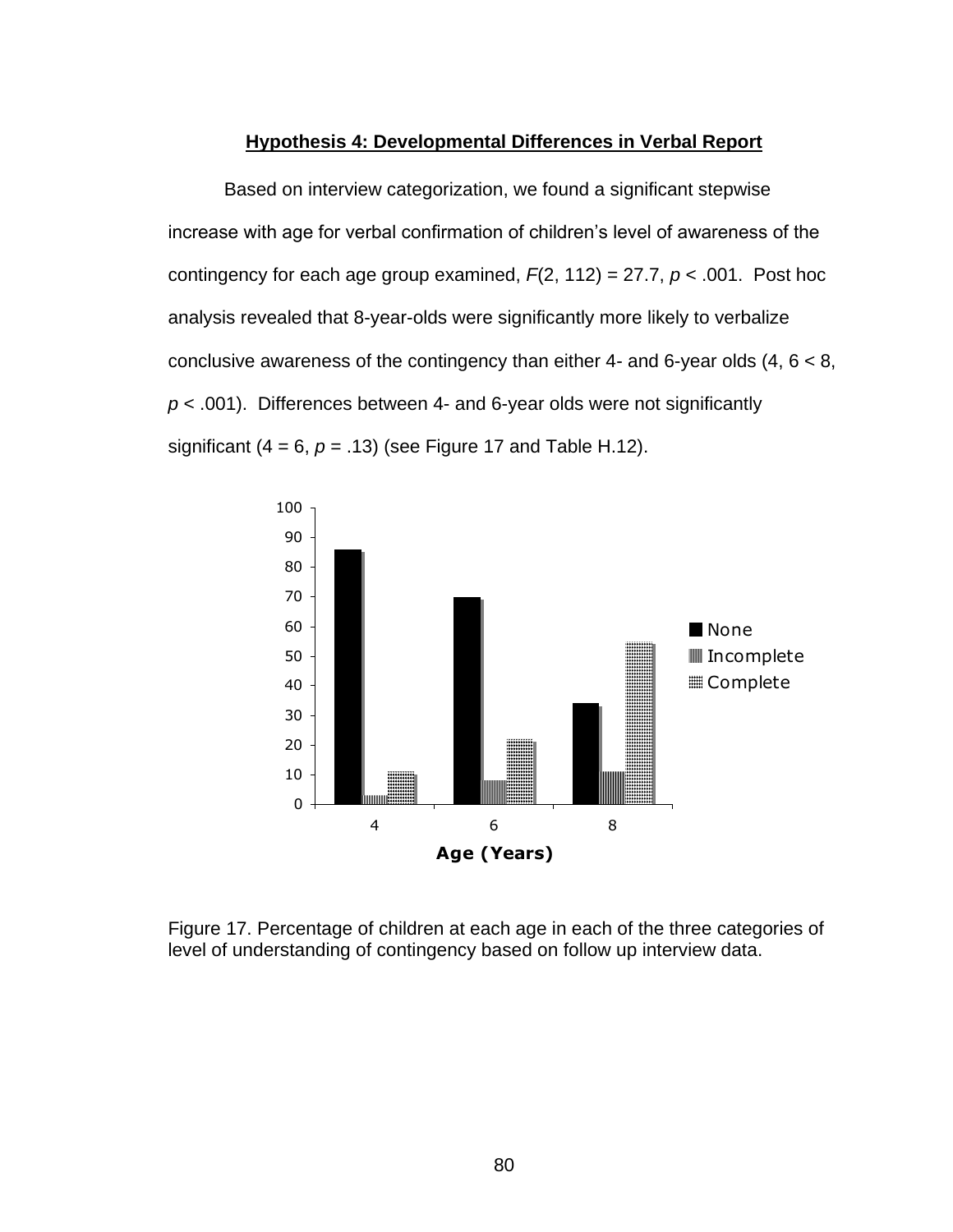# Chapter VIII **DISCUSSION EXPERIMENT 2**

As hypothesized, results of the present study demonstrated significant age effects for children's ability to detect contingencies that provide insight into a partner's true intentions during an ongoing social interaction, as revealed by, 1) a significant increase in the number of children who achieved success criterion with age, and 2) a significant increase in verbal verification of the child's understanding of the contingency. There was also a significant effect for the social cue provided in the various conditions, demonstrating that children attribute more informative value to some cues than others. We will discuss each of these findings and explore other data that may influence our understanding of the development of social contingency detection in children.

An age trend emerged in the data supporting the hypothesis that the ability to use contingent nonverbal signals to make predictions about a partner's future behavior develops over middle childhood. The 8-year-olds in our sample performed significantly better than either the 4- or 6-year-old groups. The 8-yearolds were able to use the information provided by their partner's facial cues to alter their own behavior in an effective manner. They were significantly more aware of the contingency between their partner's facial expression and their future behavior and were able to interpret their partner's intentions in the game paradigm. Many factors likely contribute to this emerging ability, including experience with competitive situations, increased mastery of perspective taking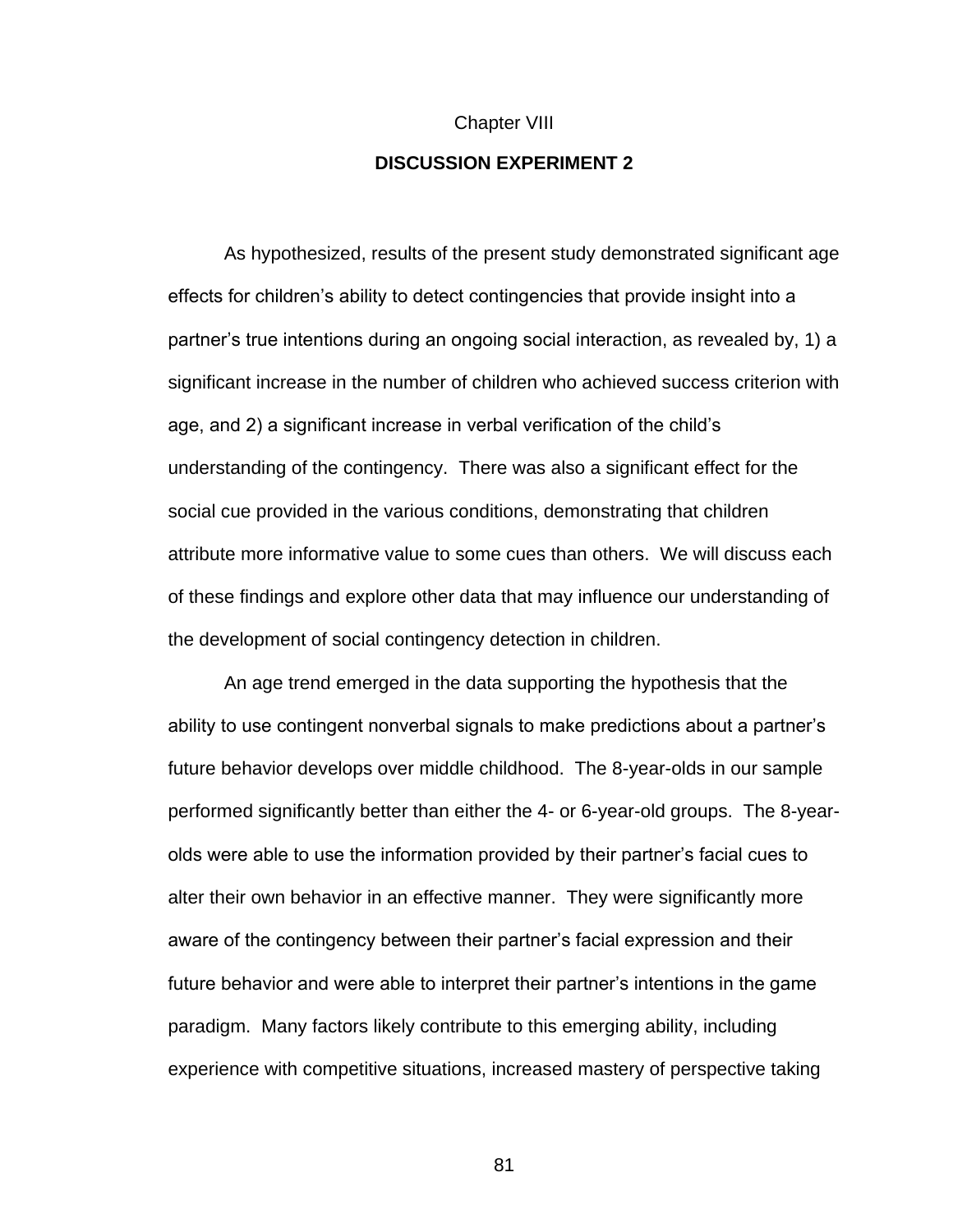and continued cognitive development. However, the difference in performance between the 8-year-olds and the younger groups demonstrates that children have not mastered all aspects of a mature theory of mind (TOM) at age 4, and that new abilities continue to emerge with development.

The second factor that revealed evidence for age trends for increasing functional meta-cognitive application of contingency detection abilities was the child's own insight about their awareness as indicated by their verbalizations in follow-up interview data. Following the task, children were asked non-leading questions about how they played the game. The results of this interview provided more evidence about the development of contingency detection across the age groups examined. Verbal responses to questions inquiring about the child's approach to the task were used to categorize the children into one of three levels: no indication of contingency, incomplete understanding of contingency, complete understanding of contingency.

As hypothesized, there was a significant age effect on children's understanding of the contingency in the task based on this interview data (See Figure 17 and Table H.12.). With age there was a decrease in the percentage of children who showed no awareness of the contingency (86% at the 4-year-old level to 70% at the 6-year-old group to 34% at the 8-year-old group), an increase in the number who demonstrated incomplete awareness (3% to 8% to 11%), and an increase in the number who demonstrated complete awareness of the contingency (11% to 22% to 55%). These trends demonstrate that the ability to use nonverbal cues effectively in a competitive scenario emerges across these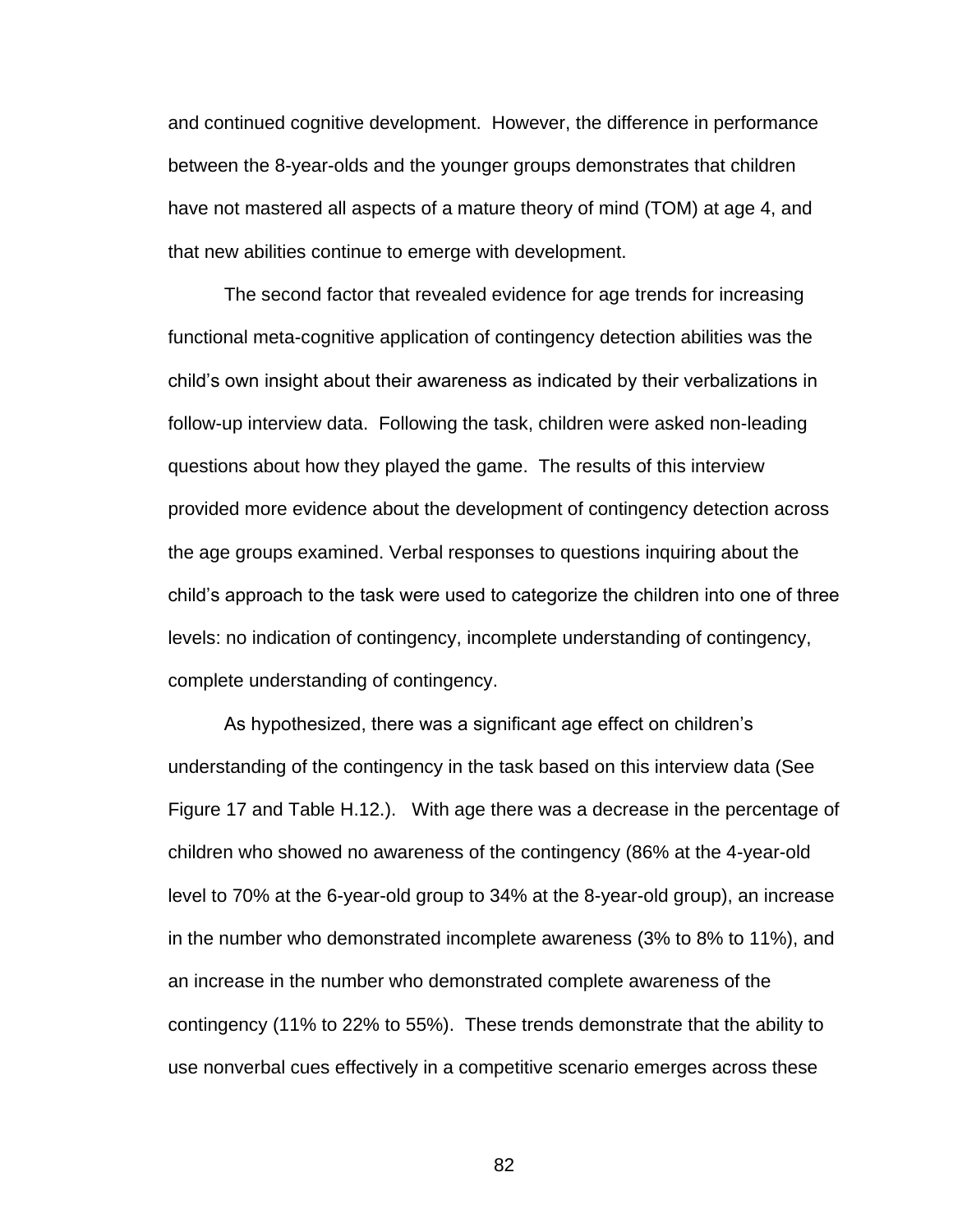middle childhood years. As the data show, eight-year-olds were the most likely to demonstrate complete awareness of the contingency. They conclusively vocalized that the examiner's facial expression was a reliable cue to make conclusions about the veracity of her hint. These older children were more likely to see the cause/effect nature of the situation and to respond in a competitive fashion. Four- and six-year-olds demonstrated awareness of the varying facial cues (e.g., even 4-year-olds were likely to comment, "sometimes she was happy and sometimes she was mad" during the follow up interview) but were significantly less likely to recognize that such cues had informative value and consequently they were less successful at the game. Though 6-year-olds are not significantly different from our 4-year-olds, we can see that the trend is in the expected direction.

It is concluded that the ability to effectively recognize nonverbal behaviors as having informative value during an interaction requires false-belief mastery as well as advanced perspective taking skills, contingency detection ability in the social realm, an understanding of display rules, and the language development to express such a conceptual understanding of the mind and intentions of others. When framed in this manner, it is not surprising that our younger groups were unable to consistently be successful at the task.

Which cue the children received (pointing or glancing) had a significant effect on their performance, irrespective of age, with more children of all ages reaching success criterion in the pointing conditions. We know from past research that children selectively attend to eye-gaze as an informative cue from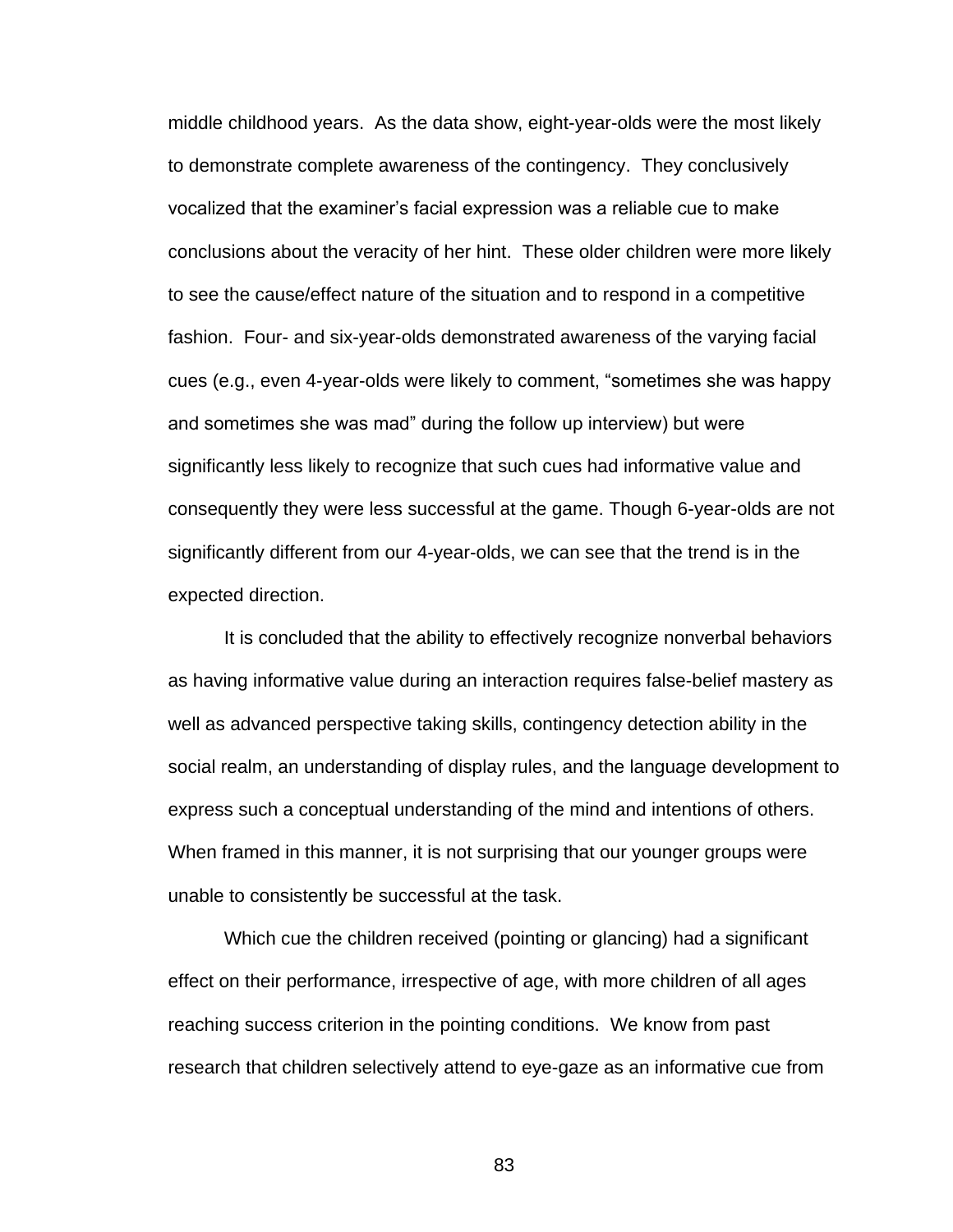infancy. Therefore, it can be assumed the children in this experiment were aware of eye-gaze. However, there are several possibilities regarding how children perceived the eye gaze in the current study. Children may have attempted to use the eye-gaze cue to inform their choice. However, due to the competitive nature of the paradigm, it is difficult to predict whether children would choose the card that the actor looked at or if they would choose the opposite card. Either card would be a legitimate guess depending on the child's expectations and belief's about the actor's intentions. The only way to make conclusions about children's strategies would be through interview data, and, unfortunately, many children, even those who passed the task, frequently had difficulty giving us a full account of their game strategy. It is also possible that children may have not noticed the eye-gaze due to their attention on the cards or, more likely, may not have assigned informative value to it (Bering, 2006). Future replications of the paradigm may benefit from immediate query of the child after the first trial (i.e., why did you choose that one?) to see if they are referencing the eye gaze or merely making a random guess irrespective of the cues provided.

And finally, another possibility for the differential performance might be that the pointing cue was just more salient than the eye gaze cue, thereby allowing the children to more readily pick up on the contingency. Not only is a point a more sizable movement than an eye-shift, but task instructions also varied between the two cues (see Appendix B for all instructions given to child). In Conditions 1 and 2, children were specifically instructed that the actor was going to point to give them a hint. However, in Conditions 3 and 4, children were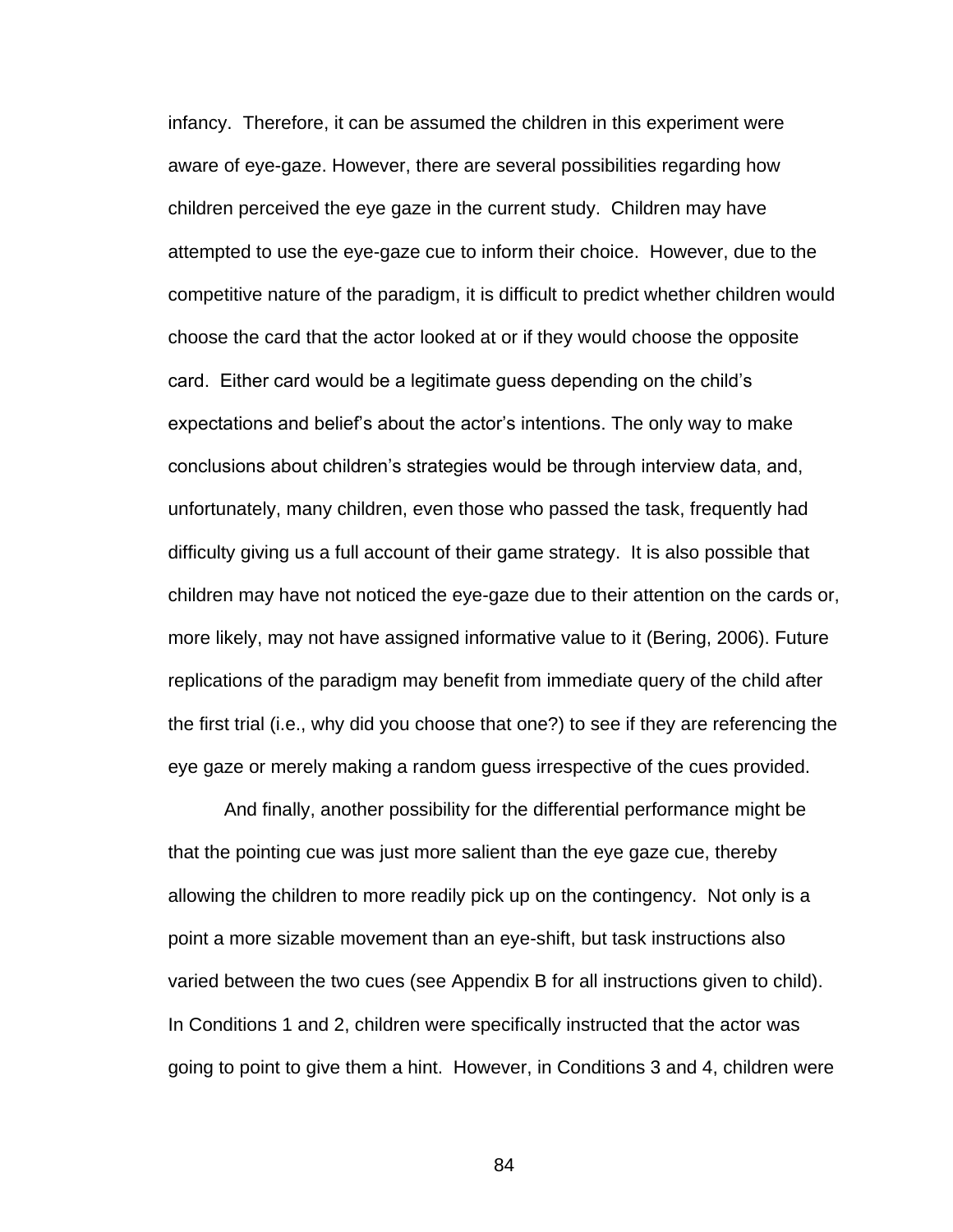cautioned that the examiner was no longer going to point to the cards and it was only implicitly suggested that she would continue to give them some type of hint (i.e., "watch her carefully and see if you can guess the color."). Regardless of the reason, the pointing cue was more useful for children to predict the color of the cards in the game. Likely this is a product of salience of the cue, whether it is through physical magnitude, instructional specificity, or experience with the cue itself.

Unlike pilot data, varying the facial expression that was paired with trickery did not affect the children's performance. Pilot data had revealed that conditions where the smile was paired with tricking behavior were significantly easier for all age groups. It was hypothesized that in the child's peer group, trickery is often accompanied with smiling and laughing behaviors. Based on this, it was hypothesized in the current study that a smile paired with tricking behavior would be more salient to the child and that children would demonstrate more successful contingency detection in such conditions. In the current study, however, children were able to detect the contingency between a smile and helping behavior and a smile and tricking behavior at about the same frequency. The current lack of such a significant difference is surprising. However, children's vocalizations during a follow up interview were likely to include things like, "I know she is trying to trick me because she is laughing. When she's not tricking me it isn't funny" and "I know she is trying to help me because she looks nice. When she looks ugly I know she is trying to trick me.‖ Successful players seemed able to skew their interpretation of the emotional signal depending on its contingency in the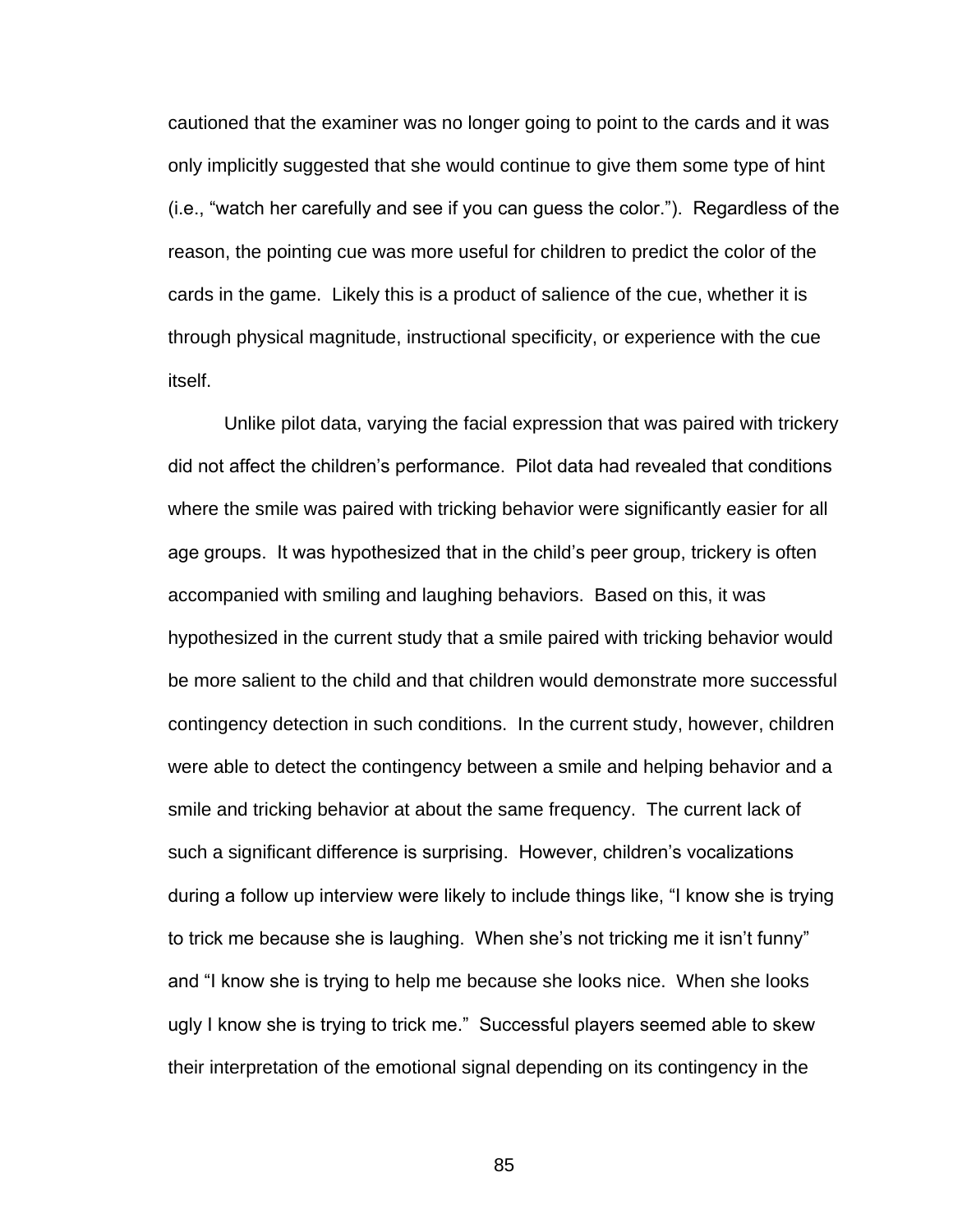current circumstance. Further research may illustrate whether the smile is an especially informative cue in the child's world or if other emotional expressions may serve similar purposes.

There is a strong body of literature examining the development of contingency detection throughout early childhood. From very early in infancy, infants have an awareness of contingency in the physical realm (e.g., Flavell, 1985; Millar & Weir, 1992; Rovee & Rovee, 1969;) as well as the social realm (e.g., Baron-Cohen, 2005; Leslie & Keeble, 1987; Rochat, 2001;). This experiment explored whether children in three age groups (4, 6, and 8 years of age) could use this understanding of contingency to gain insight into their partner's intentions in a competitive social interaction. We predicted that children's TOM is not mature by age 4, and thus, it was expected that we would see significant improvements in ability with age. Four-year-olds may be able to use facial cues and eye gaze to make basic, controlled predictions, but results of the current study demonstrate that children are unable to decode a partner's intentional state during an ongoing, contingent exchange, even after false-belief mastery. These results reinforce our position that TOM is not complete with the understanding of false-belief.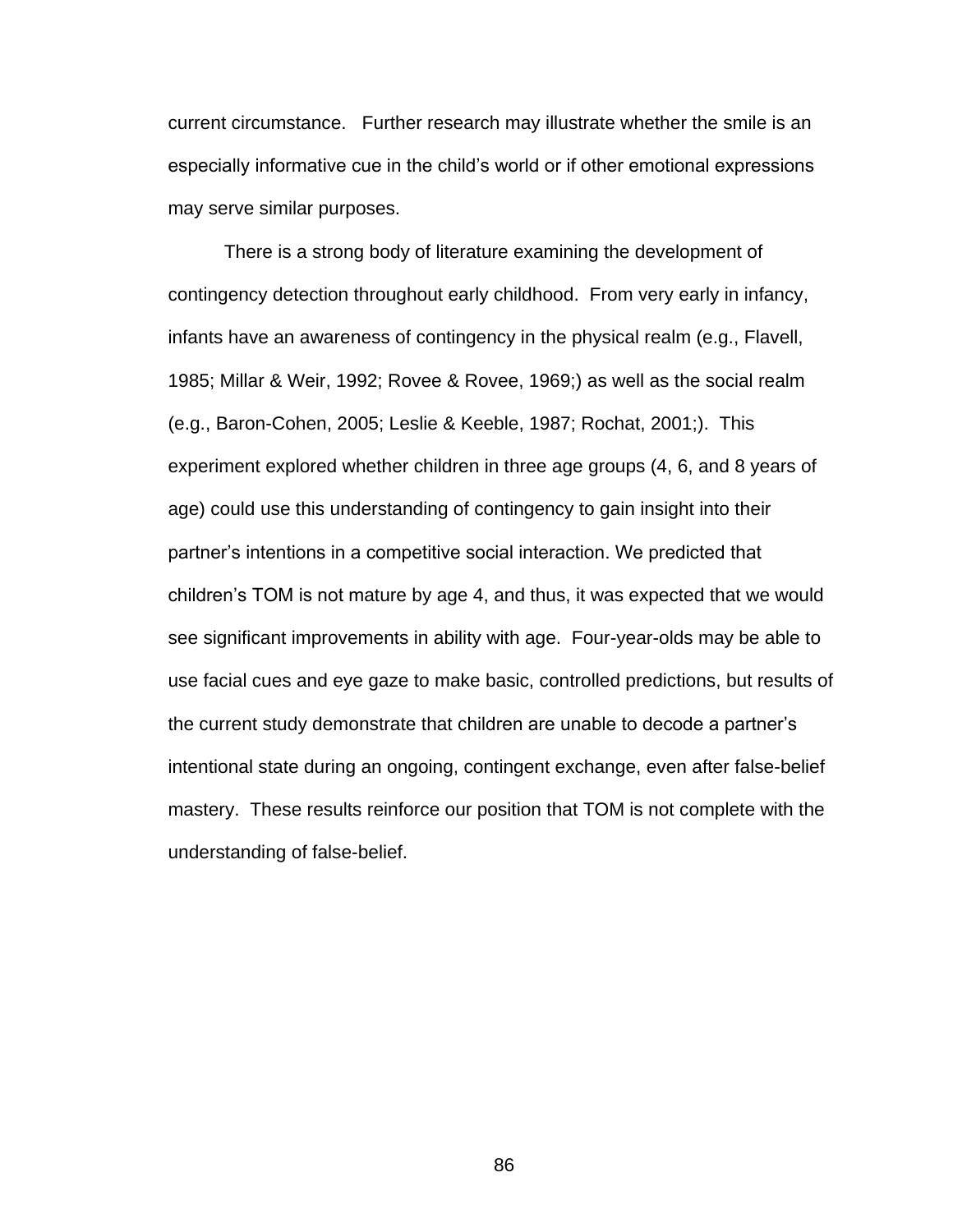#### Chapter IX

#### **GENERAL DISCUSSION**

In both Experiment 1 and Experiment 2, 4-, 6-, and 8-year-olds demonstrated that there are aspects of theory of mind (TOM) that are not mature with false-belief mastery. In Experiment 1, 4-year-old children demonstrated a lack of awareness of how their own behavior may give a partner access to their intentions. In Experiment 2, children demonstrated difficulty inferring a partner's intentions even when provided with regular, contingent signals. Both of these abilities improved with age suggesting continued development of TOM beyond false-belief mastery. This final section will be concerned with comparison of these two experiments where possible. It will then discuss the implications of such results within a larger framework of TOM research. Finally it will acknowledge limitations and propose arenas for future study.

Due to methodological differences, statistical comparison of the results of Experiment 1 and Experiment 2 was not possible. However, there are several observations worth noting. Cursory examination of success rate and verbal reports suggests that Experiment 2 required more advanced recursive awareness of intention (RAI) abilities than Experiment 1, indicating that these two paradigms measured different levels of recursive ability. Overall success rate in Experiment 1 showed that three-fourths of 8-year-olds and half of 6-year-olds were reaching success criterion. In Experiment 2, however, only about half of the 8-year-olds reached success criterion and the 6-year-olds were not significantly different than the 4-year-olds. Furthermore, examination of verbal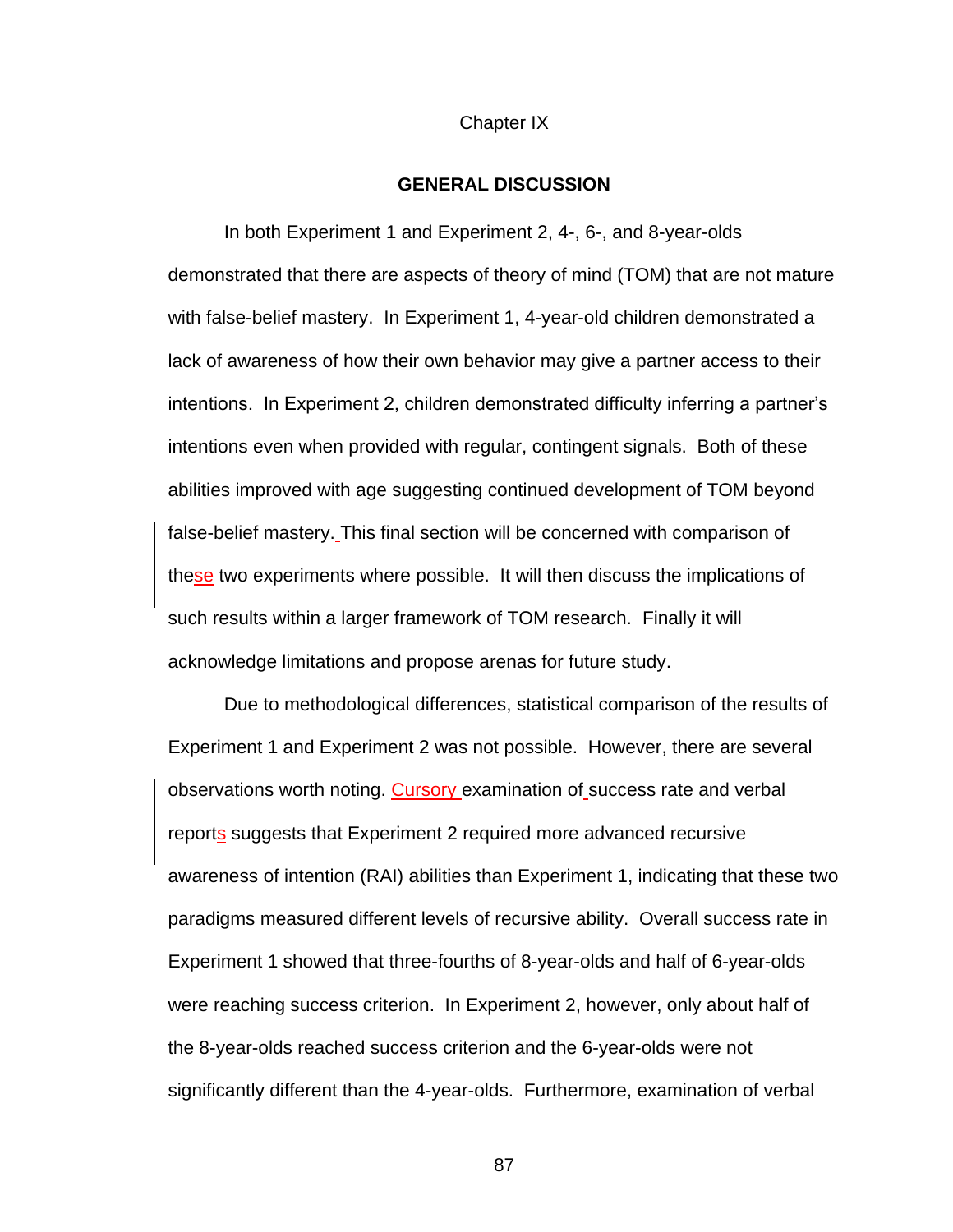reports during the interview sections of the tasks showed a similar pattern. There were significant increases in RAI understanding with age for both experiments, but the rate of improvement with age varied between the two tasks.

When given an opportunity to talk about their strategies to conceal information from a partner (Experiment 1), one fourth of 4-year-olds could discuss necessary tactics, some even before they could carry them out to success criterion. By 6, half of the children demonstrated verbal understanding of RAI, and by 8, nearly all could verbalize strategies they used to mislead an adult partner. When given an opportunity to talk about how they could decode hidden information given by a social partner (Experiment 2), however, development was not as advanced. By age 4, only about 10% of the children could discuss how they could infer their partner's intentions. By age 6, one fourth demonstrated such an understanding, and by age 8, still only half could discuss such recursive strategies. These results appear to lend support to the Piagetian model that production generally precedes comprehension, as children demonstrated the ability to use deceptive tactics before they comprehended that others may employ them (Flavell, Miller, & Miller, 1993; LaFreniere, 2000).

Development of RAI can be delineated into several levels with increasing complexity. Children become: 1) aware of their own intentions, 2) aware of the intentions of the other, 3) aware of the other attempting to perceive their own intentions, 4) aware that the other may be aware that the child is attempting to perceive, and so forth. Logically these different levels must succeed each other in development since one cannot attribute mental states to others that one does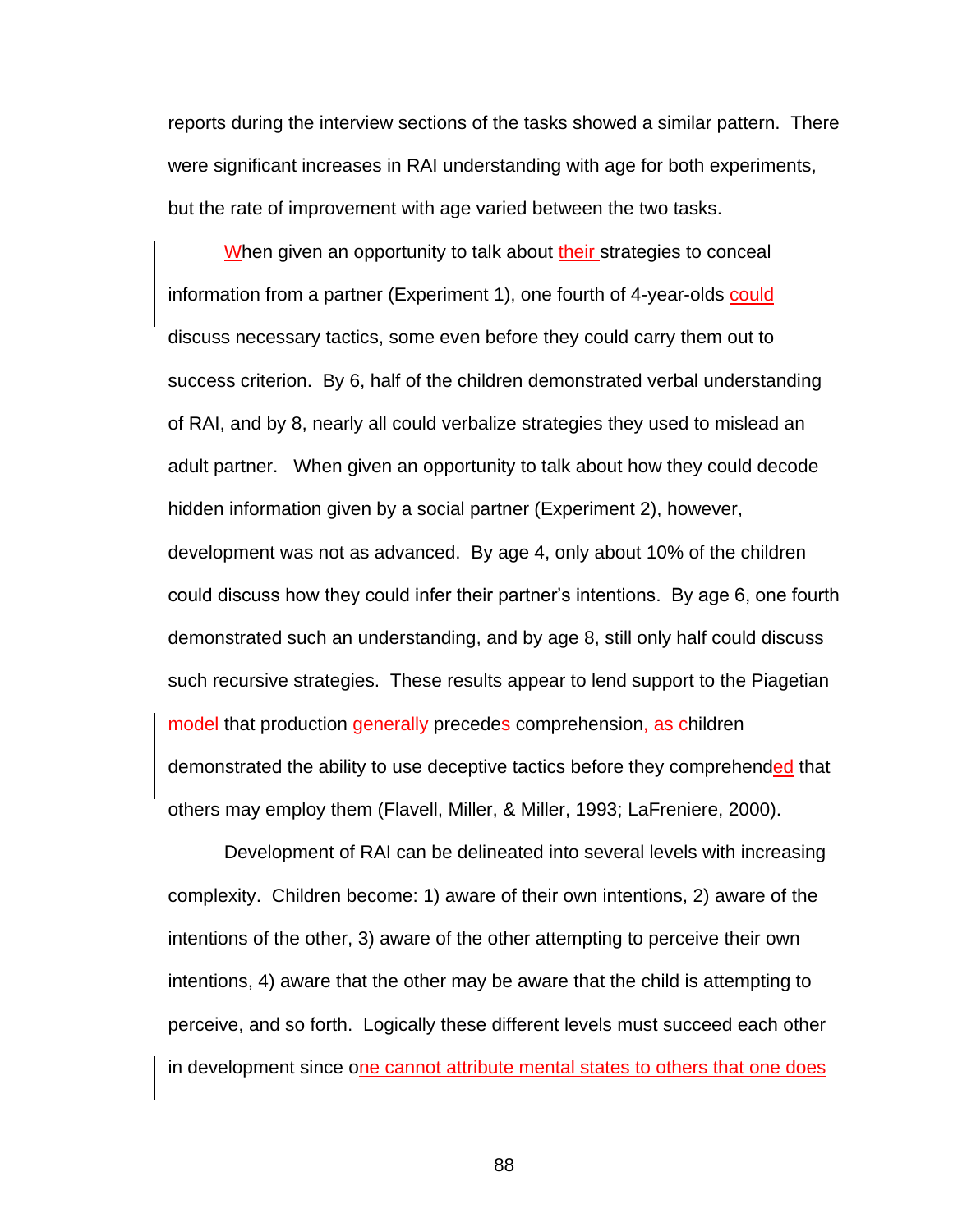not understand that one possesses. Children must be aware of themselves as an intentional agent before they can grasp that the other may have intentions as well (Flavell, Miller, & Miller, 1993; LaFreniere, 2000). They must then be aware that the other has intentions before they can be aware of the other intending to access the child's intentions. Each loop of recursive awareness demands greater cognitive ability and only the simplest of these, awareness that others have thoughts and beliefs that may be different than the child's own, is present with false-belief mastery at age four. Subsequent levels of understanding are not developed by age 4 and emerge throughout middle childhood, with simpler stages developing earlier than more complex ones.

Experiment 1 required children to form a plan of action, that is to say, to behave intentionally, and also to be aware that the other may try to discover just what those intentions are. To be successful children needed to alter their behavior to actively mislead the other. Experiment 2 required that children attempt to discover the intentions of the other, and also to be aware that the other may be changing her behavior to actively mislead the child. To be successful children needed to correctly read the contingent behavior of the other to not be misled. This ability logically requires an extra recursive step (the child taking into account the partner-taking-into-account the child's beliefs), which provides an explanation of why children were less likely to be as successful during the second experiment.

Children's specific behavior similarly demonstrated development, as behaviors characteristic of children who performed poorly at the tasks were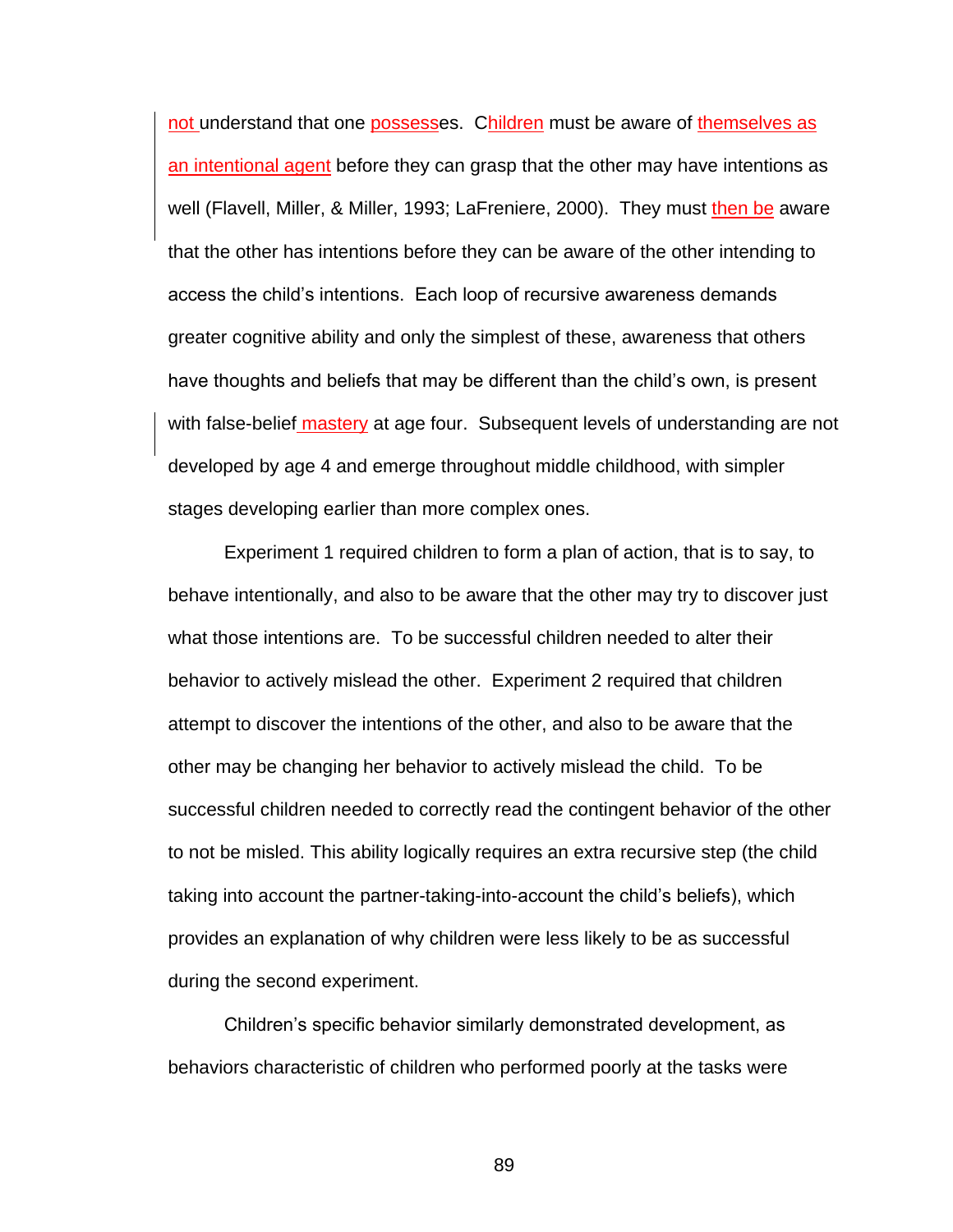different than the behaviors characteristic of children who completed the tasks successfully. In Experiment 1, the primary requirement was the awareness that one's own behaviors provided information to an opponent. To be successful, not only did the participants need to be aware of which behaviors provided information, but they also had to control them effectively. As demonstrated in the current results, children first attempted to suppress telling behaviors. For example, it was very characteristic of the younger groups to stare at the card in their hand and point blindly to the red or the black card, refusing to look in either direction, effectively suppressing any eye-gaze information. In contrast, older children demonstrated more confidence in their ability to suppress cues and even fabricated behaviors to more actively mislead. Thus, they would look at the wrong card in an attempt to get their opponent to choose that card. They were aware that the adult was using more than just the pointing strategy to make a guess and thus they cleverly 'leaked' information in a controlled manner. Furthermore, unlike in the younger groups where such false cues became predictable in themselves (e.g., once the examiner learned that the child was always pointing to the wrong card, she could use that information to make the correct choice), the oldest group demonstrated the ability to use a mixed strategy to more effectively mislead the opponent. They would sometimes look at the right card, sometimes look at the wrong card, and let the information 'slip' in other ways (e.g., one child said, "It's red. I promise," knowing that the examiner would think he was lying. Thus when the examiner inaccurately chose the black card, the child crowed, "I told you it was red!!!"). Such strategies only worked once if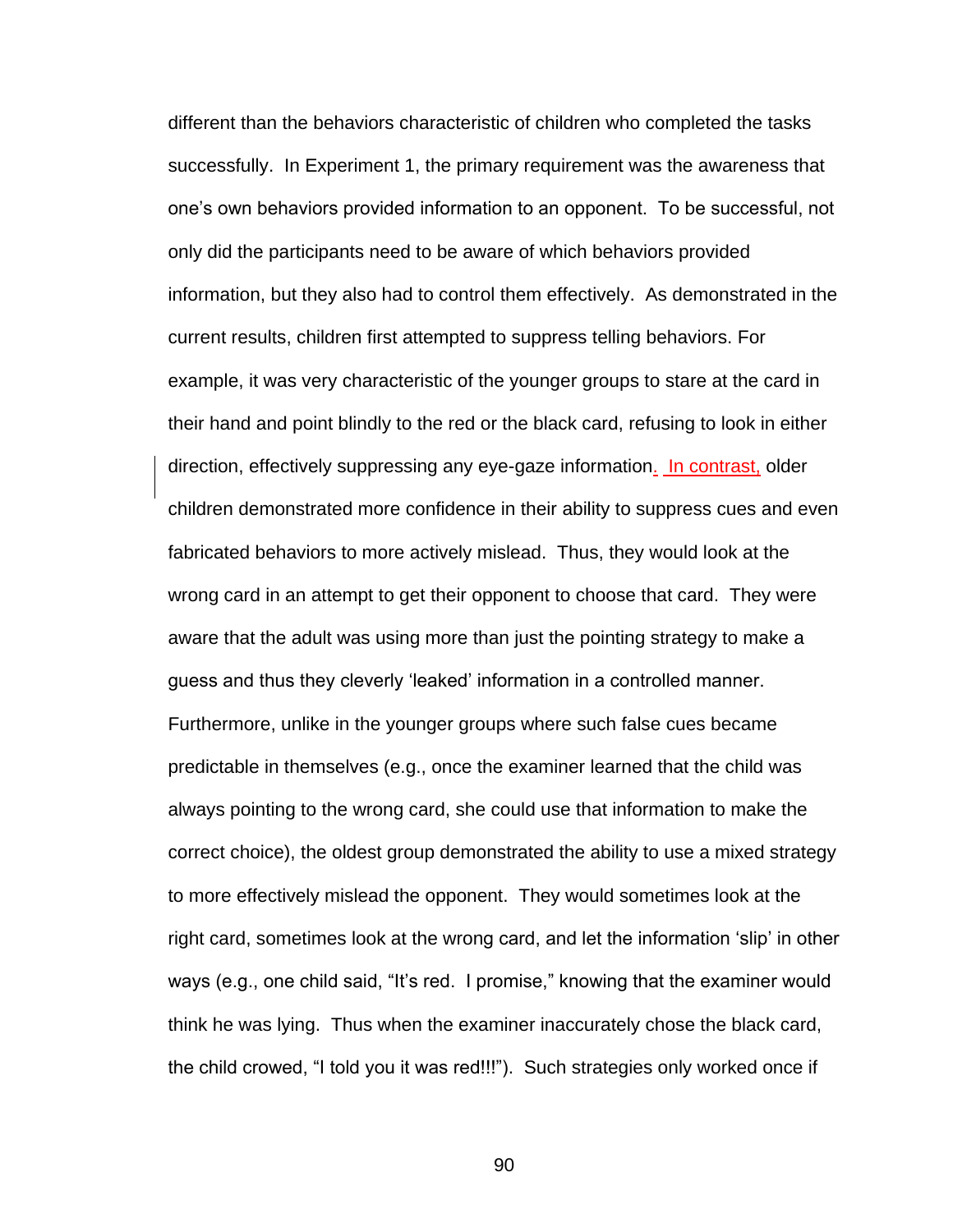the child used them consistently, but the most successful children kept changing their strategy, thus leaving the examiner with no recourse other than a blind choice.

Behavioral data from Experiment 1 showed clear age trends in the ability to control and manipulate behavior to maximize effectiveness. First, they became aware of which behaviors to control, then they attempted to control them, and finally they fabricated false behaviors. Experiment 2 allowed for demonstration of similar development when children were required to infer information from the behaviors of others to compete effectively at the task. Again, the first requirement would be to recognize behaviors that may be informative and almost all children referenced and commented on the facial expression of the examiner, regardless of age. However, in the initial level of awareness, children commented on these contingent facial expressions but did not assign **functional** significance to them. Younger children would comment that "sometimes she is pretty and sometimes she is ugly" showing that they were aware of the varying expressions, but they were not using such expressions to guide their choices. In the older age groups, children began inferring information from such signals. They would comment, "I know she is helping me because she looks nice." Or, "I know she is tricking me because she thinks it's funny." These children clearly assigned meaning to the facial expression to help inform their choices. Unsurprisingly, children who were able to infer the intention behind the expression accurately were also able to consistently choose correctly. This ability varied with age, with older children identifying the functional value of such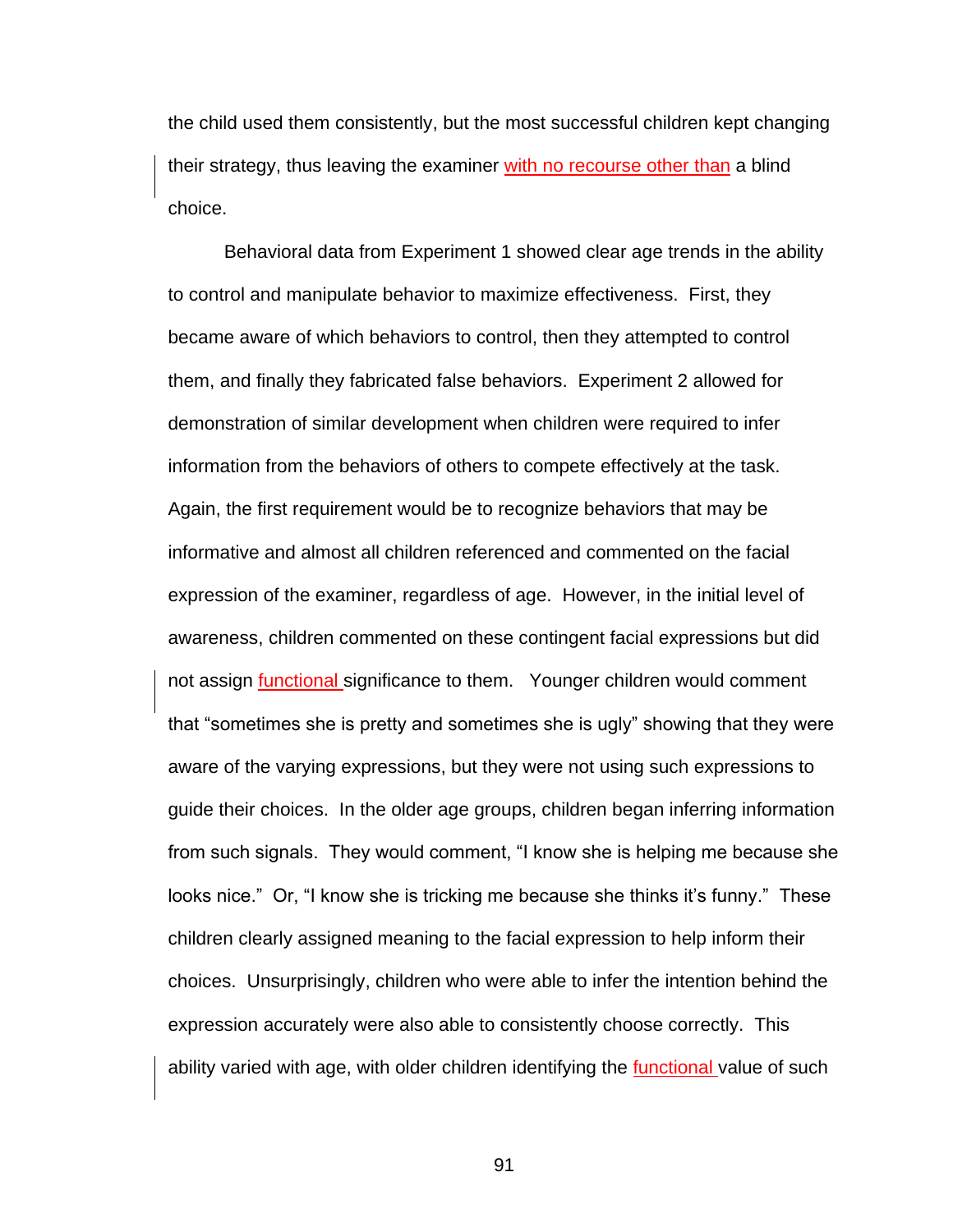expressions most accurately, thus allowing them to make significantly more correct choices in the game paradigm. While even the youngest groups were identifying the facial expressions, only the oldest groups were inferring intention from them and using them to their competitive advantage.

RAI is a ubiquitous skill in the adult social experience. Understanding how one's own behavior may be viewed by another and managing it effectively is a critical component of social competence. Those aware of how they will be received will be more successful in eliciting cooperation or competing effectively. One must similarly have awareness of any potentially hidden intentions behind the actions of others. The inability to accurately interpret the behavior of others can lead to negative consequences like being taken advantage of in competitive contexts. Though these skills are taken for granted by the time one reaches adulthood, their development is not well understood. Many prerequisite abilities such as contingency detection (Flavell, 1985; Lemelin, Tarabulsky, & Provost, 2002; Lohaus et al., 2005; Millar & Weir, 1992; Rovee & Rovee, 1969), attention to eye gaze and facial expression (Bakti, et al., 2000; Baron-Cohen, 2005; Harris, 1993; Hood, Willen, & Driver, 1998; Klinnert, 1984; Meltzoff & Moore, 1989; Nelson, 1987; Pellicano & Rhodes, 2003) and false-belief mastery (Flavell, 1985; Flavell, 2000; Wellman, 1990; Wimmer & Perner, 1983; Woolley & Wellman, 1990) have been thoroughly studied. Now researchers must fill in some of the gaps between these early abilities and the more mature abilities demonstrated by adults.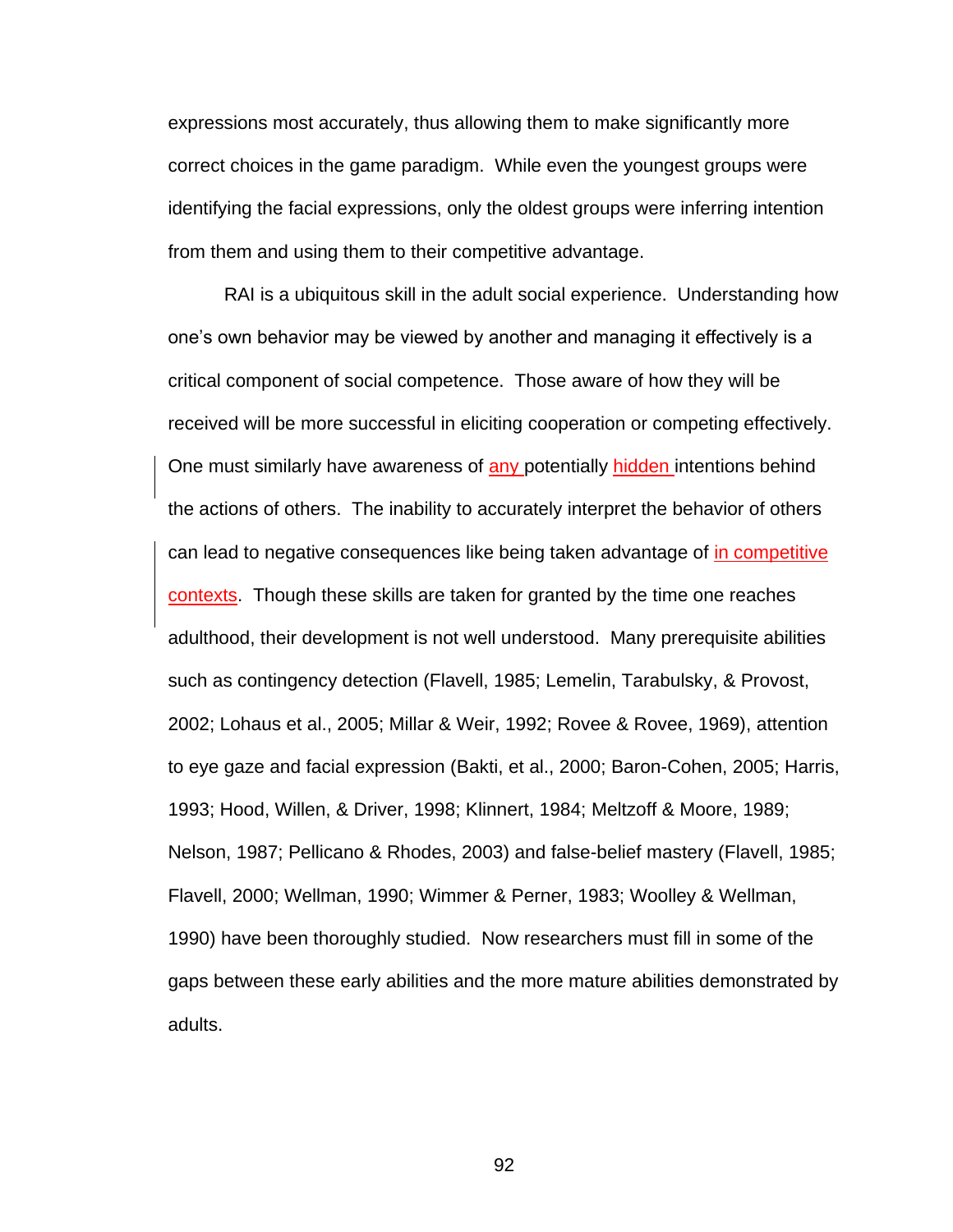The present study is one of the first that attempts to investigate developmental achievements that follow false-belief mastery. We caution that, while children have made many gains in understanding the minds of others by age 4, they still are lacking in some very fundamental areas. Specifically, they may be able to attribute emotion, thoughts, beliefs, or desires to others but they are not skilled at using these attributions to make accurate predictions for future behavior and they have similar deficiencies concerning the manipulation of such beliefs (Friere, Eskritt, & Lee, 2004; LaFreniere, 1988; Schultz & Cloghesy, 1981). These abilities are very likely to begin to develop shortly after the development of TOM as traditionally conceptualized, whether through experience, maturation, or a combination of these factors.

The results of the current study support the notion that RAI is not fully developed with the mastery of TOM as characterized by false-belief tasks and that it emerges over middle childhood. Based on this and similar research (Friere, Eskritt, & Lee, 2004; LaFreniere, 1988; Schultz & Cloghesy, 1981), sequential achievements can be conceptualized. Initially (4-year-olds) there is a lack of recursive ability characterized by children presenting as seemingly unaware of what behaviors they or a partner may use to gain access to information in the competitive situation. Interestingly, this stage overlaps that of traditional TOM achievement, revealing that recursive ability is not developed with TOM ability as characterized by false-belief mastery. The next age group (6-year-olds) demonstrated a growing awareness that was characterized by the child attempting to suppress telling behaviors. At this intermediate stage,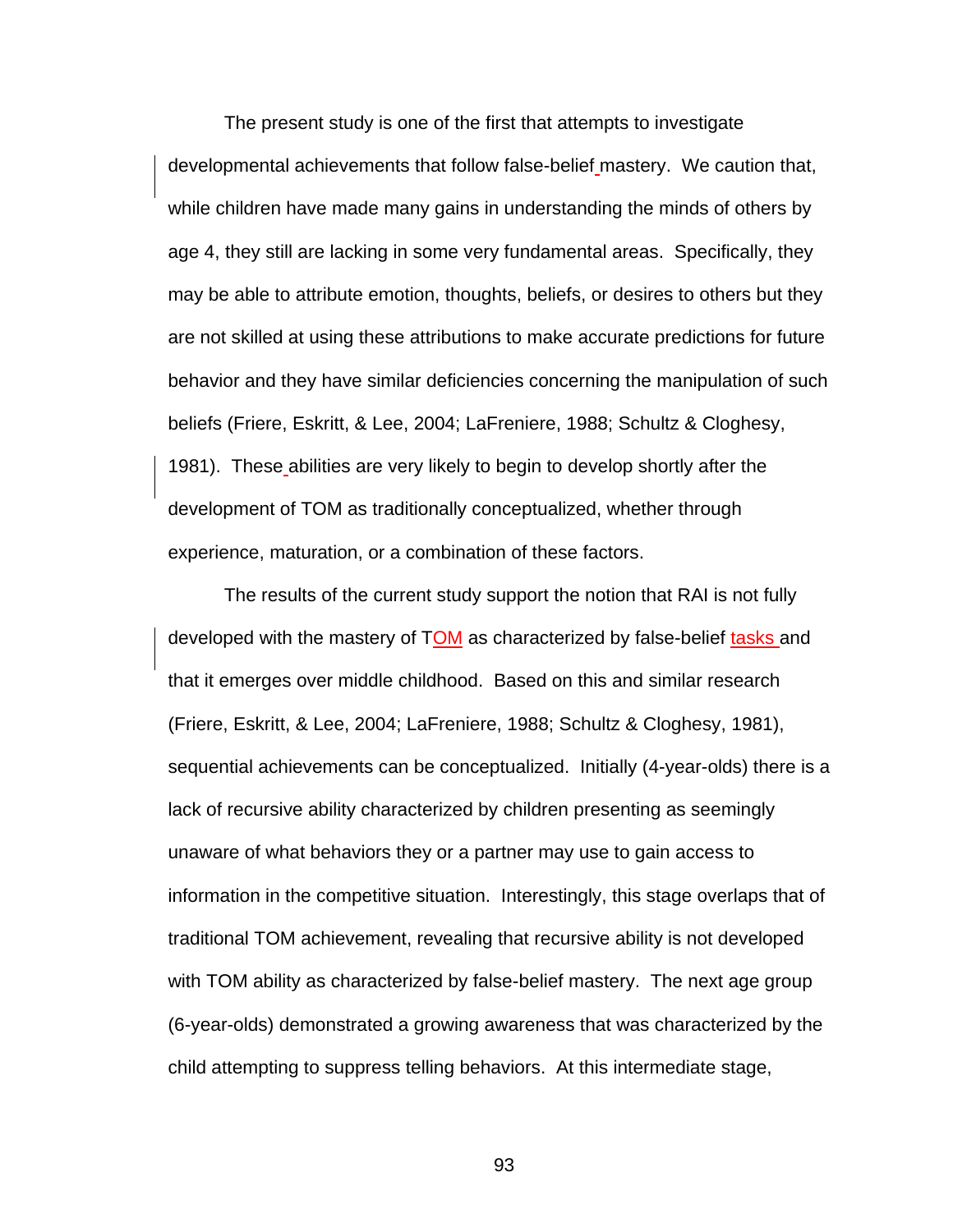children were aware of the most salient behaviors that a partner may use to gain information and attempted to inhibit them. While inhibition may not be an ideal strategy, it did allow children to be successful in the game paradigm in Experiment 1 significantly more often. However, they did not yet show a similar increase in ability in inferring the intentions of their game opponent in Experiment 2. Finally, in Experiment 1, older children (8-year-olds) demonstrated a more mature awareness of recursive interaction and began to substitute false cues to actively mislead a partner. Such a strategy was the most successful because honest signals were masked rather than suppressed. This oldest group was also able to infer the intentions of a partner based on nonverbal signals significantly more often than the younger groups.

This study adds to our understanding of the development of RAI and shows that there is certainly much left to consider. The interview portion of the study was invaluable to gain insight into how much the children actually understood about the recursive nature of intention. However, due to the limited verbal abilities of the younger preschool age group, they were likely at a disadvantage when being assessed via verbal report. There is a possibility that this age group may have had a greater understanding of RAI than they were able to express after completing the task.

The nature of the task also allowed children to interpret the examiner's/actor's intentions in various ways, which may have complicated the results. Children who were successful at the task frequently interpreted the facial expression in a way that was congruous with their appraisal of her intentions.

94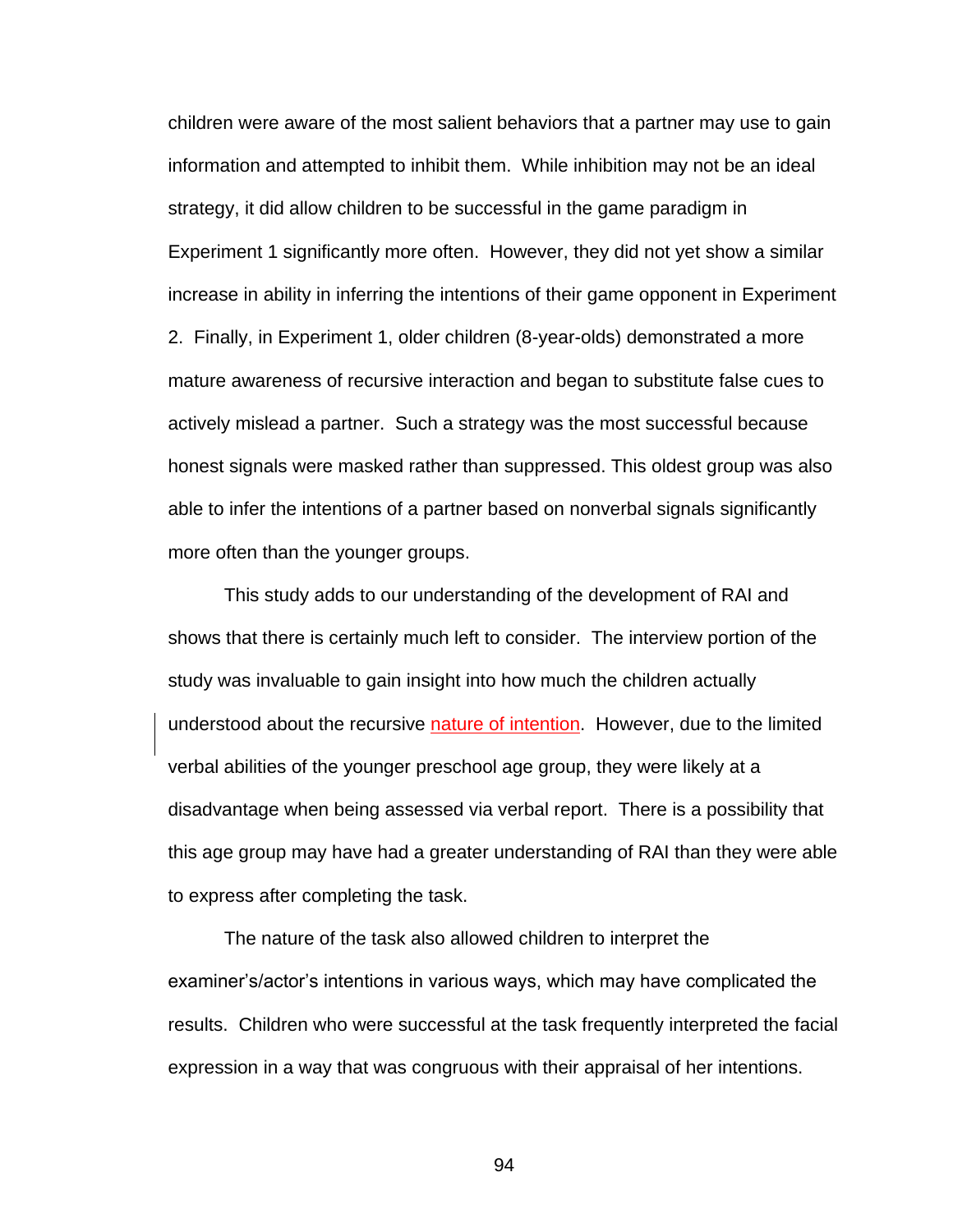For example, in conditions where the smile was paired with inaccurate hints, successful children would verbalize that they knew she was trying to trick them because she had a tricky smile on her face. However, in conditions where the smile was paired with true hints, successful children frequently said that they knew she was telling the truth because she looked nice and helpful and when she did not look nice, they knew she was tricking them. Therefore, developmental differences in children's abilities to interpret non-social ambiguous situations could be further explored in an empirical manner that was not addressed in this study.

Further research could additionally delineate the developments that occur post false-belief mastery that contribute to an adult-level of social understanding. As demonstrated by the current results, even by age 8, success is not reached by 100% of the children. It may be interesting to apply the current methods to 10 or 12-year-olds, or beyond, to chart the course of further development of children's abilities to detect social contingencies and to influence the behavior of others. It would also be informative to gather additional interview data during the tasks (rather than immediately following) to gauge how children are thinking about the minds of others and how such interpretation influences their behavioral output. Also, similar research using a non-socially oriented paradigm may help delineate between general cognitive developments and TOM developments that are unique to the social setting. Finally, our current results show that children's understanding of the intricacies involved in RAI are not solidified even by age 8, with our different tasks revealing different levels of success at each age.

95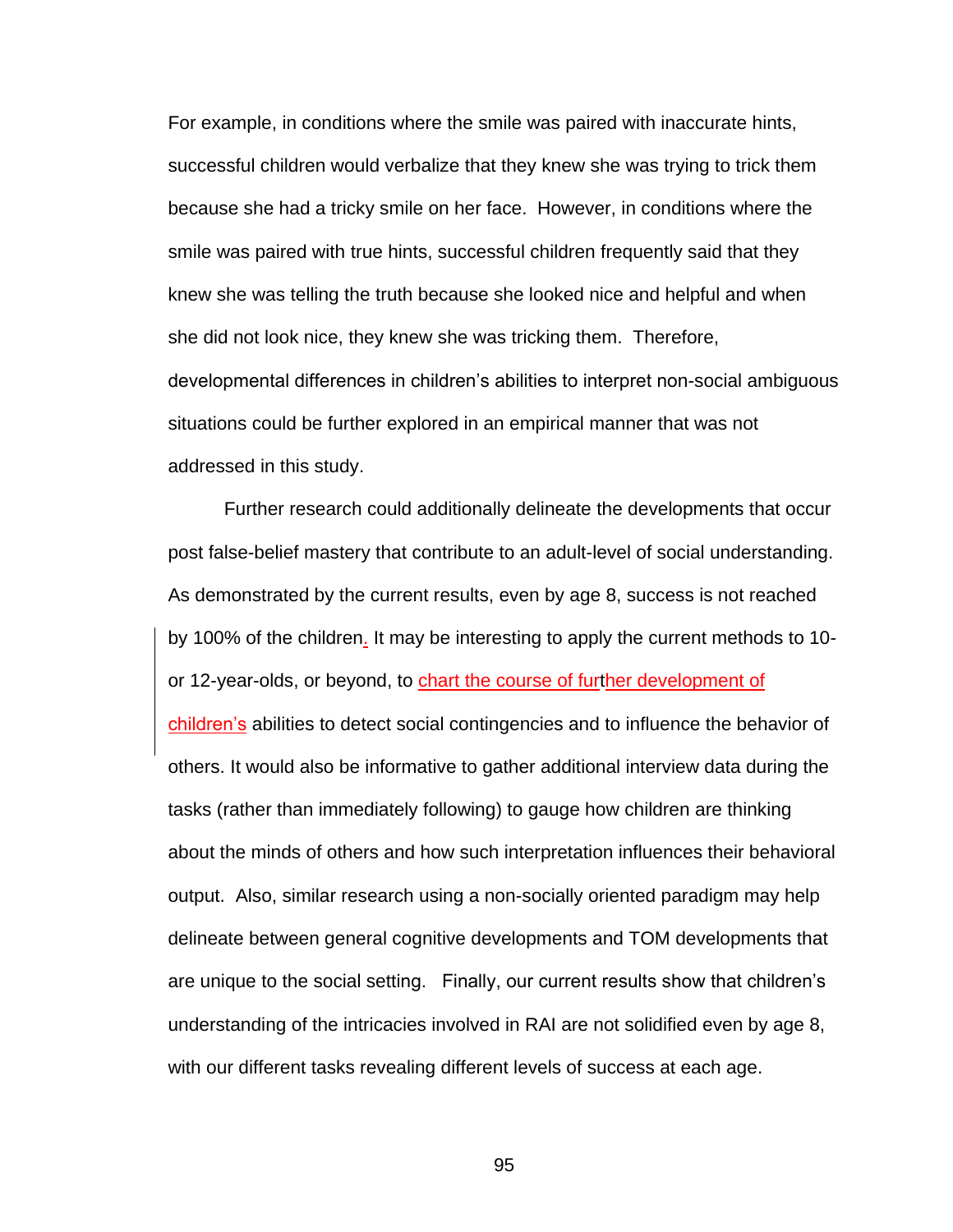Therefore, alternate paradigms varying the methods used to target a child's ability to hide or infer intentions in a social setting may contribute to understanding some of the subtleties in this developmental process.

TOM is a complex ability that is generally considered to be unique to humans. We are a remarkably social species and our ability to produce and decode the very subtle social displays that are omnipresent in our social world *must* be developmentally supported. The current study suggests that TOM is not completely developed by age 4 as historically conceptualized in terms of falsebelief mastery. Rather, the abilities that create an adult-like TOM continue to develop over middle childhood with children demonstrating increasing awareness of the mind and the intentions of the self and others with age.

96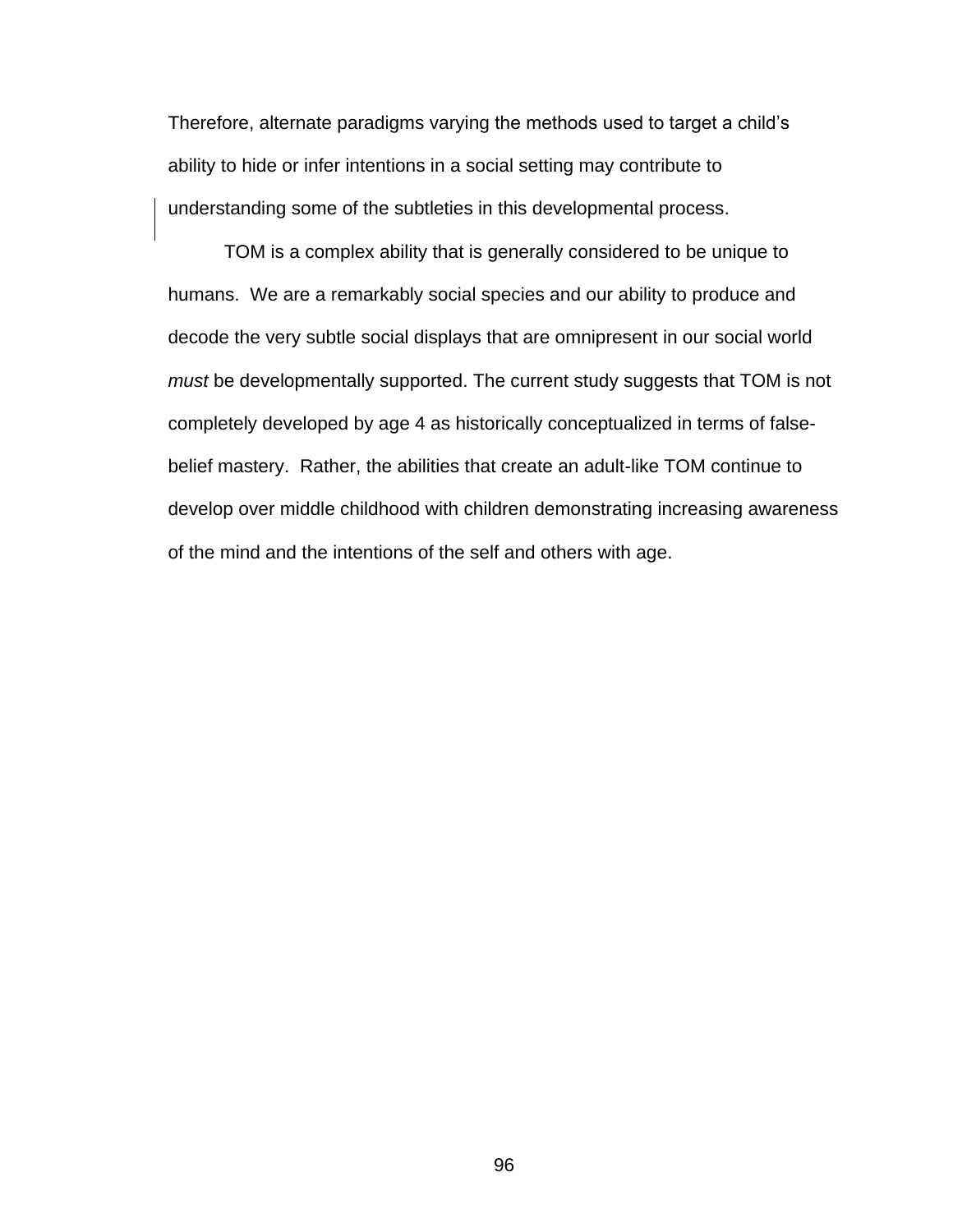#### **REFERENCES**

- Banerjee, M. (1997). Hidden emotions: Preschoolers' knowledge of appearancereality and emotion display rules. *Social Cognition*, 15 (2), 107-132.
- Baron-Cohen, S. (2005). The Empathizing System: A Revision of the 1994 Model of the Mindreading System. In B.J. Ellis & D.F.Bjorklund (Eds.) *Origins of the social mind: Evolutionary psychology and child development (*468- 492*)*. New York, NY, US: Guilford Press.
- Batki, A., Baron-Cohen, S., Wheelwright, S., Connellan, J., & Ahluwalia, J. (2000). Is there an innate gaze module? Evidence from human neonates. *Infant Behavior & Development*, 23 (2), 223-229.
- Bering, J. M., & Parker, B. D. (2006). Children's attributions of intentions to an invisible agent. *Developmental Psychology*, 42(2), 253-262.
- Byrne, R. W., & Whiten, A. (1988). *Machiavellian intelligence: Social expertise and the evolution of intellect in monkeys, apes, and humans*. New York, NY, US: Clarendon Press/Oxford University Press.
- Call, J., & Tomasello, M. (2008). Does the chimpanzee have a theory of mind? 30 years later. *Trends in Cognitive Sciences*, 12(5), 187-192.
- Cameron, A. C., & Trivedi, P. K. (1998). *Regression analysis of count data*. Cambridge: Cambridge University Press.
- Campbell, R., Lawrence, K., Mandy, W., Mitra, C., Jeyakuma, L., & Skuse, D. (2006). Meanings in motion and faces: Developmental associations between the processing of intention from geometrical animations and gaze detection accuracy. *Development and Psychopathology*, 18, 99-118.
- Carlson, S. M., & Moses, L. J. (2001). Individual differences in inhibitory control and children's theory of mind. *Child Development*, 72(4), 1032-1053.
- Carlson, S. M., Moses, L. J., & Hix, H. R. (1998). The role of inhibitory processes in young children's difficulties with deception and false belief. *Child Development*, 69(3), 672-691.
- Carpenter, M., Call, J., & Tomasello, M. (2002). A new false belief test for 36 month-olds. *British Journal of Developmental Psychology*, 20(3), 393- 420.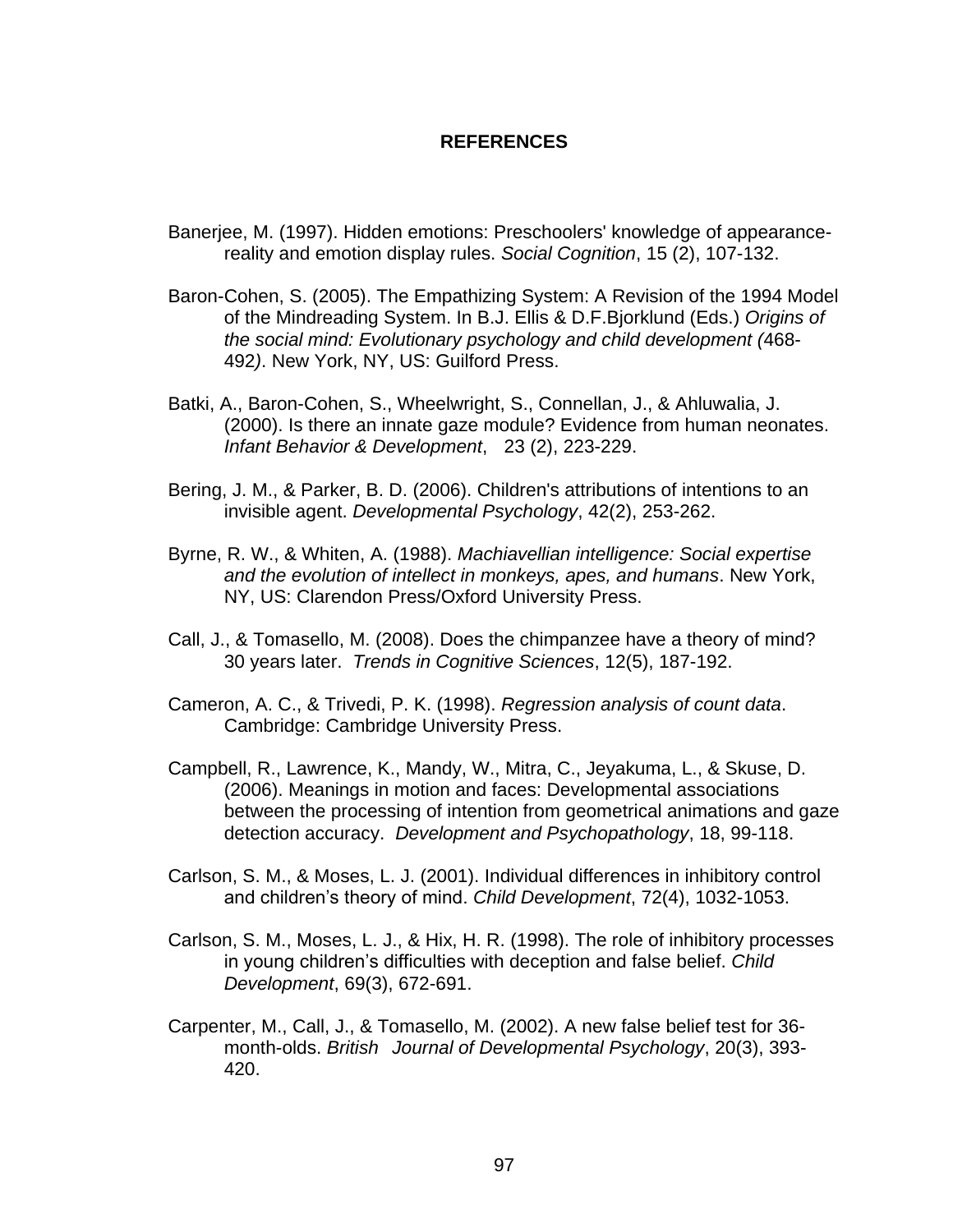- Ekman, P. & Friesen, W. V. (1971). Constants across cultures in the face and emotion. *Journal of Personality and Social Psychology*, 17(2), 124-129.
- Feldman, R. S., Jenkins, L., & Popoola, O. (1979). Detection of deception in adults and children via facial expressions. *Child Development*, 50, 350- 355.
- Flavell, J. H. (2000). Development of children's knowledge about the mental world. *International Journal of Behavioral Development*, 24(1), 15-23.
- Flavell, J. H. (1999). Cognitive development: Children's knowledge about the mind. *Annual Review Psychology*, 50, 21-45.
- Flavell, J. H. (1985). *Cognitive development, 2nd edition*. Englewood Cliffs, NJ: Prentice-Hall Inc.
- Flavell, J. H., Miller, P. H., & Miller, S. A. (1993). *Cognitive Development, 3rd Edition*. Englewood Cliffs, NJ: Prentice-Hall Inc.
- Flynn, E. (2006). A microgenetic investigation of stability and continuity in theory of mind development. *British Journal of Developmental Psychology*, 24(3), 631-654.
- Fodor, J. A. (1992). A theory of the child's theory of mind. *Cognition*, 44, 283– 296.
- Freire, A., Eskritt, M., & Lee, K. (2004). Are eyes windows to a deceiver's soul? Children's use of another's eye gaze cues in a deceptive situation. *Developmental Psychology*, 40 (6), 1093-1104.
- Gosselin, P., Warren, M., & Diotte, M. (2002). Motivation to hide emotion and children's understanding of the distinction between real and apparent emotions. *Journal of Genetic Psychology*, 163(4), 479-495.
- Gravetter, F. J., & Wallnau, L. B. (2007). *Statistics for the behavioral sciences*  $(7<sup>th</sup>$  ed.). Belmont, CA: Thompson Learning, Inc.
- Hala, S., Chandler, M., & Fritz, A. S. (1991). Fledgling theories of mind: Deception as a marker of three-year-olds' understanding of false belief. *Child Development*, 62(1), 83-97.
- Harris, P. L. (1993). Understanding emotion. In: *Handbook of emotions*. M. Lewis, & J. M. Haviland (eds.), New York, NY, US: Guilford Press, 237- 246.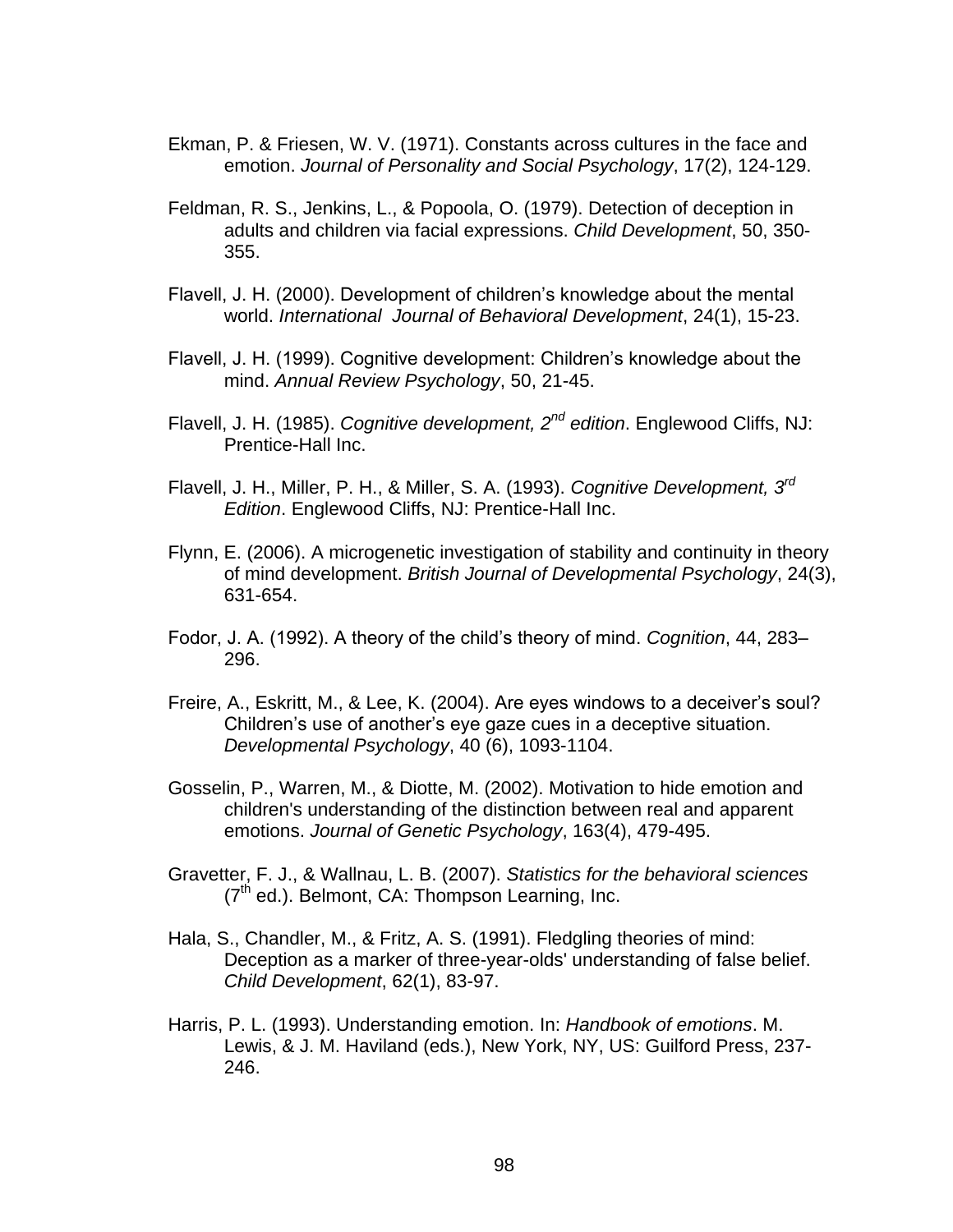- Hood, B. M., Willen, J. D., & Driver, J. (1998) Adult's eyes trigger shifts of visual attention in human infants. *Psychological Science*, 9 (2), 131-134.
- Hughes, C., Jaffee, S. R., Happé, F., Taylor, A., Caspi, A., & Moffitt, T. E. (2005). Origins of individual differences in theory of mind: From nature to nurture? *Child Development*, 76 (2), 356-370.
- Iarocci, G., Yager, J., & Elfers, T. (2007). What gene-environment interactions can tell us about social competence in typical and atypical populations. *Brain and Cognition*, 65 (1), 112-127.
- Josephs, I. E. (1994). Display rule behavior and understanding in preschool children. *Journal of Nonverbal Behavior*, 18(4), 301-326.
- Klinnert, M. D. (1984). The regulation of infant behavior by maternal facial expression. *Infant Behavior & Development*, 7(4), 447-465.
- LaFreniere, P. J. (2000). *Emotional development: A biosocial perspective*. Belmont, CA: Wadsworth.
- LaFreniere, P. J. (1988). The ontogeny of tactical deception in humans. In R. Byrne & A. Whiten (eds.) *Evolution of Social Intelligence*. Oxford: Oxford University Press, 238-252.
- Lee, K., Eskritt, M., Symons, L. A., & Muir, D. (1998). Children's use of triadic eye gaze information for "mind reading." *Developmental Psychology*, 34, 3, 525-539.
- Lemelin, J. P., Tarabulsy, G. M., & Provost, M. A. (2002). Relations between measures of irritability and contingency detection at 6 months. *Infancy*, 3(4), 543-554.
- Leslie, A. M., & Keeble, S. (1987). Do six-month-old infants perceive causality? *Cognition*, 25, 265-288.
- Lillard, A. (1999). Developing a cultural theory of mind: The CIAO approach. *Current Directions in Psychological Science*. 8(2), 57-61.
- Liu, D., Wellman, H. M., Tardif, T., & Sabbagh, M. A. (2008). Theory of mind development in Chinese children: A meta-analysis of false-belief understanding across cultures and languages. *Developmental Psychology*, 44 (2), 523-531.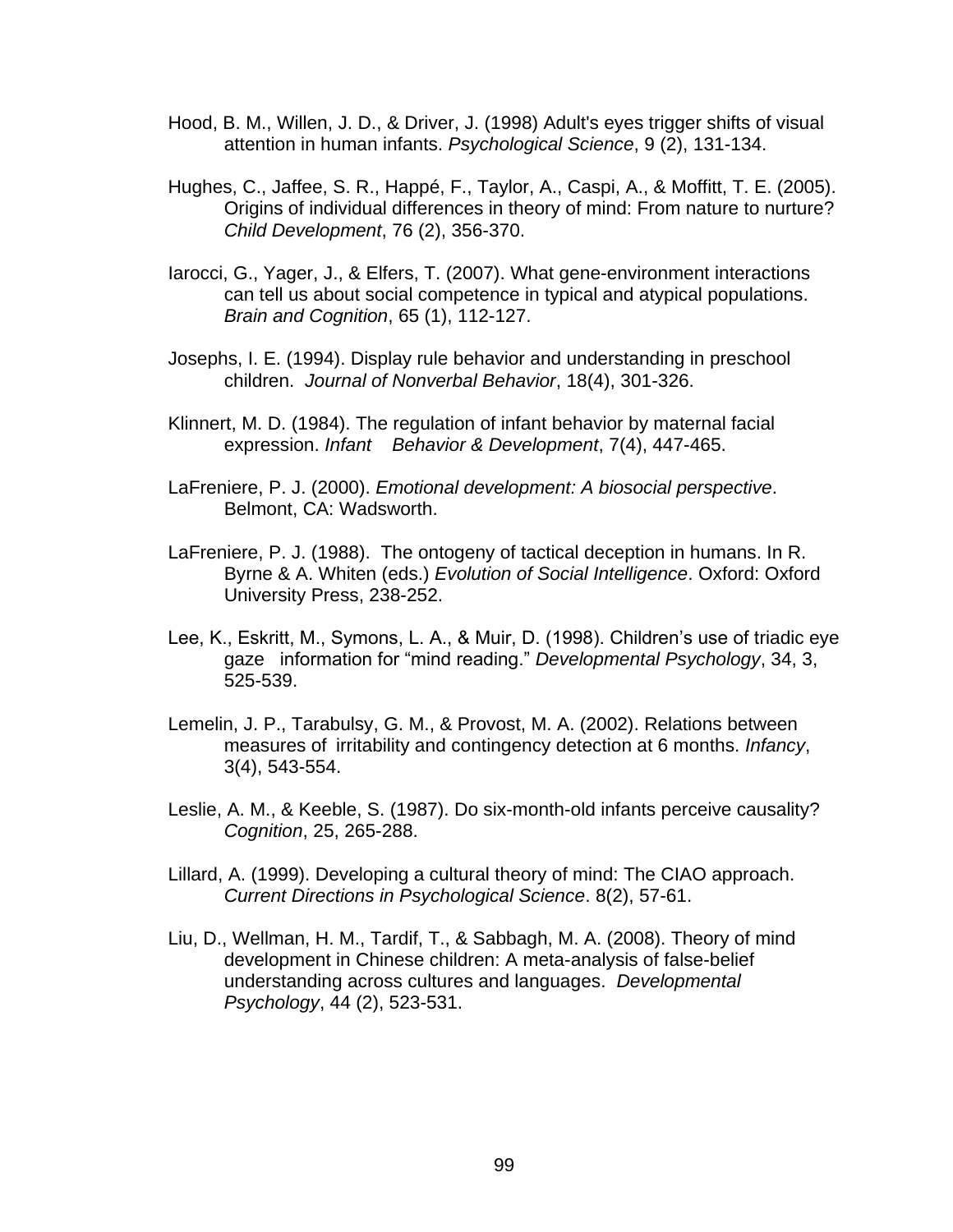- Lohaus, A., Keller, H., Lissmann, I., Ball, J., Borke, J., & Lamn, B. (2005). Contingency experiences of 3-month-old children and their relation to later developmental achievements. *Journal of Genetic Psychology*, 166(4), 365-383.
- Meltzoff A. N., & Moore, M. K. (1989). Imitation in newborn infants: Exploring the range of gestures imitated and the underlying mechanisms. *Developmental Psychology*, 25(6), 954-962.
- Millar, W. S. & Weir, C. G., (1992). Relations between habituation and contingency learning in 5-12 month old infants. *Cahiers de Psychologie Cognitive/European Bulletin of Cognitive Psychology*, 12, 209-222.
- Miscione, J. L., Marvin, R. S., & O'Brien, R. G., (1978). A developmental study of preschool children's understanding of the words 'know' and 'guess.' *Child Development*, 49(4), 1107-1113.
- Nelson, C. A. (1987). The recognition of facial expressions in the first two years of life: Mechanisms of development. *Child Development*, 58, 889-909.
- Pellicano, E. & Rhodes, G. (2003). The role of eye-gaze in understanding other minds. *British Journal of Developmental Psychology*, 21, 33-43.
- Perner, J. (1991). *Understanding the representational mind*. Cambridge, MA: MIT Press.
- Pons, F., & Harris, P. L. (2005). Longitudinal change and longitudinal stability of individual differences in children's emotion understanding. *Cognition and Emotion*, 19(8), 1158-1174.
- Pons, F., Harris, P. L., & DeRosnay, M. (2004). Emotion comprehension between 3-11 years: Developmental periods and hierarchical organization. *European Journal of Developmental Psychology*, 1(2), 127-152.
- Posner, M. I., (1980). Orienting of attention. *The Quarterly Journal of Experimental Psychology*, 32(1), 3-25.
- Povinelli, D. J. & Eddy, T. J. (1996). What young chimps know about seeing*. Monographs of the Society for Research in Child Development*, 61(3).
- Premack, D. & Woodruff, G. (1978). Does the chimpanzee have a theory of mind? *Behavioral and Brain Sciences*, 1(4), 515-526.
- Rochat, P. R. (2001). Social contingency detection and infant development. *Bulletin of the Menninger Clinic*, 65 (3), 347-360.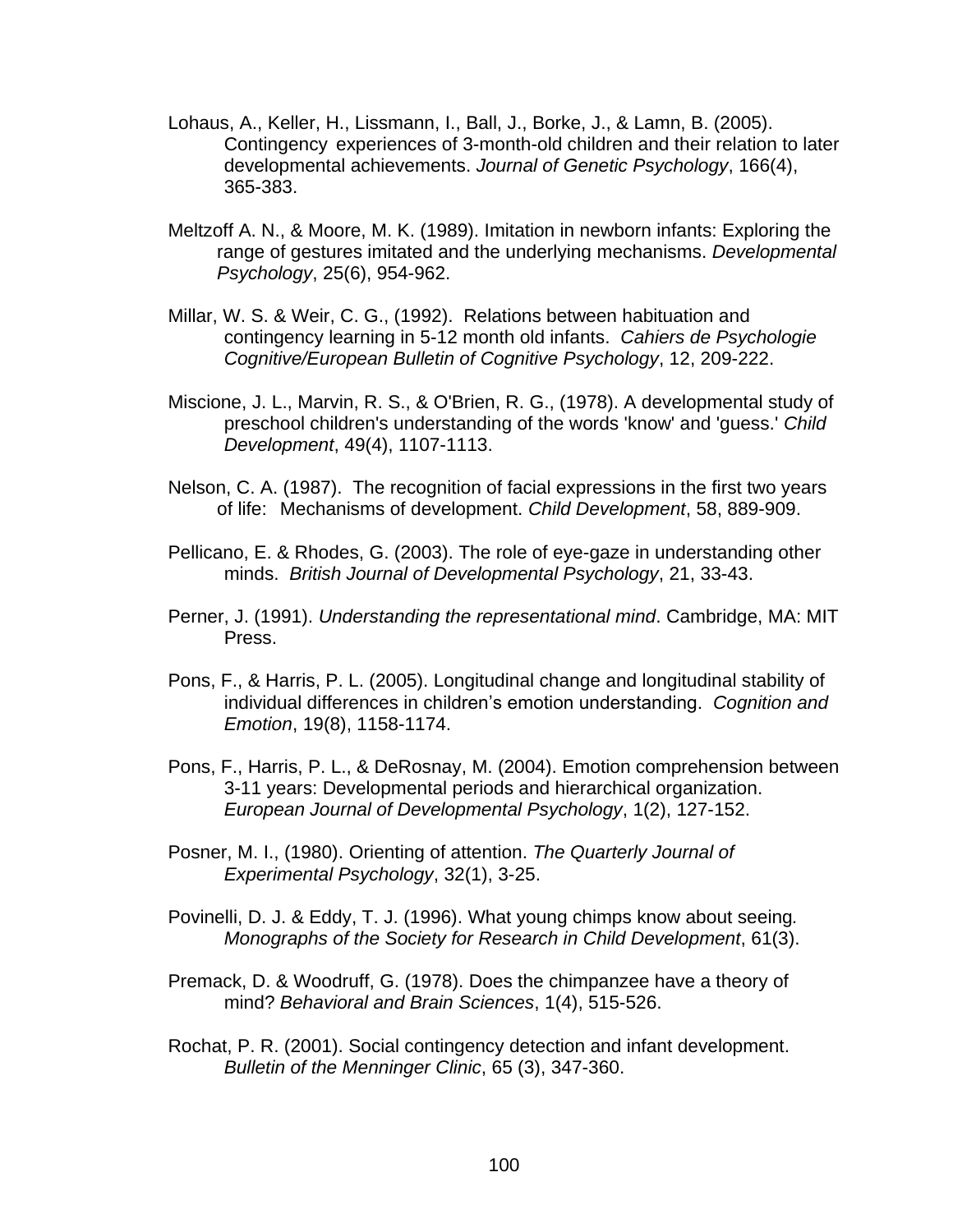- Rovee, C. K. & Rovee, D. T. (1969). Conjugate reinforcement of infant exploratory behavior. *Journal of Experimental Child Psychology*, 8, 33-39.
- Ruihe, H. & Guoliang, Y. (2006). Children's Understanding of Emotional Display Rules and Use of Strategies. *Psychological Science (China*), 29(1), 18- 21.
- Saarni, C. (1984). An observational study of children's attempts to monitor their expressive behavior. *Child Development*, 55(4), 1504-1513.
- Schultz, T. R., & Cloghesy, K., (1981). Development of recursive awareness of intention. *Developmental Psychology*, 17(4), 465-471.
- Tomasello, M., & Call, J. (1997). *Primate Cognition*. Oxford, UK: Oxford University Press.
- Wellman, H. M. (1990). *The child's theory of mind*. Cambridge, MA: MIT Press.
- Woolley, J. D., & Wellman, H. M. (1990) Young children's understanding of realities, nonrealities, and appearances. *Child Development*, 61(4), 946- 961.
- Workman, L., Chilvers, L., Yeomans, H. & Taylor, S. (2006). Development of cerebral lateralisation for recognition of emotions in chimeric faces in children aged 5 to 11. *Laterality: Asymmetries of Body, Brain and Cognition*, 11(6), 493-507.
- Workman, L. & Reader, W. (2004). *Evolutionary psychology: An introduction.* New York, NY, US: Cambridge University Press.
- Wimmer, H., & Perner, J. (1983). Beliefs about beliefs: Representation and constraining function of wrong beliefs in young children's understanding of deception. *Cognition*, 13(1), 103-128.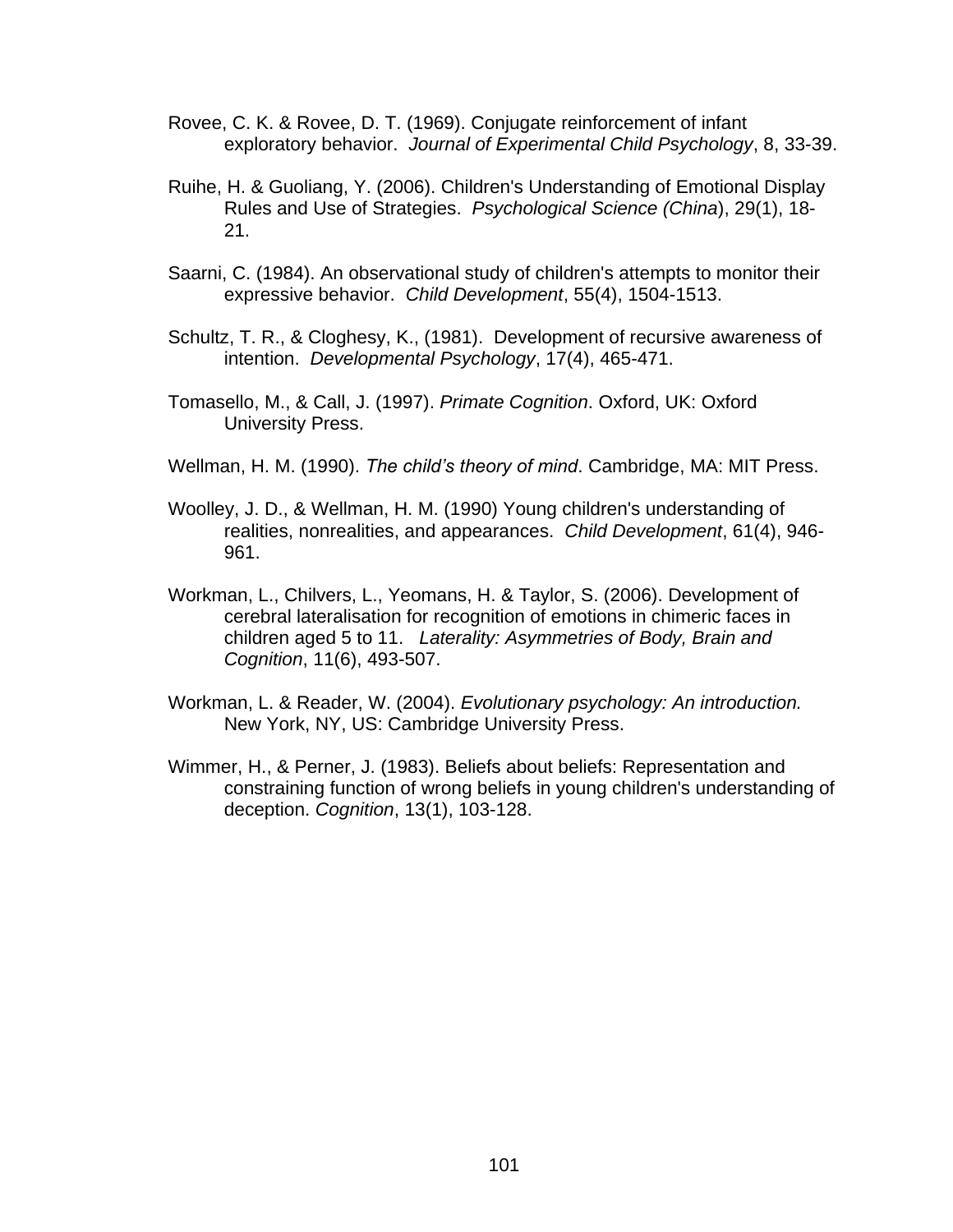**APPENDICES**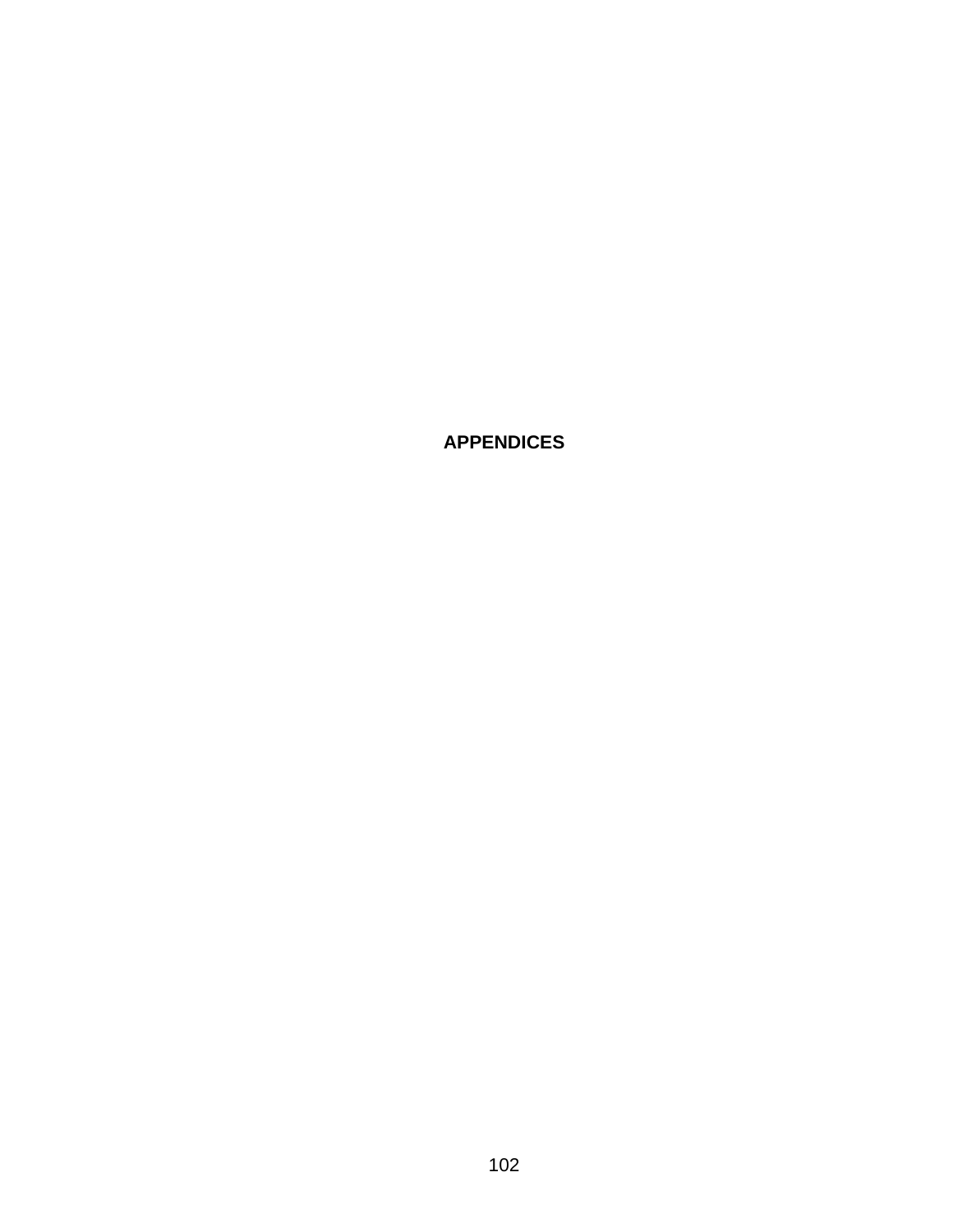Appendix A

## **Parent/Guardian Consent Form**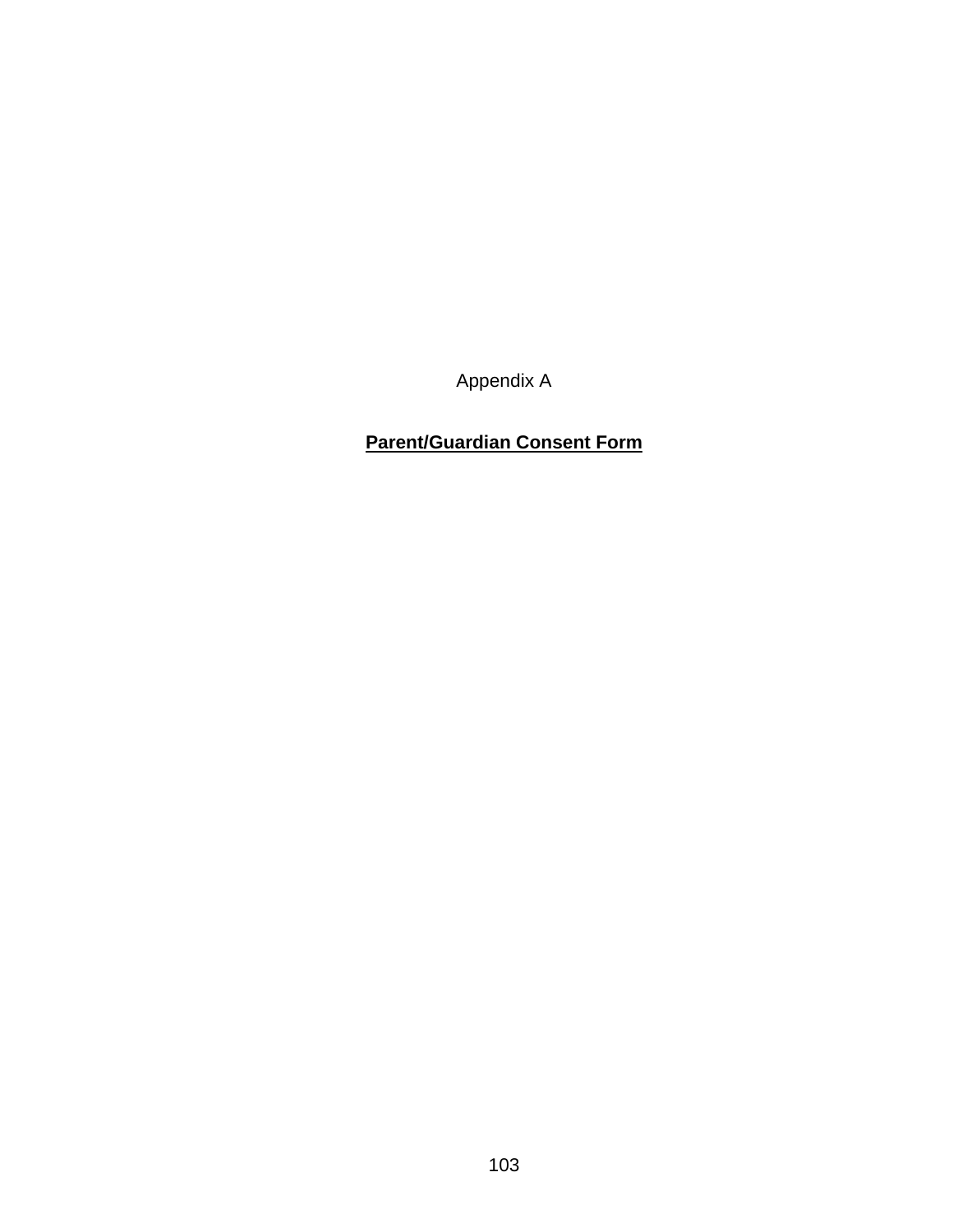#### **PARENT/GUARDIAN CONSENT FORM**

#### 2007

Dear Parents/Guardians:

Your child has been invited to participate in a research project sponsored by the Department of Psychology at the University of Maine. Rachelle Smith, a doctoral student, and Dr. Peter LaFreniere, her faculty advisor, are conducting the project. We are interested in learning about how and at what age children use nonverbal cues (such as looking or pointing) to make predictions about the intentions of others. In addition, we are interested in exploring what nonverbal cues children use to influence a game-partner.

**What will your child be asked to do?** If you agree to allow your child to participate, her/she will be invited to play some card games with an adult examiner during their regular school day. The games involve guessing the color of the next card in a deck of cards. Children will get to have a turn trying to guess the next card and a turn looking at the card while the examiner guesses. The session will take about 25 minutes and will take place in a quiet location in the school. Children will be provided with simple instructions and then their play will be videotaped to determine what nonverbal cues they use to help them play. Regardless of performance on the card games, children will be rewarded with praise and stickers and will be given an opportunity to discuss how they played the game.

**Will answers be private and confidential?** All information obtained about each child will be private and kept confidential. The information will only be used for research purposes. Your child's name will never be associated with his/her responses. Your child will be given an ID number and only his/her age and gender will be recorded. The observation forms and videotapes will be stored in a locked laboratory room and will be kept indefinitely.

**Risks and Benefits:** The participation of your child in this study is voluntary. Your child may stop participating at any point. There is no penalty for a child who decides not to participate or stops in the middle of a session. Except for your child's time (approximately 25 minutes), there are no foreseeable risks to participating in this study. The benefits of this research are that we will learn more about when children begin to use nonverbal signals to predict and influence the behavior of others. In addition, your child will receive a small token of appreciation (e.g., stickers, pencil) as well as praise for a job well done.

**What do you need to do?** Please fill out and **return** the form on the next page to your child's classroom teacher **as soon as possible.**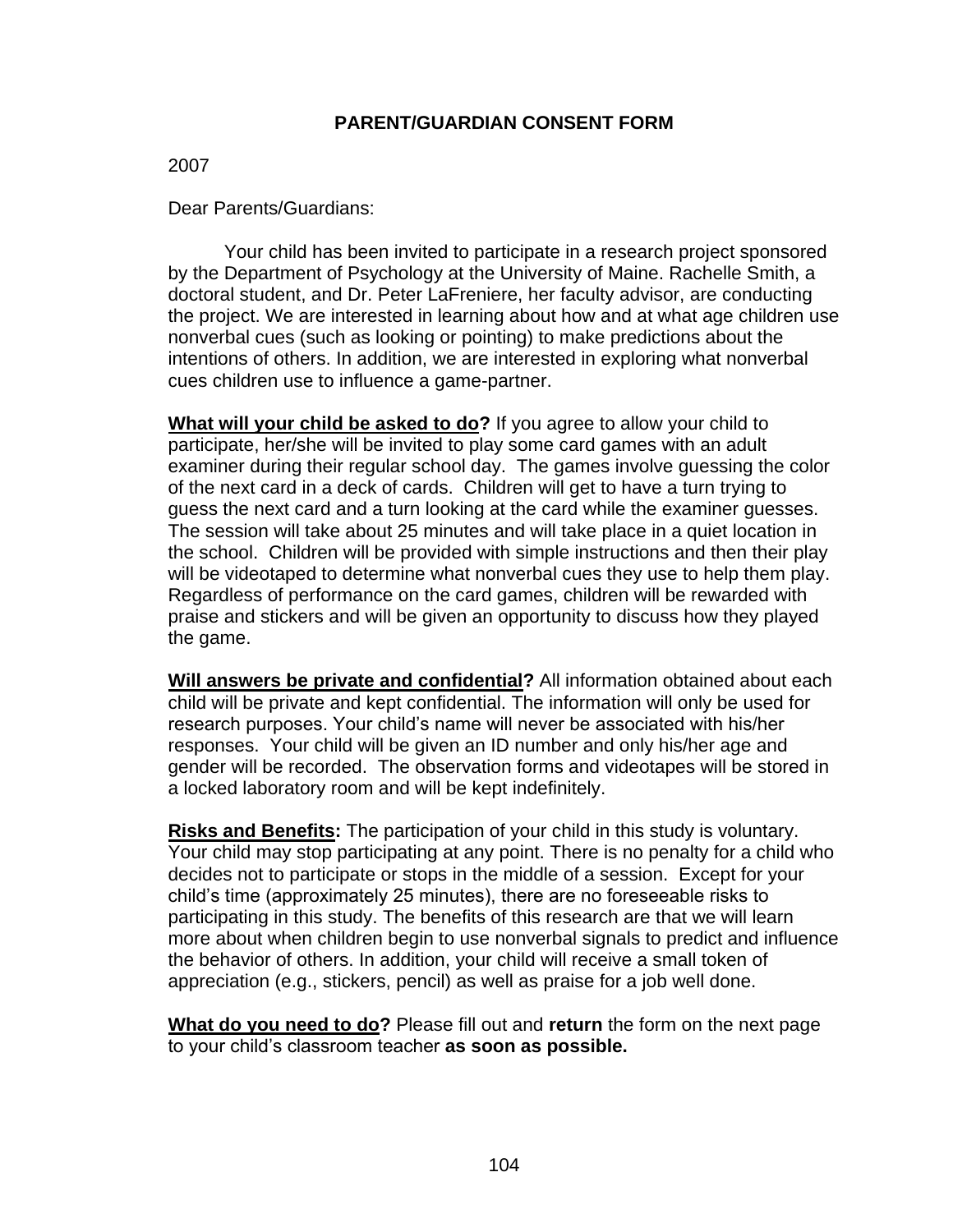**Contact Information:** If you have any questions about your child's rights as a research participant, please contact Gayle Anderson, Assistant to the University of Maine's Protection of Human Subjects Review Board, 581-1498 (or email her at gayle@maine.edu). If you have any questions or concerns about the research project, please feel free to contact Dr. Peter LaFreniere or Rachelle Smith at the address or phone number provided below.

Thank you for your help!

| Rachelle Smith, B.A.                                   |          | Peter LaFreniere, Ph.D.  |
|--------------------------------------------------------|----------|--------------------------|
| Address: 301 Little Hall                               | Address: | 301 Little Hall          |
| Department of Psychology                               |          | Department of Psychology |
| University of Maine                                    |          | University of Maine      |
| Orono, ME 04469                                        |          | Orono, ME 04469          |
| E-mail: Rachelle. Smith@umit.maine.edu Phone: 581-2044 |          |                          |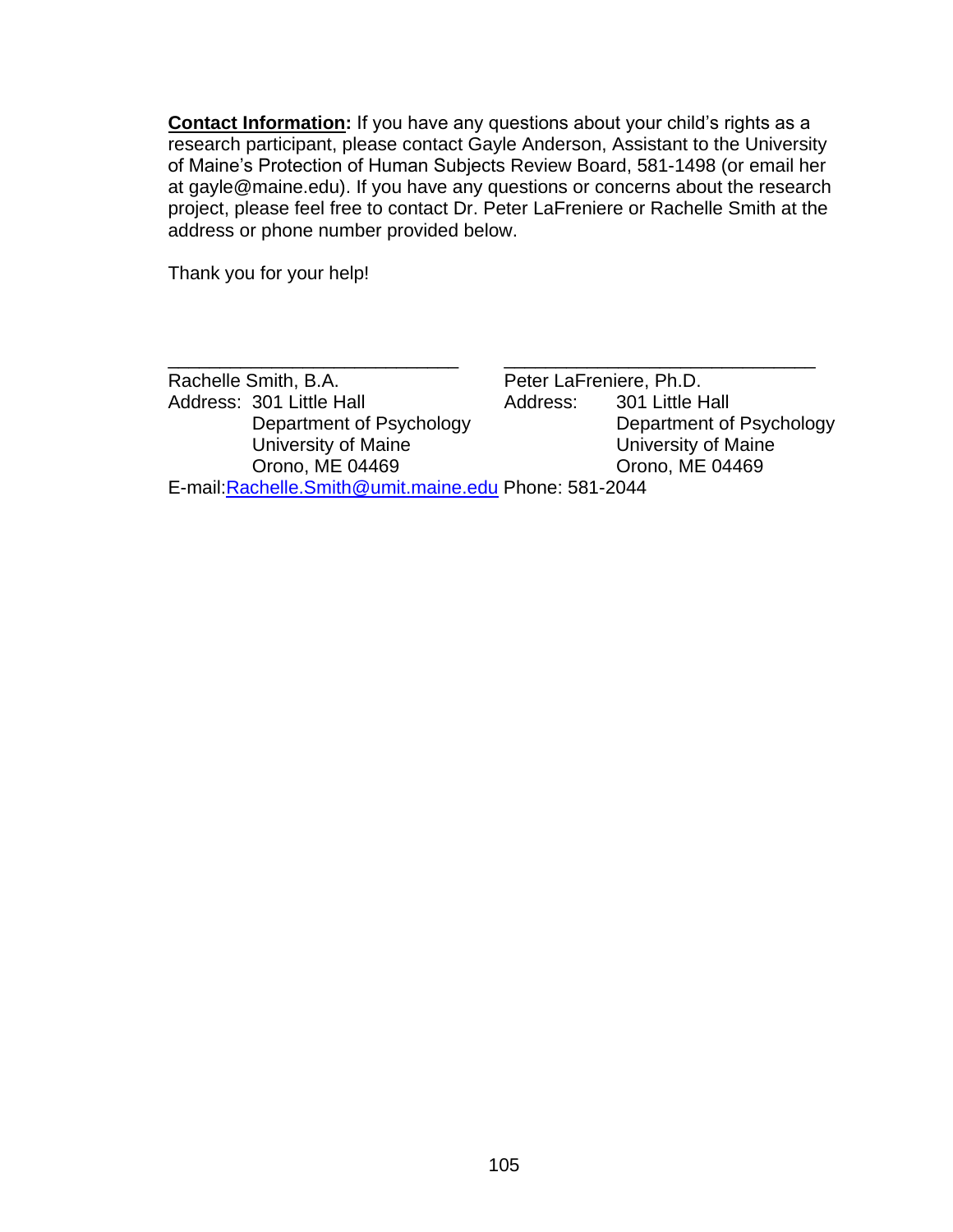Parent/Guardian consent form for the University of Maine research project on *Development of Theory of Mind after age four* conducted by Rachelle Smith and Peter LaFreniere.

#### **PLEASE RETURN TO YOUR CHILD'S CLASSROOM TEACHER AS SOON AS POSSIBLE -- THANK YOU!**

Please check whether or not your child has your permission to participate in this study:

\_\_\_\_\_ My child has permission to participate.

My child does NOT have permission to participate in this study.

Child's name: \_\_\_\_\_\_\_\_\_\_\_\_\_\_\_\_\_\_\_\_\_\_\_\_\_\_\_\_\_\_\_\_\_\_\_\_\_\_\_\_

Gender: M or F (please circle one)

Birthday:  $\frac{1}{2}$  /  $\frac{1}{2}$ 

Grade: \_\_\_\_\_\_\_

Number of Siblings: \_\_\_\_\_\_\_\_\_\_\_\_\_\_\_\_\_\_\_\_\_\_\_\_\_\_\_\_\_

Ages of Siblings: \_\_\_\_\_\_\_\_\_\_\_\_\_\_\_\_\_\_\_\_\_\_\_\_\_\_\_\_\_\_\_

Teacher's Name: **Example 20** 

Parent's Name: **Example 20** 

Relationship to child (e.g., mother, father, guardian): \_\_\_\_\_\_\_\_\_\_\_\_\_\_\_\_\_\_\_\_\_\_\_\_

| <b>Parent/Guardian Signature:</b> |  |
|-----------------------------------|--|
|                                   |  |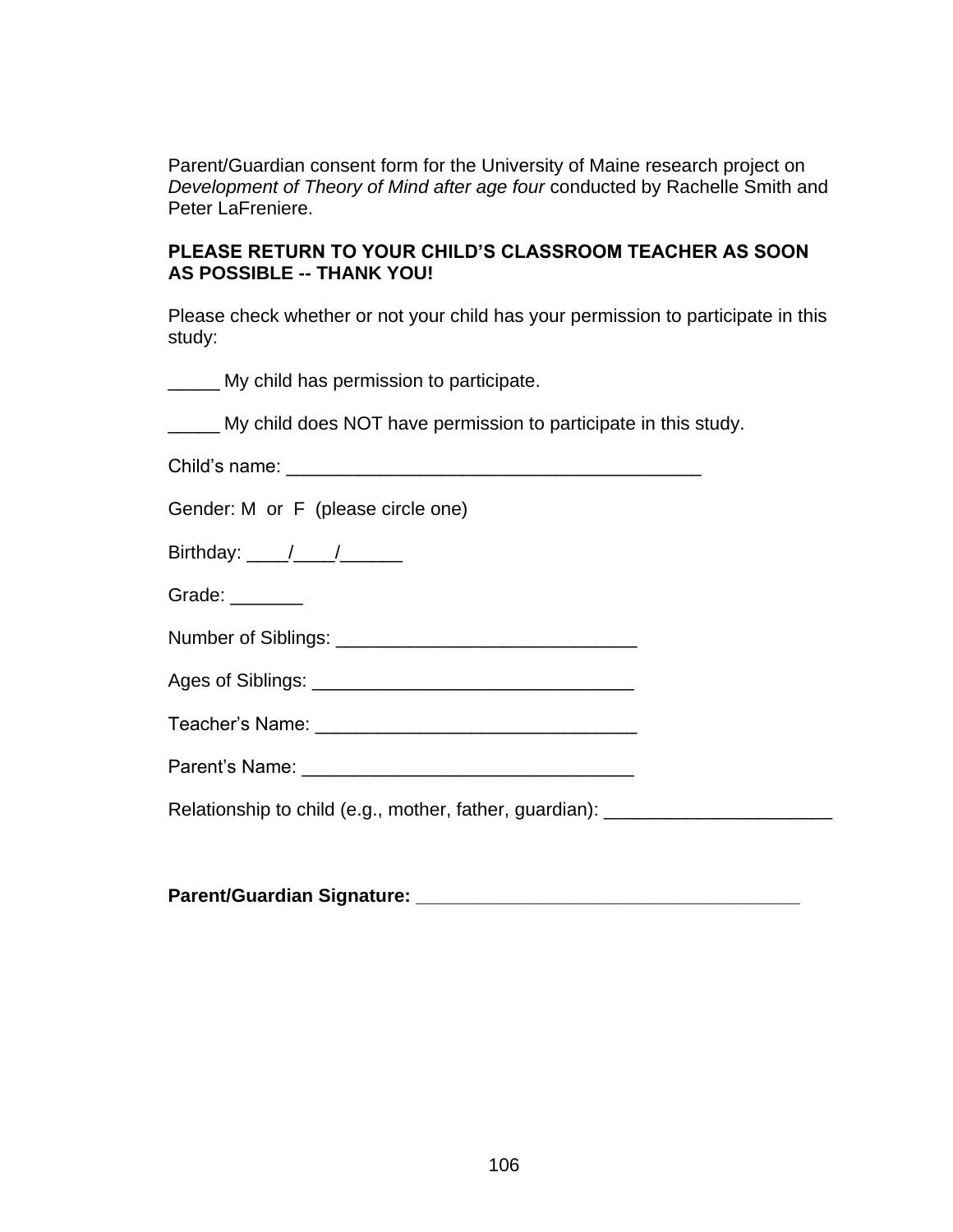Appendix B

## **Child Assent Form**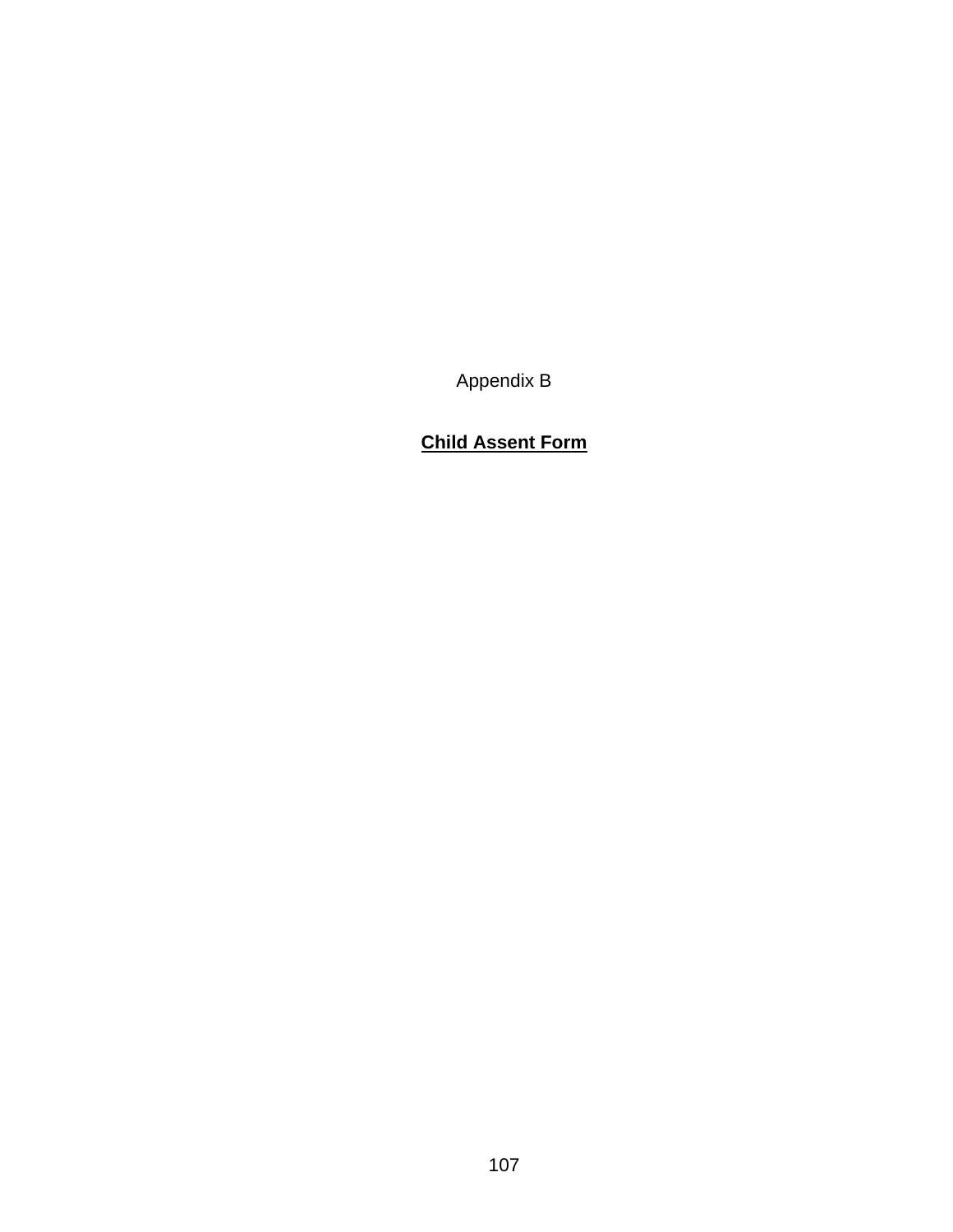### **CHILD (STUDENT) ASSENT FORM**

Dear Student,

Hello! My name is Rachelle, and I am a college student at the University of Maine. Your parents have given you permission to play some different games that I have brought with me. You will get to play some of the games with cards and other games on the computer. I think that you will like the games!

After we play the games, I have some little prizes for you! The prizes are for working hard on the games and I think you can win one!

Do you have any questions?

Will you play the game with me?

#### **1. Experiment 1**

#### **Introductory Task:**

This is a guessing game. The game is played with a deck of cards. Each card is red or black (*show the cards as you name the color*). The game is to guess the color of the next card in these stacks (*point to the two stacks*). What color do you think this card is? What about his one? (*Alternate between decks until the child is able to successfully "guess" the color 6 consecutive times*). You did great! Let's try the next game!

### **A. Play the game.**

Next you get to have a turn looking at the cards and I will try to guess what the color is! This time we just have one deck. You will look at the card and then point to either the red card or the black card to give me a hint. If I guess right, then I win the card. If you trick me and I guess wrong, then you win the card. Remember, try to win as many cards as you can! Okay?

*(Video record interactions. Also record number of cards each participant won*).

#### **B. Interview**

How did you play the game? How did you win so many cards? Did you try to trick me/him/her? How?

*(Record all responses on Interview Template 1, see Appendix C.).*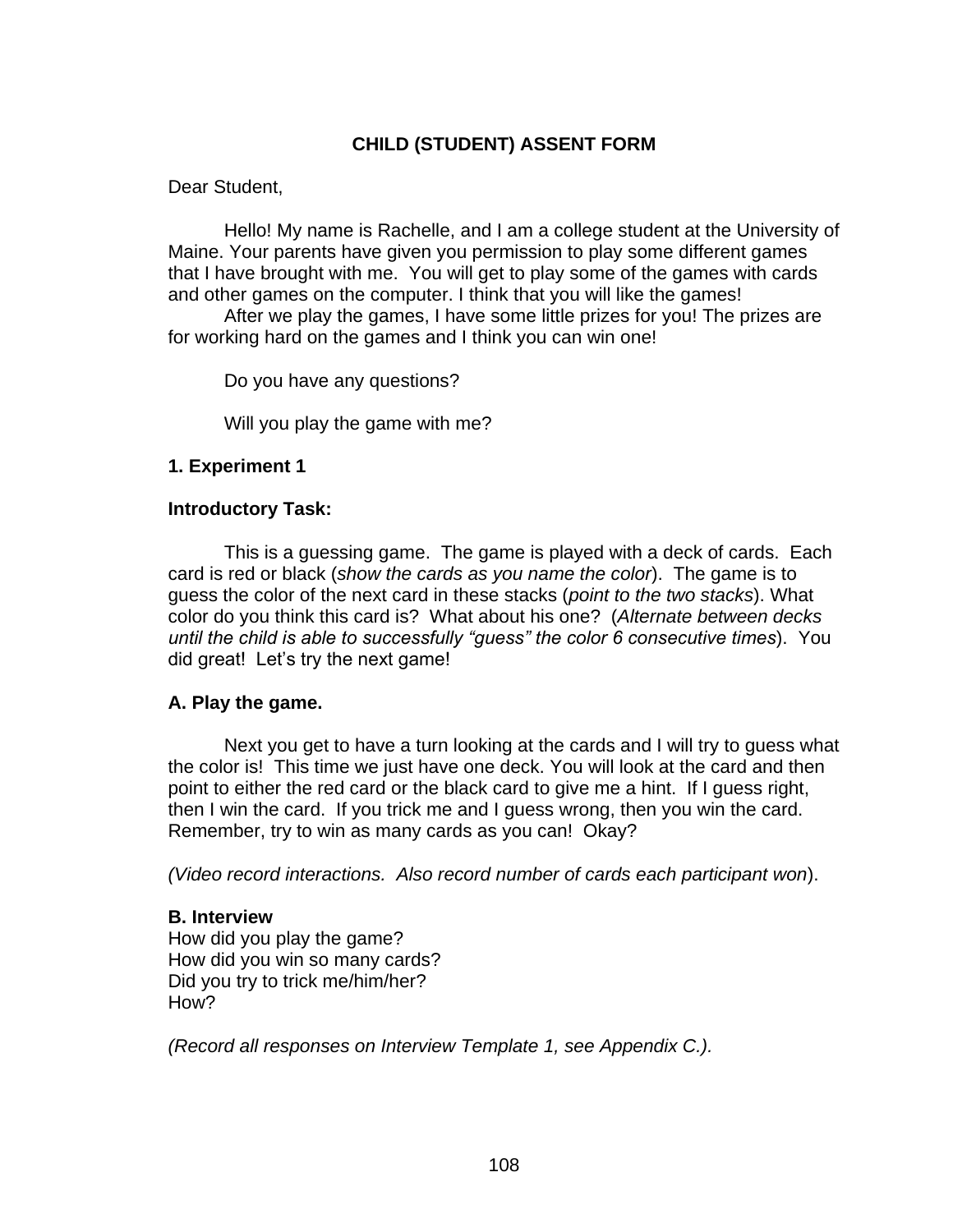#### **2. Experiment 2**

#### **Conditions 1 & 2:**

Now it is my turn to look at the cards. Just like before, the cards are either red or black (*point to the cards as you name the color*). I will look at the top card (*demonstrate*) and then point (*demonstrate*) to a card to give you a hint about what color it might be. But be careful! Sometimes I might try to fool you! If you get it right, you win a chip! At the end, you can trade your chips for some stickers. Do you understand?

Now you are going to watch a video and play the game with my friend Mary. Remember to watch carefully because sometimes Mary is tricky!

#### **Conditions 3 & 4:**

Now it is my turn to look at the cards. Just like before, the cards are either red or black (*point to the cards as you name the color*). I will look at the top card (*demonstrate*) and then you try to guess what color it might be. Remember, watch carefully and see if you can guess what color it is! If you get it right, you win a chip! At the end, you can trade your chips for some stickers. Do you understand?

Now you are going to watch a video and play the game with my friend Mary. Remember to watch carefully because sometimes Mary is tricky!

*(Record all responses on Child Assessment Form, see Appendix F.).*

#### **B. Interview**

How did you play the game? How did you win so many cards? She was tricky! How did you know when she was tricking you? Did you see anything on her face?

*(Record all responses on Interview Template 2, see Appendix G.).*

Thank you for playing all of my games! You worked really hard! You can choose 5 stickers as a reward for your good work! Thanks again for playing!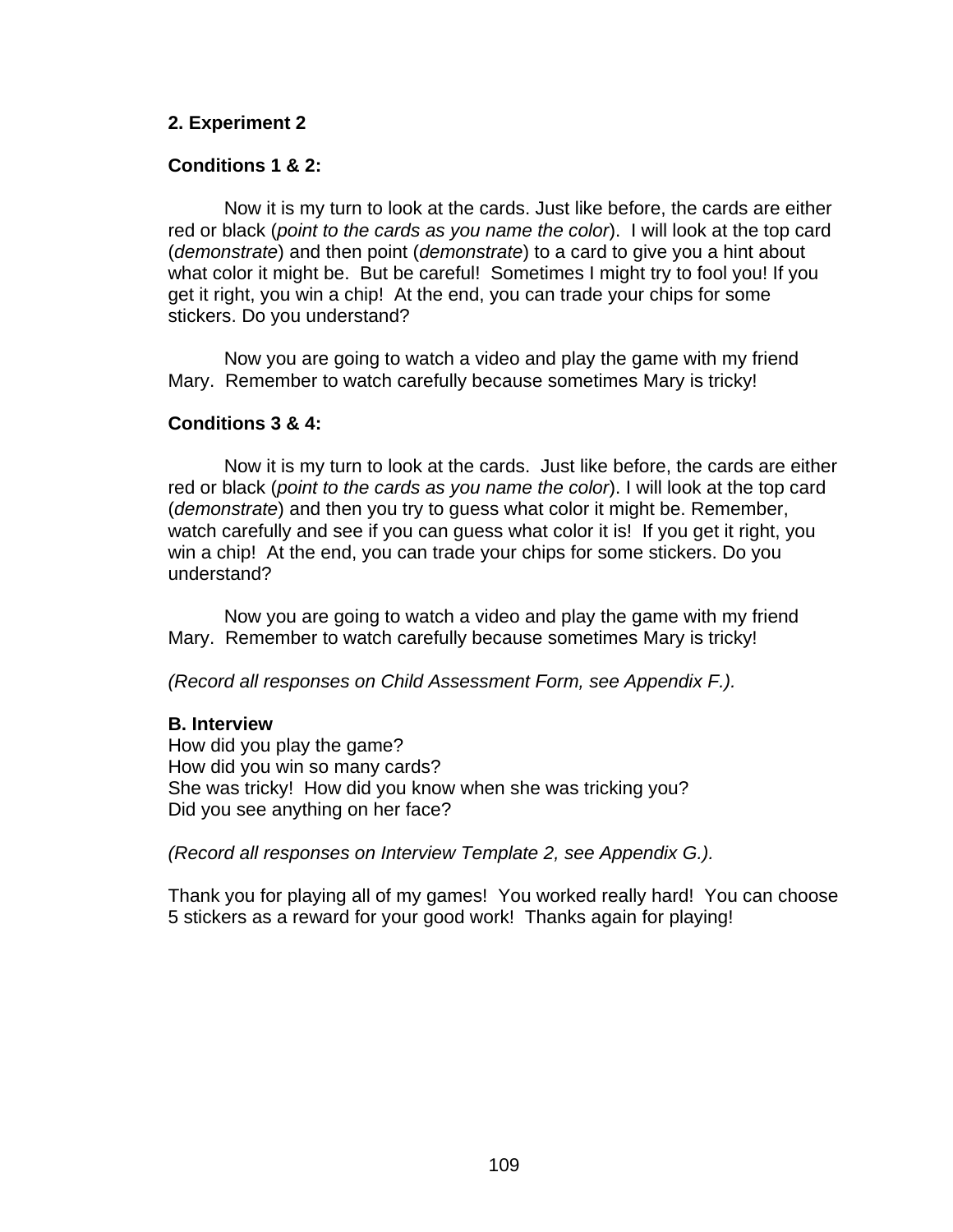Appendix C.

**Interview Template 1**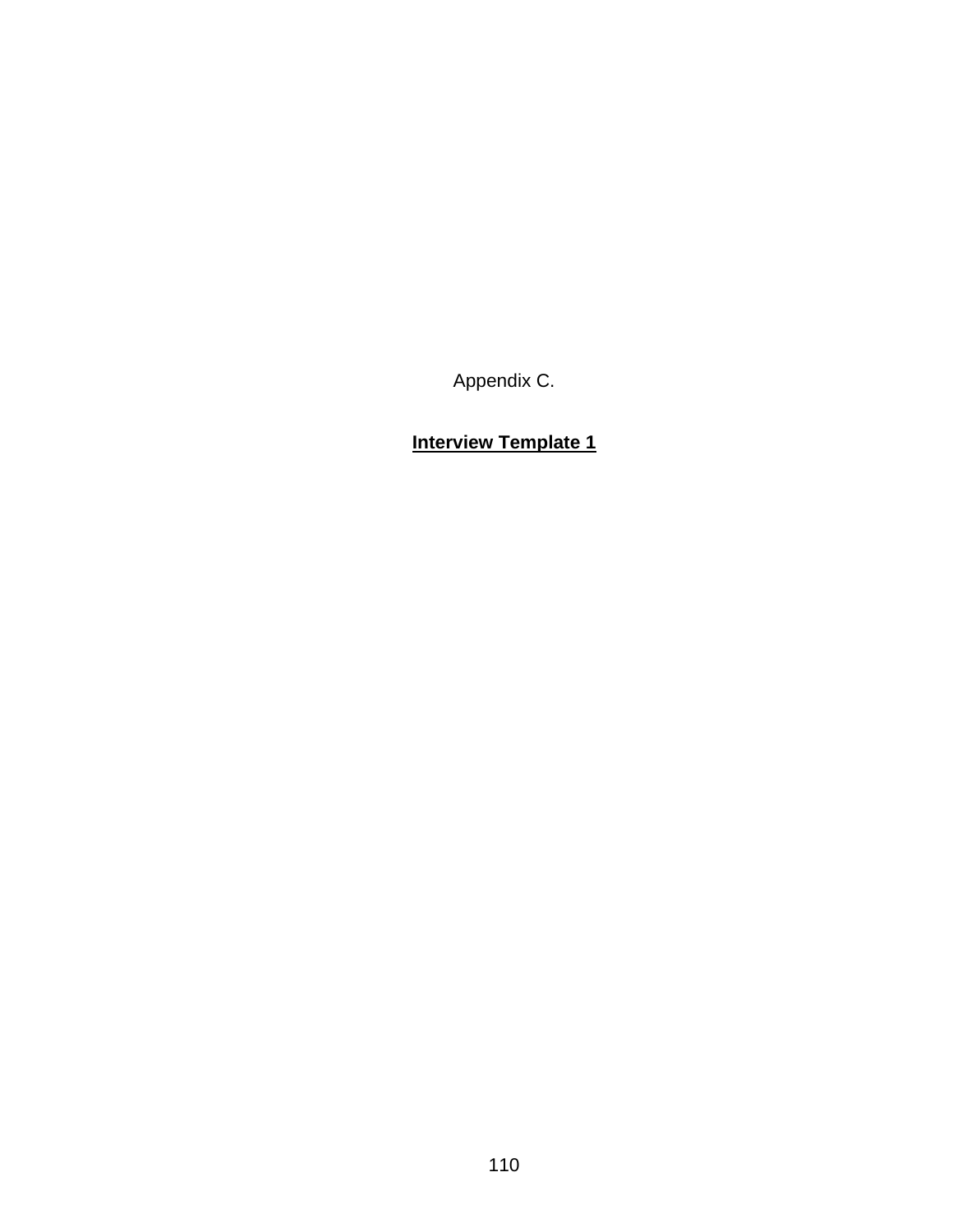### **Interview Template 1:**

| Child's Name: | Date:        |
|---------------|--------------|
| Childs Age:   | Gender:      |
|               | # cards won: |

How did you play the game?

How did you win so many cards?

Did you try to trick me/him/her?

How?

Mark one:

- \_\_\_ Provides no indication of awareness of intentionality.
- \_\_\_ Provides indication that had awareness of intentionality, but cannot explain.
- \_\_\_ Conclusively indicates an awareness of intentionality.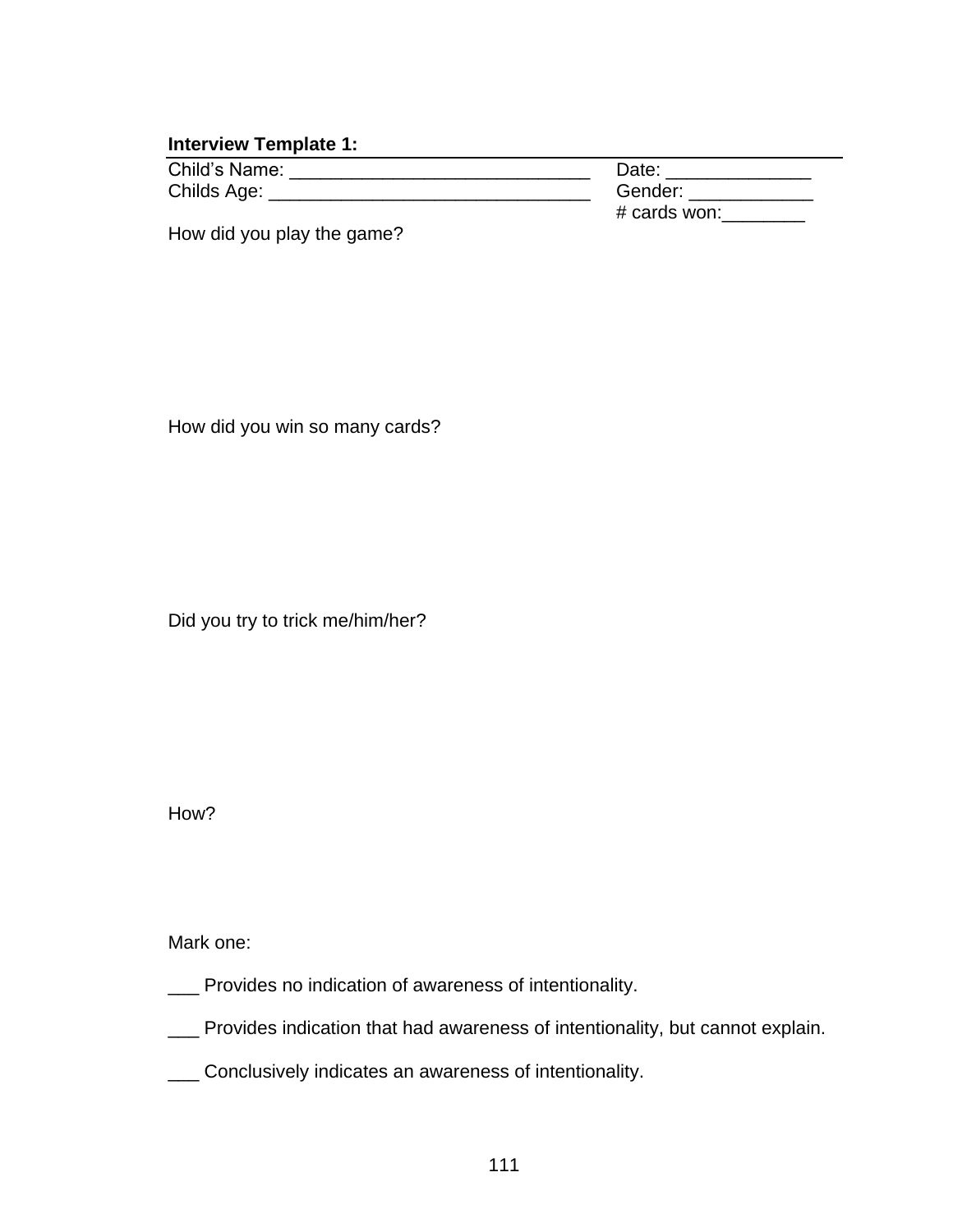Appendix D

## **Coding of Behavior Template**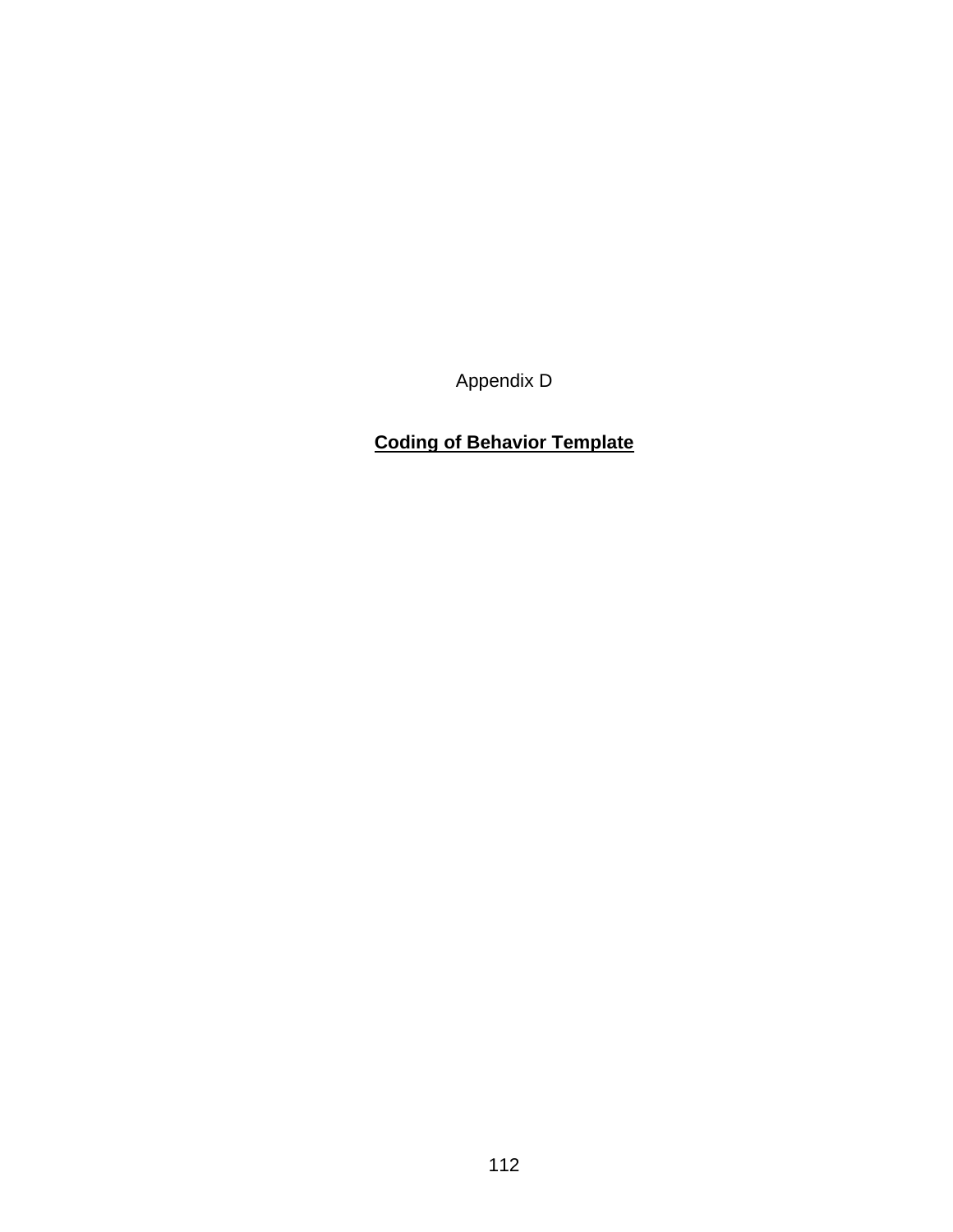#### **Coding of Behavior Template:**

| Child's Name: | Jate    |
|---------------|---------|
| Childs Age:   | Gender: |

Please count and detail each example of the following behaviors:

1. Explicit behaviors (e.g., showing card or verbalizing color) **Total #\_\_\_\_\_**

2. Leaked information (e.g., eye-gaze, body orientation indicating correct answer).

**Total #\_\_\_\_\_**

3. Suppression behaviors (e.g., purposefully not looking towards cards, avoiding eye-contact) and the set of the set of the set of the set of the set of the set of the set of the set of the set of the set of the set of the set of the set of the set of the set of the set of the set of the set of the set

4. Production of false cues (e.g., suggestive eye gaze to incorrect card, verbalization of wrong answer) **Total #\_\_\_\_\_**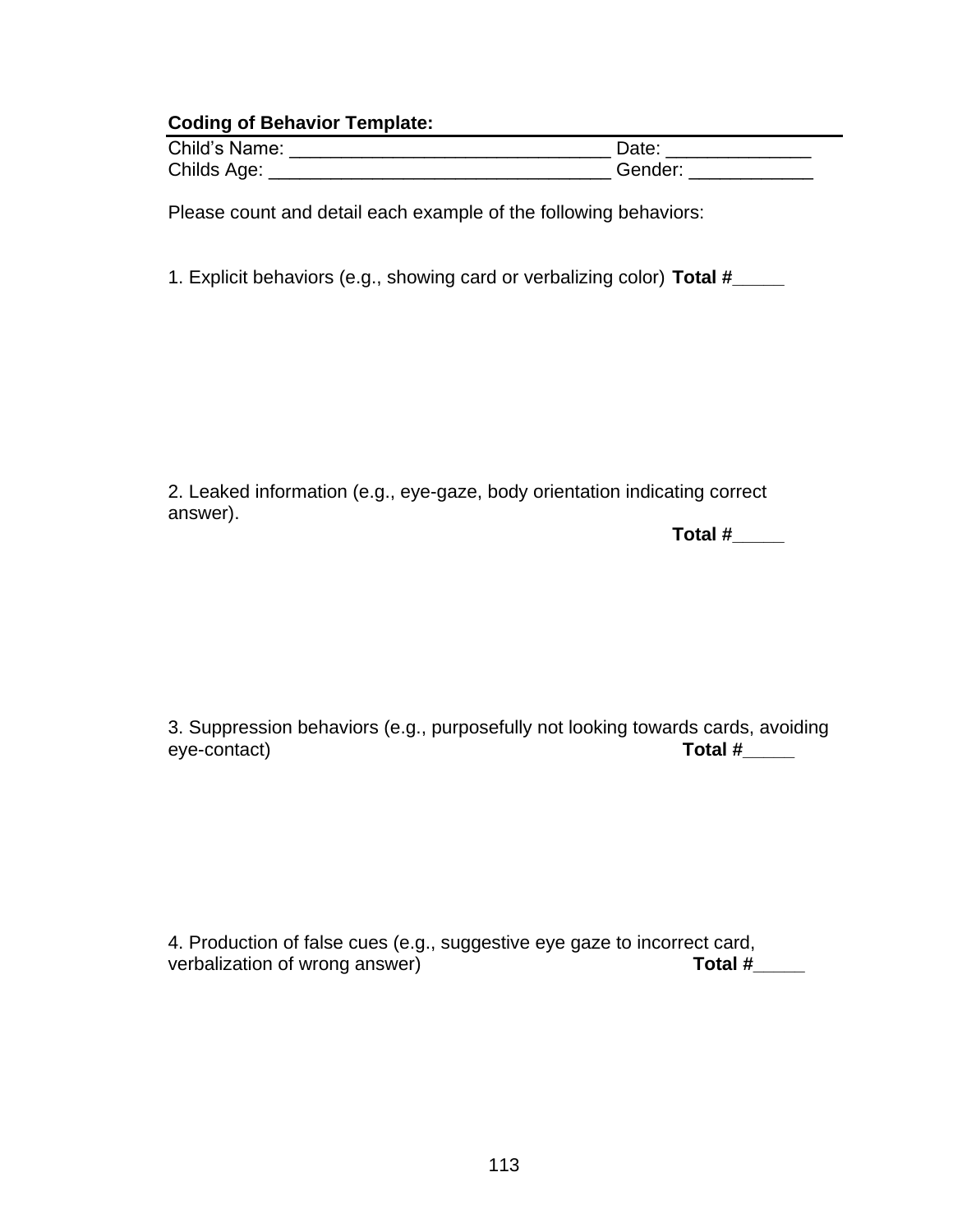Appendix E

## **Behavior Coding Instructions**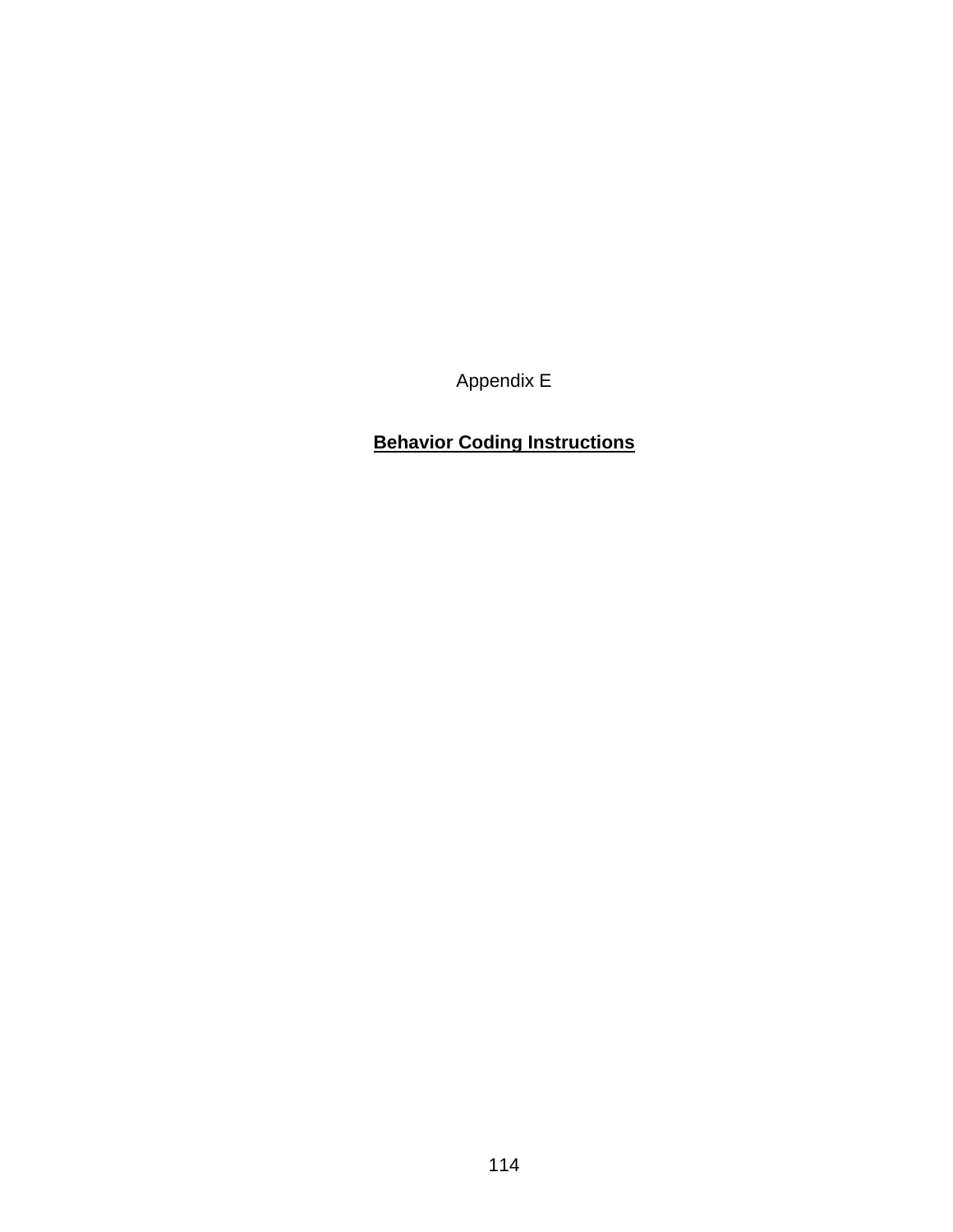#### **Behavior Coding Instructions**

Following are the categories from the behavior observation sheet. We can only observe behaviors, not intentions, so keep it objective – i.e., do not read into the behaviors, just look and record what you actually see.

**1. Explicit Behaviors**: Explicit behaviors include any behaviors that demonstrate that the child is unaware of what behaviors need to be inhibited in order to be successful at the guessing game.

A. Verbal Behaviors: The child tells the examiner the correct color of the card.

B. Physical Behaviors: The child purposefully shows the card to the examiner.

**2. Leaked (Accidental) Behaviors**: Leaked behaviors include any behaviors that give the examiner a clue as to the color of the hidden card. The child may demonstrate an understanding that such behaviors should be inhibited but the behaviors are not fully controlled and leak out anyway.

A. Eye gaze: The child's eye dart to the correct color after looking at the hidden card. Instances where the child looks at a card in preparation to point should not be included in this category. This glance should be quick, unconscious and not suppressed by the child.

B. Showing Card: The child understands that the card should be kept hidden from the examiner but is not sufficient in keeping it fully hidden. The child is not explicitly showing the card to the examiner, but reveals it accidentally. From the camera angle, it may be difficult to tell if I can see the card or not, but if I guess WRONG, then you know I didn't see it. I will be mindful when setting up the camera angle.

**3. Suppression Behaviors**: The child demonstrates an awareness of what cues the examiner is using to make a guess and makes a visible attempt to suppress such behaviors. Suppressed behaviors are behaviors that the child is attempting to control in order to more successfully mislead the examiner.

A. Occlusion**:** The child holds the card in front of his/her own face in order to occlude the view of the examiner. The child noticeably looks only to the hidden card and never to either of the stimulus cards in order to not give any additional information.

B. Other: Any other behaviors that demonstrate awareness of attempting to not give off any additional clues. If you come across any, please let me know so that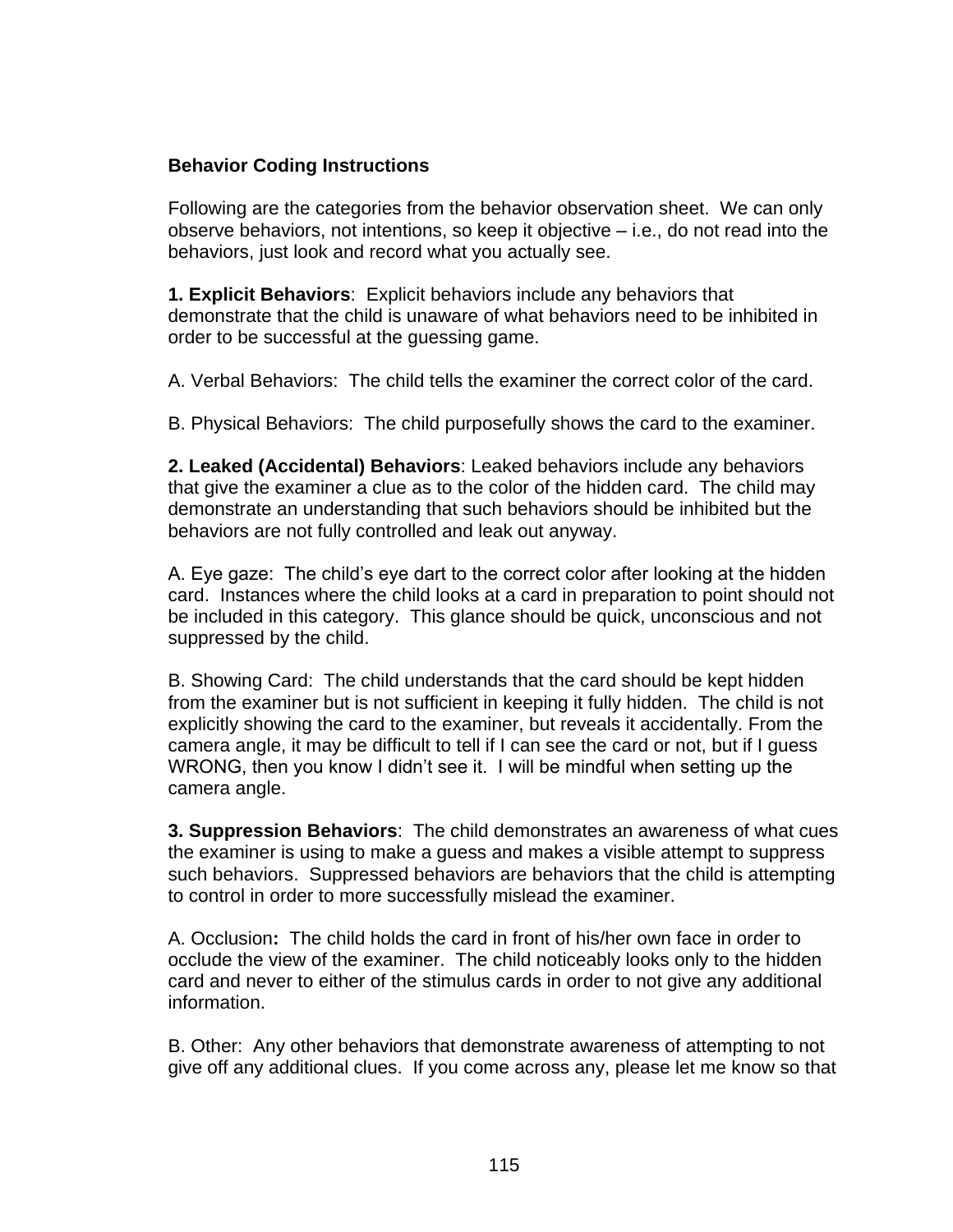we can conceptualize them and add them to this form. As we begin working with different age groups, different behaviors may emerge.

4. **Tactical Strategy**: The child demonstrates a strategy as they give hints. For each card, mark whether or not the child pointed to the correct (C) color or to the incorrect (I) color as well as whether or not the child was successful in winning the card (check mark for each card the child won). Then count the number of times the child switched strategy during the game (e.g., if they pointed to the correct (or incorrect) card on the first trial and then to the correct (or incorrect) card on every trial after that, they switched their strategy 0 times.) Also count and record the number of cards the child won.

5. **Production of False Cues**: The child demonstrates the awareness and ability to go beyond merely inhibiting their telling behaviors and attempts to produce misleading cues. As we begin working with different age groups, such behaviors may become more apparent.

A. Verbal Behaviors: e.g., the child says the card is one color and then immediately retracts it as if they accidentally let it slip to make you think that they revealed the color, but in actuality it is the other color. These should be relatively apparent, with the child acknowledging that they were trying to trick you the whole time.

B. Eye Gaze: The child blatantly looks to the incorrect color in an attempt to make examiner think they are leaking the information. We can only count these if they are blatant and we can agree on what we are seeing, so if it happens, I will try to get the child to verbalize it after the fact to see if they were aware of what they were doing.

C. Other: As we work with more savvy kids, we will see if any other productive clues emerge. If you start to see any, please bring them up with the group so we can add them to the form.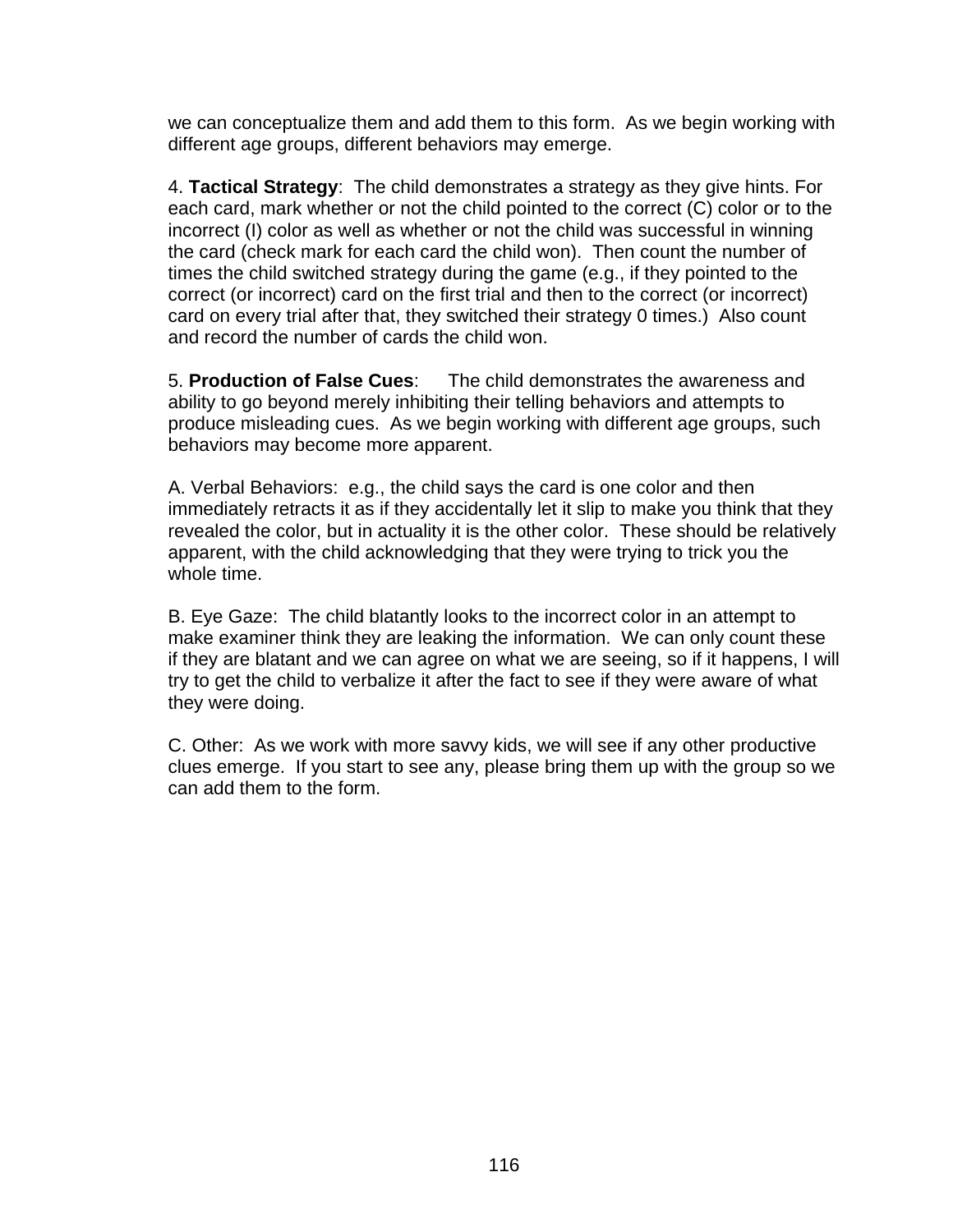Appendix F

## **Child Assessment Form**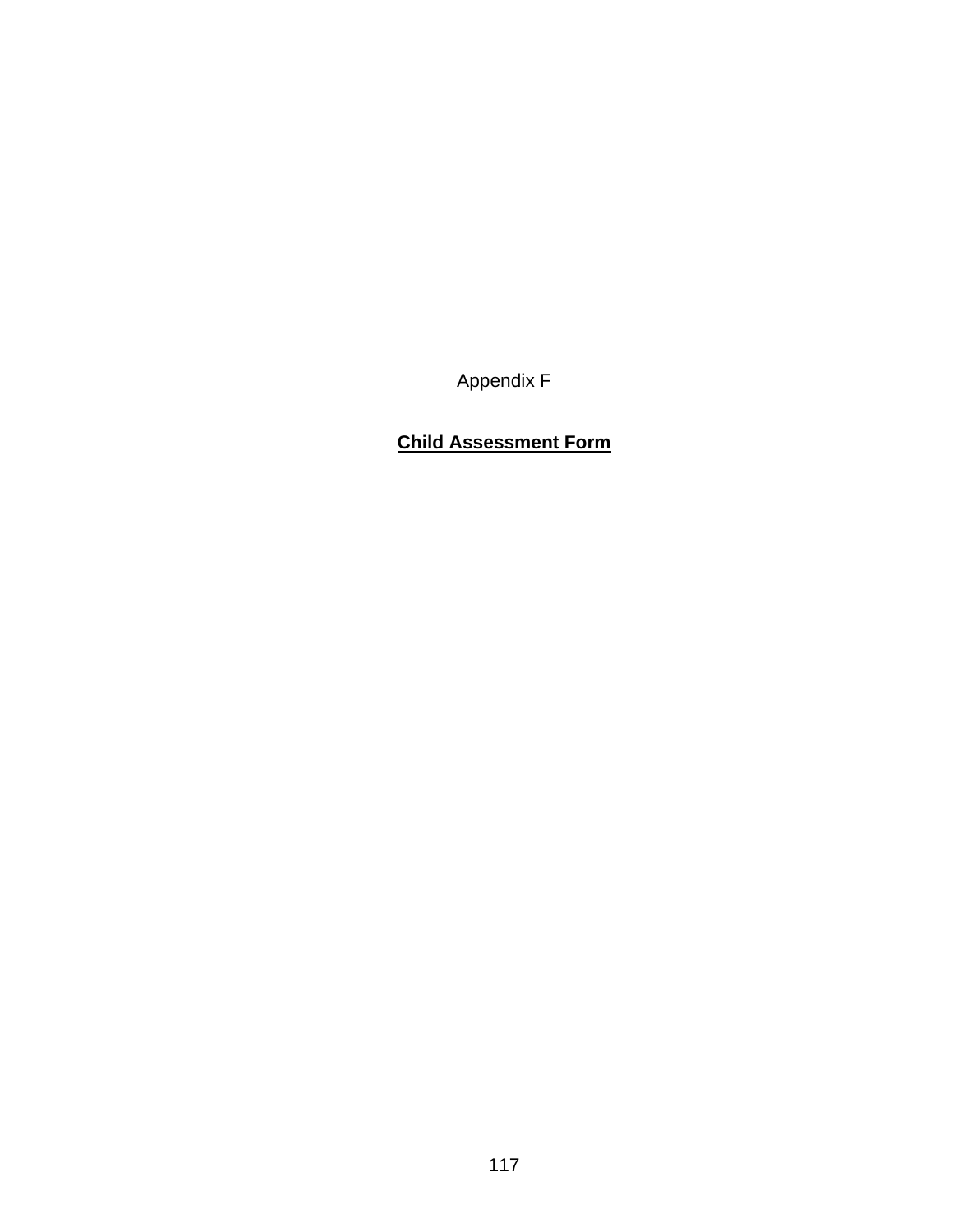### **Child Assessment Form**

| Child's Name: | Date:   |
|---------------|---------|
| Childs Age:   | Gender: |

-

| <b>Correct answer</b>          | Child's Response<br><b>Condition #</b> | Child's Response<br><b>Condition #</b> |  |
|--------------------------------|----------------------------------------|----------------------------------------|--|
| <b>Practice Trials</b>         |                                        |                                        |  |
| 1. Black<br>$(\mathsf{T})$     |                                        |                                        |  |
| 2. Black<br>(F)                |                                        |                                        |  |
| 3. Red<br>(T)                  |                                        |                                        |  |
| 4. Red<br>(F)                  |                                        |                                        |  |
| 5. Black<br>$(\mathsf{T})$     |                                        |                                        |  |
| 6. Red<br>(T)                  |                                        |                                        |  |
| 7. Black<br>$(\mathsf{T})$     |                                        |                                        |  |
| 8. Red<br>$(\mathsf{T})$       |                                        |                                        |  |
| (F)<br>9. Red                  |                                        |                                        |  |
| 10. Black<br>(F)               |                                        |                                        |  |
| 11. Black<br>(F)               |                                        |                                        |  |
| 12. Black<br>(F)               |                                        |                                        |  |
| <b>Test Trials</b>             |                                        |                                        |  |
| 1. Red<br>(T)                  |                                        |                                        |  |
| 2. Red<br>(F)                  |                                        |                                        |  |
| 3. Black<br>(F)                |                                        |                                        |  |
| 4.<br>Red<br>$(\mathsf{T})$    |                                        |                                        |  |
| 5. Red<br>(F)                  |                                        |                                        |  |
| 6. Black<br>$(\mathsf{T})$     |                                        |                                        |  |
| 7. Red<br>$(\mathsf{T})$       |                                        |                                        |  |
| 8. Black<br>$(\mathsf{T})$     |                                        |                                        |  |
| 9. Red<br>(F)                  |                                        |                                        |  |
| $\overline{10}$ . Black<br>(F) |                                        |                                        |  |
| 11. Black<br>$(\mathsf{T})$    |                                        |                                        |  |
| 12. Black<br>(F)               |                                        |                                        |  |
| 13. Red<br>(T)                 |                                        |                                        |  |
| 14. Black<br>$(\mathsf{T})$    |                                        |                                        |  |
| <b>15. Red</b><br>(F)          |                                        |                                        |  |
| <b>16. Red</b><br>(F)          |                                        |                                        |  |
|                                | # Correct: /16 test trials             | # Correct: /16 test trials             |  |

**Additional Comments/Observations:**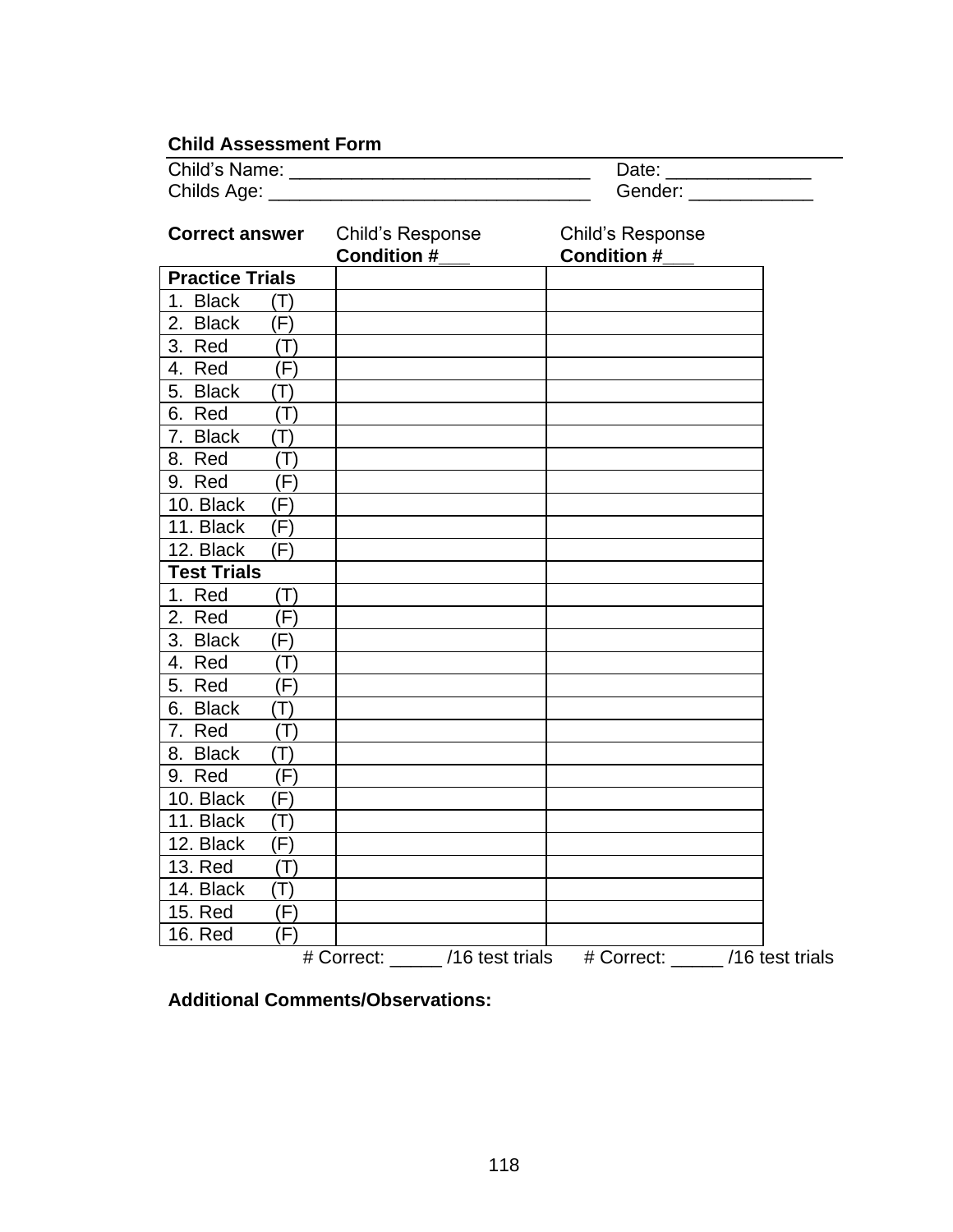Appendix G

# **Interview Template 2**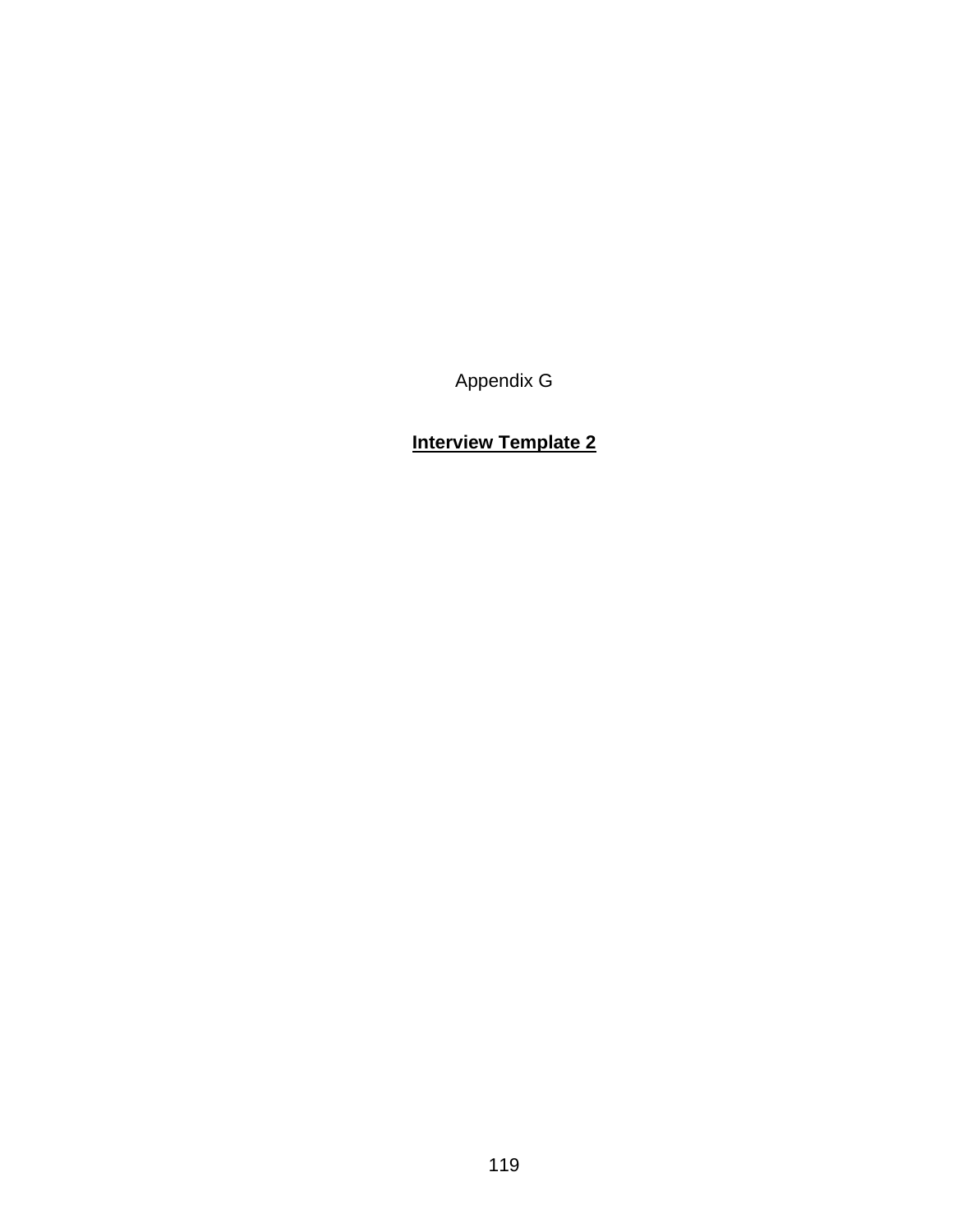#### **Interview Template 2:**

| Child's Name: | Date:        |
|---------------|--------------|
| Childs Age:   | Gender:      |
|               | # Cards won: |

How did you play the game?

How did you win so many cards?

She was tricky! How did you know when she was tricking you?

Did you see anything on her face?

Mark one:

- \_\_\_ Provides no indication of detecting a contingency
- \_\_\_ Provides indication that perceives a contingency but cannot elaborate or

explain

\_\_\_ Conclusively perceives contingency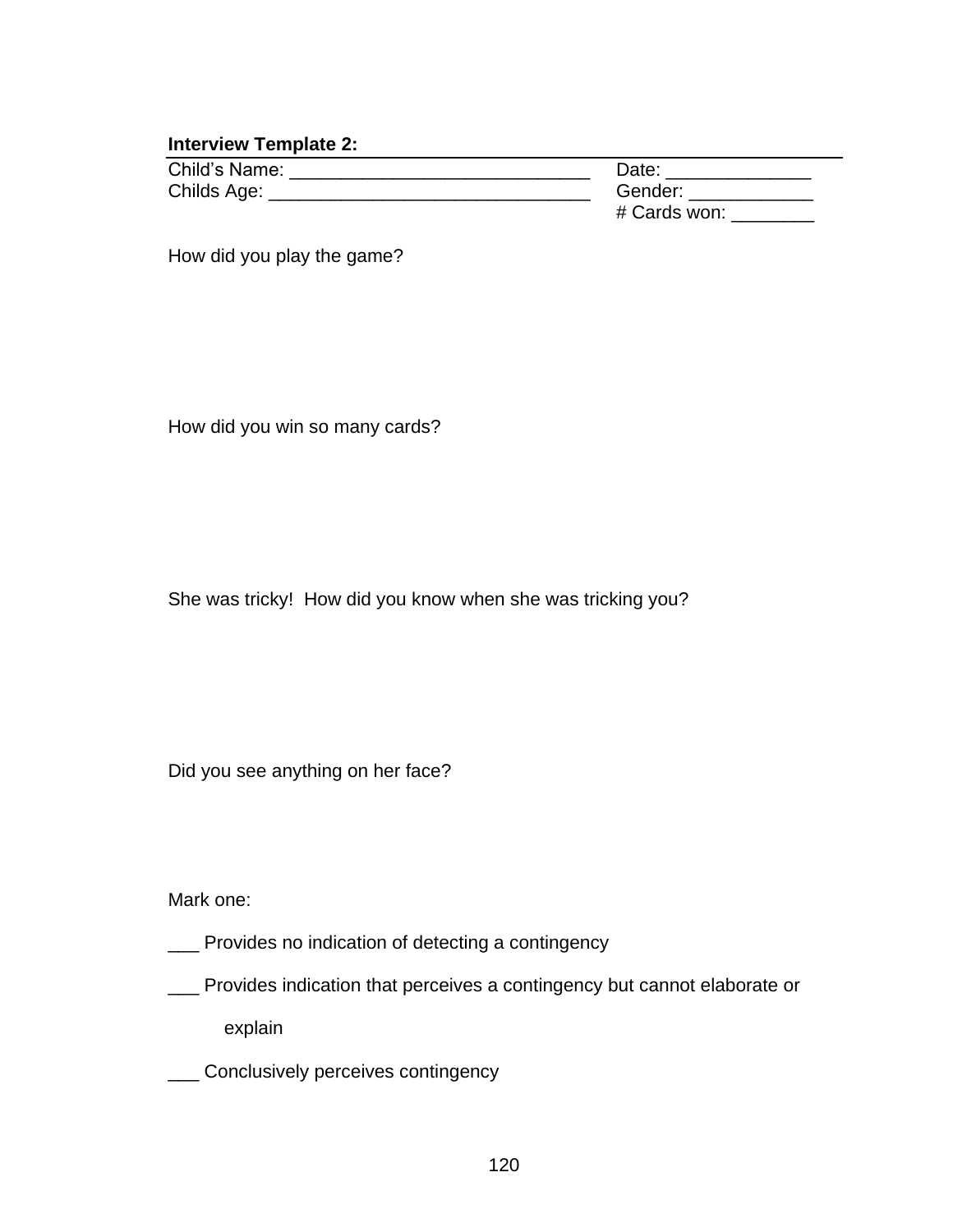Appendix H

## **Supplementary Tables**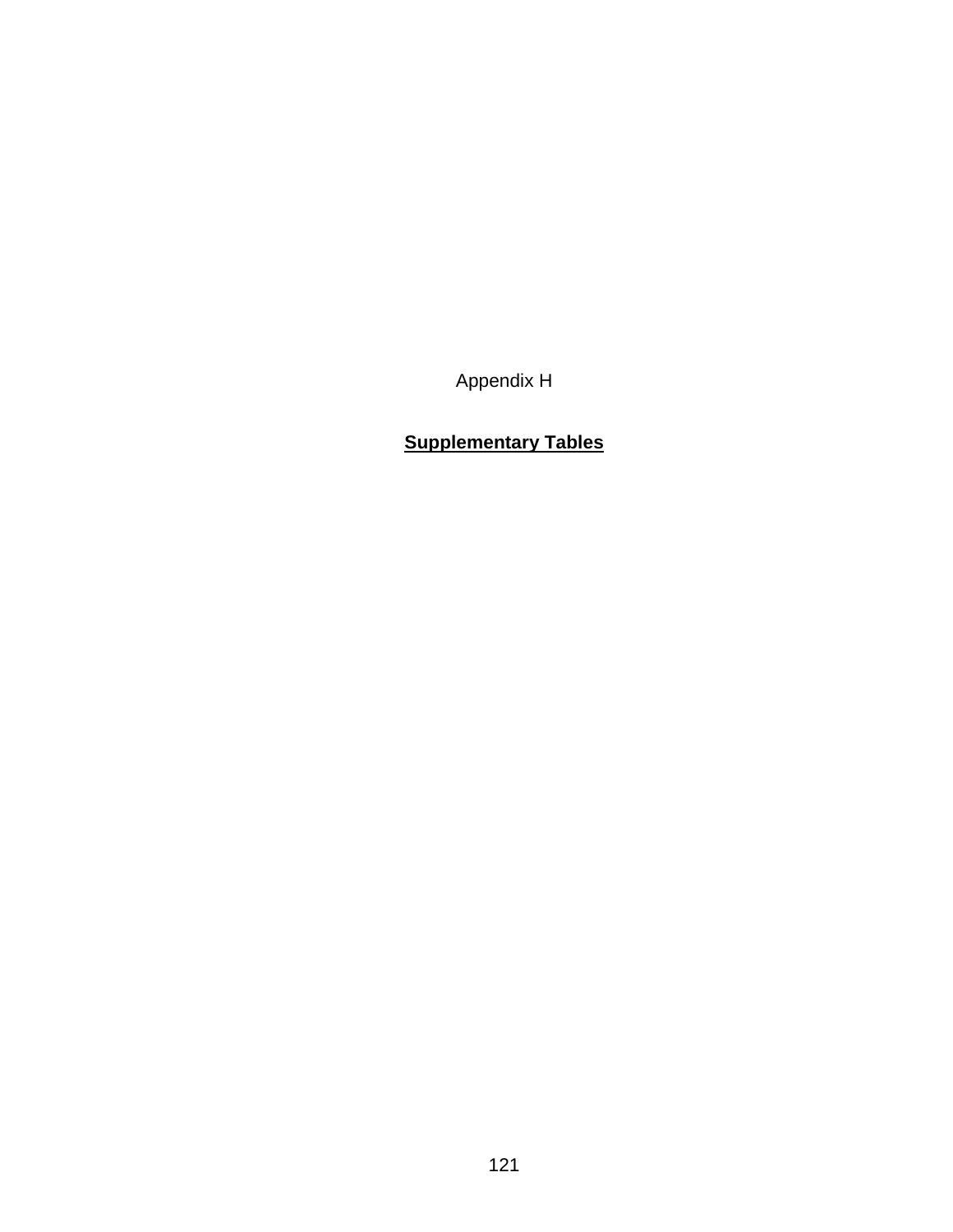| Sex    | N  | % Pass (SD)   |
|--------|----|---------------|
| Male   | 64 | $47_{a}$ (50) |
| Female | 54 | $46_{a}$ (50) |

Table H 1. Experiment 1: Success Rate by Sex

Note: Scores in the same column that do not share a subscript differ at p < .05.

#### Table H 2. Experiment 1: Mean (SD) of Behaviors of Interest by Sex

| <u>Age</u>   | N  | Explicit<br><b>Revelations Revelations</b>                                          | Accidental                  | Hiding<br>Info. | False<br>Cues | # Changes<br>Pointing<br>Strategy                                                                                         |
|--------------|----|-------------------------------------------------------------------------------------|-----------------------------|-----------------|---------------|---------------------------------------------------------------------------------------------------------------------------|
| <b>Males</b> | 64 | $4.69_{\rm a}(8.45)$                                                                | $.61_a(1.24)$ $.98_a(3.06)$ |                 |               | $.67_{a}(1.50)$ $7.27_{a}(4.34)$                                                                                          |
| Females      | 54 |                                                                                     |                             |                 |               | 2.37 <sub>b</sub> (5.17) .61 <sub>a</sub> (1.04) .46 <sub>b</sub> (2.28) .59 <sub>a</sub> (1.16) 7.31 <sub>a</sub> (4.35) |
|              |    | Note. Means in the same column that do not share a subscript differ at $p = .001$ . |                             |                 |               |                                                                                                                           |

Table H 3. Experiment 1: Success Rate by Age

| Age         | N  | % Pass (SD)   |
|-------------|----|---------------|
| 4-year-olds | 36 | $11_{a}$ (32) |
| 6-year-olds | 41 | $49b$ (51)    |
| 8-year-olds | 41 | $76_c (44)$   |

Note. Means that do not share a subscript differ at p <.02 in the SIDAK pairwise comparison.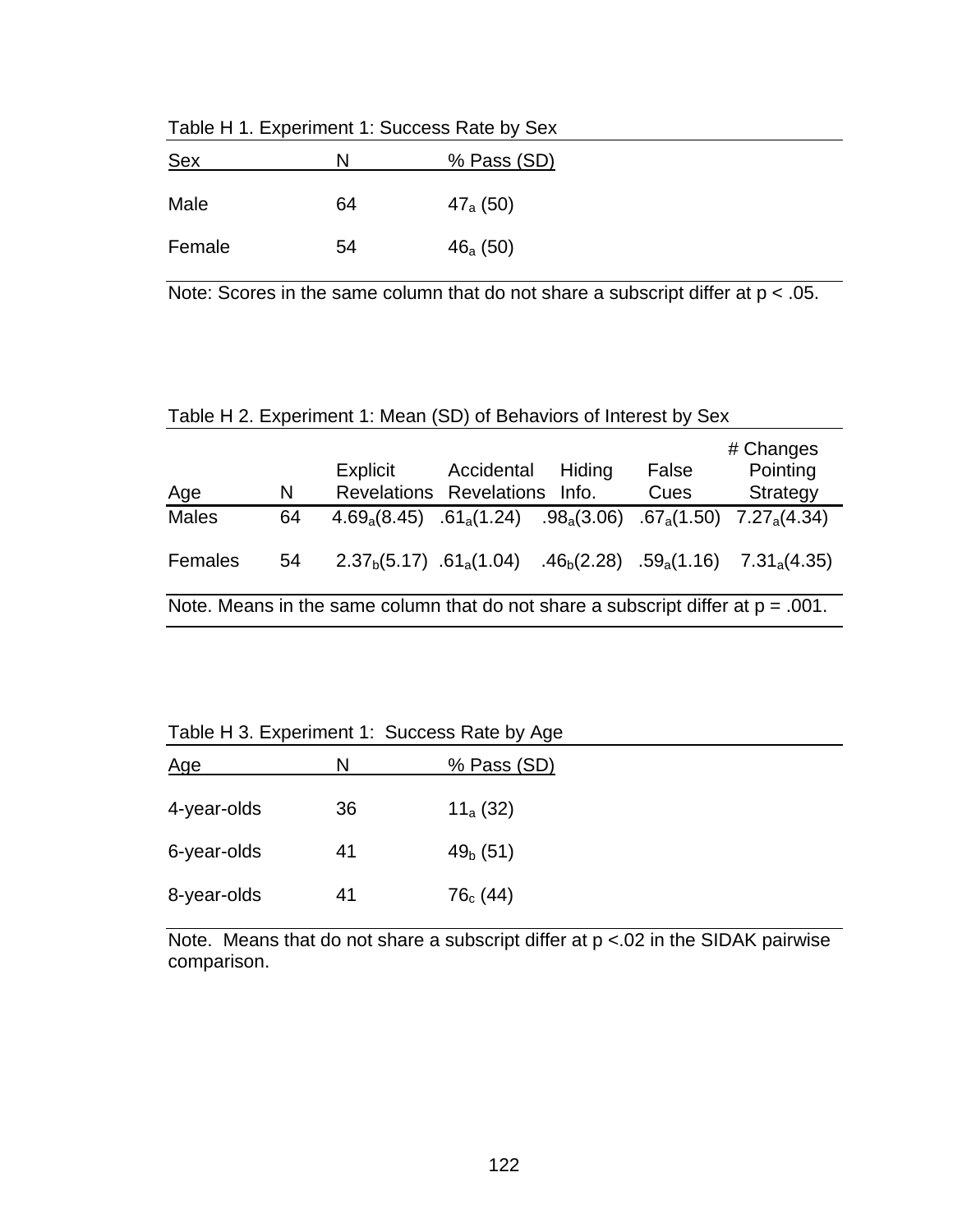| Age         | N   | <b>Explicit</b> | Accidental | Hiding<br>Information | False<br>Cues | # Changes<br>Pointing<br>Strategy |
|-------------|-----|-----------------|------------|-----------------------|---------------|-----------------------------------|
| 4-year-olds | -36 | 78 (44)         | 17(0)      | 3(3)                  | 6(0)          | 56 (11)                           |
| 6-year-olds | -41 | 41 $(2)$        | 44 $(0)$   | 32(10)                | 44 $(0)$      | 88 (51)                           |
| 8-year-olds | 41  | 24(0)           | 32(0)      | 7(0)                  | 27(0)         | 98 (68)                           |

Table H 4. Experiment 1: Percentage of Children Who Demonstrated Behavior of Interest by Age.

Note. Percentage Demonstrating Strategy (Percentage using as predominant strategy, i.e., more than half the trials).

Table H 5. Experiment 1: Level of Recursive Awareness of Intentionality During Follow-up Interview by Age.

|             | Percentage Level of Recursive Awareness of Intentionality |            |          |  |
|-------------|-----------------------------------------------------------|------------|----------|--|
| <u>Age</u>  | <b>None</b>                                               | Incomplete | Complete |  |
| 4-year-olds | 56                                                        | 19         | 25       |  |
| 6-year-olds | 17                                                        | 37         | 46       |  |
| 8-year-olds |                                                           | 5          | 93       |  |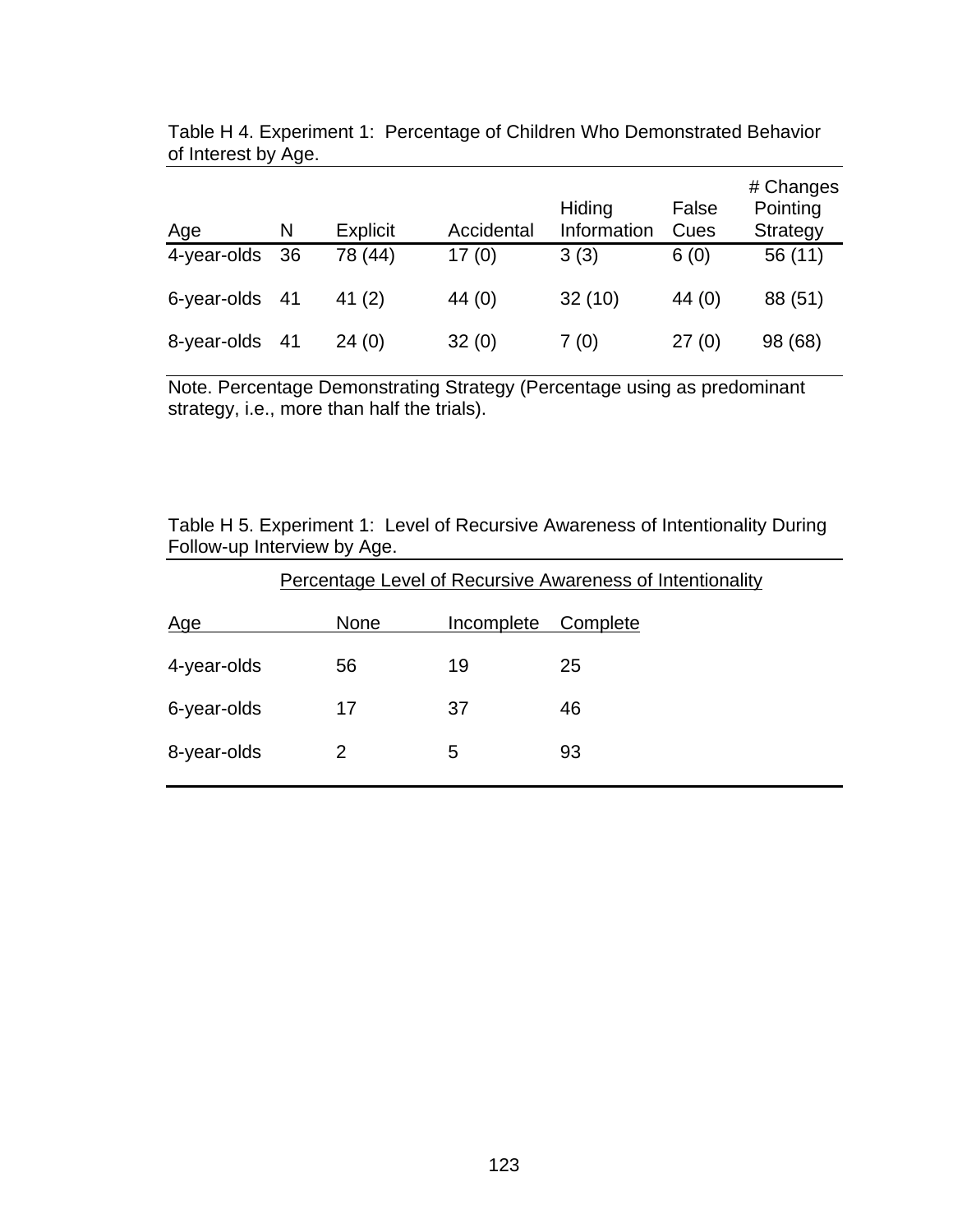| <u>Sex</u> | N   | % Pass (SD)   |
|------------|-----|---------------|
| Male       | 130 | $27_{a}$ (45) |
| Female     | 104 | $38_{a}$ (49) |

Table H 6. Experiment 2: Overall Success Rate by Sex

Note. Scores in the same column that do not share a subscript differ a  $p < .05$ .

| Condition | Sex          | N  | % Pass (SD) |
|-----------|--------------|----|-------------|
| 1         | <b>Males</b> | 36 | 39 (49)     |
|           | Females      | 24 | 50(51)      |
| 2         | <b>Males</b> | 29 | 34 (48)     |
|           | Females      | 28 | 43 (50)     |
| 3         | <b>Males</b> | 33 | 18 (39)     |
|           | Females      | 27 | 26 (45)     |
| 4         | <b>Males</b> | 32 | 16 (37)     |
|           | Females      | 25 | 32(48)      |

Table H 7. Experiment 2: Success Rate for Each Condition by Sex

Note. Sex did not have a significant effect on performance in any condition.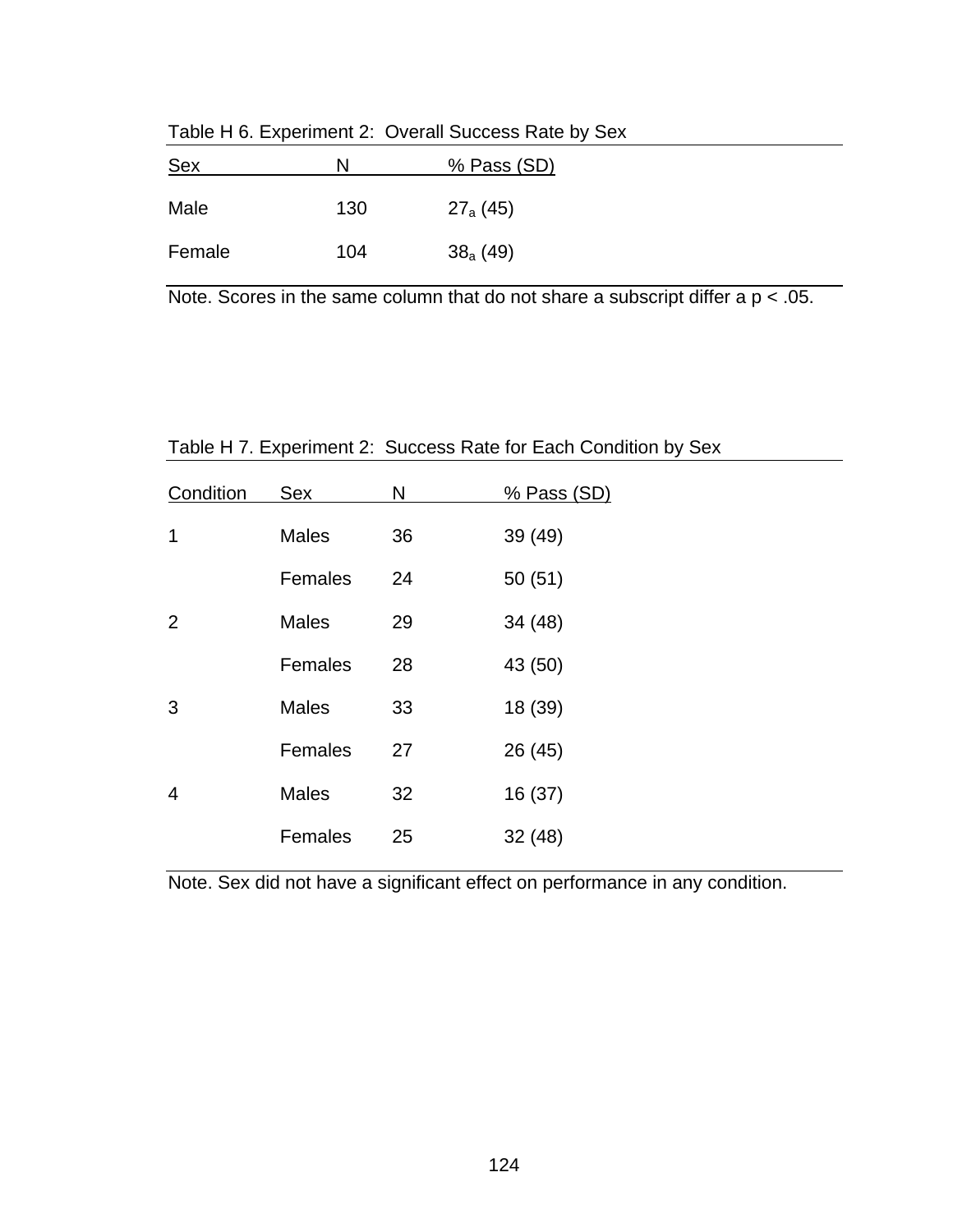| <u>Age</u>  | N  | % Pass (SD)   |
|-------------|----|---------------|
| 4-year-olds | 35 | $15_{a}$ (37) |
| 6-year-olds | 41 | $25_{a}$ (43) |
| 8-year-olds | 41 | $53b$ (50)    |

Table H 8. Experiment 2: Success Rate Across all Conditions by Age

Note. Means in the same column that do not share a subscript differ at  $p < 01$  in the SIDAK pairwise comparison.

|                       | Table H 9. Experiment 2: Success Rate by Social Signal |      |  |
|-----------------------|--------------------------------------------------------|------|--|
| Signal                | Pass                                                   | Fail |  |
| $Smile = fooling$     | 33                                                     | 67   |  |
| Smile = honest signal | 31                                                     | 69   |  |

Note. Social signal did not have a significant effect on children's performance  $(F(1, 112) = .113, p = .738).$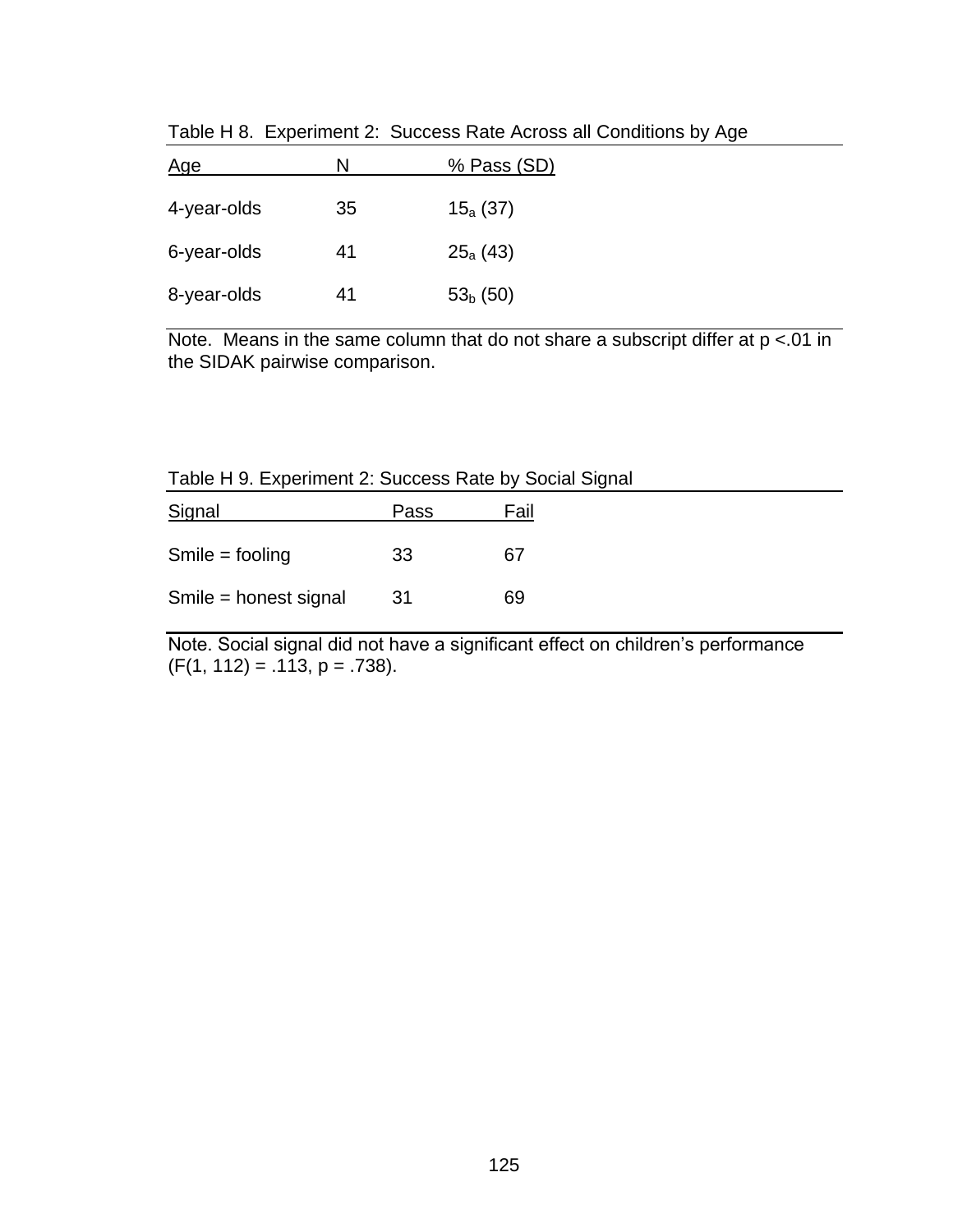Table H 10. Experiment 2: Success Rate by Cue

| Cue                    | Pass | Fail |
|------------------------|------|------|
| Point (Cond. $1 + 2$ ) | 41   | 59   |
| Glance (Cond $3 + 4$ ) | 22   | 78   |

Note. Cue received had a significant effect on children's performance (F(2, 109)  $= 12.590, p = .001$ ).

Table H 11. Experiment 2: Summary of Findings

| df     | F        | Significance |
|--------|----------|--------------|
| 2, 112 | 8.780*   | .001         |
| 1, 109 | $12.59*$ | .001         |
| 1, 182 | .113     | .738         |
| 2, 182 | .364     | .695         |
| 1, 188 | .615     | .434         |
| 2, 109 | 2.22     | .113         |
| 2, 188 | .338     | .714         |
|        |          |              |

Note. \*p<.05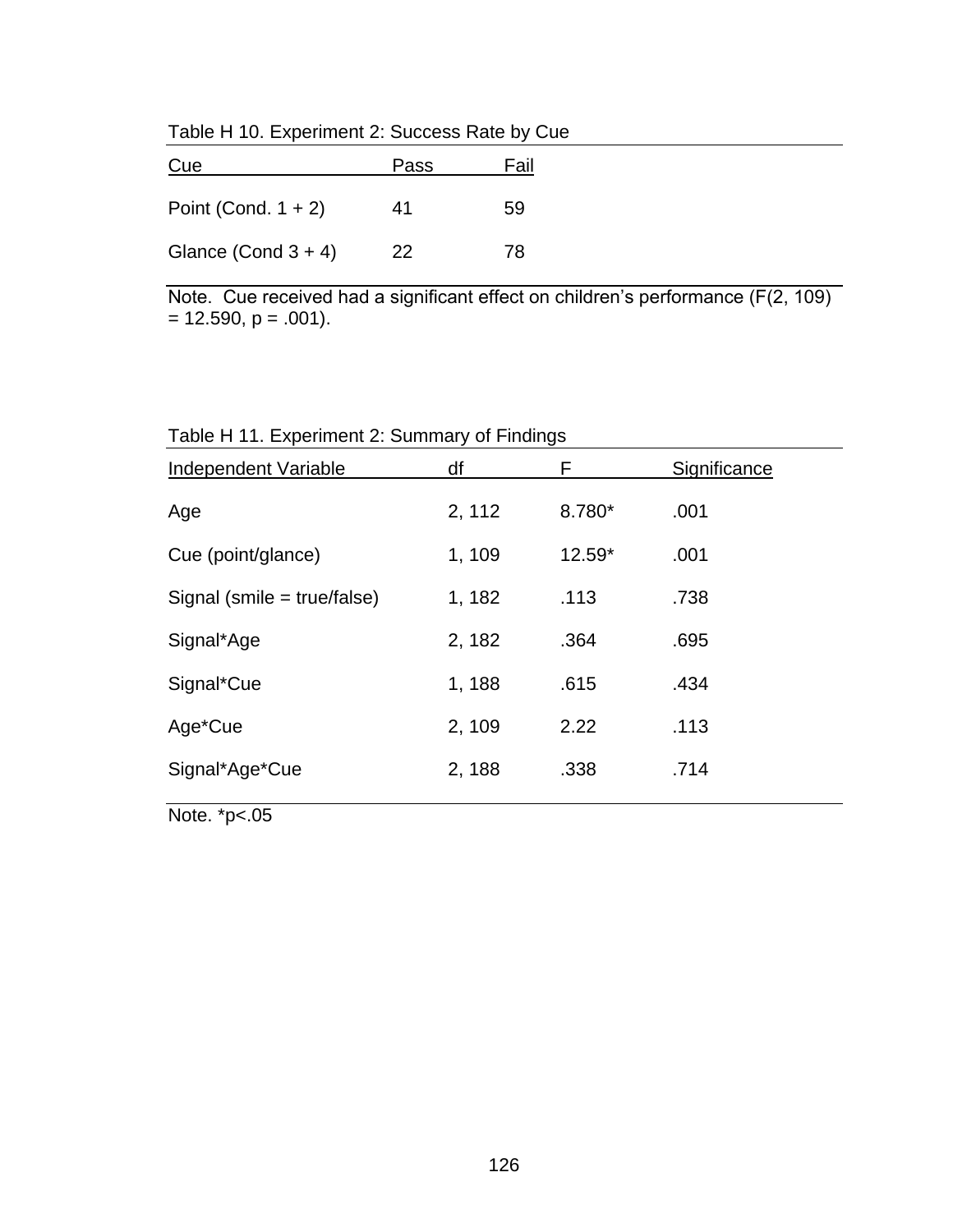|             | <b>Percentage Level of Awareness</b> |            |          |
|-------------|--------------------------------------|------------|----------|
| <u>Age</u>  | <b>None</b>                          | Incomplete | Complete |
| 4-year-olds | 86                                   | 3          | 11       |
| 6-year-olds | 70                                   | 8          | 22       |
| 8-year-olds | 34                                   | 11         | 55       |
|             |                                      |            |          |

Table H 12. Experiment 2: Level of Awareness Across Conditions per Verbal Report by Age